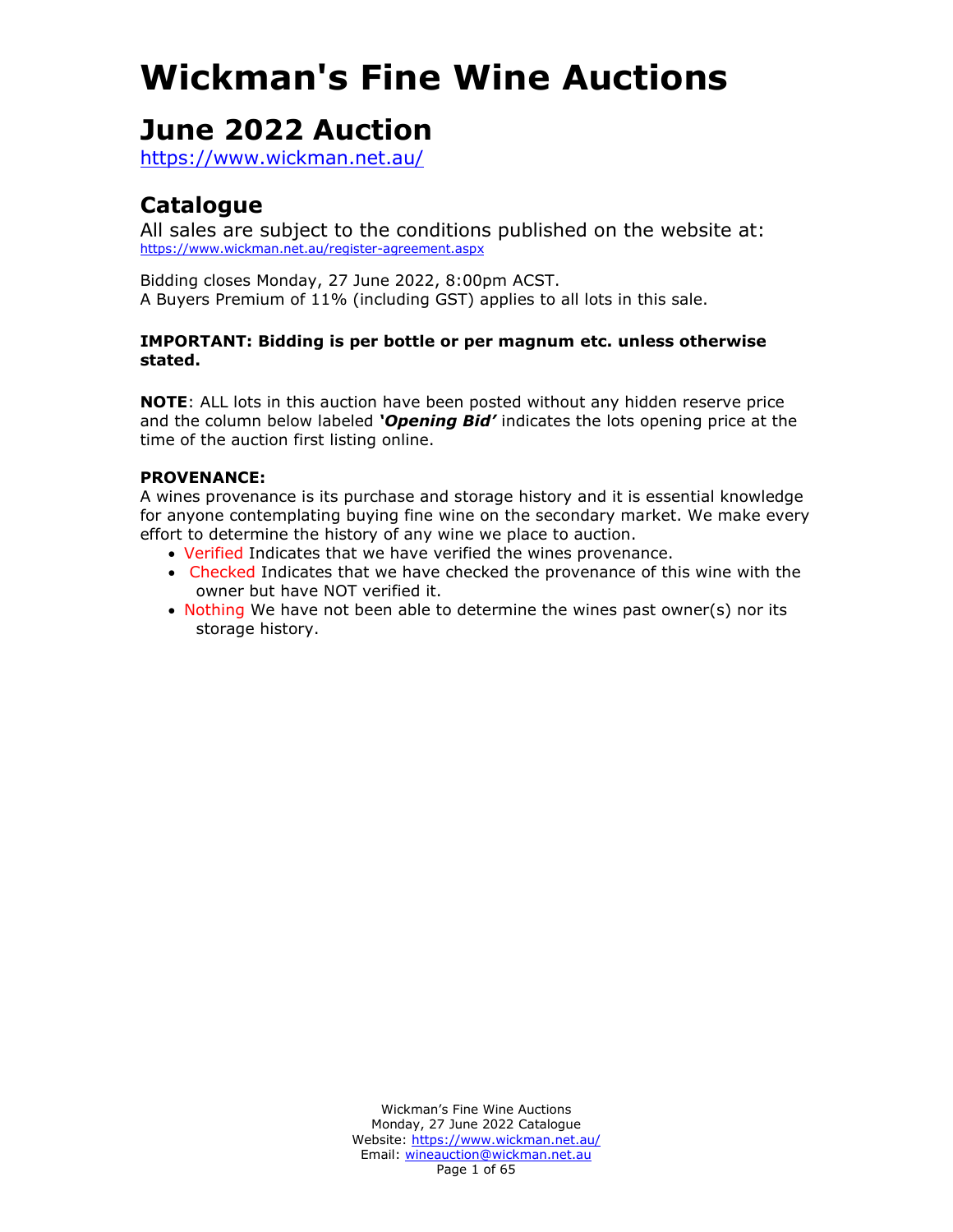|            | <b>Whisky</b>                |                                                                                                                                                                            |                       |                   |  |
|------------|------------------------------|----------------------------------------------------------------------------------------------------------------------------------------------------------------------------|-----------------------|-------------------|--|
| Lot<br>No. | <b>Opening</b><br>$Bid($ \$) | <b>Wine Name</b>                                                                                                                                                           | <b>Price</b><br>Range | <b>Provenance</b> |  |
| 76470      | \$162                        | 1 Bottle ADELPHI Bunnahabhain 12 Year Old,<br>Scotland NV (Presentation Box - Scuffed, Photo<br>on website)                                                                | $$178 -$<br>\$210     | Checked           |  |
| 76473      | \$45                         | 1 Bottle (700ml) ALLT-A-BHAINNE Single Malt<br>Whisky, Scotland NV (40% ABV, Photo on<br>website)                                                                          | $$49 -$<br>\$56       | Checked           |  |
| 76476      | \$90                         | 1 Set ARDBEG 10 Year Old Islay Single Malt<br>Scotch Whisky Gift Pack, Scotland NV<br>(Presentation Case With 1 X 700Ml 46% ABV<br>Bottle & 2 X Glasses, Photo on website) | \$99 -<br>\$112       | Checked           |  |
| 76477      | \$216                        | 1 Bottle (500ml) ARDBEG Ar10 Elements of<br>Islay Single Malt Scotch Whisky NV (Note<br>Level, 52.4% ABV, Photo on website)                                                | $$237 -$<br>\$270     | Checked           |  |
| 76479      | \$25                         | 1 Bottle (700ml) BALLANTINE'S 12 Year Old<br>Scotch Whisky NV (40% ABV, Scuffed<br>Presentation Box, Photo on website)                                                     | $$27 -$<br>\$31       | Checked           |  |
| 76480      | \$81                         | 1 Bottle (700ml) BALLANTINE'S 17 Year Old<br>Scotch Whisky NV (40% ABV, Presentation<br>Box, Photo on website)                                                             | \$90 -<br>\$110       | Checked           |  |
| 76481      | \$22                         | 1 Bottle (700ml) BALLANTINE'S Scotch Whisky<br>40% ABV, Scotland NV (Photo on website)                                                                                     | $$25 -$<br>\$35       | Checked           |  |
| 76482      | \$22                         | 1 Bottle (700ml) BALLANTINE'S Scotch Whisky<br>40% ABV, Scotland NV (Photo on website)                                                                                     | $$25 -$<br>\$35       | Checked           |  |
| 76483      | \$68                         | 1 Bottle (700ml) BALLANTINE'S The Miltonduff<br>Series 2 15 Year Old Single Malt Scotch<br>Whisky NV (40% ABV, Presentation<br>Canister, Photo on website)                 | $$74 -$<br>\$85       | Checked           |  |
| 76488      | \$224                        | 1 500ml BELGROVE Cask Strength Hopped<br>Malt Whisky 61.7% ABV, Tasmania NV (Wax<br>seal, Photo on website)                                                                | $$246 -$<br>\$290     | Guaranteed        |  |
| 76489      | \$93                         | 1 500ml BELGROVE White Devil (Unaged) Rye<br>Whisky 66.6% ABV, Tasmania NV (Wax<br>seal, Photo on website)                                                                 | $$102 -$<br>\$120     | Guaranteed        |  |
| 76490      | \$93                         | 1 500ml BELGROVE White Devil (Unaged) Rye<br>Whisky 66.6% ABV, Tasmania NV (Wax<br>seal, Photo on website)                                                                 | $$102 -$<br>\$120     | Guaranteed        |  |
| 76491      | \$90                         | 1 Bottle (700ml) BENRINNES Flora & Fauna 15<br>Year Old Single Malt Scotch Whisky, Speyside<br>NV (Label Issue, 43% ABV, Photo on website)                                 | \$99 -<br>\$112       | Checked           |  |
| 76492      | \$180                        | 1 Bottle (700ml) BERRY BROS & RUDD<br>Linkwood 19 Year Old Cask 013904 Single<br>Malt Scotch Whisky, Scotland DS 1993 (46%<br>ABV, Bottled 2013, Photo on website)         | $$198 -$<br>\$234     | Checked           |  |
| 76589      | \$80                         | 1 Bottle (700ml) BUSHMILLS 10 Year Old<br>Single Malt, Irish Whiskey NV (40% ABV,<br>Presentation Canister - Lightly Scuffed, Photo<br>on website)                         | $$88 -$<br>\$104      | Checked           |  |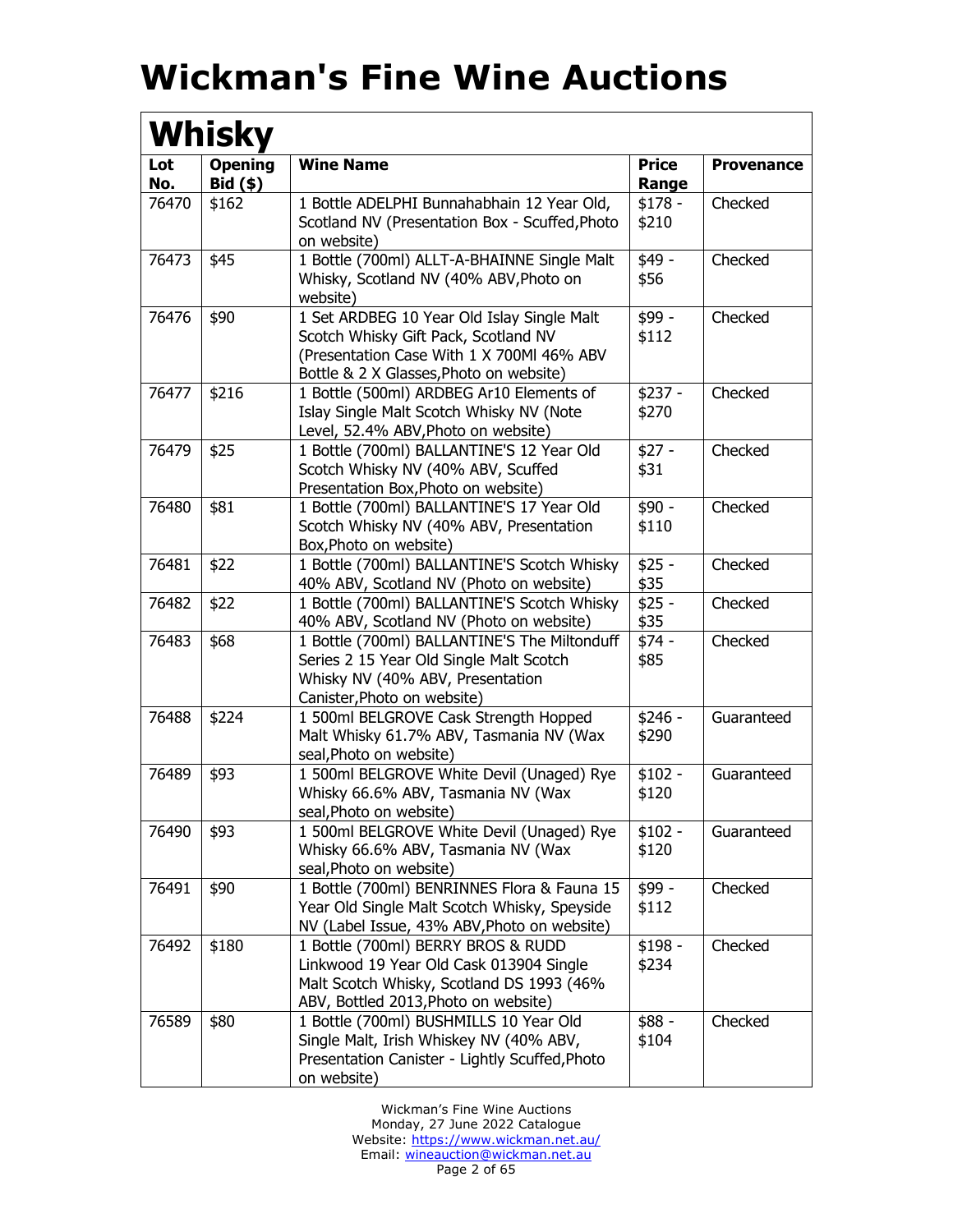|            | <b>Whisky</b>                |                                                                                                                                                                                                                                |                       |                   |  |
|------------|------------------------------|--------------------------------------------------------------------------------------------------------------------------------------------------------------------------------------------------------------------------------|-----------------------|-------------------|--|
| Lot<br>No. | <b>Opening</b><br>$Bid($ \$) | <b>Wine Name</b>                                                                                                                                                                                                               | <b>Price</b><br>Range | <b>Provenance</b> |  |
| 76590      | \$180                        | 1 Bottle (700ml) CADENHEAD'S Single Cask<br>Old Pulteney 24 Year Old Single Malt Scotch<br>Whisky, Scotland NV (53.7% ABV,<br>Presentation Box, Photo on website)                                                              | $$198 -$<br>\$225     | Checked           |  |
| 76591      | \$216                        | 1 Bottle (700ml) CADENHEAD'S Small Batch<br>Invergordon 43 Year Old Single Grain Scotch<br>Whisky, Scotland NV (48.3% ABV,<br>Presentation Box, Photo on website)                                                              | $$237 -$<br>\$270     | Checked           |  |
| 76592      | \$149                        | 1 Bottle (700ml) CAMBUS Signatory Vintage<br>Cask Strength Collection 25 Year Old Single<br>Grain Scotch Whisky, Scotland DS 1991<br>(50.3% ABV, Cask No 55893, Bottle 320 Of<br>431, Presentation Canister, Photo on website) | $$163 -$<br>\$186     | Checked           |  |
| 76629      | \$52                         | 1 Bottle (1 Litre) CHIVAS REGAL 12 Year Old<br>The Chivas Brothers Blend Limited Edition<br>Scotch Whisky NV (40% ABV, Presentation<br>Box, Photo on website)                                                                  | $$57 -$<br>\$65       | Checked           |  |
| 76630      | \$35                         | 1 Bottle (700ml) CHIVAS REGAL Extra 13 Year<br>Old Oloroso Sherry Cask Blended Scotch<br>Whisky, Scotland NV (40% ABV, Presentation<br>Box, Photo on website)                                                                  | $$39 -$<br>\$45       | Checked           |  |
| 76631      | \$45                         | 1 Bottle (1 Litre) CHIVAS REGAL Extra 13 Year<br>Old Rum Cask Blended Scotch Whisky NV<br>(40% ABV, Travellers Exclusive, Presentation<br>Box, Photo on website)                                                               | $$50 -$<br>\$57       | Checked           |  |
| 76632      | \$46                         | 1 Bottle (1 Litre) CHIVAS REGAL Extra 13 Year<br>Old Rum Cask Blended Scotch Whisky NV<br>(40% ABV, Travellers Exclusive, Presentation<br>Box, Photo on website)                                                               | $$50 -$<br>\$57       | Checked           |  |
| 76633      | \$30                         | 1 Bottle (700ml) CHIVAS REGAL Extra Oloroso<br>Sherry Cask Blended Scotch Whisky, Scotland<br>NV (40% ABV, Presentation Box, Photo on<br>website)                                                                              | $$33 -$<br>\$37       | Checked           |  |
| 76634      | \$54                         | 1 Bottle (700ml) CHIVAS REGAL Mizunara<br>Limited Edition Blended Scotch Whisky NV<br>(40% ABV, Presentation Box, Photo on<br>website)                                                                                         | $$59 -$<br>\$67       | Checked           |  |
| 76635      | \$41                         | 1 Bottle (700ml) CHIVAS REGAL XV 15 Year<br>Old Scotch Whisky NV (40% ABV, Presentation<br>Box, Photo on website)                                                                                                              | $$45 -$<br>\$51       | Checked           |  |
| 76714      | \$801                        | 1 Bottle (700ml) GLENFIDDICH Mr Porter, 20<br>Year Old, Single Malt Scotch Whisky NV<br>(48%, Presentation Box, Photo on website)                                                                                              | \$979 -<br>\$1,112    | Unknown           |  |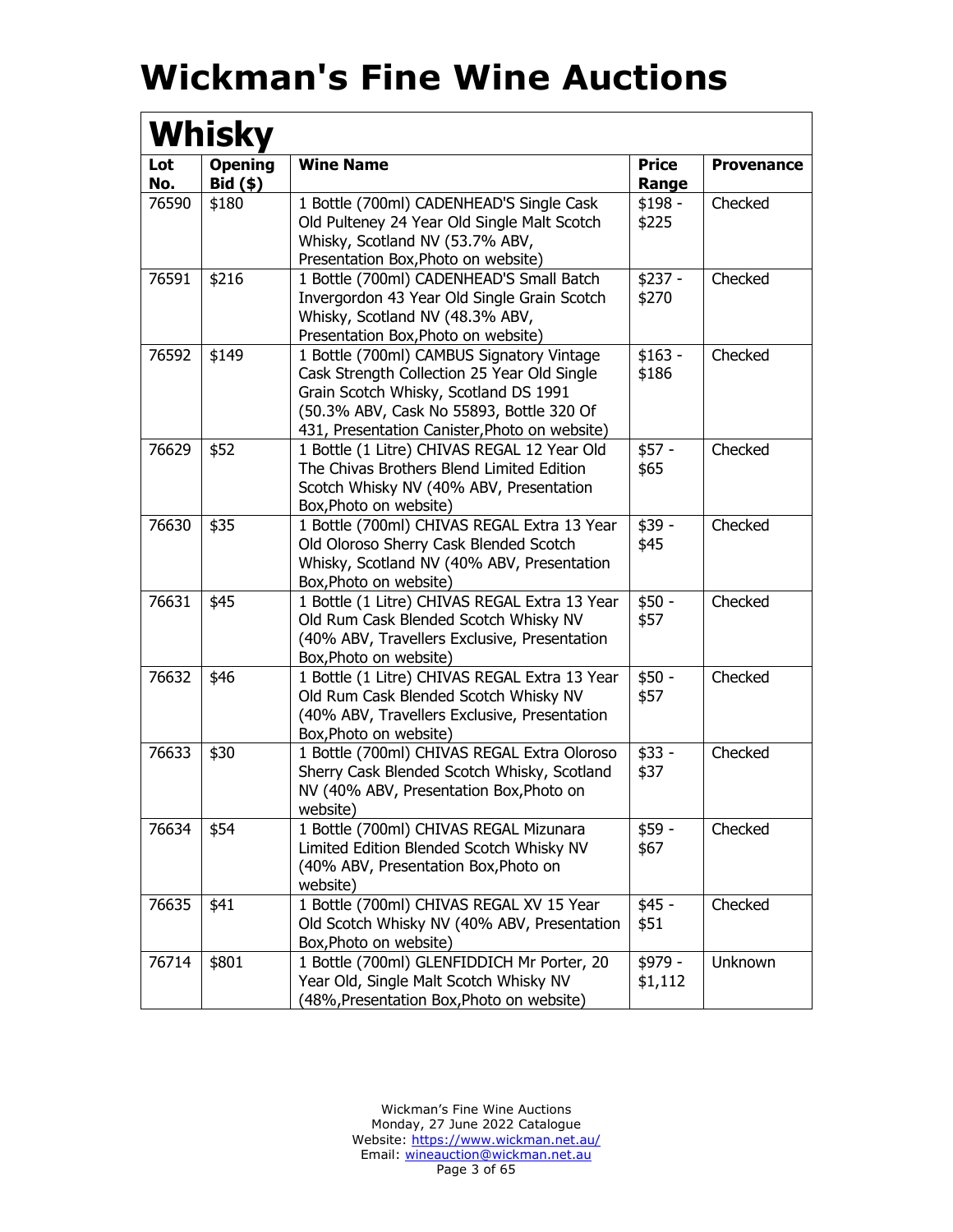|            | <b>Whisky</b>                |                                                                                                                                                                                                    |                       |                   |  |
|------------|------------------------------|----------------------------------------------------------------------------------------------------------------------------------------------------------------------------------------------------|-----------------------|-------------------|--|
| Lot<br>No. | <b>Opening</b><br>$Bid($ \$) | <b>Wine Name</b>                                                                                                                                                                                   | <b>Price</b><br>Range | <b>Provenance</b> |  |
| 76715      | \$1,200                      | 1 Bottle (700ml) GLENLIVET 30 Year Old<br>Cellar Collection American Oak Finish Single<br>Malt Whisky, Scotland BT 2001 (48% ABV,<br>Bottled 2001, Presentation Box - Timber, Photo<br>on website) | \$1,320<br>\$1,500    | Checked           |  |
| 76717      | \$162                        | 1 Bottle GORDON & MACPHAIL Mannochmore<br>Cask Strength Single Malt Scotch Whisky 2006<br>(Canister, Photo on website)                                                                             | $$220 -$<br>\$250     | Checked           |  |
| 76738      | \$50                         | 1 Bottle (700ml) HAIG Dimple 15 Year Old<br>Deluxe Scotch Whisky 40% ABV, Scotland NV<br>(Presentation Box - Slightly Scuffed, Photo on<br>website)                                                | $$50 -$<br>\$60       | Checked           |  |
| 76739      | \$50                         | 1 Bottle (700ml) HAIG Dimple 15 Year Old<br>Deluxe Scotch Whisky 40% ABV, Scotland NV<br>(Presentation Box, Photo on website)                                                                      | $$50 -$<br>\$60       | Checked           |  |
| 76798      | \$259                        | 1 Bottle HIGHLAND PARK 21 Year Old Pre-<br>2017 Release, Scotland NV (Canister - Dented,<br>'Created Exclusively For Travel Retail', Photo on<br>website)                                          | $$352 -$<br>\$400     | Checked           |  |
| 76799      | \$225                        | 1 Bottle (700ml) HIGHLAND PARK Orkney 18<br>Year Old Single Malt Whisky Scotch Whisky NV<br>(43% ABV, Presentation Box - Scuffed, Photo<br>on website)                                             | $$247 -$<br>\$291     | Checked           |  |
| 76800      | \$162                        | 1 Bottle HIGHLAND PARK Sigurd NV<br>(Presentation Box - Slightly Scuffed, Photo on<br>website)                                                                                                     | $$220 -$<br>\$250     | Checked           |  |
| 76801      | \$160                        | 1 Bottle (700ml) HIGHLAND PARK Sigurd NV<br>(43% ABV, Presentation Box - Timber, Photo<br>on website)                                                                                              | $$176 -$<br>\$208     | Checked           |  |
| 76805      | \$78                         | 1 Bottle (700ml) INCHGOWER Flora & Fauna<br>14 Year Old Single Malt Scotch Whisky,<br>Speyside NV (43% ABV, Photo on website)                                                                      | $$85 -$<br>\$97       | Checked           |  |
| 76806      | \$290                        | 1 Bottle (700ml) INIQUITY Gold Batch Number<br>1 Australian Single Malt Whisky NV (60% ABV,<br>Wax Seal, Presentation Box, Photo on website)                                                       | \$319<br>\$362        | Checked           |  |
| 76807      | \$250                        | 1 Bottle (700ml) INIQUITY Gold Batch Number<br>3 Australian Single Malt Whisky NV (60% ABV,<br>Wax Seal, Presentation Box, Photo on website)                                                       | $$275 -$<br>\$325     | Checked           |  |
| 76813      | \$55                         | 1 Bottle (700ml) JAMESON The Blender's Dog<br>Irish Whiskey NV (43% ABV, Photo on website)                                                                                                         | $$60 -$<br>\$68       | Checked           |  |
| 76814      | \$68                         | 1 Bottle (700ml) JAMESON The Cooper's Croze<br>Irish Whiskey NV (43% ABV, Photo on website)                                                                                                        | $$74 -$<br>\$85       | Checked           |  |
| 76815      | \$58                         | 1 Bottle (700ml) JAMESON The Distiller's Safe<br>Irish Whiskey NV (43% ABV, Photo on website)                                                                                                      | $$63 -$<br>\$72       | Checked           |  |
| 76834      | \$400                        | 1 Bottle (700ml) JIM BEAM 1795<br>Commemorative Bottling, Kentucky NV (47.5%<br>ABV, Photo on website)                                                                                             | \$440 -<br>\$500      | Unknown           |  |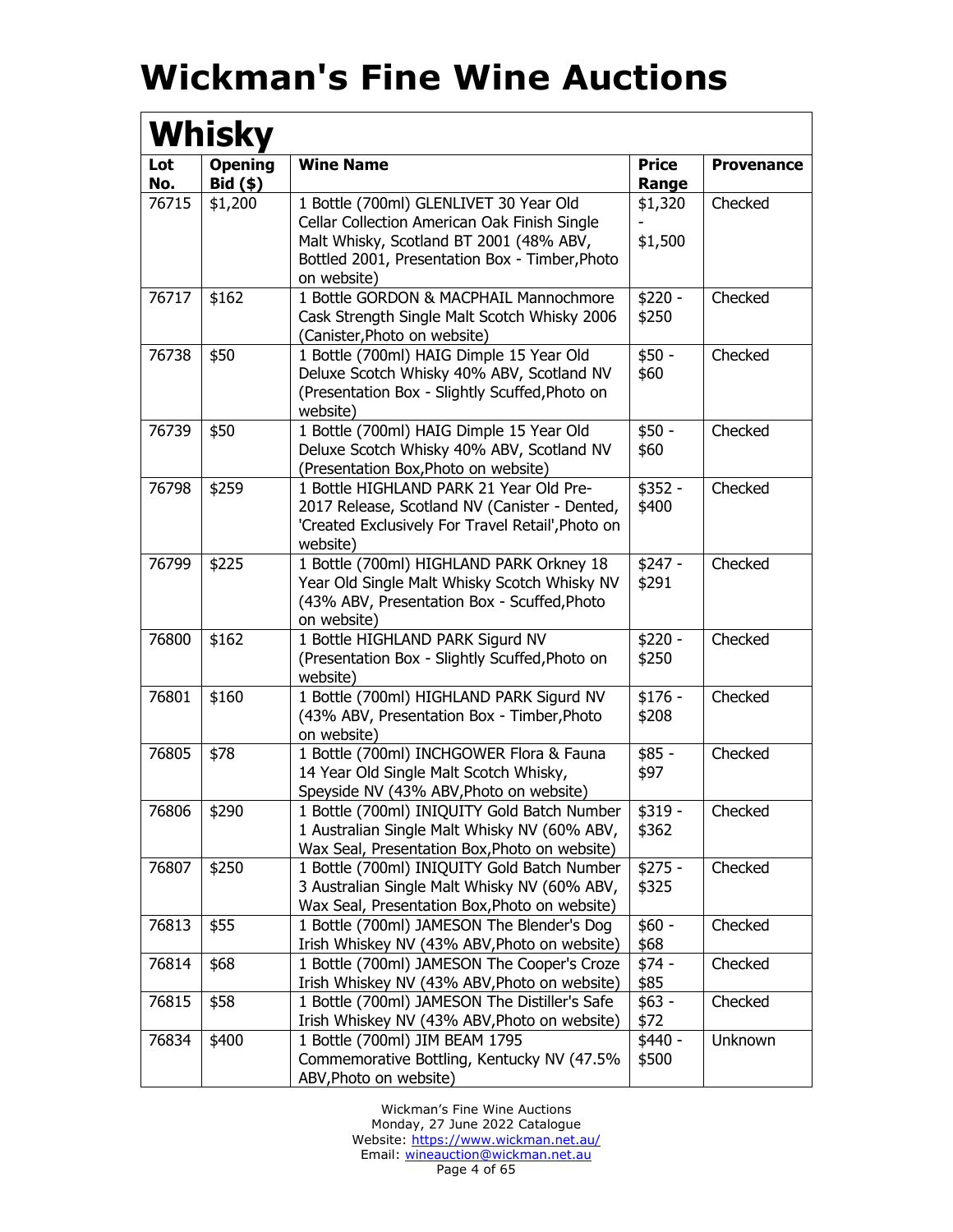| Lot   | <b>Opening</b> | <b>Wine Name</b>                                                | <b>Price</b> | <b>Provenance</b> |
|-------|----------------|-----------------------------------------------------------------|--------------|-------------------|
| No.   | $Bid($ \$)     |                                                                 | Range        |                   |
| 76835 | \$400          | 1 Bottle (700ml) JIM BEAM 1795                                  | \$440 -      | Unknown           |
|       |                | Commemorative Bottling, Kentucky NV (47.5%                      | \$500        |                   |
|       |                | ABV, Photo on website)                                          |              |                   |
| 76838 | \$348          | 1 Bottle (750ml) JOHN WALKER & SONS King                        | \$382 -      | Checked           |
|       |                | George V Scotch Whisky, Scotland NV                             | \$450        |                   |
|       |                | (Presentation Box - Missing Plaque, Photo on                    |              |                   |
|       |                | website)                                                        |              |                   |
| 76839 | \$180          | 1 Bottle (750ml) JOHNNIE WALKER Blue Label                      | $$198 -$     | Unknown           |
|       |                | Scotch Whisky 43% ABV, Scotland NV (Note                        | \$234        |                   |
|       |                | Level, Neck Tag, Presentation Box - Slightly                    |              |                   |
|       |                | Scuffed, Booklet, Photo on website)                             |              |                   |
| 76840 | \$72           | 1 Bottle (700ml) JOHNNIE WALKER Ultimate                        | \$88 -       | Checked           |
|       |                | 18 Year Old, Scotland NV (Presentation                          | \$100        |                   |
| 76841 |                | Box, Photo on website)<br>1 Bottle (700ml) JOHNNIE WALKER XR 21 | $$154 -$     | <b>Unknown</b>    |
|       | \$140          | Year Old Scotch Whisky 40% ABV, Scotland                        | \$182        |                   |
|       |                | NV (Note Level, Photo on website)                               |              |                   |
| 76844 | \$36           | 1 Bottle (750ml) JP WISER'S 18 Year Old                         | $$39 -$      | Checked           |
|       |                | Canadian Whisky NV (40% ABV, Photo on                           | \$45         |                   |
|       |                | website)                                                        |              |                   |
| 76845 | \$45           | 1 Bottle (750ml) JP WISER'S Lot 40 Single                       | \$49 -       | Checked           |
|       |                | Copper Pot Still Rye Whisky NV (43%                             | \$56         |                   |
|       |                | ABV, Photo on website)                                          |              |                   |
| 76846 | \$29           | 1 Bottle (700ml) JP WISER'S Triple Barrel                       | $$31 -$      | Checked           |
|       |                | Premium Canadian Whisky NV (40%                                 | \$36         |                   |
|       |                | ABV, Photo on website)                                          |              |                   |
| 76892 | \$95           | 1 Bottle (700ml) LINKWOOD Hart Brothers 10                      | $$104 -$     | Checked           |
|       |                | Year Old Single Malt Scotch Whisky, Scotland                    | \$118        |                   |
|       |                | DS 1998 (46% ABV, Distilled February 1998,                      |              |                   |
|       |                | Bottled March 2008, Presentation<br>Canister, Photo on website) |              |                   |
| 76893 | \$189          | 1 Bottle (700ml) LONGMORN Signatory                             | $$207 -$     | Checked           |
|       |                | Vintage Cask Strength Collection 26 Year Old                    | \$243        |                   |
|       |                | Single Malt Scotch Whisky, Speyside DS 1990                     |              |                   |
|       |                | (52.7% ABV, Casks No 8619 & 8626, Distilled                     |              |                   |
|       |                | 1990, Bottled 2017, Bottle 451 Of 466,                          |              |                   |
|       |                | Presentation Canister, Photo on website)                        |              |                   |
| 76894 | \$170          | 1 Bottle (700ml) LONGMORN Single Malt                           | $$187 -$     | Checked           |
|       |                | Whisky 16 Years Old Earlier Bottling, Speyside                  | \$212        |                   |
|       |                | NV (Presentation Box, Photo on website)                         |              |                   |
| 76895 | \$43           | 1 Bottle (700ml) LONGMORN The Distiller's                       | $$47 -$      | Checked           |
|       |                | Choice Single Malt Scotch Whisky NV (40%                        | \$53         |                   |
|       |                | ABV, Presentation Box, Photo on website)                        |              |                   |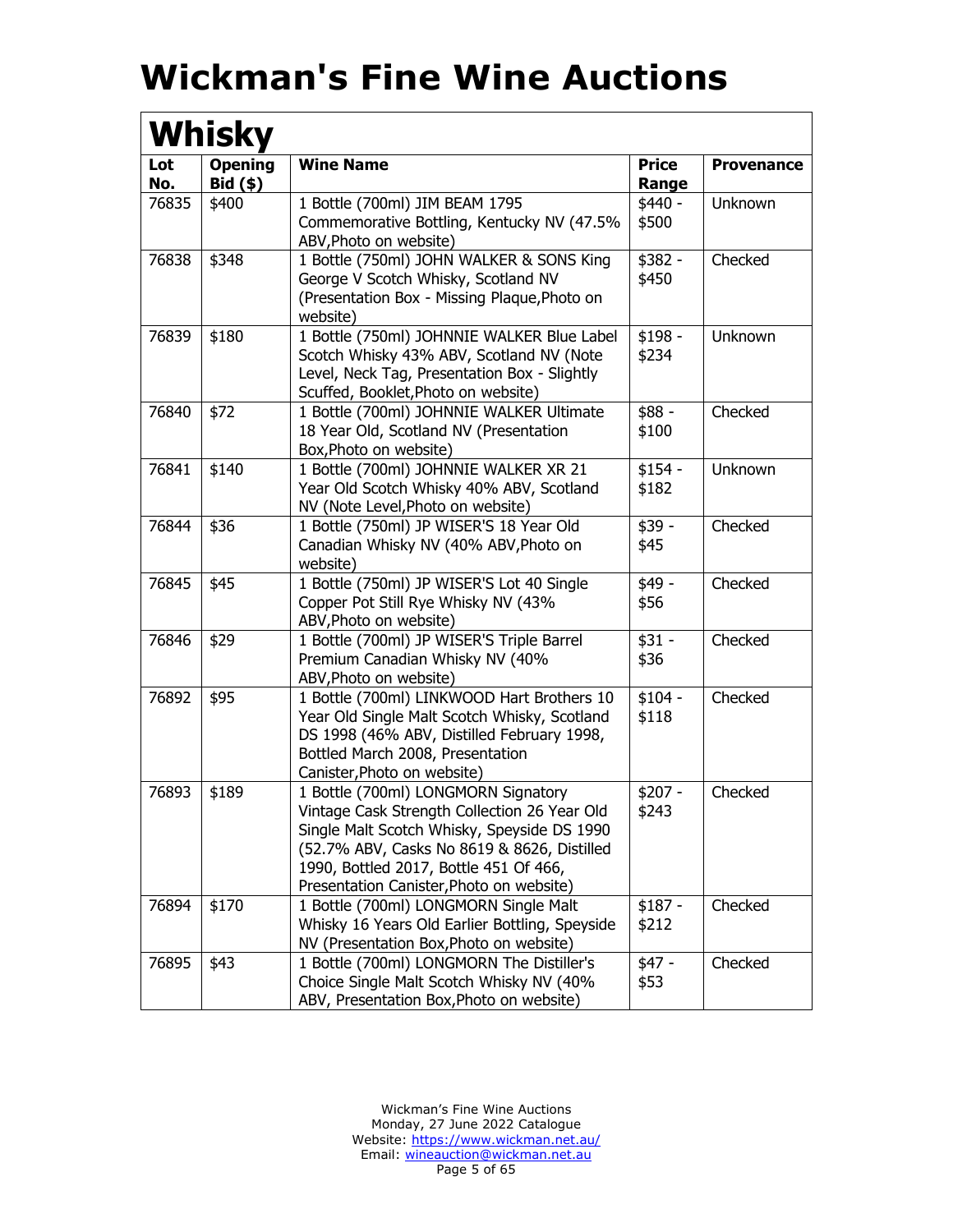|            | <b>Whisky</b>                |                                                                                                                                                                                                                                                                 |                       |                   |  |
|------------|------------------------------|-----------------------------------------------------------------------------------------------------------------------------------------------------------------------------------------------------------------------------------------------------------------|-----------------------|-------------------|--|
| Lot<br>No. | <b>Opening</b><br>$Bid($ \$) | <b>Wine Name</b>                                                                                                                                                                                                                                                | <b>Price</b><br>Range | <b>Provenance</b> |  |
| 76904      | \$6,300                      | 1 Bottle (750ml) MACALLAN 25 Year Old The<br>Anniversary Malt 43% ABV, Speyside DS 1966<br>(Note Level, Label Issue, Distilled 1966,<br>Bottled 1991, Cosmetic Soiling, Timber<br>Box, Photo on website)                                                        | \$6,930<br>\$8,190    | Unknown           |  |
| 76905      | \$160                        | 1 Bottle (700ml) MACKINLAY'S Shackleton<br>Replica Rare Old Highland Malt Whisky NV<br>(47.3% ABV, Photo on website)                                                                                                                                            | $$176 -$<br>\$200     | Unknown           |  |
| 76925      | \$81                         | 1 Bottle (700ml) MIDLETON Redbreast 15<br>Year Old Single Pot Still Irish Whiskey NV<br>(46% ABV, Presentation Box - Scuffed, Photo<br>on website)                                                                                                              | \$89 -<br>\$101       | Checked           |  |
| 76926      | \$495                        | 1 Bottle (700ml) MIDLETON Very Rare 40%<br>ABV Irish Whiskey BT 2015 (Presentation Box<br>- Timber, Photo on website)                                                                                                                                           | $$544 -$<br>\$642     | Checked           |  |
| 76927      | \$900                        | 1 Bottle (700ml) MIDLETON Very Rare 40%<br>ABV Irish Whiskey BT 2014 (Presentation Box<br>- Timber, Photo on website)                                                                                                                                           | \$990 -<br>\$1,170    | Checked           |  |
| 76943      | \$198                        | 1 Bottle (500ml) MORTLACH 18 Year Old<br>Single Malt Scotch Whisky NV (43.4% ABV,<br>Presentation Box, Photo on website)                                                                                                                                        | $$217 -$<br>\$247     | Checked           |  |
| 76944      | \$158                        | 1 Bottle (700ml) MORTLACH Signatory Vintage<br>Cask Strength Collection 24 Year Old Single<br>Malt Scotch Whisky, Speyside DS 1990 (51.6%<br>ABV, Cask No 6075, Distilled 1990, Bottled<br>2014, Bottle 458 Of 530, Presentation<br>Canister, Photo on website) | $$173 -$<br>\$197     | Checked           |  |
| 77141      | \$36                         | 1 Bottle (750ml) PIKE CREEK Vintage Port<br>Barrel Canadian Whisky NV (40% ABV, Photo<br>on website)                                                                                                                                                            | $$39 -$<br>\$45       | Checked           |  |
| 77206      | \$45                         | 1 Bottle (700ml) SCAPA The Orcadian Skiren<br>First Fill American Oak Casks Single Malt<br>Whisky NV (40% ABV, Batch SK12,<br>Presentation Box, Photo on website)                                                                                               | $$49 -$<br>\$56       | Checked           |  |
| 77242      | \$167                        | 1 Bottle (700ml) SPRINGBANK Hazelburn 13<br>Year Old Oloroso Cask Single Malt Scotch<br>Whisky DS 2003 (Label Issue, 47.1% ABV,<br>Distilled October 2003, Bottled March 2017,<br>Presentation Box - Scuffed, Photo on website)                                 | $$183 -$<br>\$208     | Checked           |  |
| 77243      | \$135                        | 1 Bottle (700ml) SPRINGBANK Hazelburn 9<br>Year Old Barolo Cask Single Malt Scotch<br>Whisky DS 2007 (Label Issue, 57.9% ABV,<br>Distilled June 2007, Bottled October 2016,<br>Presentation Box - Scuffed, Photo on website)                                    | $$148 -$<br>\$168     | Checked           |  |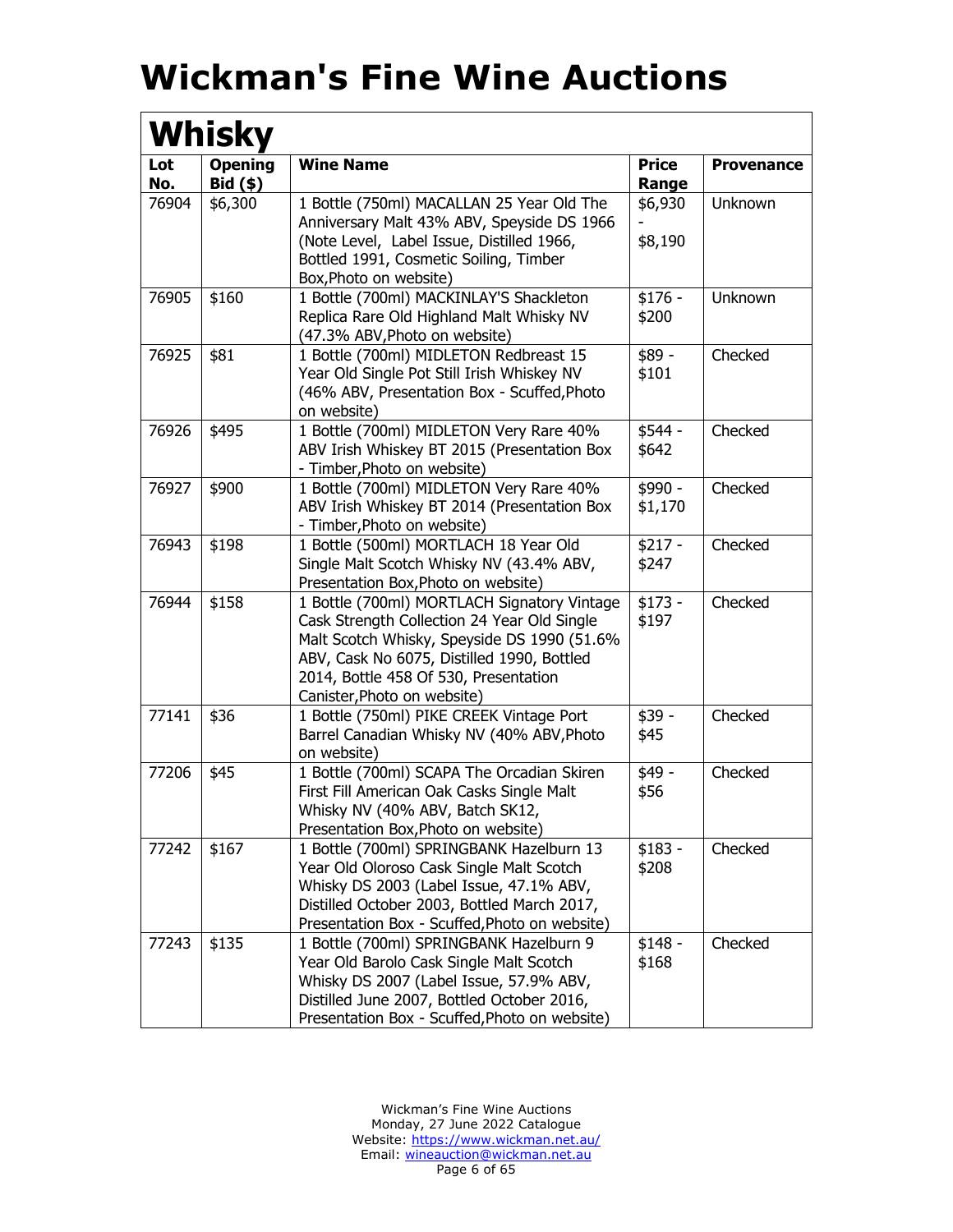|            | <b>Whisky</b>                |                                                                                                                                                                                           |                       |                   |  |
|------------|------------------------------|-------------------------------------------------------------------------------------------------------------------------------------------------------------------------------------------|-----------------------|-------------------|--|
| Lot<br>No. | <b>Opening</b><br>$Bid($ \$) | <b>Wine Name</b>                                                                                                                                                                          | <b>Price</b><br>Range | <b>Provenance</b> |  |
| 77244      | \$162                        | 1 Bottle (700ml) SPRINGBANK Longrow 14<br>Year Old Single Malt Scotch Whisky NV (46%<br>ABV, Presentation Box - Scuffed, Photo on<br>website)                                             | $$178 -$<br>\$202     | Checked           |  |
| 77245      | \$279                        | 1 Bottle (700ml) SPRINGBANK Longrow Red<br>11 Year Old Cabernet Sauvignon Cask Single<br>Malt Scotch Whisky NV (52.1% ABV, Swing<br>Tag, Presentation Box - Scuffed, Photo on<br>website) | $$306 -$<br>\$348     | Checked           |  |
| 77246      | \$135                        | 1 Bottle (700ml) SPRINGBANK Longrow Red<br>12 Year Old Pinot Noir Cask Single Malt Scotch<br>Whisky NV (52.9% ABV, Presentation Box -<br>Scuffed, Photo on website)                       | $$148 -$<br>\$168     | Checked           |  |
| 77247      | \$180                        | 1 Bottle (700ml) SPRINGBANK Longrow Red<br>13 Year Old Malbec Cask Single Malt Scotch<br>Whisky NV (51.3% ABV, Presentation Box -<br>Scuffed, Photo on website)                           | $$198 -$<br>\$225     | Checked           |  |
| 77248      | \$387                        | 1 Bottle (700ml) SPRINGBANK Longrow Wood<br>Expressions 13 Year Old Sherry Wood Single<br>Malt Scotch Whisky DS 1989 (53.2% ABV,<br>Presentation Box - Scuffed, Photo on website)         | $$425 -$<br>\$501     | Checked           |  |
| 77252      | \$63                         | 1 Bottle (700ml) STRATHISLA 12 Year Old<br>Pure Highland Malt Scotch Whisky 43% ABV,<br>The Highlands NV (Presentation Box -<br>Scuffed, Photo on website)                                | $$70 -$<br>\$80       | Checked           |  |
| 77253      | \$1,900                      | 1 Bottle SULLIVANS COVE Single Cask Malt<br>Whisky French Oak Barrel HH0509, Tasmania<br>NV (Box, Barrel No. HH0509, Photo on<br>website)                                                 | \$2,090<br>\$2,470    | Checked           |  |
| 77254      | \$2,160                      | 1 Bottle (700ml) SULLIVANS COVE Single Cask<br>Malt Whisky French Oak Barrel HH0509,<br>Tasmania NV (47.5% ABV, Bottle 401 Of 501,<br>Distilled 2000, Bottled 2012, Photo on website)     | \$2,400<br>\$3,000    | Checked           |  |
| 77255      | \$1,500                      | 1 Bottle (700ml) SULLIVANS COVE The<br>Original Classic Single Malt Whisky, 1997 First<br>Release NV (40% ABV, Timber Box -<br>Signature, Photo on website)                               | \$1,650<br>\$1,950    | Checked           |  |
| 77256      | \$1,400                      | 1 Bottle (700ml) SUNTORY Hibiki 12 Year Old<br>Japanese Whisky Mount Fuji Packaging, Japan<br>NV (43% ABV, Pamphlet, VERY RARE Mount<br>Fuji Presentation Box, Photo on website)          | \$1,540<br>\$1,750    | Checked           |  |
| 77257      | \$99                         | 1 Bottle (700ml) TALISKER Distillers Edition<br>Double Matured Single Malt Whisky 45.8%<br>ABV, Skye DS 2003 (Edition TD-S:5QC,<br>Presentation Box - Scuffed, Photo on website)          | $$108 -$<br>\$126     | Checked           |  |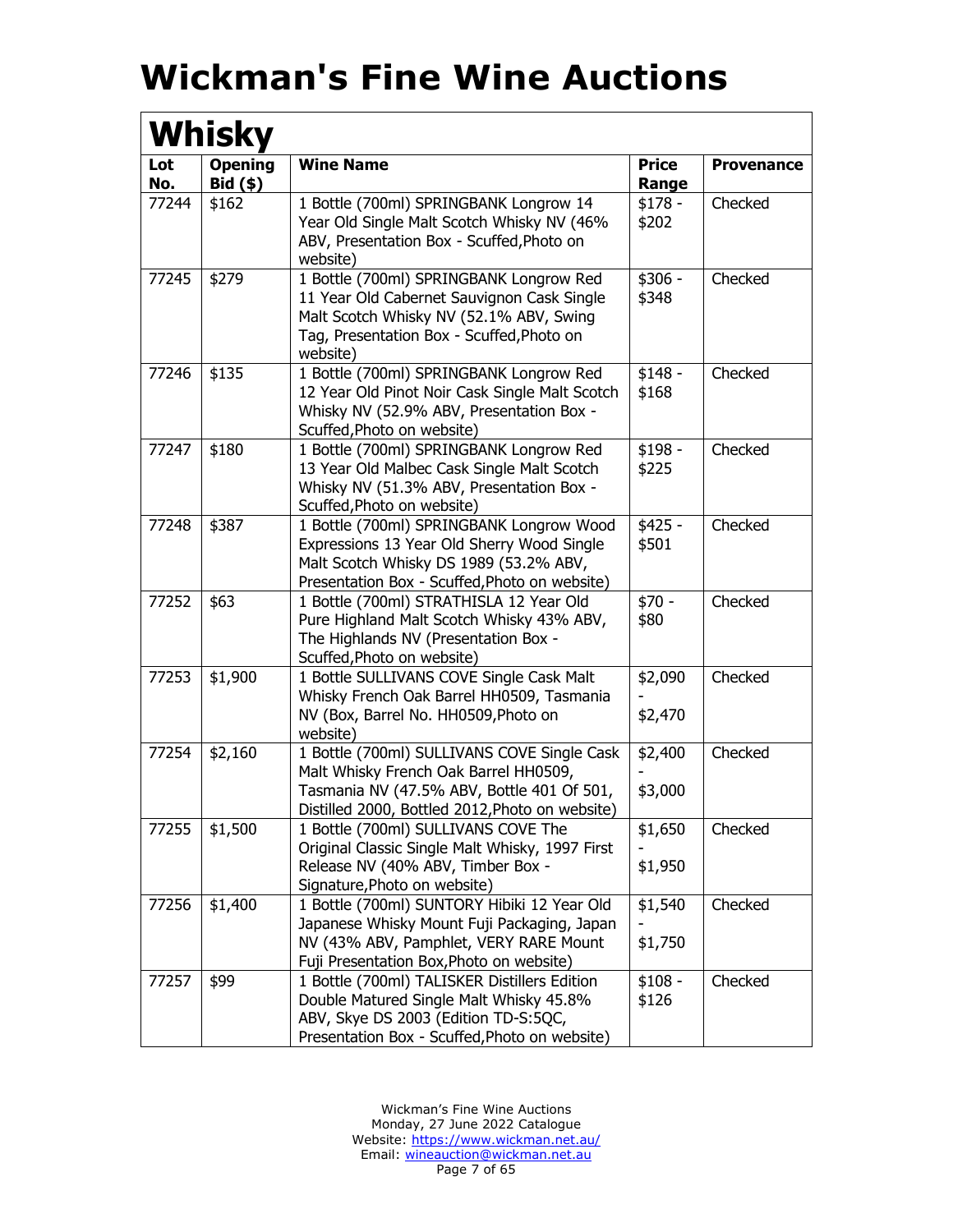|            | Whisky                       |                                                                                                                                                                                                                |                       |                   |
|------------|------------------------------|----------------------------------------------------------------------------------------------------------------------------------------------------------------------------------------------------------------|-----------------------|-------------------|
| Lot<br>No. | <b>Opening</b><br>$Bid($ \$) | <b>Wine Name</b>                                                                                                                                                                                               | <b>Price</b><br>Range | <b>Provenance</b> |
| 77268      | \$81                         | 1 Bottle (700ml) THE ARRAN MALT 12 Year<br>Old Cask Strength Single Malt Scotch Whisky<br>BT 2015 (52.9% ABV, Batch 5, Presentation<br>Canister, Photo on website)                                             | \$89 -<br>\$105       | Checked           |
| 77269      | \$54                         | 1 Bottle (700ml) THE ARRAN MALT Amarone<br>Cask Finish Single Malt Scotch Whisky NV<br>(50% ABV, Presentation Canister -<br>Scuffed, Photo on website)                                                         | \$59 -<br>\$67        | Checked           |
| 77270      | \$126                        | 1 Bottle (700ml) THE ARRAN MALT Single<br>Bourbon Cask Single Malt Scotch Whisky DS<br>1999 (54.8% ABV, Cask No 78, Distilled 1999,<br>Bottled 2015, Bottle 055 Of 178, Presentation<br>Box, Photo on website) | $$138 -$<br>\$162     | Checked           |
| 77271      | \$360                        | 1 Bottle (700ml) THE ARRAN MALT Smuggler's<br>Series Vol 1 The Illicit Stills Lochranza Cask<br>Strength Single Malt Scotch Whisky NV<br>(56.4% ABV, Presentation Box, Photo on<br>website)                    | \$396 -<br>\$450      | Checked           |
| 77272      | \$162                        | 1 Bottle (700ml) THE ARRAN MALT The Devil's<br>Punch Bowl Chapter III Single Malt Scotch<br>Whisky, Scotland NV (53.4% ABV,<br>Presentation Box, Photo on website)                                             | $$178 -$<br>\$202     | Checked           |
| 77279      | \$54                         | 1 Bottle (1 Litre) THE GLENLIVET Master<br>Distiller's Reserve Solera Vatted Single Malt<br>Scotch Whisky NV (40% ABV, Presentation<br>Box, Photo on website)                                                  | $$59 -$<br>\$67       | Checked           |
| 77280      | \$66                         | 1 Bottle (700ml) THE GLENLIVET Nadurra First<br>Fill Selection Cask Strength Single Malt Scotch<br>Whisky BT 2015 (60.4% ABV, Batch FF0915,<br>Bottled 2015, Presentation Box, Photo on<br>website)            | $$72 -$<br>\$84       | Checked           |
| 77284      | \$99                         | 1 Bottle (700ml) THE LOST DISTILLERY<br><b>COMPANY Gerston Blended Malt Scotch</b><br>Whisky, Scotland NV (46% ABV, Series 3,<br>Batch 1V, Bottle 0170, Presentation<br>Canister, Photo on website)            | $$108 -$<br>\$123     | Checked           |
| 77285      | \$150                        | 1 Bottle (700ml) THE NEW ZEALAND WHISKY<br>COLLECTION Double Wood 15 Year Old<br>Dunedin Master Blended Whisky NV (40%<br>ABV, Presentation Box, Photo on website)                                             | $$165 -$<br>\$195     | Checked           |
| 77286      | \$140                        | 1 Bottle (500ml) THE NEW ZEALAND WHISKY<br>COLLECTION South Island 23 Year Old Single<br>Malt Whisky, New Zealand NV (40% ABV,<br>Presentation Box, Photo on website)                                          | $$154 -$<br>\$175     | Checked           |
| 77291      | \$199                        | 1 500ml TIMBOON DISTILLERY Christies Cut<br>Single Malt Whisky, Victoria 2014 (Cardboard<br>box, Photo on website)                                                                                             | $$218 -$<br>\$256     | Guaranteed        |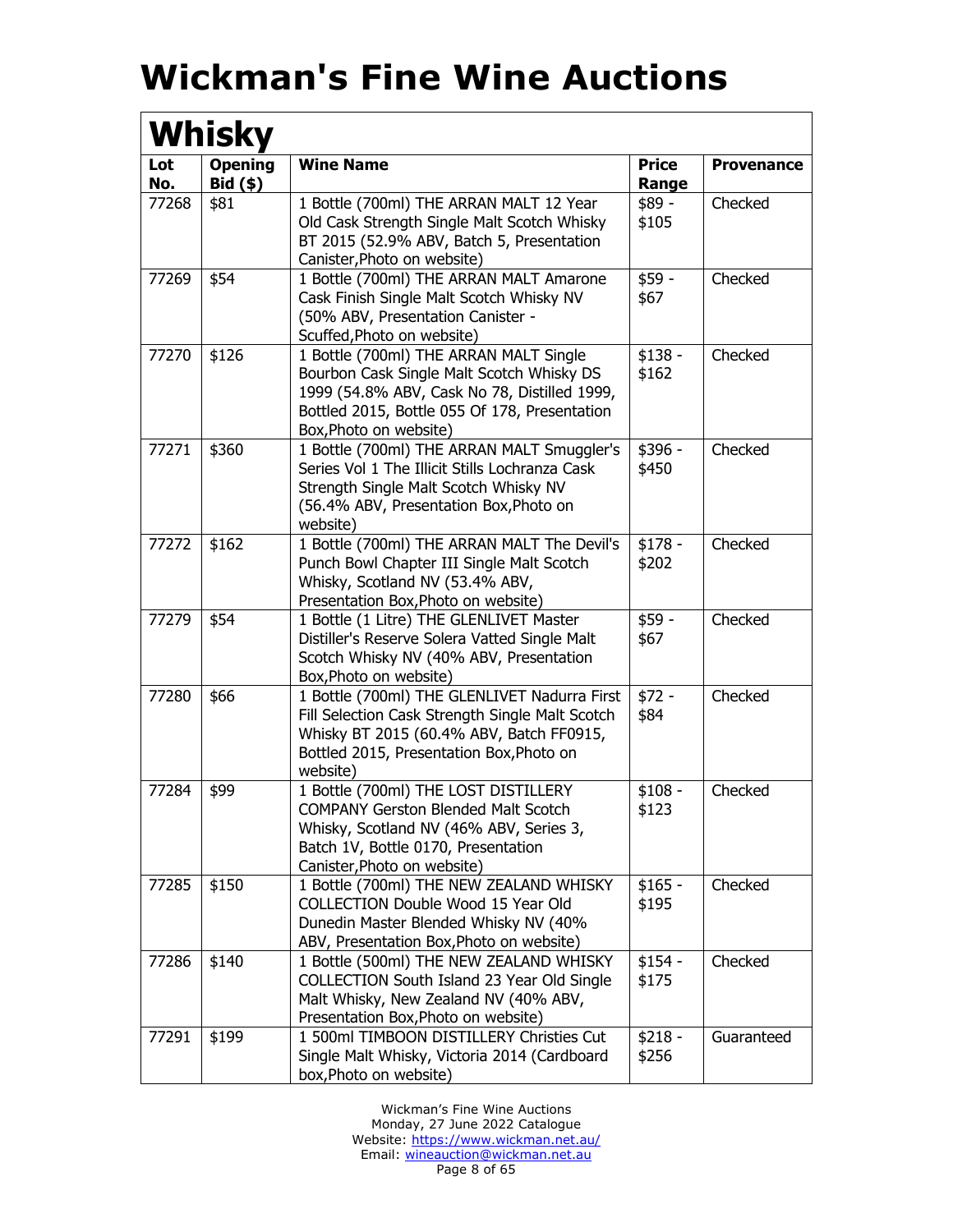|            | Whisky                       |                                                                                                                                                                                    |                       |                   |  |
|------------|------------------------------|------------------------------------------------------------------------------------------------------------------------------------------------------------------------------------|-----------------------|-------------------|--|
| Lot<br>No. | <b>Opening</b><br>$Bid($ \$) | <b>Wine Name</b>                                                                                                                                                                   | <b>Price</b><br>Range | <b>Provenance</b> |  |
| 77292      | \$90                         | 1 Bottle (700ml) TIN SHED DISTILLERS<br>Iniquity Batch No 13 Australian Single Malt<br>Whisky NV (46% ABV, Wax Seal, Presentation<br>Box, Photo on website)                        | \$99 -<br>\$112       | Checked           |  |
| 77293      | \$135                        | 1 Bottle (700ml) TIN SHED DISTILLERS<br>Iniquity Batch No 2 Australian Single Malt<br>Whisky NV (46% ABV, Wax Seal, Photo on<br>website)                                           | $$148 -$<br>\$168     | Checked           |  |
| 77294      | \$125                        | 1 Bottle (700ml) TIN SHED DISTILLERS<br>Iniquity Batch No 4 Australian Single Malt<br>Whisky NV (46% ABV, Wax Seal, Photo on<br>website)                                           | $$137 -$<br>\$156     | Checked           |  |
| 77295      | \$135                        | 1 Bottle (700ml) TIN SHED DISTILLERS<br>Iniquity Batch No 5 Australian Single Malt<br>Whisky NV (46% ABV, Wax Seal, Photo on<br>website)                                           | $$148 -$<br>\$174     | Checked           |  |
| 77296      | \$110                        | 1 Bottle (700ml) TIN SHED DISTILLERS<br>Iniquity Batch No 8 Australian Single Malt<br>Whisky NV (46% ABV, Wax Seal, Photo on<br>website)                                           | $$121 -$<br>\$143     | Checked           |  |
| 77297      | \$110                        | 1 Bottle (700ml) TIN SHED DISTILLERS<br>Iniquity Batch No 9 Australian Single Malt<br>Whisky NV (46% ABV, Wax Seal, Photo on<br>website)                                           | $$121 -$<br>\$143     | Checked           |  |
| 77368      | \$250                        | 1 Set WHYTE AND MACKAY 12 & 21 Year Old<br>Decanters with Tantalus, Scotland NV (Wax<br>Seal, Wooden Tantalus Plinth, Key, Lock Not<br>Functional, Photo on website)               | $$275 -$<br>\$325     | Checked           |  |
| 77371      | \$567                        | 1 Bottle (750ml) WILD TURKEY Tradition 14<br>Year Old Master Distiller Selection Kentucky<br>Bourbon Whiskey NV (50.5% ABV, Timber Box<br>- Scratched, Pamphlet, Photo on website) | $$623 -$<br>\$708     | Unknown           |  |

#### **Fortified & Dessert Wines**

| Lot<br>No. | <b>Opening</b><br>$Bid($ \$) | <b>Wine Name</b>                                                                                  | <b>Price</b><br>Range | <b>Provenance</b> |  |
|------------|------------------------------|---------------------------------------------------------------------------------------------------|-----------------------|-------------------|--|
| 76471      | \$14                         | 1 Half-Bottle ALL SAINTS Muscadelle,<br>Rutherglen NV (Vinolok Capsule, Wine Show<br>Label)       | $$15 -$<br>\$17       | Checked           |  |
| 76472      | \$73                         | 1 Half-Bottle ALL SAINTS Rare Muscat,<br>Rutherglen NV (Vinolok Capsule, Wine Show<br>Label)      | $$80 -$<br>\$94       | Checked           |  |
| 76550      | \$11                         | 2 Bottles BEST'S WINES St Andrews Liqueur<br>Muscat, Grampians NV (Screwcap, Photo on<br>website) | $$12 -$<br>\$14       | Checked           |  |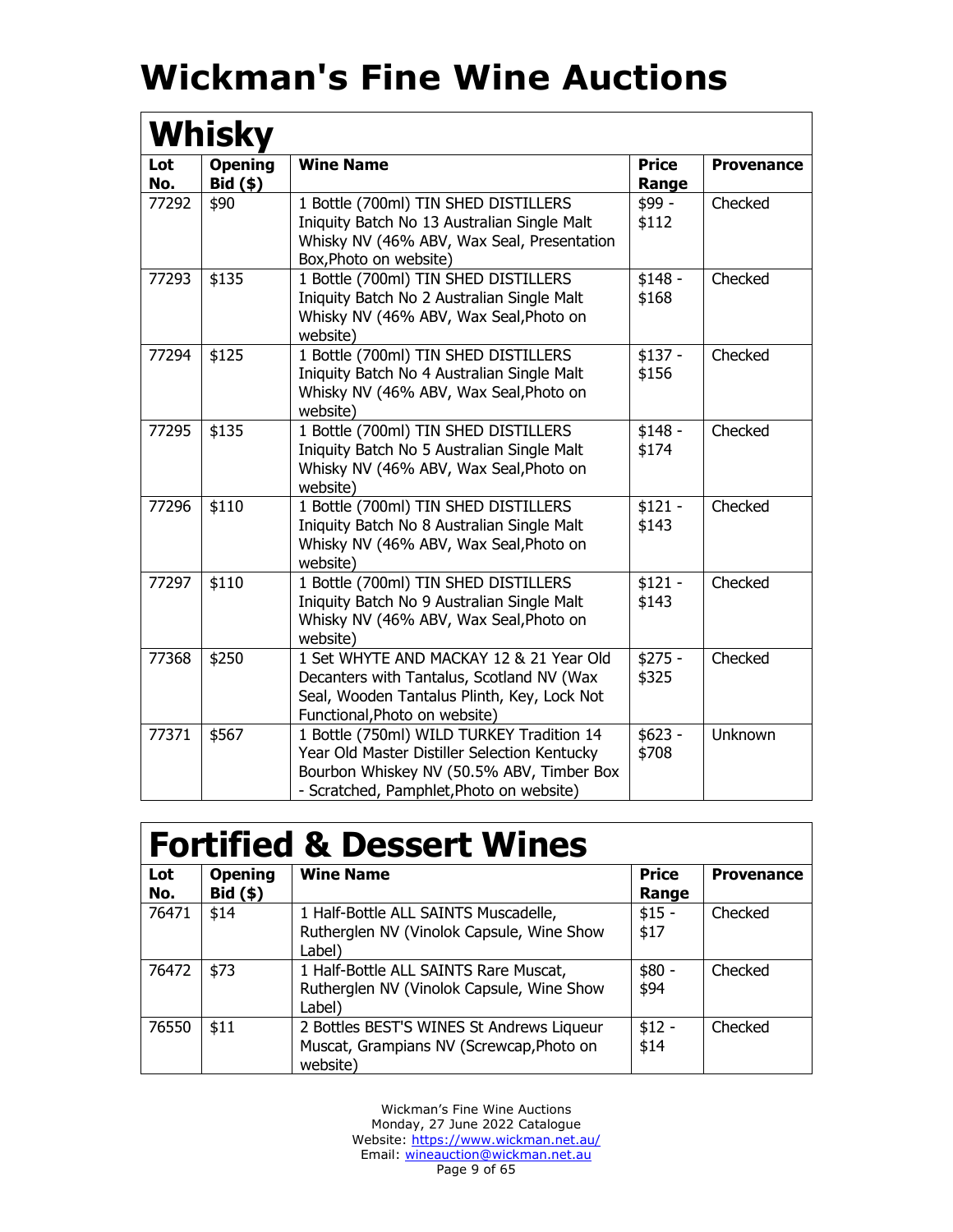#### **Fortified & Dessert Wines**

| Lot<br>No. | <b>Opening</b><br><b>Bid (\$)</b> | <b>Wine Name</b>                                                                                                                                                                            | <b>Price</b><br>Range | <b>Provenance</b> |
|------------|-----------------------------------|---------------------------------------------------------------------------------------------------------------------------------------------------------------------------------------------|-----------------------|-------------------|
| 76580      | \$14                              | 1 Half-Bottle BROWN BROTHERS Patricia Late<br>Harvested Noble Riesling, Milawa 2015 (Non<br>Commercial Label, Wine Show<br>Label, Screwcap)                                                 | $$15 -$<br>\$17       | Checked           |
| 76581      | \$14                              | 2 Half-Bottles BROWN BROTHERS Patricia Late<br>Harvested Noble Riesling, Milawa 2013 (Label<br>Issue, Wine Show Label, Screwcap)                                                            | $$15 -$<br>\$17       | Checked           |
| 76656      | \$16                              | 1 Half-Bottle DANDELION VINEYARDS Legacy<br>of the Barossa 30 Year Old Pedro Ximenez,<br>Barossa Valley NV (Screwcap, Photo on<br>website)                                                  | $$19 -$<br>\$22       | Guaranteed        |
| 76669      | \$26                              | 1 Bottle (500ml) DE BORTOLI WINES 10 Year<br>Old Barrel Aged Black Noble, Riverina NV<br>(Wine Show Label, Screwcap)                                                                        | $$28 -$<br>\$32       | Checked           |
| 76670      | \$13                              | 1 Half-Bottle DE BORTOLI WINES Deen De<br>Bortoli Vat 5 Botrytis Semillon, Riverina 2009<br>(Label Issue, Screwcap, Photo on website)                                                       | $$14 -$<br>\$16       | Checked           |
| 76671      | \$24                              | 4 Bottle (500ml)s DE BORTOLI WINES Noble<br>One Botrytis Semillon, Riverina 2013<br>(Screwcap, Photo on website)                                                                            | $$30 -$<br>\$40       | Checked           |
| 76672      | \$40                              | 1 Bottle (500ml) DE BORTOLI WINES Noble<br>One Botrytis Semillon, Riverina 2009 (Label<br>Issue, Screwcap, Photo on website)                                                                | \$55 -<br>\$60        | Checked           |
| 76673      | \$40                              | 1 Bottle DE BORTOLI WINES Noble One<br>Botrytis Semillon, Riverina 2009<br>(Screwcap, Photo on website)                                                                                     | $$50 -$<br>\$60       | Checked           |
| 76674      | \$23                              | 2 Half-Bottles DE BORTOLI WINES Noble One<br>Botrytis Semillon, Riverina 2005 (Photo on<br>website)                                                                                         | $$25 -$<br>\$29       | Checked           |
| 76675      | \$23                              | 1 Half-Bottle DE BORTOLI WINES Noble One<br>Botrytis Semillon, Riverina 2005 (Label<br>Issue, Screwcap, Photo on website)                                                                   | $$25 -$<br>\$29       | Checked           |
| 76741      | \$116                             | 1 Bottle HARDY'S Bin M177 Show Tawny Port,<br>McLaren Vale 1954 (Evidence of historic<br>weeping, label condition issue, Photo on<br>website)                                               | $$150 -$<br>\$200     | Unknown           |
| 76742      | \$82                              | 1 Bottle HARDY'S Reserve BIN M127 Show<br>Tawny Port, McLaren Vale 1951 (Historic<br>Evidence of Weeping, Heavy Label Issue,<br>Heavy Capsule Issue, Cosmetic Soiling, Photo<br>on website) | $$200 -$<br>\$250     | Unknown           |
| 76879      | \$32                              | 1 Bottle LAS VINO Portuguese Pirate Blend,<br>Margaret River 2016 (Photo on website)                                                                                                        | $$38 -$<br>\$43       | Checked           |
| 76928      | \$11                              | 1 Half-Bottle MILHINCH WINES Seize The Day<br>Fortified Cabernet Sauvignon, Barossa Valley<br>2010 (Screwcap, Photo on website)                                                             | $$13 -$<br>\$15       | Guaranteed        |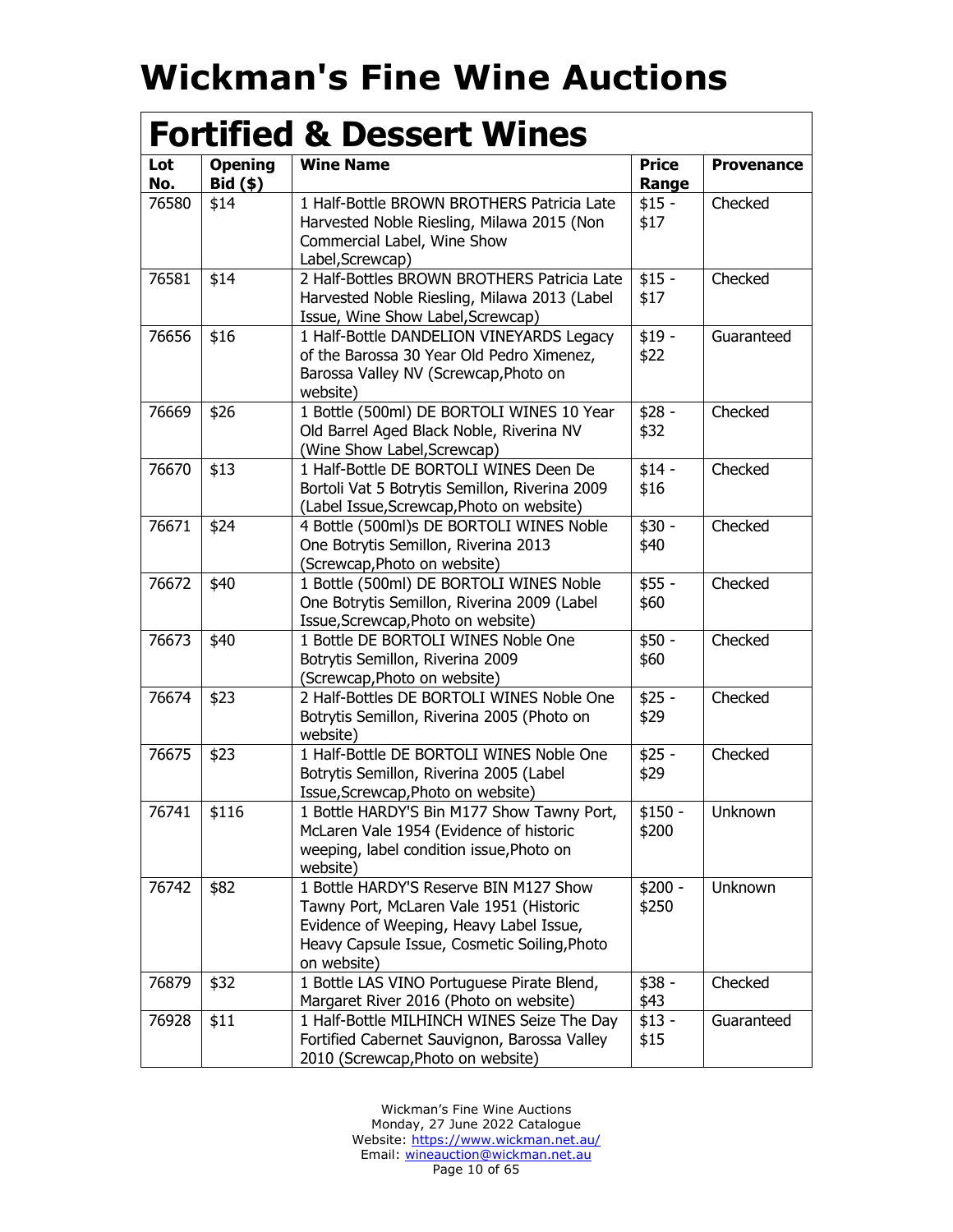#### **Fortified & Dessert Wines**

| Lot<br>No. | <b>Opening</b><br>$Bid($ \$) | <b>Wine Name</b>                                                                                                                    | <b>Price</b><br>Range | <b>Provenance</b> |
|------------|------------------------------|-------------------------------------------------------------------------------------------------------------------------------------|-----------------------|-------------------|
| 76929      | \$11                         | 1 Half-Bottle MILHINCH WINES Seize The Day<br>Fortified Cabernet Sauvignon, Barossa Valley<br>2010 (Screwcap, Photo on website)     | $$13 -$<br>\$15       | Guaranteed        |
| 76930      | \$11                         | 1 Half-Bottle MILHINCH WINES Seize The Day<br>Fortified Cabernet Sauvignon, Barossa Valley<br>2010 (Screwcap, Photo on website)     | $$13 -$<br>\$15       | Guaranteed        |
| 76940      | \$18                         | 1 Bottle (500ml) MORRIS WINES Liqueur<br>Muscat, Rutherglen NV<br>(Canister, Screwcap, Photo on website)                            | $$20 -$<br>\$30       | Checked           |
| 77129      | \$18                         | 1 Bottle PETER LEHMANN Bin AD 2006<br>Vintage Port, Barossa Valley 1985 (Photo on<br>website)                                       | $$20 -$<br>\$25       | Checked           |
| 77224      | \$146                        | 1 Bottle SEPPELT Para Liqueur Port, Barossa<br>Valley 1939 (4 CMs Ullage, Light Label Issue,<br>Cosmetic Soiling, Photo on website) | $$200 -$<br>\$240     | Unknown           |
| 77225      | \$29                         | 1 Bottle SEPPELT Para Liqueur Port, Barossa<br>Valley 116 (3.5 CMs Ullage, Cosmetic<br>Soiling, Photo on website)                   | $$40 -$<br>\$60       | Unknown           |
| 77226      | \$29                         | 1 Bottle SEPPELT Para Liqueur Port, Barossa<br>Valley 115 (3 CMs Ullage, Label Issue,<br>Cosmetic Soiling, Photo on website)        | $$40 -$<br>\$60       | Unknown           |
| 77227      | \$26                         | 1 Bottle SEPPELT Para Liqueur Port, Barossa<br>Valley 113 (4 CMs Ullage, Heavy Label Issue,<br>Cosmetic Soiling, Photo on website)  | $$40 -$<br>\$60       | Unknown           |
| 77228      | \$29                         | 1 Bottle SEPPELT Para Liqueur Port, Barossa<br>Valley 113 (5 CMs Ullage, Label Issue,<br>Cosmetic Soiling, Photo on website)        | $$40 -$<br>\$60       | Unknown           |
| 77229      | \$29                         | 1 Bottle SEPPELT Para Liqueur Port, Barossa<br>Valley 112 (5 CMs Ullage, Cosmetic<br>Soiling, Photo on website)                     | $$40 -$<br>\$60       | Unknown           |
| 77230      | \$29                         | 1 Bottle SEPPELT Para Liqueur Port, Barossa<br>Valley 110 (3 CMs Ullage, Cosmetic<br>Soiling, Photo on website)                     | $$40 -$<br>\$60       | Unknown           |
| 77231      | \$29                         | 1 Bottle SEPPELT Para Liqueur Port, Barossa<br>Valley 109 (5.5 CMs Ullage, Label Issue,<br>Cosmetic Soiling, Photo on website)      | $$40 -$<br>\$60       | Unknown           |
| 77232      | \$29                         | 1 Bottle SEPPELT Para Liqueur Port, Barossa<br>Valley 109 (4.5 CMs Ullage, Presentation Box -<br>Scuffed, Photo on website)         | $$40 -$<br>\$60       | Unknown           |
| 77298      | \$9                          | 1 Half-Bottle TINTILLA Edwardo Fortified<br>Semillon, Hunter Valley 2004 (Photo on<br>website)                                      | $$9 -$<br>\$11        | Checked           |
| 77299      | \$10                         | 1 Bottle (500ml) TINTILLA Shortland R.N<br>Reserve Fortified Shiraz, Hunter Valley 2005<br>(Photo on website)                       | $$11 -$<br>\$12       | Checked           |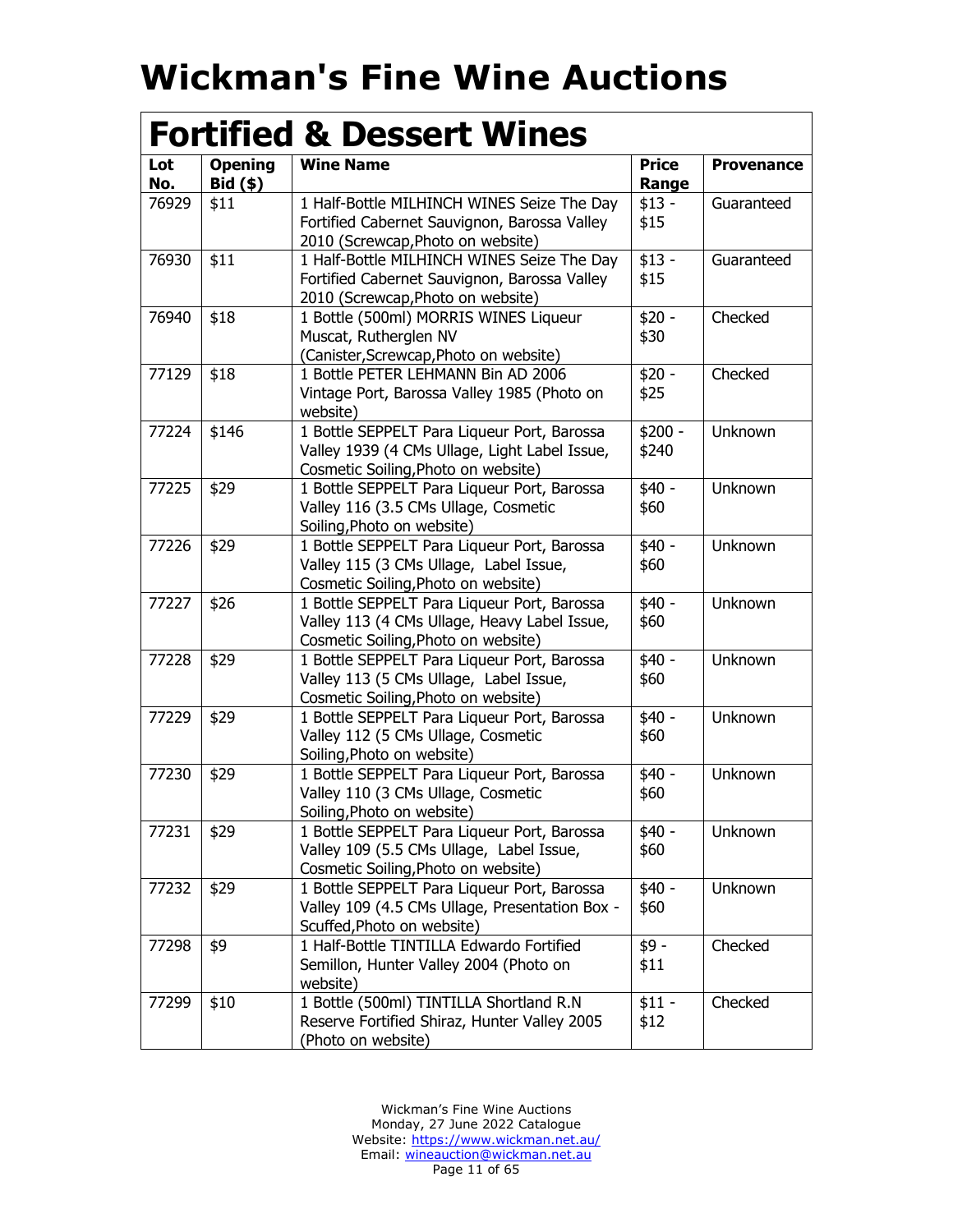|            | <b>Italy</b>                 |                                                                              |                       |                   |  |  |
|------------|------------------------------|------------------------------------------------------------------------------|-----------------------|-------------------|--|--|
| Lot<br>No. | <b>Opening</b><br>$Bid($ \$) | <b>Wine Name</b>                                                             | <b>Price</b><br>Range | <b>Provenance</b> |  |  |
| 76474      | \$26                         | 6 Bottles ALOIS LAGEDER Pinot Noir,                                          | $$28 -$               | Checked           |  |  |
|            |                              | Sudtirol 2017 (Photo on website)                                             | \$32                  |                   |  |  |
| 76475      | \$26                         | 6 Bottles ALOIS LAGEDER Pinot Noir,                                          | $$28 -$               | Checked           |  |  |
|            |                              | Sudtirol 2017 (Photo on website)                                             | \$32                  |                   |  |  |
| 76593      | \$8                          | 3 Bottles CANTINA BEATO BARTOLOMEO                                           | $$8 - $8$             | Checked           |  |  |
|            |                              | Breganze Savardo Pinot Grigio, Breganze                                      |                       |                   |  |  |
|            |                              | 2018 (Screwcap, Photo on website)                                            |                       |                   |  |  |
| 76594      | \$8                          | 2 Bottles CANTINA BEATO BARTOLOMEO                                           | $$8 - $8$             | Checked           |  |  |
|            |                              | Breganze Savardo Pinot Grigio, Breganze                                      |                       |                   |  |  |
|            |                              | 2018 (Screwcap, Photo on website)                                            |                       |                   |  |  |
| 76595      | \$8                          | 1 Bottle CANTINA BEATO BARTOLOMEO                                            | $$8 - $8$             | Checked           |  |  |
|            |                              | Breganze Savardo Pinot Grigio, Breganze                                      |                       |                   |  |  |
|            |                              | 2018 (Screwcap, Photo on website)                                            |                       |                   |  |  |
| 76596      | \$8                          | 3 Bottles CANTINA BEATO BARTOLOMEO                                           | $$8 - $8$             | Checked           |  |  |
|            |                              | Breganze Savardo Pinot Grigio, Breganze                                      |                       |                   |  |  |
|            |                              | 2017 (Screwcap, Photo on website)                                            |                       |                   |  |  |
| 76597      | \$8                          | 1 Bottle CANTINA BEATO BARTOLOMEO                                            | $$8 - $8$             | Checked           |  |  |
|            |                              | Breganze Savardo Pinot Grigio, Breganze                                      |                       |                   |  |  |
|            |                              | 2017 (Screwcap, Photo on website)                                            |                       |                   |  |  |
| 76598      | \$8                          | 1 Bottle CANTINA BEATO BARTOLOMEO                                            | $$8 - $8$             | Checked           |  |  |
|            |                              | Breganze Savardo Pinot Grigio, Breganze                                      |                       |                   |  |  |
|            |                              | 2017 (Screwcap, Photo on website)                                            |                       |                   |  |  |
| 76599      | \$16                         | 3 Bottles CASCINA FONTANA Dolcetto                                           | $$17 -$               | Checked           |  |  |
|            |                              | dAlba, Piedmont 2015 (Photo on website)                                      | \$19                  |                   |  |  |
| 76600      | \$16                         | 2 Bottles CASCINA FONTANA Dolcetto                                           | $$17 -$               | Checked           |  |  |
|            |                              | dAlba, Piedmont 2015 (Photo on website)                                      | \$19                  |                   |  |  |
| 76601      | \$16                         | 1 Bottle CASCINA FONTANA Dolcetto dAlba,                                     | $$17 -$               | Checked           |  |  |
|            |                              | Piedmont 2015 (Photo on website)                                             | \$19                  |                   |  |  |
| 76602      | \$16                         | 6 Bottles CASCINA FONTANA Dolcetto                                           | $$17 -$               | Checked           |  |  |
|            |                              | dAlba, Piedmont 2015 (Photo on website)                                      | \$19                  |                   |  |  |
| 76603      | \$16                         | 4 Bottles CASCINA FONTANA Dolcetto                                           | $$17 -$               | Checked           |  |  |
|            |                              | dAlba, Piedmont 2015 (Photo on website)                                      | \$19                  |                   |  |  |
| 76604      | \$16                         | 6 Bottles CASCINA FONTANA Dolcetto                                           | $$17 -$               | Checked           |  |  |
|            |                              | dAlba, Piedmont 2015 (Photo on website)                                      | \$19                  | Checked           |  |  |
| 76605      | \$16                         | 1 Bottle CASCINA FONTANA Dolcetto dAlba,                                     | $$17 -$               |                   |  |  |
|            |                              | Piedmont 2015 (Photo on website)<br>1 Bottle CASCINA FONTANA Dolcetto dAlba, | \$19                  | Checked           |  |  |
| 76606      | \$18                         | Piedmont 2015 (Photo on website)                                             | \$19 -<br>\$21        |                   |  |  |
|            |                              | 1 Bottle GIOVANNI ROSSO Langhe                                               |                       |                   |  |  |
| 76708      | \$35                         | Nebbiolo, Piedmont 2019 (Capsule                                             | \$42 -<br>\$48        | Checked           |  |  |
|            |                              | Issue, Photo on website)                                                     |                       |                   |  |  |
| 76709      | \$35                         | 1 Bottle GIOVANNI ROSSO Langhe                                               | $$42 -$               | Checked           |  |  |
|            |                              | Nebbiolo, Piedmont 2019 (Capsule                                             | \$48                  |                   |  |  |
|            |                              | Issue, Photo on website)                                                     |                       |                   |  |  |
| 76710      | \$34                         | 2 Bottles GIOVANNI ROSSO Langhe                                              | \$42 -                | Checked           |  |  |
|            |                              | Nebbiolo, Piedmont 2019 (Label Issue,                                        | \$48                  |                   |  |  |
|            |                              | Protruding Cork, Photo on website)                                           |                       |                   |  |  |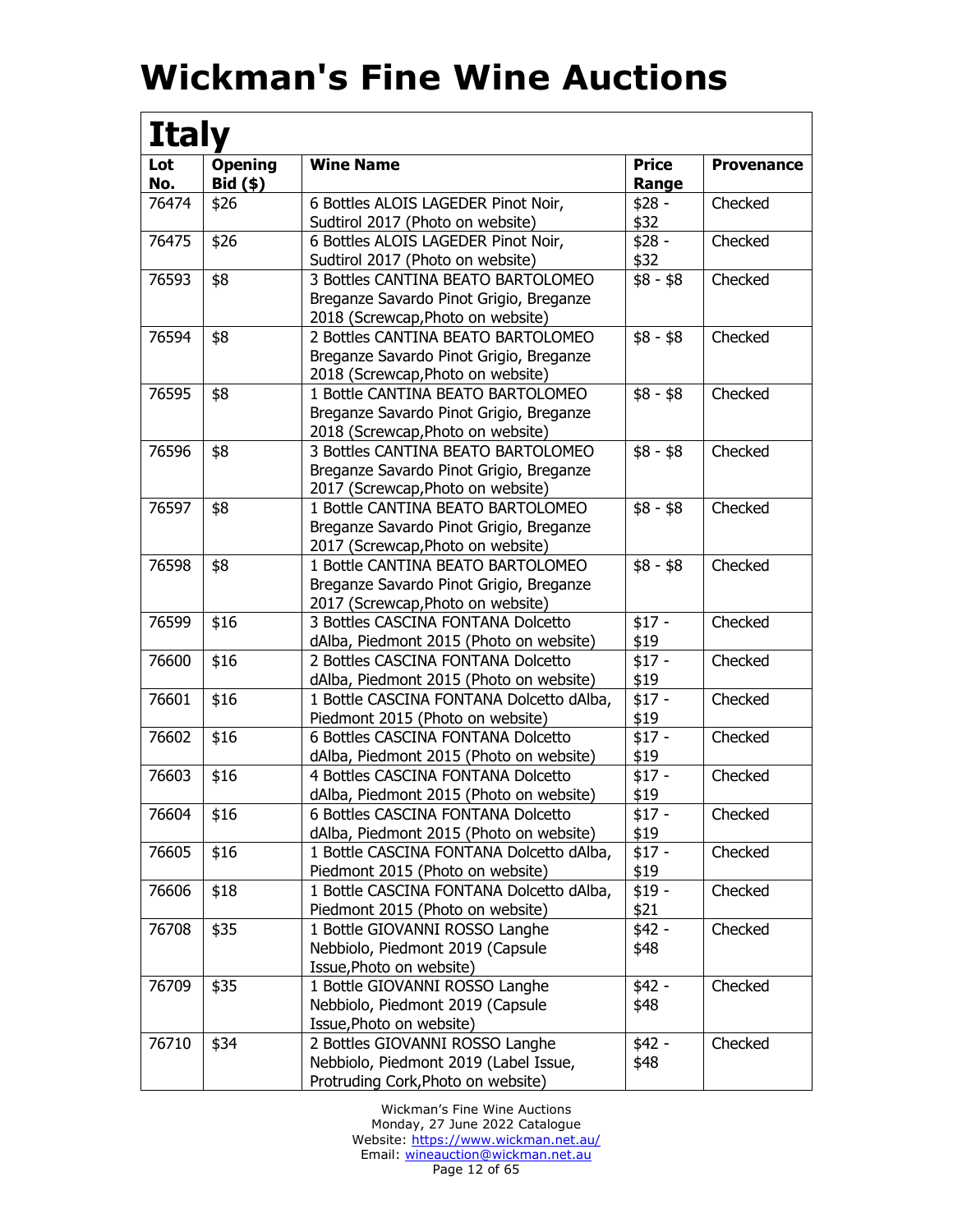| <b>Italy</b> |                              |                                                                                  |                       |                   |  |
|--------------|------------------------------|----------------------------------------------------------------------------------|-----------------------|-------------------|--|
| Lot<br>No.   | <b>Opening</b><br>$Bid($ \$) | <b>Wine Name</b>                                                                 | <b>Price</b><br>Range | <b>Provenance</b> |  |
| 76711        | \$34                         | 6 Bottles GIOVANNI ROSSO Langhe<br>Nebbiolo, Piedmont 2019 (Photo on<br>website) | $$42 -$<br>\$48       | Checked           |  |
| 76712        | \$34                         | 1 Bottle GIOVANNI ROSSO Langhe<br>Nebbiolo, Piedmont 2019 (Photo on<br>website)  | $$42 -$<br>\$48       | Checked           |  |
| 76713        | \$34                         | 1 Bottle GIOVANNI ROSSO Langhe<br>Nebbiolo, Piedmont 2019 (Photo on<br>website)  | $$42 -$<br>\$48       | Checked           |  |
| 77204        | \$31                         | 1 Bottle SANDRONE, Barbera d'Alba 2016<br>'Photo on website)                     | $$34 -$<br>\$40       | Checked           |  |

#### **Champagne & Sparkling Wines**

| Lot<br>No. | <b>Opening</b><br>Bid (\$) | <b>Wine Name</b>                                                                                                         | <b>Price</b><br>Range | <b>Provenance</b> |
|------------|----------------------------|--------------------------------------------------------------------------------------------------------------------------|-----------------------|-------------------|
| 76478      | \$36                       | 1 Bottle ARRAS Chardonnay Pinot Noir<br>Sparkling, Tasmania 2001 (Presentation<br>Box, Photo on website)                 | $$40 -$<br>\$50       | <b>Unknown</b>    |
| 76537      | \$27                       | 2 Bottles BEST'S WINES Great Western<br>Sparkling Shiraz, Grampians 2014 (Crown<br>Seal, Photo on website)               | $$30 -$<br>\$40       | Checked           |
| 76538      | \$27                       | 2 Bottles BEST'S WINES Great Western<br>Sparkling Shiraz, Grampians 2013 (Crown<br>Seal, Photo on website)               | $$30 -$<br>\$40       | Checked           |
| 76539      | \$18                       | 1 Bottle BEST'S WINES Great Western<br>Sparkling Shiraz, Grampians 2012 (Label<br>Issue, Crown Seal, Photo on website)   | $$20 -$<br>\$30       | Checked           |
| 76567      | \$17                       | 3 Half-Bottles BLEASDALE VINEYARD Uncle<br>Dick The Red Brute Sparkling Shiraz,<br>Langhorne Creek NV (Photo on website) | $$18 -$<br>\$20       | Checked           |
| 76568      | \$17                       | 3 Half-Bottles BLEASDALE VINEYARD Uncle<br>Dick The Red Brute Sparkling Shiraz,<br>Langhorne Creek NV (Photo on website) | $$18 -$<br>\$20       | Checked           |
| 76737      | \$18                       | 1 Bottle GULLY WINDS Sparkling Shiraz<br>Cuvee, McLaren Vale 2014 (Photo on<br>website)                                  | $$19 -$<br>\$22       | Checked           |
| 76877      | \$23                       | 1 Bottle LAMBROOK Emerson Reserve<br>Sparkling Pinot Noir, Adelaide Hills 2017<br>(Photo on website)                     | $$25 -$<br>\$28       | Guaranteed        |
| 76878      | \$36                       | 1 Bottle LANSON Black Label Brut,<br>Champagne NV (Presentation Box, Photo on<br>website)                                | $$40 -$<br>\$50       | Checked           |
| 76924      | \$58                       | 1 Bottle MICHEL GENET Biographie Blanc de<br>Blancs Grand Cru Brut, Champagne 2011<br>(Photo on website)                 | $$71 -$<br>\$81       | Checked           |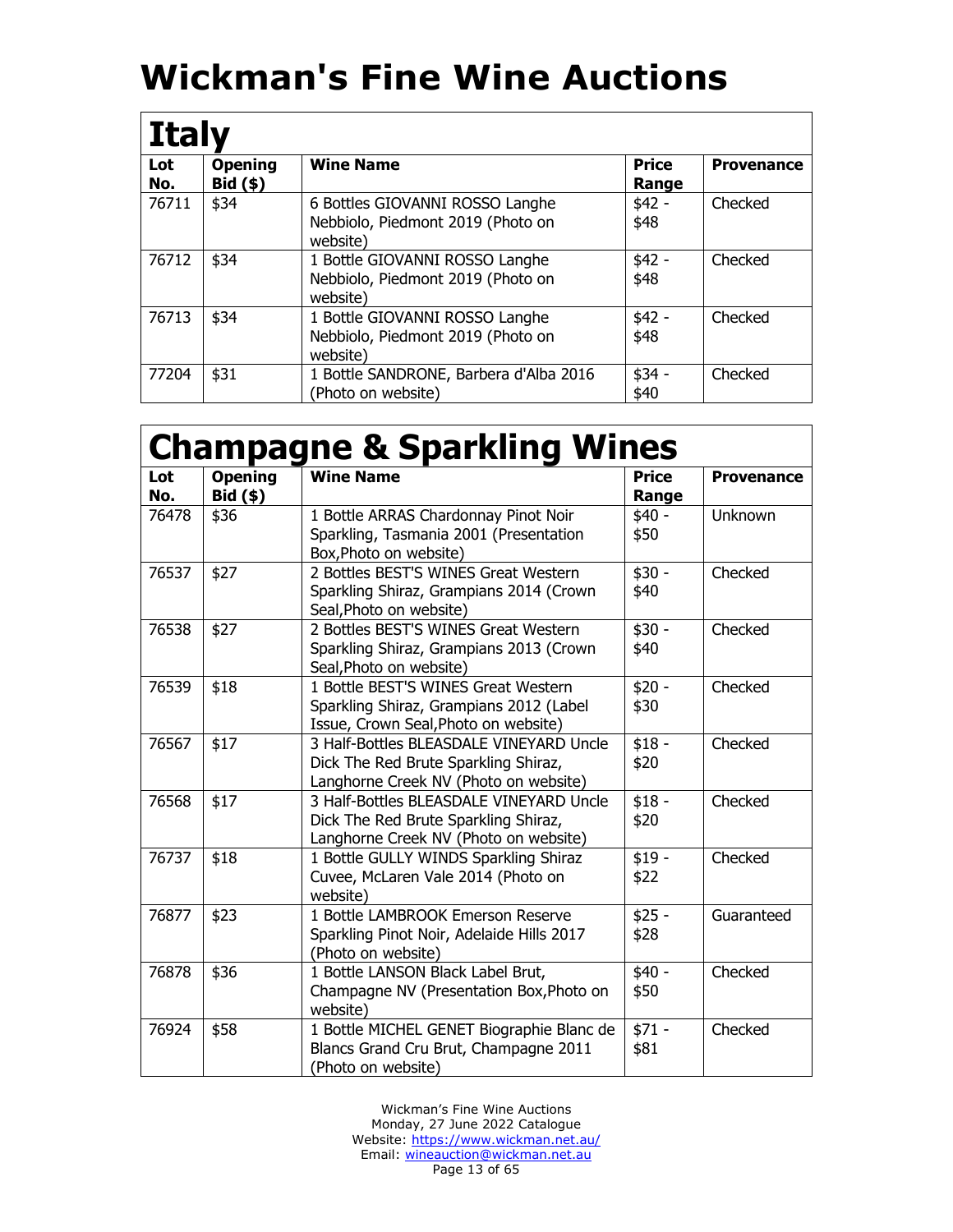| <b>Champagne &amp; Sparkling Wines</b> |                            |                                                                                                                 |                       |                   |  |
|----------------------------------------|----------------------------|-----------------------------------------------------------------------------------------------------------------|-----------------------|-------------------|--|
| Lot<br>No.                             | <b>Opening</b><br>Bid (\$) | <b>Wine Name</b>                                                                                                | <b>Price</b><br>Range | <b>Provenance</b> |  |
| 76941                                  | \$13                       | 1 Bottle MORRIS WINES Sparkling Shiraz<br>Durif, Rutherglen NV (Label Issue, Photo on<br>website)               | $$15 -$<br>\$20       | Checked           |  |
| 76942                                  | \$13                       | 1 Bottle MORRIS WINES Sparkling Shiraz<br>Durif, Rutherglen NV (Photo on website)                               | $$15 -$<br>\$20       | Checked           |  |
| 77174                                  | \$75                       | 3 Bottles ROCKFORD Black Sparkling Shiraz,<br>Barossa Valley D2020 (Disgorged August<br>2020, Photo on website) | $$82 -$<br>\$96       | Guaranteed        |  |
| 77175                                  | \$75                       | 2 Bottles ROCKFORD Black Sparkling Shiraz,<br>Barossa Valley D2020 (Disgorged August<br>2020, Photo on website) | $$82 -$<br>\$96       | Guaranteed        |  |
| 77176                                  | \$75                       | 1 Bottle ROCKFORD Black Sparkling Shiraz,<br>Barossa Valley D2020 (Disgorged August<br>2020, Photo on website)  | $$82 -$<br>\$96       | Guaranteed        |  |
| 77177                                  | \$73                       | 1 Bottle ROCKFORD Black Sparkling Shiraz,<br>Barossa Valley D 2014 (Photo on website)                           | \$90 -<br>\$110       | Guaranteed        |  |
| 77240                                  | \$18                       | 3 Bottles SHINGLEBACK Black Bubbles<br>Shiraz, McLaren Vale NV (Photo on website)                               | $$20 -$<br>\$25       | Checked           |  |

#### **Australian Red Wine**

| Lot<br>No. | <b>Opening</b><br>$Bid($ \$) | <b>Wine Name</b>                           | <b>Price</b><br>Range | <b>Provenance</b> |
|------------|------------------------------|--------------------------------------------|-----------------------|-------------------|
| 76484      | \$31                         | 3 Bottles BAROSSA VALE WINES Gibson        | $$35 -$               | Guaranteed        |
|            |                              | Reserve Shiraz, Barossa 2013               | \$40                  |                   |
|            |                              | (Screwcap, Photo on website)               |                       |                   |
| 76485      | \$31                         | 2 Bottles BAROSSA VALE WINES Gibson        | $$35 -$               | Guaranteed        |
|            |                              | Reserve Shiraz, Barossa 2013               | \$40                  |                   |
|            |                              | (Screwcap, Photo on website)               |                       |                   |
| 76486      | \$31                         | 1 Bottle BAROSSA VALE WINES Gibson         | $$35 -$               | Guaranteed        |
|            |                              | Reserve Shiraz, Barossa 2013               | \$40                  |                   |
|            |                              | (Screwcap, Photo on website)               |                       |                   |
| 76487      | \$18                         | 1 Bottle BAROSSA VALLEY ESTATE Ebenezer    | $$20 -$               | Checked           |
|            |                              | Cabernet Sauvignon, Barossa Valley 2002    | \$30                  |                   |
|            |                              | (Photo on website)                         |                       |                   |
| 76493      | \$54                         | 1 Bottle BEST'S WINES Bin 0 Great Western  | $$60 -$               | Checked           |
|            |                              | Shiraz, Grampians 2016 (Label              | \$70                  |                   |
|            |                              | Issue, Screwcap, Photo on website)         |                       |                   |
| 76494      | \$54                         | 1 Bottle BEST'S WINES Bin 0 Great Western  | $$60 -$               | Checked           |
|            |                              | Shiraz, Grampians 2015 (Screwcap, Photo on | \$70                  |                   |
|            |                              | website)                                   |                       |                   |
| 76495      | \$54                         | 1 Bottle BEST'S WINES Bin 0 Great Western  | $$60 -$               | Checked           |
|            |                              | Shiraz, Grampians 2014 (Label              | \$70                  |                   |
|            |                              | Issue, Screwcap, Photo on website)         |                       |                   |
| 76496      | \$54                         | 1 Bottle BEST'S WINES Bin 0 Great Western  | $$60 -$               | Checked           |
|            |                              | Shiraz, Grampians 2013 (Label              | \$70                  |                   |
|            |                              | Issue, Screwcap, Photo on website)         |                       |                   |

Wickman's Fine Wine Auctions Monday, 27 June 2022 Catalogue Website:<https://www.wickman.net.au/> Email: [wineauction@wickman.net.au](mailto:wineauction@wickman.net.au) Page 14 of 65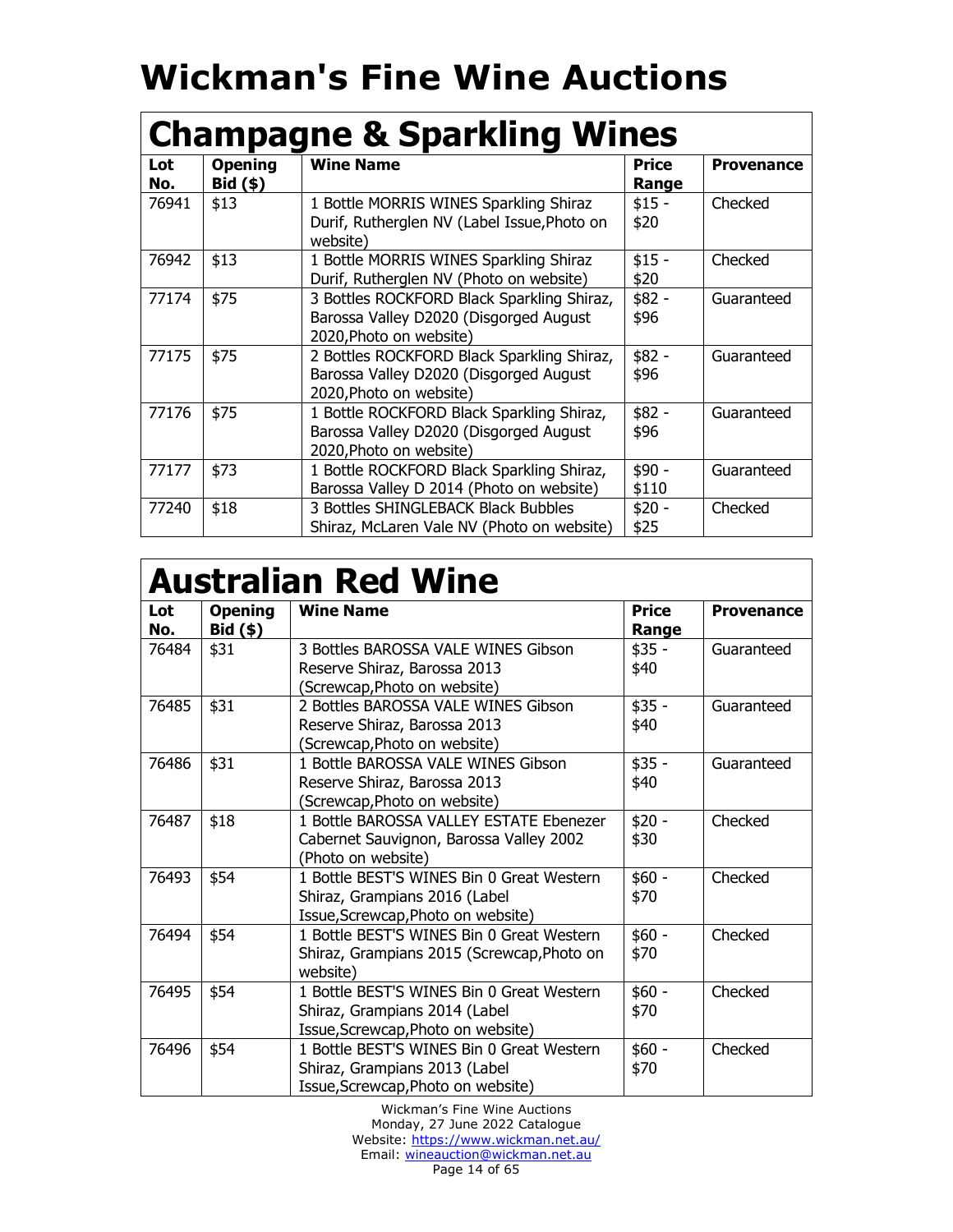|            | <b>Australian Red Wine</b>   |                                                                                                            |                       |                   |  |
|------------|------------------------------|------------------------------------------------------------------------------------------------------------|-----------------------|-------------------|--|
| Lot<br>No. | <b>Opening</b><br>$Bid($ \$) | <b>Wine Name</b>                                                                                           | <b>Price</b><br>Range | <b>Provenance</b> |  |
| 76497      | \$54                         | 1 Bottle BEST'S WINES Bin 0 Great Western<br>Shiraz, Grampians 2013 (Screwcap, Photo on<br>website)        | $$60 -$<br>\$70       | Checked           |  |
| 76498      | \$63                         | 1 Bottle BEST'S WINES Bin 0 Great Western<br>Shiraz, Grampians 2012 (Screwcap, Photo on<br>website)        | \$70 -<br>\$90        | Checked           |  |
| 76499      | \$22                         | 1 Bottle BEST'S WINES Bin 1 Great Western<br>Shiraz, Grampians 2017 (Screwcap, Photo on<br>website)        | $$25 -$<br>\$30       | Checked           |  |
| 76500      | \$22                         | 1 Bottle BEST'S WINES Bin 1 Great Western<br>Shiraz, Grampians 2017 (Screwcap, Photo on<br>website)        | $$25 -$<br>\$30       | Checked           |  |
| 76501      | \$18                         | 3 Bottles BEST'S WINES Bin 1 Great Western<br>Shiraz, Grampians 2015 (Screwcap, Photo on<br>website)       | $$20 -$<br>\$30       | Checked           |  |
| 76502      | \$18                         | 2 Bottles BEST'S WINES Bin 1 Great Western<br>Shiraz, Grampians 2015 (Screwcap, Photo on<br>website)       | $$20 -$<br>\$30       | Checked           |  |
| 76503      | \$18                         | 1 Bottle BEST'S WINES Bin 1 Great Western<br>Shiraz, Grampians 2015 (Screwcap, Photo on<br>website)        | $$20 -$<br>\$30       | Checked           |  |
| 76504      | \$27                         | 1 Bottle BEST'S WINES Bin 1 Great Western<br>Shiraz, Grampians 2014 (Screwcap, Photo on<br>website)        | $$30 -$<br>\$40       | Checked           |  |
| 76505      | \$27                         | 1 Bottle BEST'S WINES Bin 1 Great Western<br>Shiraz, Grampians 2014 (Screwcap, Photo on<br>website)        | $$30 -$<br>\$40       | Checked           |  |
| 76506      | \$27                         | 1 Bottle BEST'S WINES Bin 1 Great Western<br>Shiraz, Grampians 2014 (Screwcap, Photo on<br>website)        | $$30 -$<br>\$40       | Checked           |  |
| 76507      | \$36                         | 1 Bottle BEST'S WINES Bin 1 Great Western<br>Shiraz, Grampians 2013 (Screwcap, Photo on<br>website)        | $$40 -$<br>\$60       | Checked           |  |
| 76515      | \$18                         | 2 Bottles BEST'S WINES Great Western<br>Cabernet Sauvignon, Grampians 2017<br>(Screwcap, Photo on website) | $$20 -$<br>\$30       | Checked           |  |
| 76516      | \$18                         | 1 Bottle BEST'S WINES Great Western<br>Cabernet Sauvignon, Grampians 2017<br>(Screwcap, Photo on website)  | $$20 -$<br>\$30       | Checked           |  |
| 76517      | \$16                         | 1 Bottle BEST'S WINES Great Western<br>Cabernet Sauvignon, Grampians 2016<br>(Screwcap, Photo on website)  | $$18 -$<br>\$22       | Checked           |  |
| 76518      | \$27                         | 1 Bottle BEST'S WINES Great Western<br>Cabernet Sauvignon, Grampians 2015<br>(Screwcap, Photo on website)  | $$30 -$<br>\$40       | Checked           |  |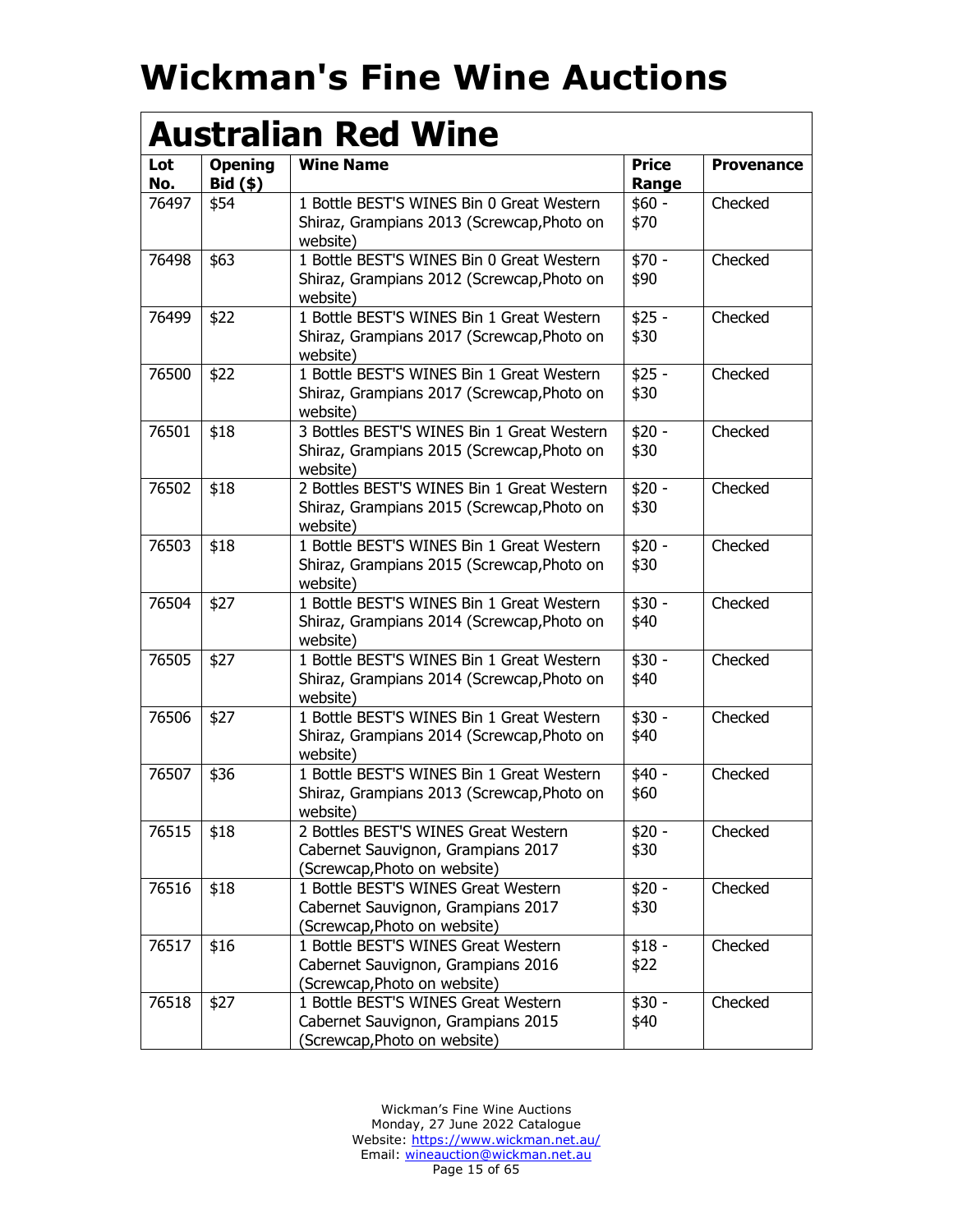| Lot          | <b>Opening</b> | <b>Wine Name</b>                                                           | <b>Price</b>    | <b>Provenance</b> |
|--------------|----------------|----------------------------------------------------------------------------|-----------------|-------------------|
| No.<br>76519 | $Bid($ \$)     | 1 Bottle BEST'S WINES Great Western                                        | Range           | Checked           |
|              | \$27           | Cabernet Sauvignon, Grampians 2015                                         | $$30 -$<br>\$40 |                   |
|              |                | (Screwcap, Photo on website)                                               |                 |                   |
|              |                | 1 Bottle BEST'S WINES Great Western                                        |                 | Checked           |
| 76520        | \$27           |                                                                            | $$30 -$         |                   |
|              |                | Cabernet Sauvignon, Grampians 2015<br>(Screwcap, Photo on website)         | \$40            |                   |
| 76521        |                | 4 Bottles BEST'S WINES Great Western                                       |                 | Checked           |
|              | \$18           |                                                                            | $$20 -$<br>\$25 |                   |
|              |                | Cabernet Sauvignon, Grampians 2014<br>(Screwcap, Photo on website)         |                 |                   |
| 76522        | \$25           | 1 Bottle BEST'S WINES Great Western                                        | $$27 -$         | Checked           |
|              |                |                                                                            |                 |                   |
|              |                | Dolcetto, Grampians 2017 (Screwcap, Photo<br>on website)                   | \$31            |                   |
| 76523        |                | 1 Bottle BEST'S WINES Great Western                                        | $$27 -$         | Checked           |
|              | \$25           |                                                                            |                 |                   |
|              |                | Dolcetto, Grampians 2017 (Screwcap, Photo                                  | \$31            |                   |
| 76524        | \$25           | on website)<br>1 Bottle BEST'S WINES Great Western                         | $$27 -$         | Checked           |
|              |                |                                                                            |                 |                   |
|              |                | Dolcetto, Grampians 2016 (Screwcap, Photo                                  | \$31            |                   |
| 76525        | \$29           | on website)<br>1 Bottle BEST'S WINES Great Western House                   | $$31 -$         | Checked           |
|              |                |                                                                            |                 |                   |
|              |                | Block Riesling, Grampians 2017<br>(Screwcap, Photo on website)             | \$35            |                   |
| 76526        |                | 2 Bottles BEST'S WINES Great Western                                       | $$35 -$         | Checked           |
|              | \$31           |                                                                            |                 |                   |
|              |                | House Block Riesling, Grampians 2016                                       | \$45            |                   |
| 76527        |                | (Screwcap, Photo on website)<br>1 Bottle BEST'S WINES Great Western Pinot  |                 | Checked           |
|              | \$35           |                                                                            | $$38 -$         |                   |
|              |                | Meunier Pinot Noir, Grampians 2017                                         | \$43            |                   |
| 76528        |                | (Screwcap, Photo on website)<br>2 Bottles BEST'S WINES Great Western Pinot | $$30 -$         | Checked           |
|              | \$27           |                                                                            | \$40            |                   |
|              |                | Noir, Grampians 2018 (Screwcap, Photo on<br>website)                       |                 |                   |
| 76529        | \$20           | 1 Bottle BEST'S WINES Great Western Pinot                                  | $$22 -$         | Checked           |
|              |                | Noir, Grampians 2015 (Screwcap, Photo on                                   | \$26            |                   |
|              |                | website)                                                                   |                 |                   |
| 76530        | \$20           | 1 Bottle BEST'S WINES Great Western Pinot                                  | $$22 -$         | Checked           |
|              |                | Noir, Grampians 2014 (Screwcap, Photo on                                   | \$26            |                   |
|              |                | website)                                                                   |                 |                   |
| 76536        | \$15           | 2 Bottles BEST'S WINES Great Western Shiraz                                | $$16 -$         | Checked           |
|              |                | Nouveau, Grampians 2016 (Screwcap, Photo                                   | \$18            |                   |
|              |                | on website)                                                                |                 |                   |
| 76540        | \$20           | 2 Bottles BEST'S WINES Great Western                                       | $$22 -$         | Checked           |
|              |                | Thirteen Acre Cabernet Sauvignon,                                          | \$26            |                   |
|              |                | Grampians 2016 (Screwcap, Photo on                                         |                 |                   |
|              |                | website)                                                                   |                 |                   |
| 76541        | \$35           | 2 Bottles BEST'S WINES LSV Shiraz Viognier,                                | $$38 -$         | Checked           |
|              |                | Great Western 2016 (Screwcap, Photo on                                     | \$44            |                   |
|              |                | website)                                                                   |                 |                   |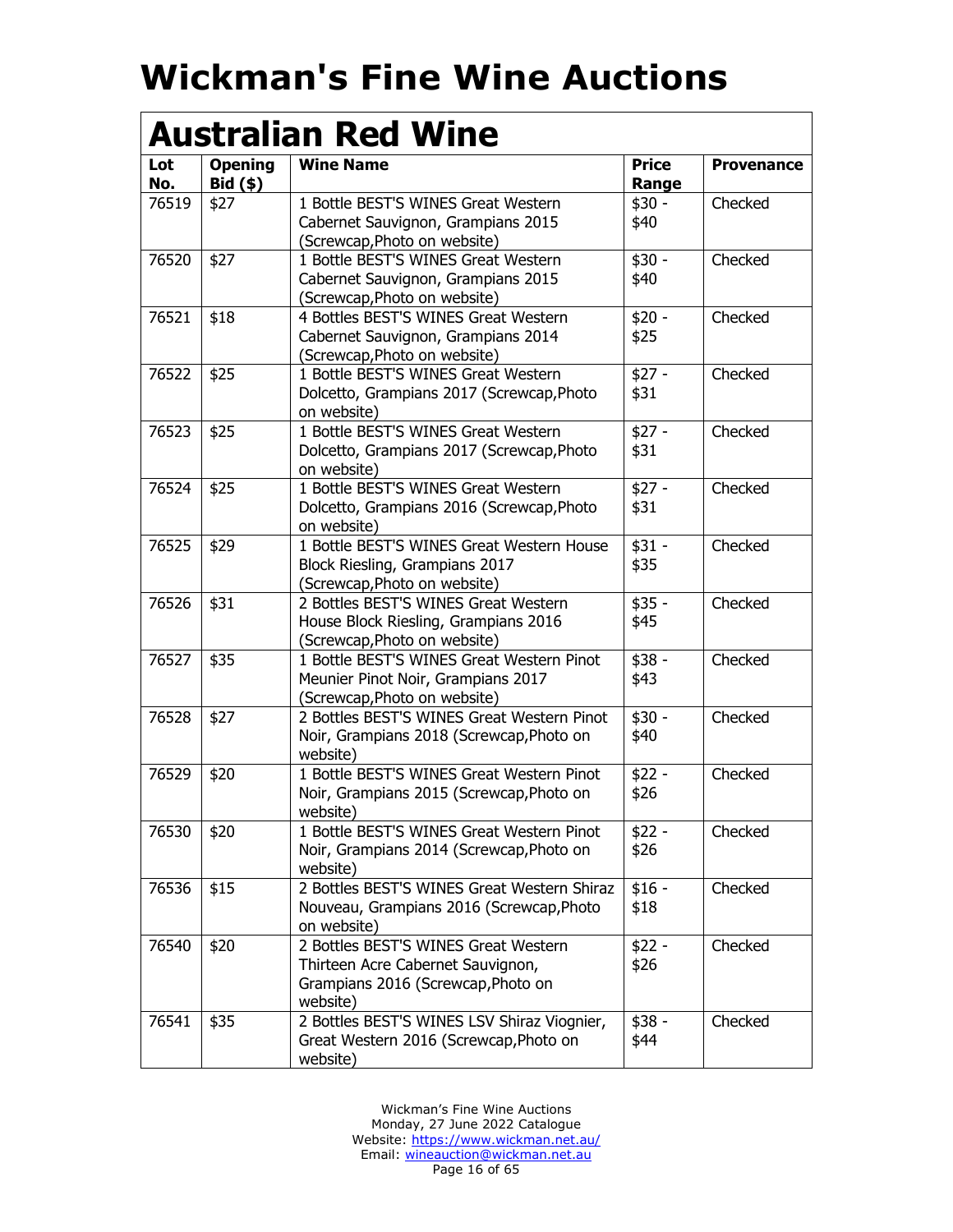| <b>Australian Red Wine</b> |                              |                                                                                                                                               |                       |                   |
|----------------------------|------------------------------|-----------------------------------------------------------------------------------------------------------------------------------------------|-----------------------|-------------------|
| Lot<br>No.                 | <b>Opening</b><br>$Bid($ \$) | <b>Wine Name</b>                                                                                                                              | <b>Price</b><br>Range | <b>Provenance</b> |
| 76542                      | \$35                         | 2 Bottles BEST'S WINES LSV Shiraz Viognier,<br>Great Western 2016 (Screwcap, Photo on<br>website)                                             | $$38 -$<br>\$44       | Checked           |
| 76543                      | \$35                         | 1 Bottle BEST'S WINES LSV Shiraz Viognier,<br>Great Western 2015 (Light Label<br>Issue, Screwcap, Photo on website)                           | $$38 -$<br>\$44       | Checked           |
| 76544                      | \$35                         | 1 Bottle BEST'S WINES LSV Shiraz Viognier,<br>Great Western 2015 (Screwcap, Photo on<br>website)                                              | $$38 -$<br>\$44       | Checked           |
| 76545                      | \$27                         | 2 Bottles BEST'S WINES Old Clone Pinot Noir,<br>Great Western 2013 (Screwcap, Photo on<br>website)                                            | $$30 -$<br>\$40       | Checked           |
| 76546                      | \$9                          | 2 Bottles BEST'S WINES Pinot Noir Rose,<br>Grampians 2018 (Screwcap, Photo on<br>website)                                                     | $$9 - $9$             | Checked           |
| 76547                      | \$9                          | 1 Bottle BEST'S WINES Pinot Noir Rose,<br>Grampians 2017 (Screwcap, Photo on<br>website)                                                      | $$9 - $9$             | Checked           |
| 76548                      | \$9                          | 1 Bottle BEST'S WINES Pinot Noir Rose,<br>Grampians 2016 (Label Issue, Screwcap, Photo<br>on website)                                         | $$9 - $9$             | Checked           |
| 76549                      | \$9                          | 1 Bottle BEST'S WINES Pinot Noir Rose,<br>Grampians 2015 (Screwcap, Photo on<br>website)                                                      | $$9 - $9$             | Checked           |
| 76551                      | \$22                         | 1 Bottle BEST'S WINES White Gravels Hill<br>(Concongella Vineyard) Shiraz, Great Western<br>2014 (Label Issue, Screwcap, Photo on<br>website) | $$25 -$<br>\$30       | Checked           |
| 76552                      | \$22                         | 1 Bottle BEST'S WINES White Gravels Hill<br>(Concongella Vineyard) Shiraz, Great Western<br>2014 (Label Issue, Screwcap, Photo on<br>website) | $$25 -$<br>\$30       | Checked           |
| 76553                      | \$9                          | 3 Bottles BLEASDALE VINEYARD Bremerview<br>Shiraz, Langhorne Creek 2012 (Photo on<br>website)                                                 | $$10 -$<br>\$15       | Checked           |
| 76555                      | \$22                         | 4 Bottles BLEASDALE VINEYARD Frank Potts<br>Cabernet Blend, Langhorne Creek 2009<br>(Export Label, Screwcap, Photo on website)                | $$25 -$<br>\$35       | Checked           |
| 76556                      | \$22                         | 1 Bottle BLEASDALE VINEYARD Frank Potts<br>Cabernet Blend, Langhorne Creek 2009<br>(Screwcap, Photo on website)                               | $$25 -$<br>\$35       | Checked           |
| 76557                      | \$16                         | 1 Bottle BLEASDALE VINEYARD Generations<br>Malbec, Langhorne Creek 2014<br>(Screwcap, Photo on website)                                       | $$17 -$<br>\$20       | Checked           |
| 76558                      | \$18                         | 1 Bottle BLEASDALE VINEYARD GSM,<br>Langhorne Creek 2014 (Screwcap, Photo on<br>website)                                                      | $$19 -$<br>\$22       | Checked           |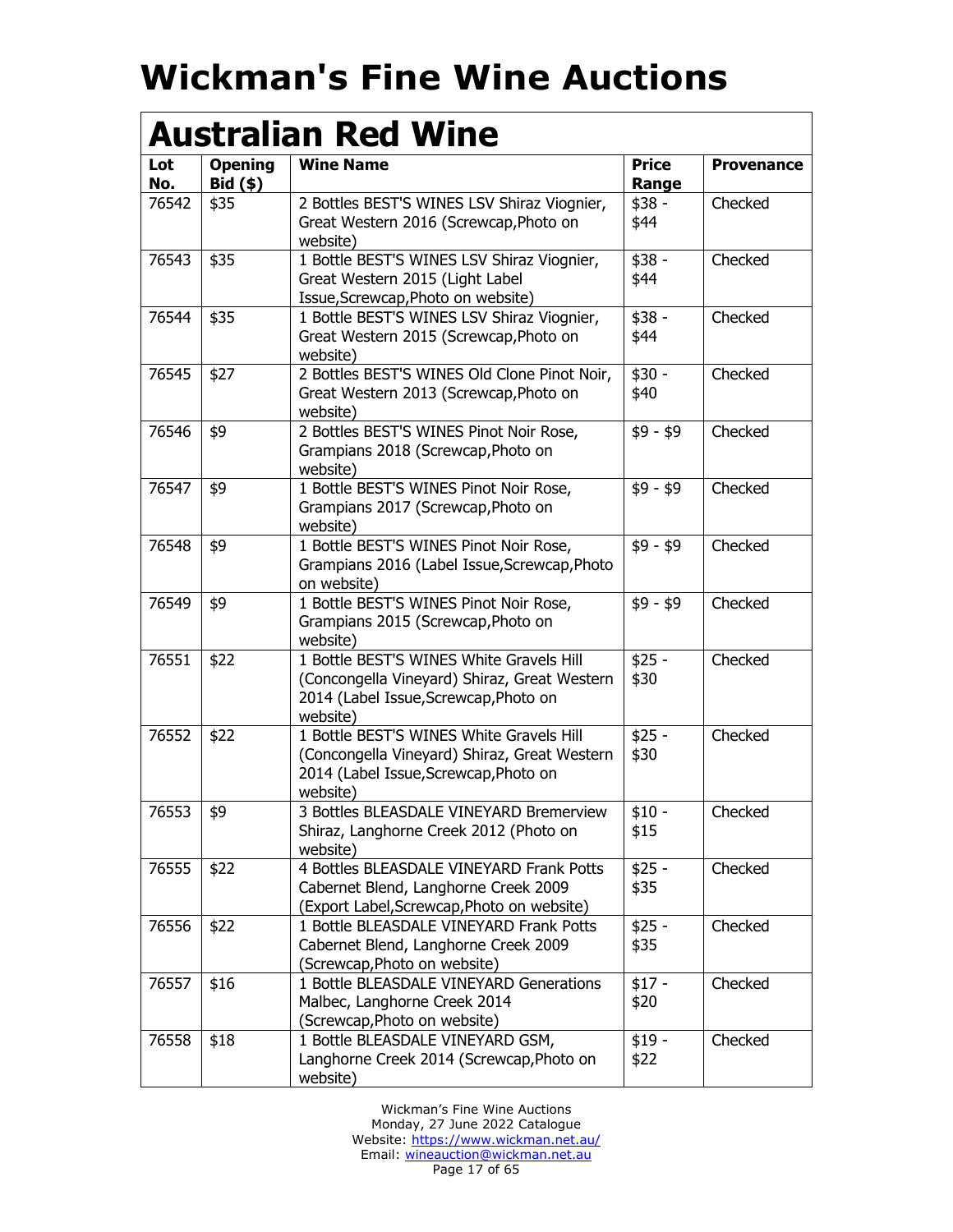| <b>Australian Red Wine</b> |                            |                                                                                                                             |                       |                   |
|----------------------------|----------------------------|-----------------------------------------------------------------------------------------------------------------------------|-----------------------|-------------------|
| Lot<br>No.                 | <b>Opening</b><br>Bid (\$) | <b>Wine Name</b>                                                                                                            | <b>Price</b><br>Range | <b>Provenance</b> |
| 76559                      | \$11                       | 1 Bottle BLEASDALE VINEYARD Petrel Red<br>Blend, Langhorne Creek 2013<br>(Screwcap, Photo on website)                       | $$12 -$<br>\$13       | Checked           |
| 76560                      | \$15                       | 2 Bottles BLEASDALE VINEYARD Petrel<br>Reserve Red Blend, Langhorne Creek 2010<br>(Photo on website)                        | $$16 -$<br>\$18       | Checked           |
| 76561                      | \$14                       | 1 Bottle BLEASDALE VINEYARD Petrel<br>Reserve Red Blend, Langhorne Creek 2010<br>(Photo on website)                         | $$16 -$<br>\$18       | Checked           |
| 76564                      | \$10                       | 1 Bottle BLEASDALE VINEYARD Premium<br>Malbec, Langhorne Creek 2010<br>(Screwcap, Photo on website)                         | $$11 -$<br>\$12       | Checked           |
| 76565                      | \$12                       | 1 Bottle BLEASDALE VINEYARD T & M<br>Tempranillo Malbec, McLaren Vale-Langhorne<br>Creek 2009 (Screwcap, Photo on website)  | $$13 -$<br>\$15       | Checked           |
| 76566                      | \$9                        | 1 Bottle BLEASDALE VINEYARD The Broad-<br>side Shiraz Cabernet Malbec, Langhorne<br>Creek 2010 (Screwcap, Photo on website) | $$10 -$<br>\$15       | Checked           |
| 76570                      | \$32                       | 2 Bottles BRAND'S LAIRA Stentiford's Old<br>Vines Shiraz, Coonawarra 2014<br>(Screwcap, Photo on website)                   | $$35 -$<br>\$41       | Guaranteed        |
| 76571                      | \$29                       | 1 Bottle BRAND'S LAIRA Stentiford's Old<br>Vines Shiraz, Coonawarra 2013<br>(Sticker, Screwcap, Photo on website)           | $$40 -$<br>\$50       | Checked           |
| 76572                      | \$29                       | 1 Bottle BRAND'S LAIRA Stentiford's Old<br>Vines Shiraz, Coonawarra 2013<br>(Sticker, Screwcap, Photo on website)           | $$40 -$<br>\$50       | Checked           |
| 76573                      | \$29                       | 1 Bottle BRAND'S LAIRA Stentiford's Old<br>Vines Shiraz, Coonawarra 2013<br>(Sticker, Screwcap, Photo on website)           | $$40 -$<br>\$50       | Checked           |
| 76575                      | \$45                       | 1 Bottle BREMERTON WINES Old Adam<br>Shiraz, Langhorne Creek 2013 (Photo on<br>website)                                     | $$50 -$<br>\$60       | Checked           |
| 76576                      | \$13                       | 1 Bottle BREMERTON WINES Selkirk Shiraz,<br>Langhorne Creek 2014 (Screwcap, Photo on<br>website)                            | $$15 -$<br>\$20       | Checked           |
| 76577                      | \$11                       | 2 Bottles BREMERTON WINES Tamblyn<br>Cabernet Malbec Merlot Shiraz, Langhorne<br>Creek 2014 (Screwcap, Photo on website)    | $$12 -$<br>\$15       | Checked           |
| 76578                      | \$9                        | 1 Bottle BROWN BROTHERS 18 Eighty Nine<br>Shiraz, Heathcote 2014 (Label<br>Issue, Screwcap, Photo on website)               | $$10 -$<br>\$15       | Checked           |
| 76579                      | \$9                        | 6 Bottles BROWN BROTHERS 18 Eighty Nine<br>Shiraz, Heathcote 2013 (Screwcap, Photo on<br>website)                           | $$10 -$<br>\$15       | Checked           |
| 76588                      | \$12                       | 1 Bottle BURKE & WILLS Vat 1 Shiraz,<br>Heathcote 2015 (Screwcap, Photo on website)                                         | $$13 -$<br>\$15       | Checked           |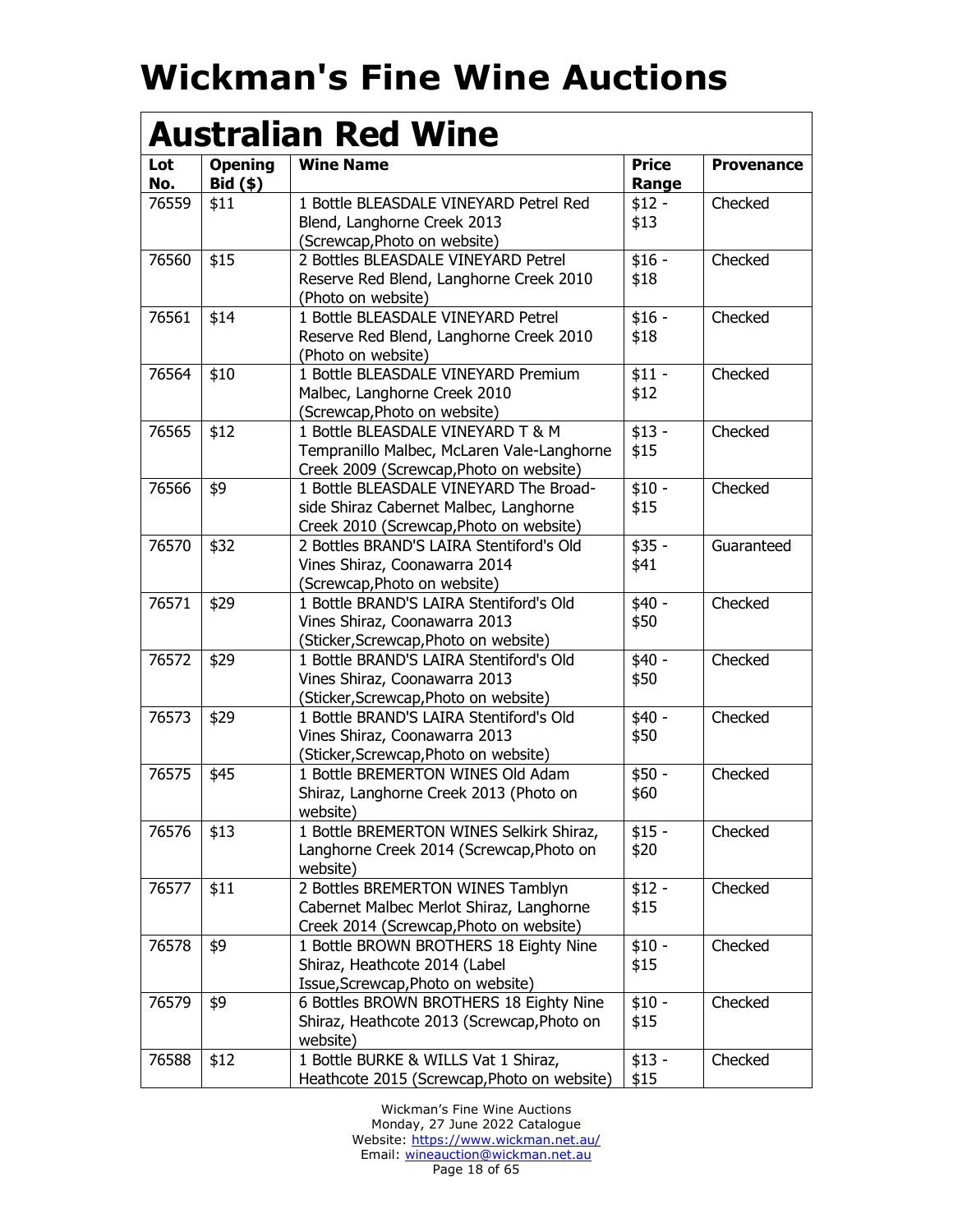|            |                              | <b>Australian Red Wine</b>                   |                       |                   |
|------------|------------------------------|----------------------------------------------|-----------------------|-------------------|
| Lot<br>No. | <b>Opening</b><br>$Bid($ \$) | <b>Wine Name</b>                             | <b>Price</b><br>Range | <b>Provenance</b> |
| 76607      | \$49                         | 1 Bottle CASTAGNA Genesis Syrah,             | $$60 -$               | Checked           |
|            |                              | Beechworth 2002 (Label Issue, Wine Show      | \$80                  |                   |
|            |                              | Label, Photo on website)                     |                       |                   |
| 76608      | \$13                         | 2 Bottles CHALMERS WINES Nero d'Avola,       | $$14 -$               | Checked           |
|            |                              | Heathcote 2021 (Screwcap, Photo on website)  | \$16                  |                   |
| 76609      | \$13                         | 1 Bottle CHALMERS WINES Nero d'Avola,        | $$14 -$               | Checked           |
|            |                              | Heathcote 2021 (Screwcap, Photo on website)  | \$16                  |                   |
| 76610      | \$13                         | 1 Bottle CHALMERS WINES Nero d'Avola,        | $$14 -$               | Checked           |
|            |                              | Heathcote 2021 (Screwcap, Photo on website)  | \$16                  |                   |
| 76611      | \$25                         | 3 Bottles CHAPEL HILL The Chosen House       | $$25 -$               | Guaranteed        |
|            |                              | Block Shiraz, McLaren Vale 2010              | \$30                  |                   |
|            |                              | (Screwcap, Photo on website)                 |                       |                   |
| 76612      | \$25                         | 2 Bottles CHAPEL HILL The Chosen House       | $$25 -$               | Guaranteed        |
|            |                              | Block Shiraz, McLaren Vale 2010              | \$30                  |                   |
|            |                              | (Screwcap, Photo on website)                 |                       |                   |
| 76613      | \$25                         | 1 Bottle CHAPEL HILL The Chosen House        | $$25 -$               | Guaranteed        |
|            |                              | Block Shiraz, McLaren Vale 2010              | \$30                  |                   |
|            |                              | (Screwcap, Photo on website)                 |                       |                   |
| 76614      | \$25                         | 3 Bottles CHAPEL HILL The Chosen House       | $$27 -$               | Guaranteed        |
|            |                              | Block Shiraz, McLaren Vale 2009              | \$31                  |                   |
|            |                              | (Screwcap, Photo on website)                 |                       |                   |
| 76615      | \$25                         | 2 Bottles CHAPEL HILL The Chosen House       | $$27 -$               | Guaranteed        |
|            |                              | Block Shiraz, McLaren Vale 2009              | \$31                  |                   |
|            |                              | (Screwcap, Photo on website)                 |                       |                   |
| 76616      | \$25                         | 1 Bottle CHAPEL HILL The Chosen House        | $$27 -$               | Guaranteed        |
|            |                              | Block Shiraz, McLaren Vale 2009              | \$31                  |                   |
|            |                              | (Screwcap, Photo on website)                 |                       |                   |
| 76617      | \$25                         | 3 Bottles CHAPEL HILL The Chosen Road        | $$25 -$               | Guaranteed        |
|            |                              | Block Shiraz, McLaren Vale 2009              | \$35                  |                   |
|            |                              | (Screwcap, Photo on website)                 |                       |                   |
| 76618      | \$25                         | 2 Bottles CHAPEL HILL The Chosen Road        | $$25 -$               | Guaranteed        |
|            |                              | Block Shiraz, McLaren Vale 2009              | \$35                  |                   |
|            |                              | (Screwcap, Photo on website)                 |                       |                   |
| 76619      | \$25                         | 1 Bottle CHAPEL HILL The Chosen Road Block   | $$25 -$               | Guaranteed        |
|            |                              | Shiraz, McLaren Vale 2009 (Screwcap, Photo   | \$35                  |                   |
|            |                              | on website)                                  |                       |                   |
| 76623      | \$12                         | 1 Bottle CHATEAU TANUNDA Barrique Keller     | $$13 -$               | Checked           |
|            |                              | 1890 Shiraz, Barossa Valley 2011             | \$13                  |                   |
|            |                              | (Screwcap, Photo on website)                 |                       |                   |
| 76624      | \$13                         | 1 Bottle CHATEAU TANUNDA Cabernet            | $$14 -$               | Checked           |
|            |                              | Sauvignon, Barossa Valley 2011               | \$16                  |                   |
|            |                              | (Screwcap, Photo on website)                 |                       |                   |
| 76625      | \$9                          | 1 Bottle CHATEAU TANUNDA Shiraz, Barossa     | $$9 - $9$             | Checked           |
|            |                              | Valley 2014 (Label Issue, Screwcap, Photo on |                       |                   |
|            |                              | website)                                     |                       |                   |
| 76626      | \$9                          | 6 Bottles CHATEAU TANUNDA Shiraz, Barossa    | $$9 - $9$             | Checked           |
|            |                              | Valley 2014 (Screwcap, Photo on website)     |                       |                   |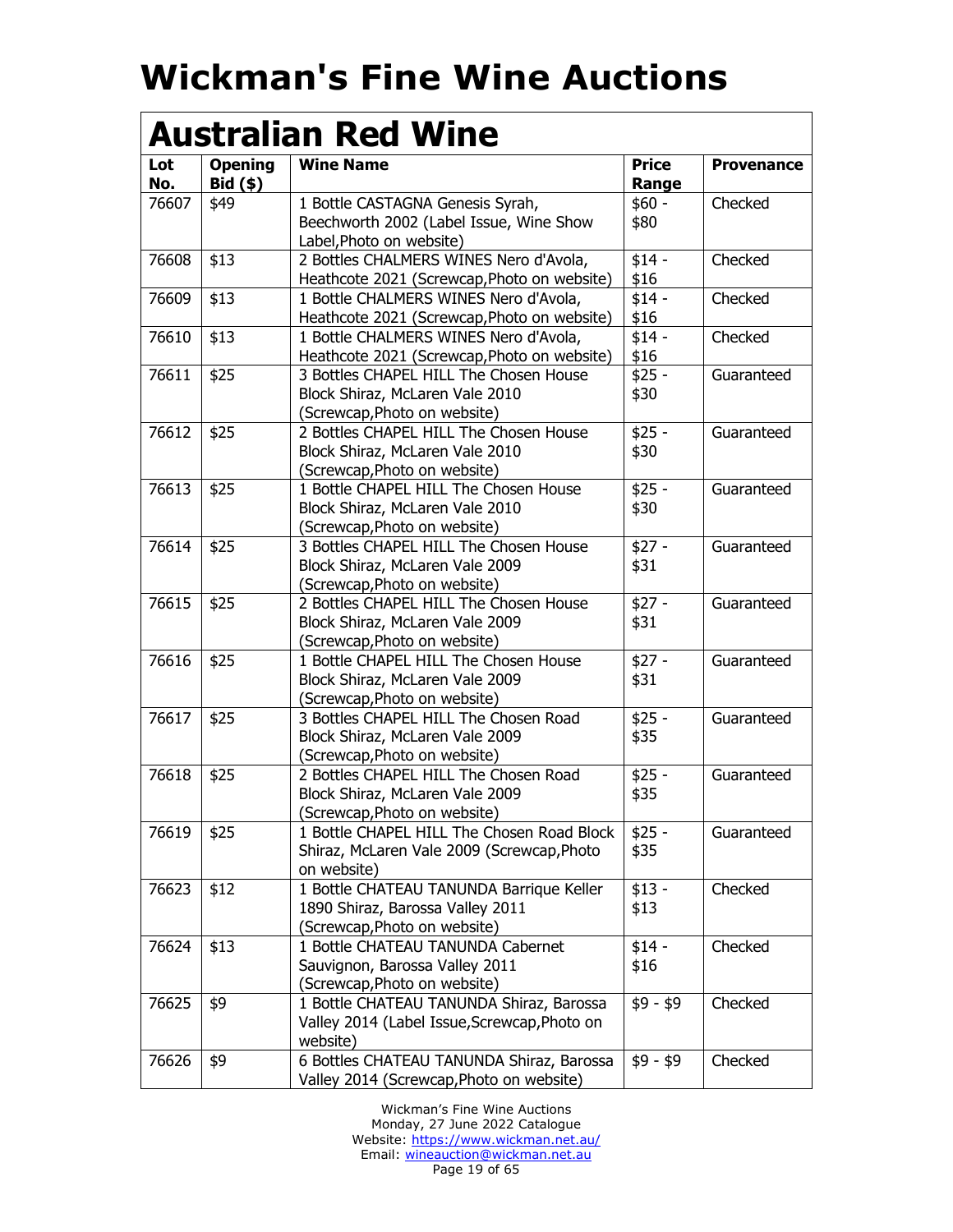| Lot<br>No. | <b>Opening</b><br>$Bid($ \$) | <b>Wine Name</b>                             | <b>Price</b><br>Range | <b>Provenance</b> |
|------------|------------------------------|----------------------------------------------|-----------------------|-------------------|
| 76627      | \$9                          | 1 Bottle CHATEAU TANUNDA Shiraz, Barossa     | \$9 - \$9             | Checked           |
|            |                              | Valley 2014 (Screwcap, Photo on website)     |                       |                   |
| 76628      | \$9                          | 1 Bottle CHATEAU TANUNDA Shiraz, Barossa     | $$9 - $9$             | Checked           |
|            |                              | Valley 2014 (Screwcap, Photo on website)     |                       |                   |
| 76636      | \$13                         | 5 Bottles CHRIS RINGLAND CR Shiraz,          | $$15 -$               | Checked           |
|            |                              | Barossa Valley 2014 (Screwcap, Photo on      | \$20                  |                   |
|            |                              | website)                                     |                       |                   |
| 76637      | \$13                         | 4 Bottles CHRIS RINGLAND CR Shiraz,          | $$15 -$               | Checked           |
|            |                              | Barossa Valley 2014 (Screwcap, Photo on      | \$20                  |                   |
|            |                              | website)                                     |                       |                   |
| 76638      | \$22                         | 3 Bottles CHRIS RINGLAND CR Shiraz,          | $$25 -$               | Checked           |
|            |                              | Barossa Valley 2013 (Screwcap, Photo on      | \$30                  |                   |
|            |                              | website)                                     |                       |                   |
| 76639      | \$40                         | 1 Magnum CHRIS RINGLAND CR Shiraz,           | $$45 -$               | Checked           |
|            |                              | Barossa Valley 2013 (Screwcap, Photo on      | \$60                  |                   |
|            |                              | website)                                     |                       |                   |
| 76640      | \$21                         | 1 Bottle CHRIS RINGLAND Sealed Shiraz,       | $$23 -$               | Checked           |
|            |                              | Barossa Valley 2013 (Screwcap, Photo on      | \$26                  |                   |
|            |                              | website)                                     |                       |                   |
| 76641      | \$131                        | 6 Bottles CLARENDON HILLS Piggott Range      | $$200 -$              | Checked           |
|            |                              | Syrah, McLaren Vale 2004                     | \$250                 |                   |
| 76642      | \$131                        | 2 Bottles CLARENDON HILLS Piggott Range      | $$200 -$              | Checked           |
|            |                              | Syrah, McLaren Vale 2004                     | \$250                 |                   |
| 76643      | \$131                        | 1 Bottle CLARENDON HILLS Piggott Range       | $$200 -$              | Checked           |
|            |                              | Syrah, McLaren Vale 2004                     | \$250                 |                   |
| 76644      | \$131                        | 1 Bottle CLARENDON HILLS Piggott Range       | \$200 -               | Checked           |
|            |                              | Syrah, McLaren Vale 2004                     | \$250                 |                   |
| 76645      | \$27                         | 4 Bottles COLDSTREAM HILLS Reserve           | $$30 -$               | Unknown           |
|            |                              | Shiraz, Yarra Valley 2013 (Label Issue, Wine | \$40                  |                   |
|            |                              | Show Label, Screwcap, Photo on website)      |                       |                   |
| 76649      | \$40                         | 1 Bottle CRAIGLEE Shiraz, Sunbury 2014       | $$45 -$               | Unknown           |
|            |                              | (Label Issue, Wine Show                      | \$50                  |                   |
|            |                              | Label, Screwcap, Photo on website)           |                       |                   |
| 76650      | \$45                         | 1 Bottle CRAIGLEE Shiraz, Sunbury 2013       | \$50 -                | Unknown           |
|            |                              | (Label Issue, Sticker                        | \$60                  |                   |
|            |                              | Remnants, Screwcap, Photo on website)        |                       |                   |
| 76651      | \$45                         | 1 Bottle CRAIGLEE Shiraz, Sunbury 2013       | \$50 -                | Unknown           |
|            |                              | (Label Issue, Screwcap, Photo on website)    | \$60                  |                   |
| 76652      | \$45                         | 1 Bottle CRAIGLEE Shiraz, Sunbury 2013       | \$50 -                | Unknown           |
|            |                              | (Label Issue, Screwcap, Photo on website)    | \$60                  |                   |
| 76653      | \$45                         | 1 Bottle CRAIGLEE Shiraz, Sunbury 2013       | \$50 -                | Unknown           |
|            |                              | (Label Issue, Screwcap, Photo on website)    | \$60                  |                   |
| 76654      | \$81                         | 1 Bottle CURTIS FAMILY VINEYARDS Martins     | \$99 -                | Guaranteed        |
|            |                              | Vineyard Limited Series Shiraz, McLaren Vale | \$112                 |                   |
|            |                              | 2018 (Screwcap, Photo on website)            |                       |                   |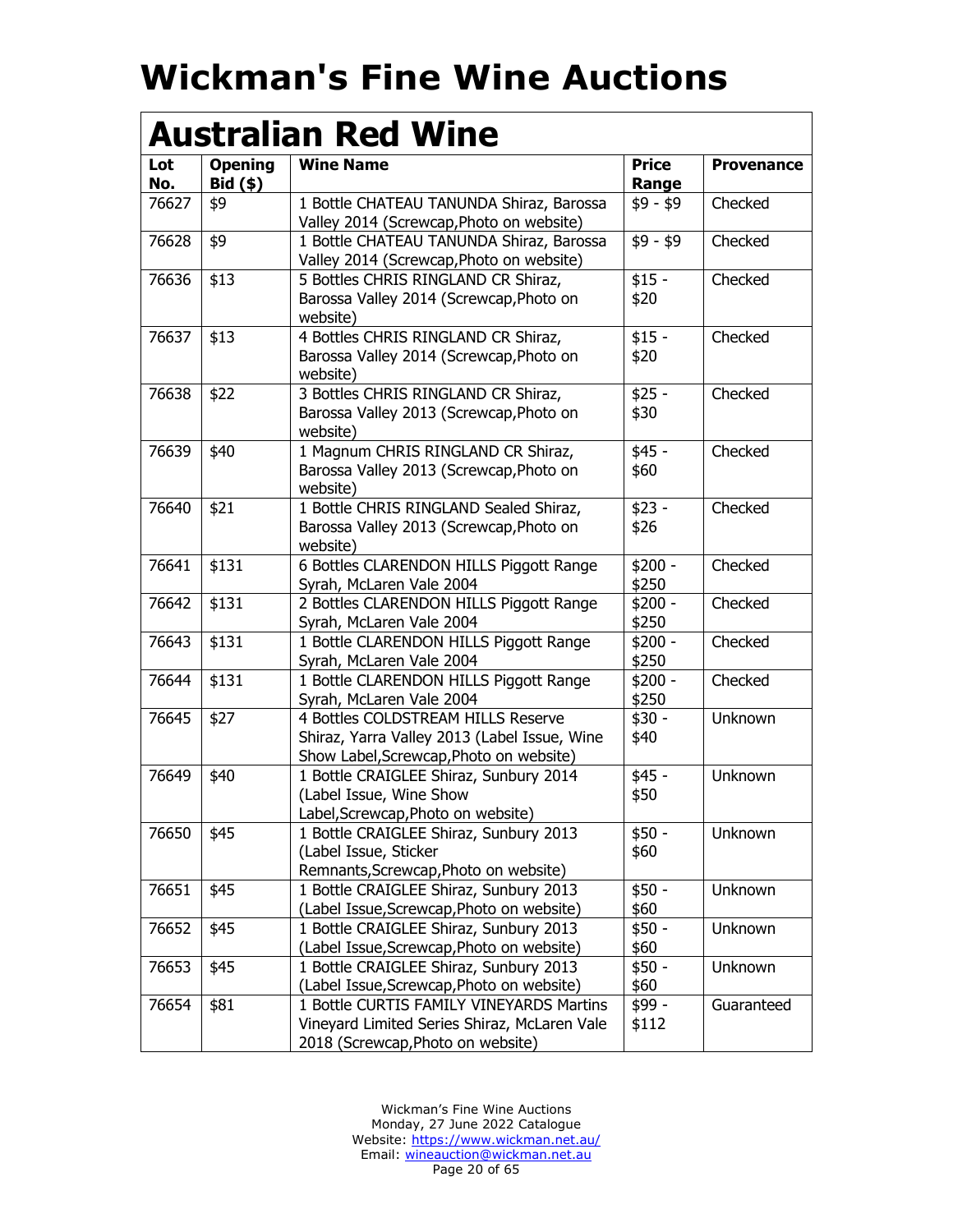| <b>Australian Red Wine</b> |                              |                                                                                                                                             |                       |                   |
|----------------------------|------------------------------|---------------------------------------------------------------------------------------------------------------------------------------------|-----------------------|-------------------|
| Lot<br>No.                 | <b>Opening</b><br>$Bid($ \$) | <b>Wine Name</b>                                                                                                                            | <b>Price</b><br>Range | <b>Provenance</b> |
| 76657                      | \$20                         | 1 Bottle DANDELION VINEYARDS Lioness<br>Shiraz, McLaren Vale 2016 (Screwcap, Photo<br>on website)                                           | \$25 -<br>\$35        | Unknown           |
| 76658                      | \$18                         | 1 Bottle DANDELION VINEYARDS Lioness<br>Shiraz, McLaren Vale 2013 (Screwcap, Photo<br>on website)                                           | $$20 -$<br>\$30       | Checked           |
| 76659                      | \$13                         | 1 Bottle DANDELION VINEYARDS Lionheart<br>Shiraz, Barossa Valley 2011 (Screwcap, Photo<br>on website)                                       | $$15 -$<br>\$20       | Checked           |
| 76660                      | \$11                         | 3 Bottles D'ARENBERG WINES d'Arry's<br>Original Shiraz Grenache, McLaren Vale 2013<br>(Screwcap, Photo on website)                          | $$12 -$<br>\$16       | Checked           |
| 76661                      | \$40                         | 2 Bottles D'ARENBERG WINES The<br>Coppermine Road Cabernet Sauvignon,<br>McLaren Vale 2013 (Wine Show<br>Label, Screwcap, Photo on website) | $$50 -$<br>\$60       | Checked           |
| 76662                      | \$40                         | 1 Bottle D'ARENBERG WINES The<br>Coppermine Road Cabernet Sauvignon,<br>McLaren Vale 2013 (Wine Show<br>Label, Screwcap, Photo on website)  | $$50 -$<br>\$60       | Checked           |
| 76663                      | \$13                         | 3 Bottles D'ARENBERG WINES The Custodian<br>Grenache, McLaren Vale 2012<br>(Screwcap, Photo on website)                                     | $$15 -$<br>\$20       | Checked           |
| 76664                      | \$60                         | 1 Bottle D'ARENBERG WINES The Dead Arm<br>Shiraz, McLaren Vale 2000 (Photo on<br>website)                                                   | $$75 -$<br>\$90       | Checked           |
| 76665                      | \$13                         | 3 Bottles D'ARENBERG WINES The High<br>Trellis Cabernet Sauvignon, McLaren Vale<br>2013 (Screwcap, Photo on website)                        | $$15 -$<br>\$20       | Checked           |
| 76666                      | \$24                         | 1 Bottle D'ARENBERG WINES The Laughing<br>Magpie Shiraz Viognier, McLaren Vale 2000<br>(BON, Photo on website)                              | $$30 -$<br>\$50       | Checked           |
| 76668 \$45                 |                              | 1 Bottle DAWSON & JAMES Pinot Noir,<br>Derwent Valley 2013 (Screwcap, Photo on<br>website)                                                  | $$50 -$<br>\$60       | Checked           |
| 76676                      | \$24                         | 3 Bottles DE BORTOLI WINES Reserve<br>Release Syrah, Yarra Valley 2004 (Photo on<br>website)                                                | $$30 -$<br>\$40       | Checked           |
| 76677                      | \$25                         | 1 Bottle DOC ADAMS WINES Single Vineyard<br>Shiraz, McLaren Vale 2020 (Screwcap, Photo<br>on website)                                       | $$30 -$<br>\$35       | Unknown           |
| 76681                      | \$22                         | 1 Bottle DOMAINE CHANDON Barrel Selection<br>Shiraz, Yarra Valley 2015<br>(Sticker, Screwcap, Photo on website)                             | $$35 -$<br>\$40       | Checked           |
| 76683                      | \$27                         | 1 Bottle DOMINIQUE PORTET Shiraz,<br>Heathcote 2012 (Label Issue, Photo on<br>website)                                                      | $$30 -$<br>\$35       | Checked           |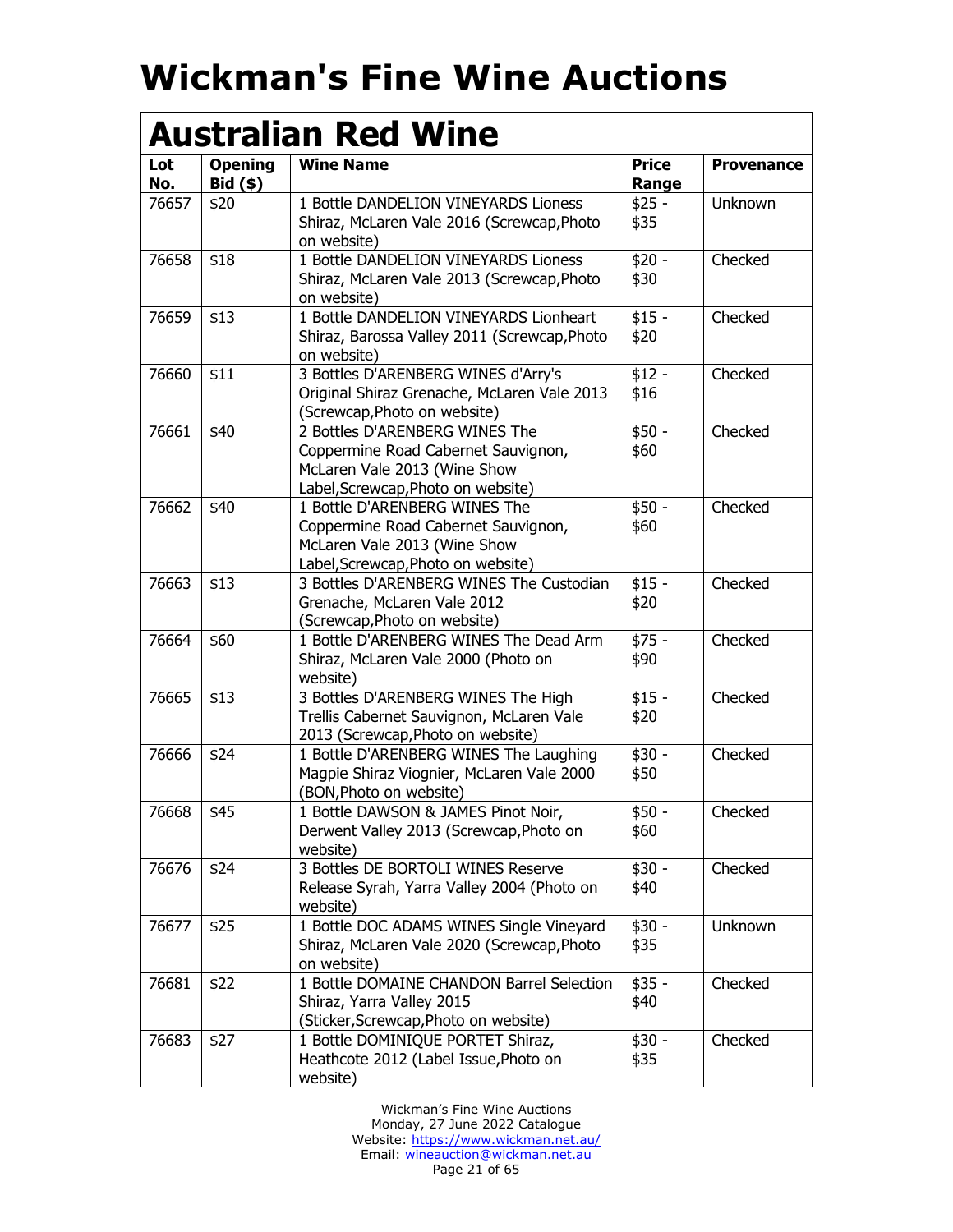|            | <b>Australian Red Wine</b>   |                                                                                                                                                   |                       |                   |  |
|------------|------------------------------|---------------------------------------------------------------------------------------------------------------------------------------------------|-----------------------|-------------------|--|
| Lot<br>No. | <b>Opening</b><br>$Bid($ \$) | <b>Wine Name</b>                                                                                                                                  | <b>Price</b><br>Range | <b>Provenance</b> |  |
| 76692      | \$12                         | 1 Bottle FIRE GULLY Shiraz Reserve,<br>Margaret River 2005 (Photo on website)                                                                     | $$13 -$<br>\$15       | Checked           |  |
| 76693      | \$19                         | 1 Magnum FIRST DROP Mother's Milk Shiraz,<br>Barossa 2019 (Presentation<br>Box, Screwcap, Photo on website)                                       | $$20 -$<br>\$22       | Guaranteed        |  |
| 76694      | \$6                          | 6 Bottles FIVE WIRES Southern Vales Red,<br>South Australia NV (Screwcap, Photo on<br>website)                                                    | $$6 - $7$             | Checked           |  |
| 76695      | \$6                          | 1 Bottle FIVE WIRES Southern Vales Red,<br>South Australia NV (Screwcap, Photo on<br>website)                                                     | $$6 - $7$             | Checked           |  |
| 76696      | \$6                          | 1 Bottle FIVE WIRES Southern Vales Red,<br>South Australia NV (Screwcap, Photo on<br>website)                                                     | $$6 - $7$             | Checked           |  |
| 76697      | \$5                          | 3 Bottles FIVE WIRES Southern Vales Red,<br>South Australia NV (Screwcap, Photo on<br>website)                                                    | $$6 - $7$             | Checked           |  |
| 76698      | \$5                          | 4 Bottles FIVE WIRES Southern Vales Red,<br>South Australia NV (Unknown Vintage<br>Presumed 2011, Marker To<br>Label, Screwcap, Photo on website) | $$6 - $7$             | Checked           |  |
| 76699      | \$31                         | 2 Bottles FOXEYS HANGOUT Kentucky Rd<br>777 Pinot Noir, Mornington Peninsula 2015<br>(Wine Show Label, Screwcap, Photo on<br>website)             | $$38 -$<br>\$43       | Checked           |  |
| 76700      | \$5                          | 1 Bottle GEMTREE Black Jade Shiraz, McLaren<br>Vale 2014 (Screwcap, Photo on website)                                                             | $$5 - $6$             | Checked           |  |
| 76701      | \$18                         | 1 Bottle GEMTREE White Lees Shiraz,<br>McLaren Vale 2011 (Wax Seal, Photo on<br>website)                                                          | $$19 -$<br>\$21       | Checked           |  |
| 76702      | \$58                         | 3 Bottles GIACONDA Warner Vineyard Shiraz,<br>Beechworth 2006 (Screwcap, Photo on<br>website)                                                     | $$65 -$<br>\$80       | Guaranteed        |  |
| 76703      | \$58                         | 1 Bottle GIACONDA Warner Vineyard Shiraz,<br>Beechworth 2006 (Screwcap, Photo on<br>website)                                                      | $$65 -$<br>\$80       | Guaranteed        |  |
| 76704      | \$58                         | 1 Bottle GIACONDA Warner Vineyard Shiraz,<br>Beechworth 2006 (Screwcap, Photo on<br>website)                                                      | $$65 -$<br>\$80       | Guaranteed        |  |
| 76705      | \$30                         | 2 Bottles GIANT STEPS Sexton Harry's<br>Monster Cabernets, Yarra Valley 2004<br>(Screwcap, Photo on website)                                      | $$33 -$<br>\$39       | Unknown           |  |
| 76706      | \$30                         | 1 Bottle GIANT STEPS Sexton Harry's Monster<br>Cabernets, Yarra Valley 2004<br>(Screwcap, Photo on website)                                       | $$33 -$<br>\$39       | Unknown           |  |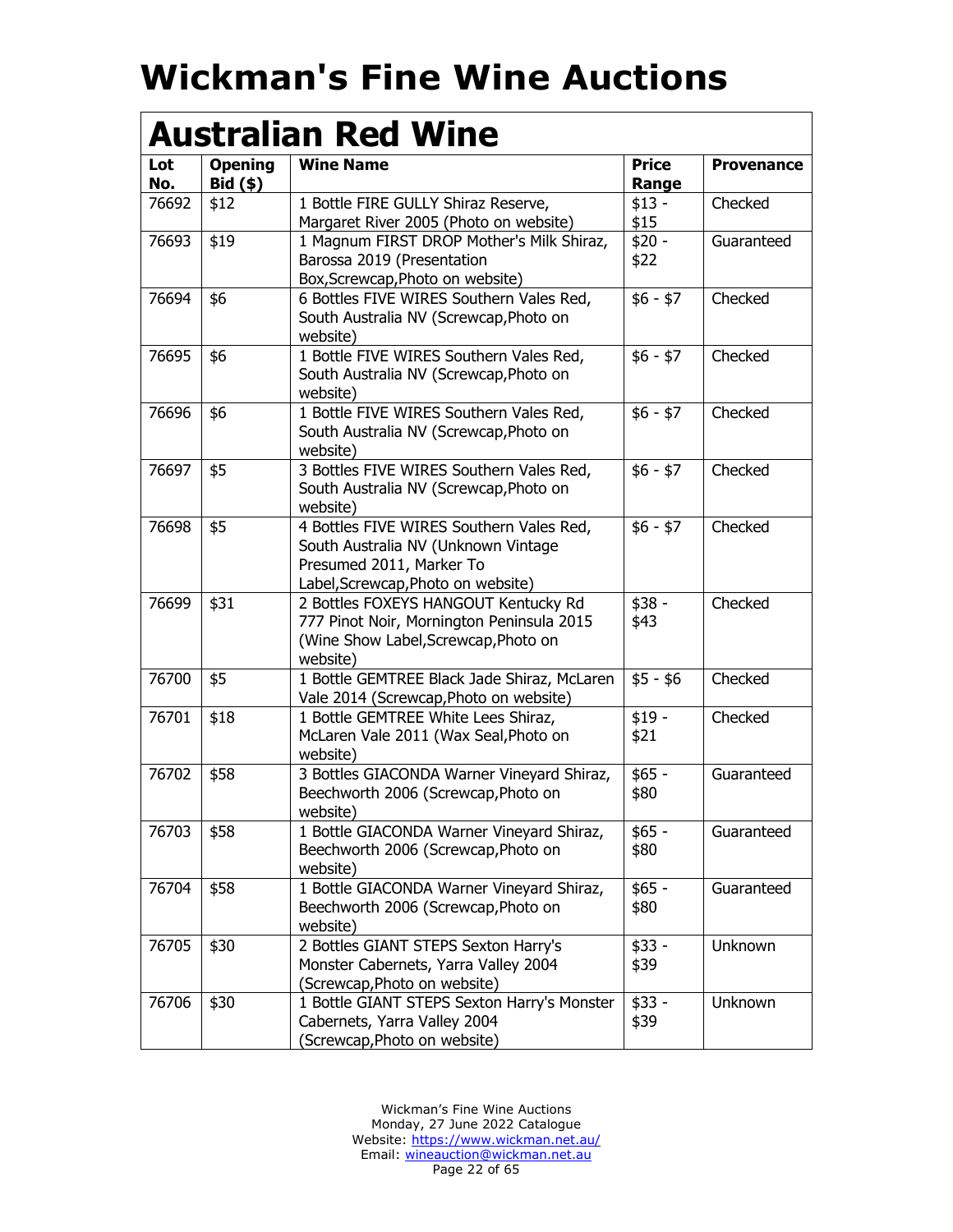|            | <b>Australian Red Wine</b> |                                                                                                                            |                       |                   |
|------------|----------------------------|----------------------------------------------------------------------------------------------------------------------------|-----------------------|-------------------|
| Lot<br>No. | <b>Opening</b><br>Bid (\$) | <b>Wine Name</b>                                                                                                           | <b>Price</b><br>Range | <b>Provenance</b> |
| 76707      | \$30                       | 1 Bottle GIANT STEPS Sexton Harry's Monster<br>Cabernets, Yarra Valley 2004<br>(Screwcap, Photo on website)                | $$33 -$<br>\$39       | Unknown           |
| 76718      | \$45                       | 1 Bottle GRANT BURGE Abednego Shiraz<br>Mourvedre Grenache, Barossa 2012 (Photo<br>on website)                             | $$50 -$<br>\$60       | Checked           |
| 76719      | \$27                       | 2 Bottles GRANT BURGE Filsell Shiraz,<br>Barossa Valley 2013 (Screwcap, Photo on<br>website)                               | $$30 -$<br>\$35       | Checked           |
| 76720      | \$97                       | 1 Bottle GRANT BURGE Meshach Shiraz,<br>Barossa 2010 (Wine Show Label, Photo on<br>website)                                | $$120 -$<br>\$130     | Checked           |
| 76721      | \$51                       | 1 Bottle GRANT BURGE Shadrach Cabernet<br>Sauvignon, Barossa Valley 2013 (Wine Show<br>Label, Screwcap, Photo on website)  | \$70 -<br>\$80        | Checked           |
| 76722      | \$51                       | 1 Bottle GRANT BURGE Shadrach Cabernet<br>Sauvignon, Barossa Valley 2013 (Wine Show<br>Label, Screwcap, Photo on website)  | \$70 -<br>\$80        | Checked           |
| 76723      | \$27                       | 3 Bottles GREENOCK CREEK Alices Shiraz,<br>Barossa Valley 2018 (Photo on website)                                          | $$30 -$<br>\$35       | Guaranteed        |
| 76724      | \$27                       | 2 Bottles GREENOCK CREEK Alices Shiraz,<br>Barossa Valley 2018 (Photo on website)                                          | $$30 -$<br>\$35       | Guaranteed        |
| 76725      | \$27                       | 1 Bottle GREENOCK CREEK Alices Shiraz,<br>Barossa Valley 2018 (Photo on website)                                           | $$30 -$<br>\$35       | Guaranteed        |
| 76726      | \$32                       | 2 Bottles GREENOCK CREEK Cabernet<br>Sauvignon, Barossa Valley 2007 (Photo on<br>website)                                  | \$40 -<br>\$55        | Checked           |
| 76727      | \$180                      | 1 Bottle GREENOCK CREEK Creek Block<br>Shiraz, Barossa Valley 2003 (Photo on<br>website)                                   | $$200 -$<br>\$220     | Guaranteed        |
| 76728      | \$180                      | 1 Bottle GREENOCK CREEK Creek Block<br>Shiraz, Barossa Valley 2003 (Photo on<br>website)                                   | $$200 -$<br>\$220     | Guaranteed        |
| 76729      | \$225                      | 1 Bottle GREENOCK CREEK Creek Block<br>Shiraz, Barossa Valley 2001 (Photo on<br>website)                                   | $$250 -$<br>\$280     | Guaranteed        |
| 76730      | \$225                      | 1 Bottle GREENOCK CREEK Creek Block<br>Shiraz, Barossa Valley 2001 (Photo on<br>website)                                   | \$250 -<br>\$280      | Guaranteed        |
| 76731      | \$153                      | 1 Bottle GREENOCK CREEK Creek Block<br>Shiraz, Barossa Valley 1999 (Photo on<br>website)                                   | $$170 -$<br>\$200     | Guaranteed        |
| 76732      | \$162                      | 1 Bottle GREENOCK CREEK Roennfeldt Road<br>Cabernet Sauvignon, Barossa Valley 1996<br>(Presentation Box, Photo on website) | $$200 -$<br>\$230     | Checked           |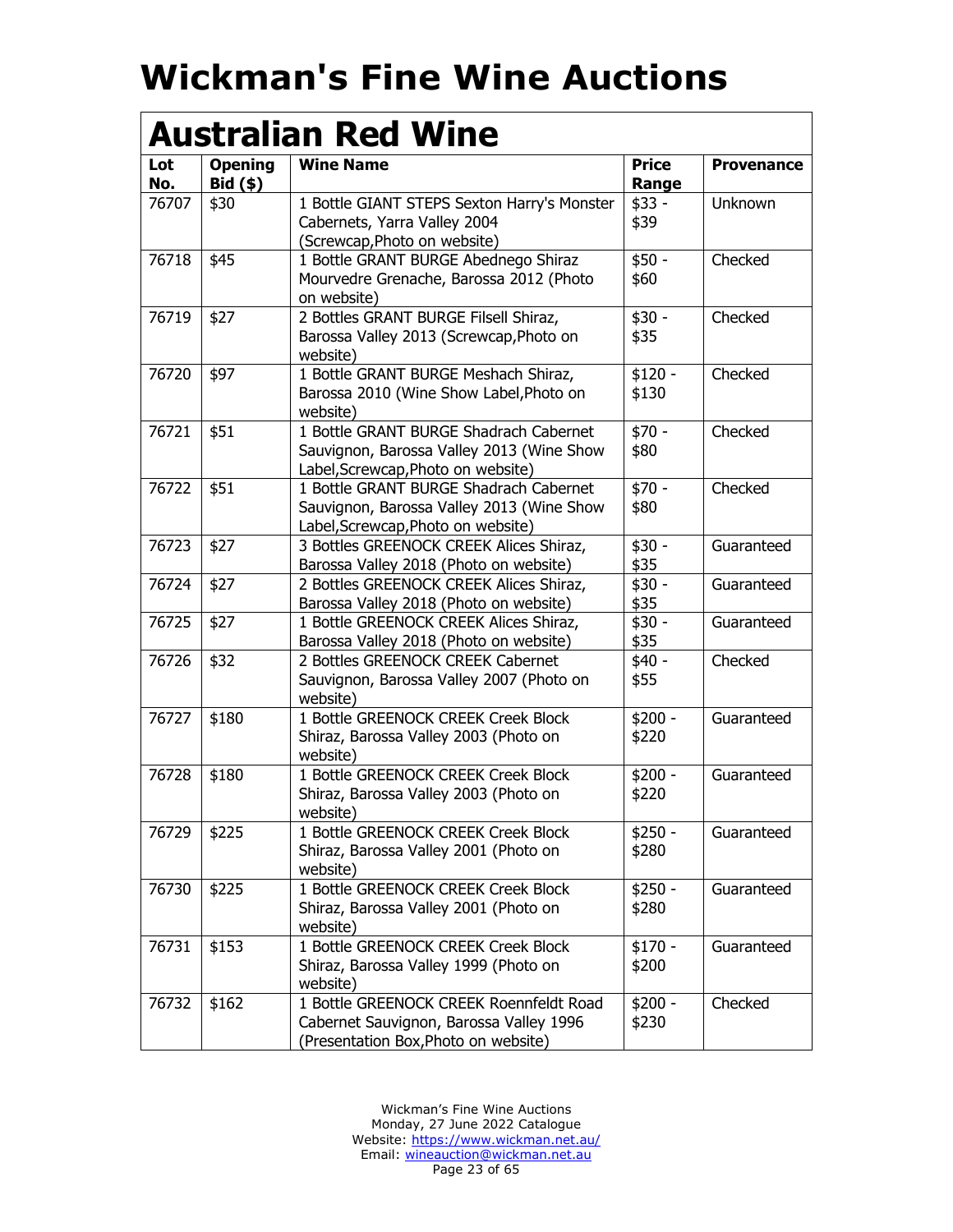| <b>Australian Red Wine</b> |                              |                                                                                                                 |                       |                   |
|----------------------------|------------------------------|-----------------------------------------------------------------------------------------------------------------|-----------------------|-------------------|
| Lot<br>No.                 | <b>Opening</b><br>$Bid($ \$) | <b>Wine Name</b>                                                                                                | <b>Price</b><br>Range | <b>Provenance</b> |
| 76733                      | \$40                         | 1 Bottle GREENOCK CREEK Seven Acre<br>Shiraz, Barossa Valley 2007 (Photo on<br>website)                         | $$45 -$<br>\$55       | Guaranteed        |
| 76734                      | \$20                         | 1 Bottle GREENSTONE Sangiovese, Heathcote<br>2008 (Screwcap, Photo on website)                                  | $$22 -$<br>\$26       | Checked           |
| 76735                      | \$16                         | 6 Bottles GROOM Bush Block Zinfandel,<br>Barossa Valley 2020 (Photo on website)                                 | $$17 -$<br>\$19       | Checked           |
| 76736                      | \$16                         | 6 Bottles GROOM Bush Block Zinfandel,<br>Barossa Valley 2020 (Photo on website)                                 | $$17 -$<br>\$19       | Checked           |
| 76740                      | \$12                         | 2 Bottles HANCOCK & HANCOCK Home<br>Vineyard Shiraz Grenache, McLaren Vale<br>2017 (Screwcap, Photo on website) | $$13 -$<br>\$15       | Checked           |
| 76743                      | \$14                         | 1 Bottle HARDY'S Tintara Shiraz, McLaren<br>Vale 2015 (Screwcap, Photo on website)                              | $$15 -$<br>\$17       | Checked           |
| 76745                      | \$72                         | 1 Bottle HENSCHKE Abbotts Prayer Merlot<br>Cabernet, Lenswood 1996 (BON, Photo on<br>website)                   | \$80 -<br>\$100       | Checked           |
| 76746                      | \$72                         | 6 Bottles HENSCHKE Abbotts Prayer Merlot<br>Cabernet, Lenswood 1996 (Photo on website)                          | $$80 -$<br>\$100      | Checked           |
| 76747                      | \$108                        | 3 Bottles HENSCHKE Cyril Henschke Cabernet<br>Sauvignon, Eden Valley 1997 (Photo on<br>website)                 | $$120 -$<br>\$160     | Checked           |
| 76748                      | \$108                        | 2 Bottles HENSCHKE Cyril Henschke Cabernet<br>Sauvignon, Eden Valley 1997 (Photo on<br>website)                 | $$120 -$<br>\$160     | Checked           |
| 76749                      | \$108                        | 1 Bottle HENSCHKE Cyril Henschke Cabernet<br>Sauvignon, Eden Valley 1997 (Photo on<br>website)                  | $$120 -$<br>\$160     | Checked           |
| 76750                      | \$180                        | 1 Bottle HENSCHKE Cyril Henschke Cabernet<br>Sauvignon, Eden Valley 1996 (BON, Photo on<br>website)             | $$200 -$<br>\$250     | Checked           |
| 76751                      | \$180                        | 1 Bottle HENSCHKE Cyril Henschke Cabernet<br>Sauvignon, Eden Valley 1996 (BON, Photo on<br>website)             | $$200 -$<br>\$250     | Checked           |
| 76752                      | \$180                        | 2 Bottles HENSCHKE Cyril Henschke Cabernet<br>Sauvignon, Eden Valley 1996 (Photo on<br>website)                 | $$200 -$<br>\$250     | Checked           |
| 76753                      | \$180                        | 1 Bottle HENSCHKE Cyril Henschke Cabernet<br>Sauvignon, Eden Valley 1996 (Photo on<br>website)                  | $$200 -$<br>\$250     | Checked           |
| 76754                      | \$180                        | 1 Bottle HENSCHKE Cyril Henschke Cabernet<br>Sauvignon, Eden Valley 1996 (Photo on<br>website)                  | $$200 -$<br>\$250     | Checked           |
| 76755                      | \$72                         | 1 Bottle HENSCHKE Cyril Henschke Cabernet<br>Sauvignon, Eden Valley 1995 (VHS, Photo on<br>website)             | $$80 -$<br>\$100      | Checked           |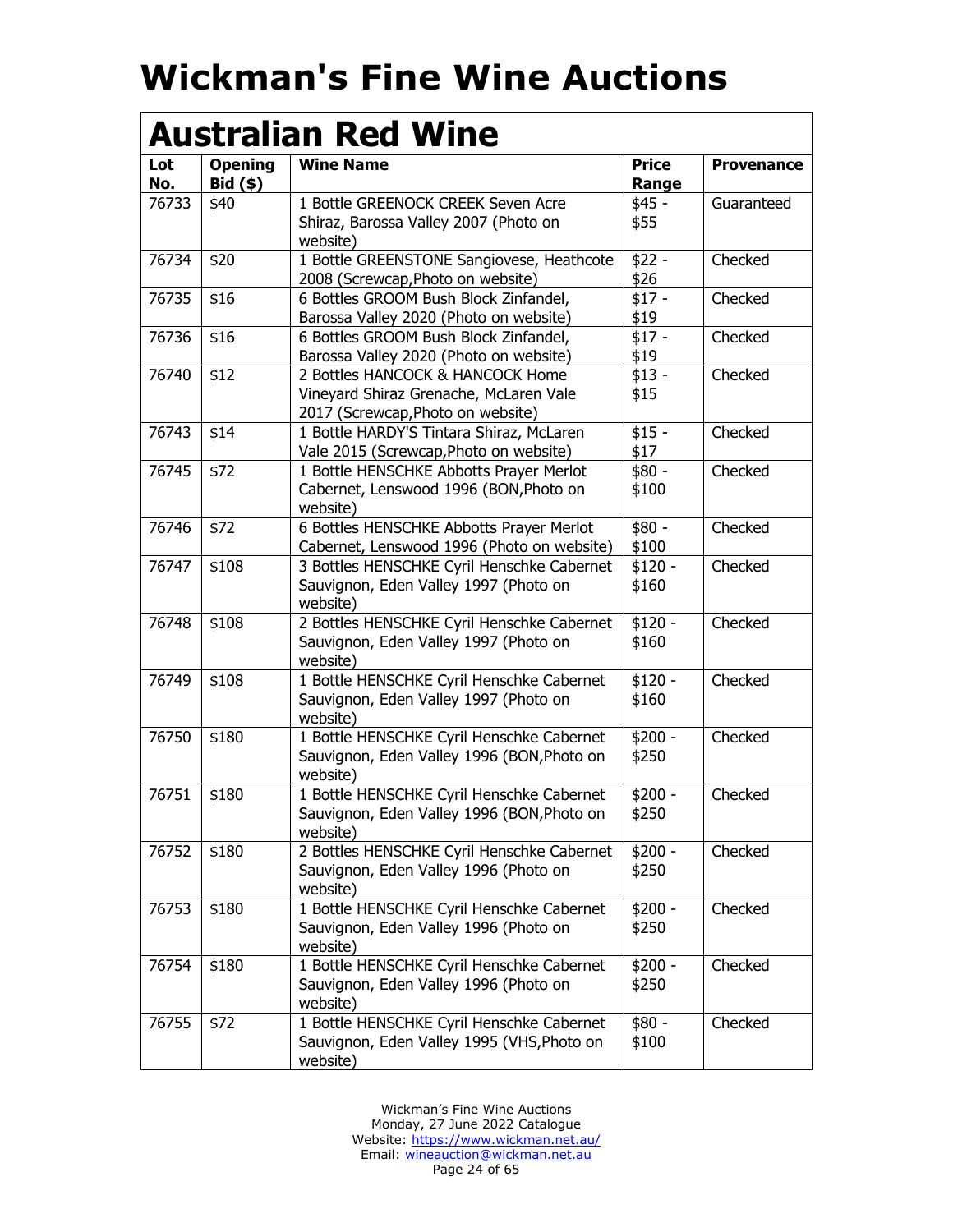| <b>Australian Red Wine</b> |                            |                                                                                                                       |                       |                   |
|----------------------------|----------------------------|-----------------------------------------------------------------------------------------------------------------------|-----------------------|-------------------|
| Lot<br>No.                 | <b>Opening</b><br>Bid (\$) | <b>Wine Name</b>                                                                                                      | <b>Price</b><br>Range | <b>Provenance</b> |
| 76756                      | \$72                       | 1 Bottle HENSCHKE Cyril Henschke Cabernet<br>Sauvignon, Eden Valley 1995 (BON, Photo on<br>website)                   | \$80 -<br>\$100       | Checked           |
| 76757                      | \$72                       | 1 Bottle HENSCHKE Cyril Henschke Cabernet<br>Sauvignon, Eden Valley 1995 (BON, Photo on<br>website)                   | \$80 -<br>\$100       | Checked           |
| 76758                      | \$72                       | 1 Bottle HENSCHKE Cyril Henschke Cabernet<br>Sauvignon, Eden Valley 1995 (BON, Photo on<br>website)                   | $$80 -$<br>\$100      | Checked           |
| 76759                      | \$99                       | 1 Bottle HENSCHKE Cyril Henschke Cabernet<br>Sauvignon, Eden Valley 1994 (VHS,<br>Sticker, Photo on website)          | $$110 -$<br>\$140     | Checked           |
| 76760                      | \$99                       | 1 Bottle HENSCHKE Cyril Henschke Cabernet<br>Sauvignon, Eden Valley 1994 (VVHS,<br>Sticker, Photo on website)         | $$110 -$<br>\$140     | Checked           |
| 76761                      | \$99                       | 1 Bottle HENSCHKE Cyril Henschke Cabernet<br>Sauvignon, Eden Valley 1994 (VVHS,<br>Sticker, Photo on website)         | $$110 -$<br>\$140     | Checked           |
| 76762                      | \$99                       | 1 Bottle HENSCHKE Cyril Henschke Cabernet<br>Sauvignon, Eden Valley 1994 (VVHS, Partial<br>Sticker, Photo on website) | $$110 -$<br>\$140     | Checked           |
| 76763                      | \$99                       | 2 Bottles HENSCHKE Cyril Henschke Cabernet<br>Sauvignon, Eden Valley 1994 (BON,<br>Sticker, Photo on website)         | $$110 -$<br>\$140     | Checked           |
| 76764                      | \$99                       | 2 Bottles HENSCHKE Cyril Henschke Cabernet<br>Sauvignon, Eden Valley 1994 (BON, Photo on<br>website)                  | $$110 -$<br>\$140     | Checked           |
| 76765                      | \$99                       | 1 Bottle HENSCHKE Cyril Henschke Cabernet<br>Sauvignon, Eden Valley 1994 (Photo on<br>website)                        | $$110 -$<br>\$140     | Checked           |
| 76766                      | \$135                      | 1 Bottle HENSCHKE Cyril Henschke Cabernet<br>Sauvignon, Eden Valley 1993 (BON, Photo on<br>website)                   | $$150 -$<br>\$180     | Checked           |
| 76767                      | \$135                      | 3 Bottles HENSCHKE Cyril Henschke Cabernet<br>Sauvignon, Eden Valley 1993 (Photo on<br>website)                       | $$150 -$<br>\$180     | Checked           |
| 76768                      | \$135                      | 1 Bottle HENSCHKE Cyril Henschke Cabernet<br>Sauvignon, Eden Valley 1993 (Photo on<br>website)                        | $$150 -$<br>\$180     | Checked           |
| 76769                      | \$135                      | 1 Bottle HENSCHKE Cyril Henschke Cabernet<br>Sauvignon, Eden Valley 1993 (Photo on<br>website)                        | $$150 -$<br>\$180     | Checked           |
| 76770                      | \$135                      | 1 Bottle HENSCHKE Cyril Henschke Cabernet<br>Sauvignon, Eden Valley 1992 (BON, Photo on<br>website)                   | $$150 -$<br>\$180     | Checked           |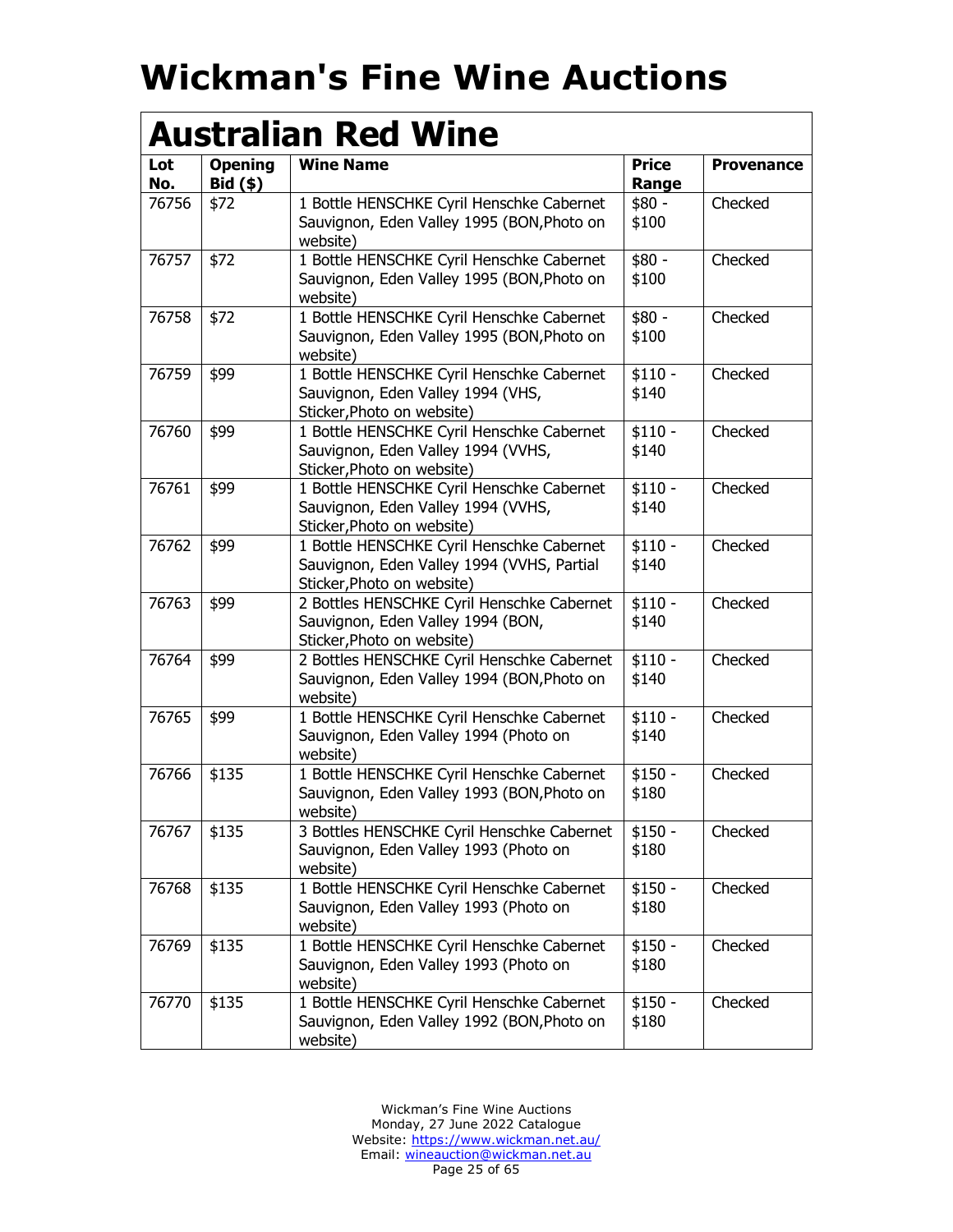| <b>Australian Red Wine</b> |                                   |                                                                                                                                                                       |                       |                   |
|----------------------------|-----------------------------------|-----------------------------------------------------------------------------------------------------------------------------------------------------------------------|-----------------------|-------------------|
| Lot<br>No.                 | <b>Opening</b><br><b>Bid (\$)</b> | <b>Wine Name</b>                                                                                                                                                      | <b>Price</b><br>Range | <b>Provenance</b> |
| 76771                      | \$135                             | 1 Bottle HENSCHKE Cyril Henschke Cabernet<br>Sauvignon, Eden Valley 1992 (Photo on<br>website)                                                                        | $$150 -$<br>\$180     | Checked           |
| 76772                      | \$675                             | 1 Bottle HENSCHKE Hill of Grace Shiraz, Eden<br>Valley 2012 (Timber Box, Screwcap, Photo on<br>website)                                                               | \$750 -<br>\$900      | Unknown           |
| 76773                      | \$675                             | 1 Bottle HENSCHKE Hill of Grace Shiraz, Eden<br>Valley 2012 (Timber Box,<br>Pamphlet, Screwcap, Photo on website)                                                     | $$750 -$<br>\$900     | Unknown           |
| 76774                      | \$675                             | 1 Bottle HENSCHKE Hill of Grace Shiraz, Eden<br>Valley 1996 (Photo on website)                                                                                        | \$750 -<br>\$900      | Checked           |
| 76775                      | \$675                             | 1 Bottle HENSCHKE Hill of Grace Shiraz, Eden<br>Valley 1996 (BON, Photo on website)                                                                                   | $$750 -$<br>\$900     | Unknown           |
| 76776                      | \$630                             | 1 Bottle HENSCHKE Hill of Grace Shiraz, Eden<br>Valley 1992 (VVHS, Capsule Issue, Photo on<br>website)                                                                | $$700 -$<br>\$900     | Unknown           |
| 76777                      | \$630                             | 1 Bottle HENSCHKE Hill of Grace Shiraz, Eden<br>Valley 1992 (Photo on website)                                                                                        | \$700 -<br>\$900      | Checked           |
| 76778                      | \$540                             | 1 Bottle HENSCHKE Hill of Grace Shiraz, Eden<br>Valley 1991 (Photo on website)                                                                                        | $$600 -$<br>\$700     | Checked           |
| 76779                      | \$630                             | 1 Magnum HENSCHKE Hill of Grace Shiraz,<br>Eden Valley 1989 (Wax Seal, Presentation<br>Box - Scuffed, Photo on website)                                               | \$700 -<br>\$900      | Checked           |
| 76780                      | \$413                             | 1 Bottle HENSCHKE Hill of Grace Shiraz, Eden<br>Valley 1986 (MS, Suspected Evidence of<br>Weeping, Label Issue, Capsule Issue,<br>Cosmetic Soiling, Photo on website) | $$700 -$<br>\$900     | Unknown           |
| 76781                      | \$630                             | 1 Bottle HENSCHKE Hill of Grace Shiraz, Eden<br>Valley 1986 (VHS, Label Issue, Photo on<br>website)                                                                   | $$700 -$<br>\$900     | Checked           |
| 76782                      | \$630                             | 1 Bottle HENSCHKE Hill of Grace Shiraz, Eden<br>Valley 1986 (BON, Label Issue, Photo on<br>website)                                                                   | \$700 -<br>\$900      | Checked           |
| 76783                      | \$270                             | 1 Bottle HENSCHKE Hill of Grace Shiraz, Eden<br>Valley 1977 (Quality Assurance Programme<br>Label To Back, Photo on website)                                          | $$300 -$<br>\$400     | Checked           |
| 76784                      | \$49                              | 1 Bottle HENSCHKE Keyneton Estate<br>Euphonium Shiraz Cabernet Merlot, Barossa<br>2017 (Presentation Box, Screwcap, Photo on<br>website)                              | $$60 -$<br>\$90       | Checked           |
| 76785                      | \$49                              | 1 Bottle HENSCHKE Keyneton Estate<br>Euphonium Shiraz Cabernet Merlot, Barossa<br>2017 (Presentation Box, Screwcap, Photo on<br>website)                              | $$60 -$<br>\$90       | Checked           |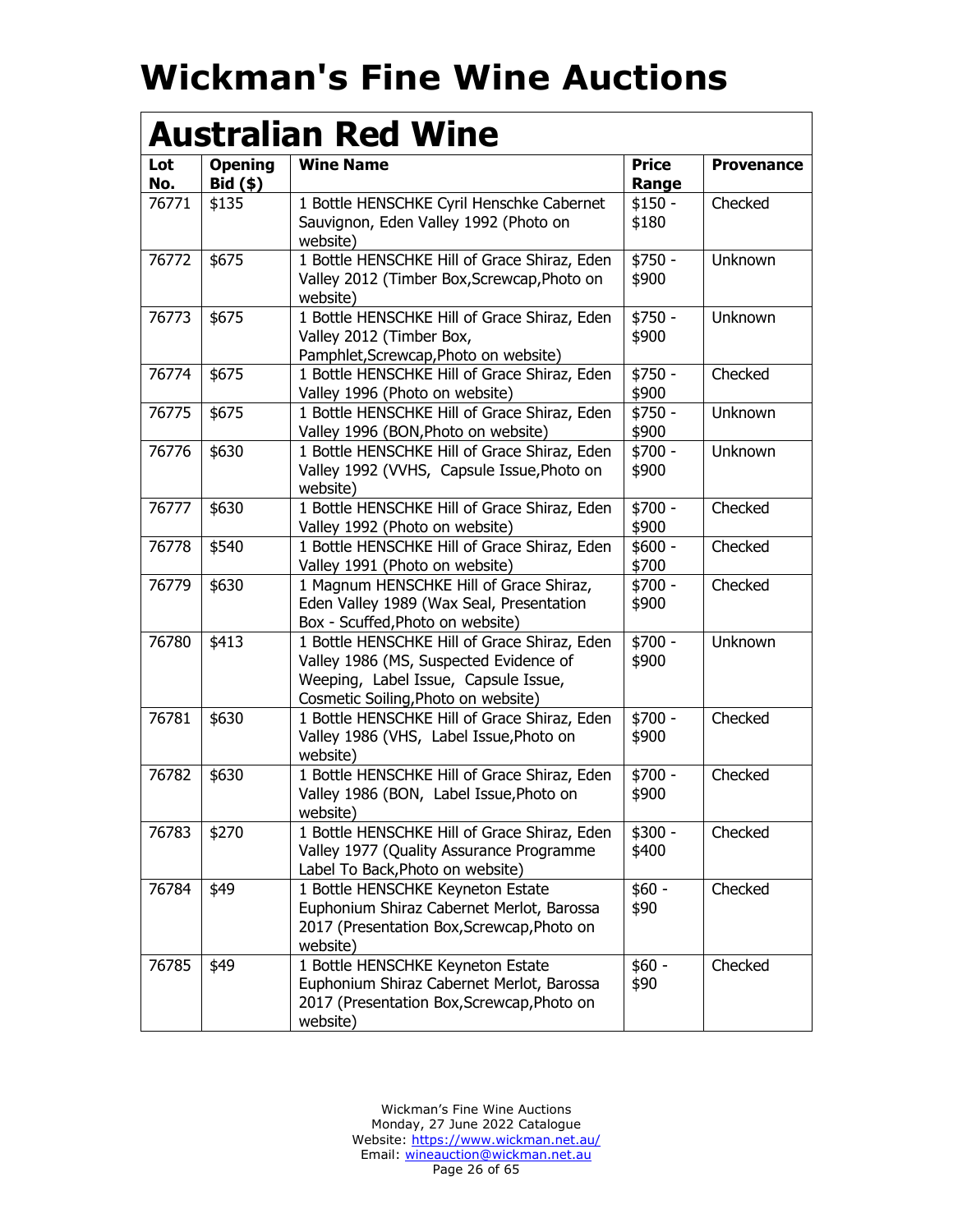| <b>Australian Red Wine</b> |                              |                                                                                                                                          |                       |                   |
|----------------------------|------------------------------|------------------------------------------------------------------------------------------------------------------------------------------|-----------------------|-------------------|
| Lot<br>No.                 | <b>Opening</b><br>$Bid($ \$) | <b>Wine Name</b>                                                                                                                         | <b>Price</b><br>Range | <b>Provenance</b> |
| 76786                      | \$49                         | 1 Bottle HENSCHKE Keyneton Estate<br>Euphonium Shiraz Cabernet Merlot, Barossa<br>2017 (Presentation Box, Screwcap, Photo on<br>website) | $$60 -$<br>\$90       | Checked           |
| 76787                      | \$36                         | 1 Bottle HENSCHKE Keyneton Estate<br>Euphonium Shiraz Cabernet Merlot, Barossa<br>2003 (Screwcap, Photo on website)                      | $$40 -$<br>\$50       | Checked           |
| 76788                      | \$144                        | 1 Bottle HENSCHKE Mount Edelstone Shiraz,<br>Eden Valley 2004 (Screwcap, Photo on<br>website)                                            | $$160 -$<br>\$180     | Checked           |
| 76789                      | \$153                        | 1 Bottle HENSCHKE Mount Edelstone Shiraz,<br>Eden Valley 2002 (BON, Photo on website)                                                    | $$170 -$<br>\$220     | Unknown           |
| 76790                      | \$135                        | 1 Bottle HENSCHKE Mount Edelstone Shiraz,<br>Eden Valley 1998 (Cosmetic Soiling, Photo on<br>website)                                    | $$150 -$<br>\$180     | Checked           |
| 76791                      | \$90                         | 1 Bottle HENSCHKE Mount Edelstone Shiraz,<br>Eden Valley 1994 (VHS, Photo on website)                                                    | $$100 -$<br>\$120     | Checked           |
| 76792                      | \$90                         | 2 Bottles HENSCHKE Mount Edelstone Shiraz,<br>Eden Valley 1994 (Photo on website)                                                        | $$100 -$<br>\$120     | Checked           |
| 76793                      | \$40                         | 1 Bottle HICKINBOTHAM Brooks Road Shiraz,<br>McLaren Vale 2013 (Label<br>Issue, Screwcap, Photo on website)                              | \$44 -<br>\$52        | Checked           |
| 76794                      | \$36                         | 1 Bottle HICKINBOTHAM The Nest Cabernet<br>Franc, McLaren Vale 2019 (Screwcap, Photo<br>on website)                                      | \$39 -<br>\$45        | Checked           |
| 76795                      | \$36                         | 1 Bottle HICKINBOTHAM The Nest Cabernet<br>Franc, McLaren Vale 2019 (Screwcap, Photo<br>on website)                                      | $$39 -$<br>\$45       | Checked           |
| 76796                      | \$36                         | 2 Bottles HICKINBOTHAM WINERY The<br>Revivalist Clarendon Vineyard Merlot,<br>McLaren Vale 2019 (Screwcap, Photo on<br>website)          | $$39 -$<br>\$45       | Checked           |
| 76797                      | \$36                         | 1 Bottle HICKINBOTHAM WINERY The<br>Revivalist Clarendon Vineyard Merlot,<br>McLaren Vale 2019 (Screwcap, Photo on<br>website)           | \$39 -<br>\$45        | Checked           |
| 76802                      | \$50                         | 3 Bottles HUGH HAMILTON FINE WINES<br>Black Blood Shiraz, McLaren Vale 2010<br>(Screwcap, Photo on website)                              | $$55 -$<br>\$65       | Guaranteed        |
| 76803                      | \$50                         | 2 Bottles HUGH HAMILTON FINE WINES<br>Black Blood Shiraz, McLaren Vale 2010<br>(Screwcap, Photo on website)                              | \$55 -<br>\$65        | Guaranteed        |
| 76804                      | \$50                         | 1 Bottle HUGH HAMILTON FINE WINES Black<br>Blood Shiraz, McLaren Vale 2010<br>(Screwcap, Photo on website)                               | $$55 -$<br>\$65       | Guaranteed        |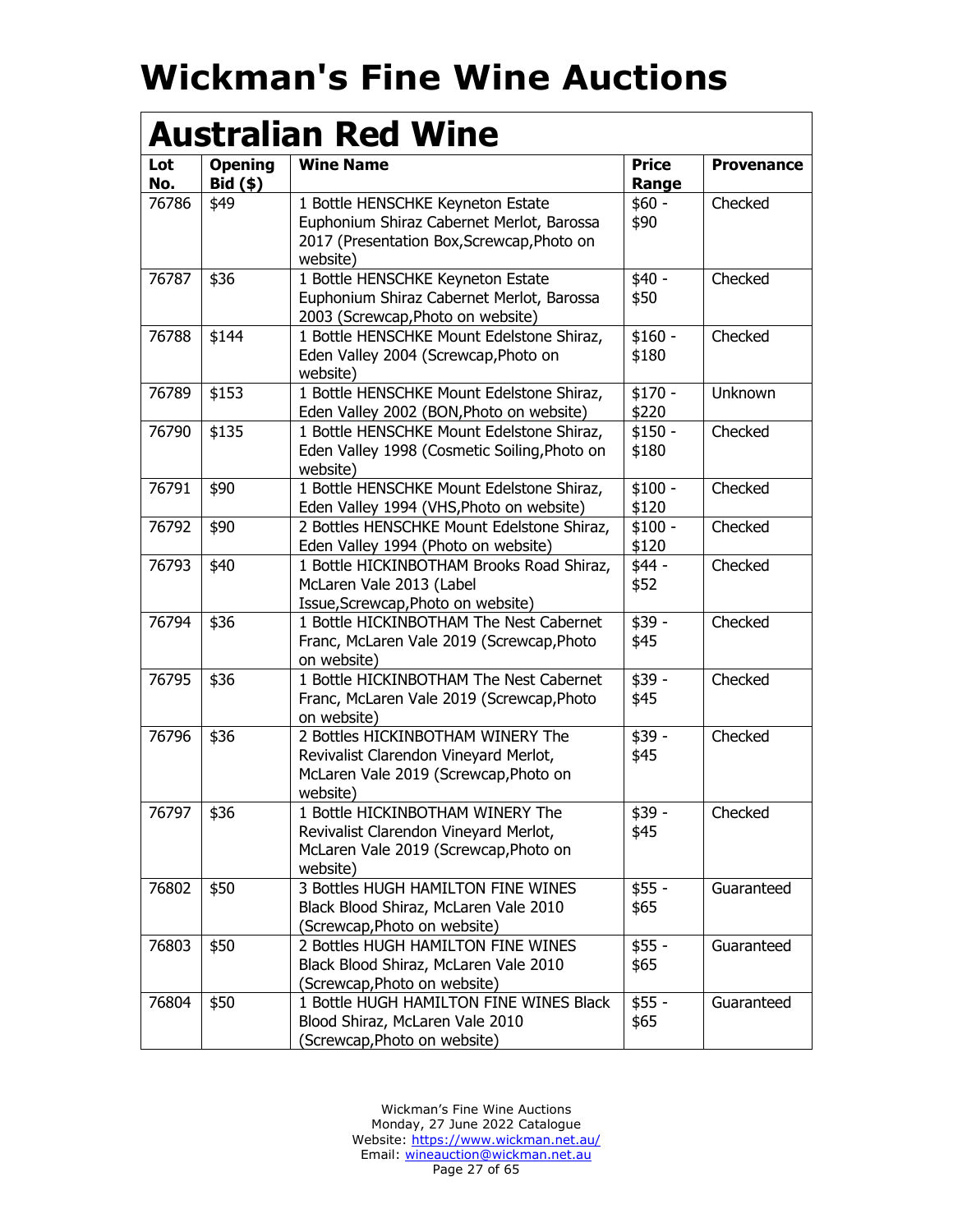|            | <b>Australian Red Wine</b>   |                                                                                                                                                                 |                       |                   |
|------------|------------------------------|-----------------------------------------------------------------------------------------------------------------------------------------------------------------|-----------------------|-------------------|
| Lot<br>No. | <b>Opening</b><br>$Bid($ \$) | <b>Wine Name</b>                                                                                                                                                | <b>Price</b><br>Range | <b>Provenance</b> |
| 76808      | \$40                         | 1 Bottle INNOCENT BYSTANDER Mea Culpa<br>Syrah, Yarra Valley 2014 (Screwcap, Photo on<br>website)                                                               | \$49 -<br>\$56        | Checked           |
| 76809      | \$40                         | 1 Bottle INNOCENT BYSTANDER Mea Culpa<br>Syrah, Yarra Valley 2014 (Screwcap, Photo on<br>website)                                                               | $$49 -$<br>\$56       | Checked           |
| 76810      | \$40                         | 1 Bottle INNOCENT BYSTANDER Mea Culpa<br>Syrah, Yarra Valley 2014 (Screwcap, Photo on<br>website)                                                               | $$49 -$<br>\$56       | Checked           |
| 76811      | \$17                         | 1 Bottle J. E. NGERINGA Ngeringa Pinot Noir,<br>Adelaide Hills 2013 (Screwcap, Photo on<br>website)                                                             | $$18 -$<br>\$20       | Unknown           |
| 76816      | \$20                         | 1 Bottle JAMIESONS RUN Alexander's Block<br>Cabernet Sauvignon, Coonawarra 2001 (Label<br>Issue, Capsule Issue, Photo on website)                               | $$25 -$<br>\$30       | Checked           |
| 76817      | \$16                         | 1 Bottle JAMIESONS RUN McShanes Block<br>Shiraz, Coonawarra 2000 (BON, Heavy Label<br>Issue, Photo on website)                                                  | $$20 -$<br>\$25       | Checked           |
| 76818      | \$16                         | 1 Bottle JAMIESONS RUN O'Dea's Block<br>Cabernet Sauvignon, Coonawarra 2000 (BON,<br>Label Issue, Photo on website)                                             | $$20 -$<br>\$25       | Checked           |
| 76819      | \$16                         | 1 Bottle JAMIESONS RUN Winemakers<br>Reserve Cabernet-Shiraz, Coonawarra 2003<br>(Label Issue, Capsule Issue, Photo on<br>website)                              | $$20 -$<br>\$22       | Checked           |
| 76820      | \$16                         | 1 Bottle JAMIESONS RUN Winemakers<br>Reserve Cabernet-Shiraz, Coonawarra 2003<br>(BON, Capsule Issue, Photo on website)                                         | $$20 -$<br>\$22       | Checked           |
| 76821      | \$16                         | 1 Bottle JAMIESONS RUN Winemakers<br>Reserve Cabernet-Shiraz, Coonawarra 2003<br>(Capsule Issue, Photo on website)                                              | $$20 -$<br>\$22       | Checked           |
| 76822      | \$53                         | 1 Bottle JASPER HILL Emily's Paddock Shiraz<br>Cabernet Franc, Heathcote 1989 (VHS, Light<br>Label Issue, Capsule Issue, Cosmetic<br>Soiling, Photo on website) | \$70 -<br>\$90        | Unknown           |
| 76824      | \$22                         | 1 Bottle JIM BARRY WINES First Eleven<br>Cabernet Sauvignon, Coonawarra 2008<br>(Photo on website)                                                              | $$25 -$<br>\$35       | Checked           |
| 76827      | \$45                         | 2 Bottles JIM BARRY WINES McRae Wood<br>Shiraz, Clare Valley 2010 (Screwcap, Photo on<br>website)                                                               | $$50 -$<br>\$70       | Checked           |
| 76828      | \$35                         | 1 Bottle JIM BARRY WINES Pb Cabernet<br>Shiraz, Clare Valley 2007 (Photo on website)                                                                            | $$38 -$<br>\$44       | Checked           |
| 76829      | \$13                         | 1 Bottle JIM BARRY WINES The Barry<br>Brothers Shiraz Cabernet, Clare Valley 2013<br>(Screwcap, Photo on website)                                               | $$15 -$<br>\$20       | Checked           |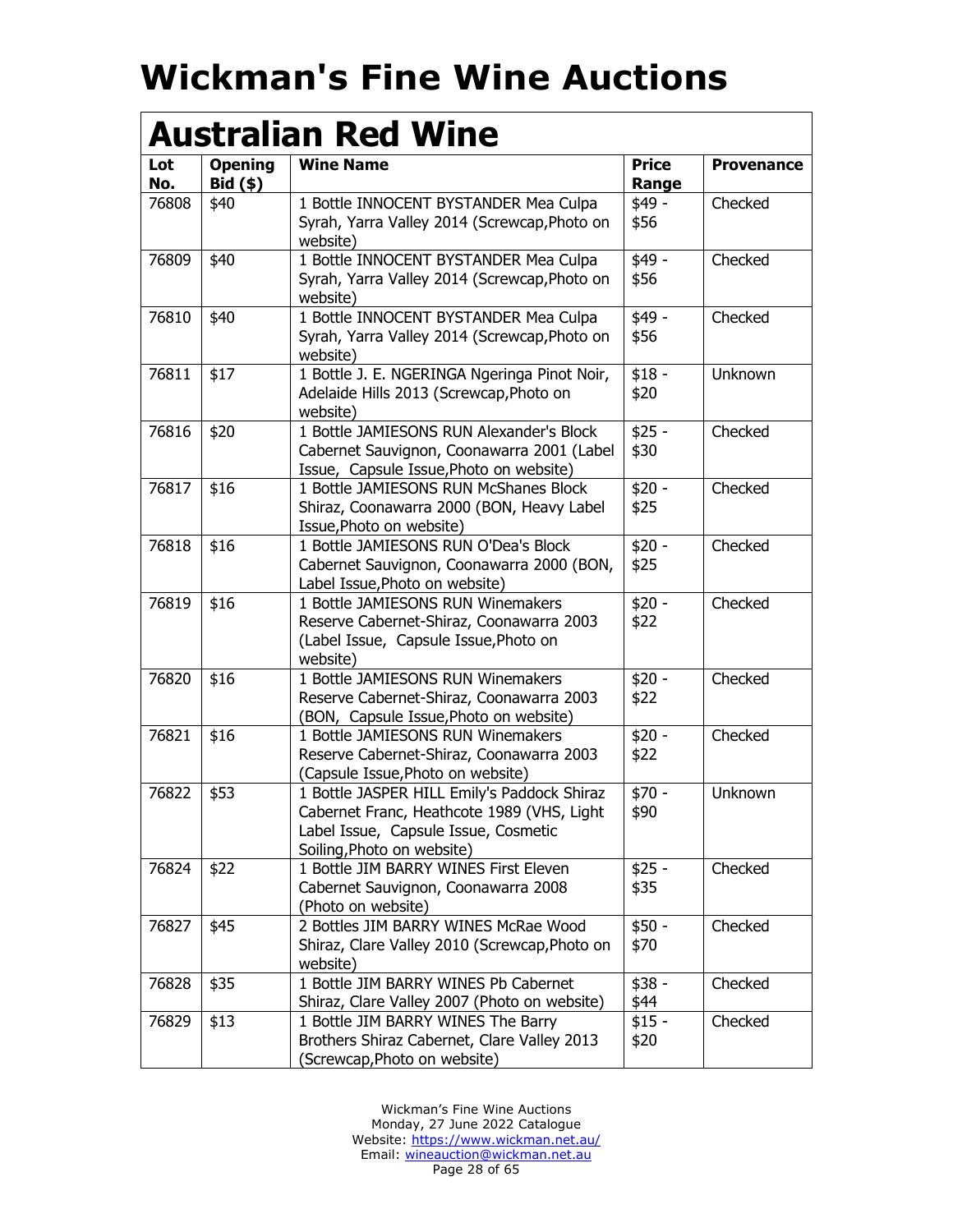|            | <b>Australian Red Wine</b>   |                                                                                                                     |                       |                   |
|------------|------------------------------|---------------------------------------------------------------------------------------------------------------------|-----------------------|-------------------|
| Lot<br>No. | <b>Opening</b><br>$Bid($ \$) | <b>Wine Name</b>                                                                                                    | <b>Price</b><br>Range | <b>Provenance</b> |
| 76830      | \$27                         | 1 Magnum JIM BARRY WINES The Cover<br>Drive Cabernet, Coonawarra-Clare Valley<br>2013 (Screwcap, Photo on website)  | $$30 -$<br>\$40       | Checked           |
| 76831      | \$13                         | 4 Bottles JIM BARRY WINES The Cover Drive<br>Cabernet, Coonawarra-Clare Valley 2013<br>(Screwcap, Photo on website) | $$15 -$<br>\$20       | Checked           |
| 76836      | \$31                         | 1 Bottle JOHN DUVAL WINES Plexus Shiraz<br>Grenache Mourvedre, Barossa Valley 2014<br>(Screwcap, Photo on website)  | $$35 -$<br>\$40       | Checked           |
| 76837      | \$31                         | 1 Bottle JOHN DUVAL WINES Plexus Shiraz<br>Grenache Mourvedre, Barossa Valley 2014<br>(Screwcap, Photo on website)  | $$35 -$<br>\$40       | Checked           |
| 76847      | \$81                         | 1 Bottle KALLESKE Johann Georg Old Vine<br>Shiraz, Barossa Valley 2010 (Screwcap, Photo<br>on website)              | \$90 -<br>\$110       | Guaranteed        |
| 76848      | \$40                         | 1 Bottle KALLESKE Old Vine Grenache,<br>Barossa Valley 2003 (Label Issue, Photo on<br>website)                      | $$50 -$<br>\$60       | Checked           |
| 76849      | \$19                         | 3 Bottles KILIKANOON Blocks Road Cabernet<br>Sauvignon, Clare Valley 2017<br>(Screwcap, Photo on website)           | $$20 -$<br>\$22       | Guaranteed        |
| 76850      | \$19                         | 2 Bottles KILIKANOON Blocks Road Cabernet<br>Sauvignon, Clare Valley 2017<br>(Screwcap, Photo on website)           | $$20 -$<br>\$22       | Guaranteed        |
| 76851      | \$19                         | 1 Bottle KILIKANOON Blocks Road Cabernet<br>Sauvignon, Clare Valley 2017<br>(Screwcap, Photo on website)            | $$20 -$<br>\$22       | Guaranteed        |
| 76852      | \$55                         | 3 Bottles KILIKANOON Crowhurst Reserve<br>Shiraz, Barossa Valley 2012 (Screwcap, Photo<br>on website)               | $$60 -$<br>\$70       | Guaranteed        |
| 76853      | \$55                         | 2 Bottles KILIKANOON Crowhurst Reserve<br>Shiraz, Barossa Valley 2012 (Screwcap, Photo<br>on website)               | $$60 -$<br>\$70       | Guaranteed        |
| 76854      | \$55                         | 1 Bottle KILIKANOON Crowhurst Reserve<br>Shiraz, Barossa Valley 2012 (Screwcap, Photo<br>on website)                | $$60 -$<br>\$70       | Guaranteed        |
| 76855      | \$55                         | 3 Bottles KILIKANOON Crowhurst Reserve<br>Shiraz, Barossa Valley 2010 (Screwcap, Photo<br>on website)               | $$60 -$<br>\$68       | Guaranteed        |
| 76856      | \$55                         | 2 Bottles KILIKANOON Crowhurst Reserve<br>Shiraz, Barossa Valley 2010 (Screwcap, Photo<br>on website)               | $$60 -$<br>\$68       | Guaranteed        |
| 76857      | \$55                         | 1 Bottle KILIKANOON Crowhurst Reserve<br>Shiraz, Barossa Valley 2010 (Screwcap, Photo<br>on website)                | $$60 -$<br>\$68       | Guaranteed        |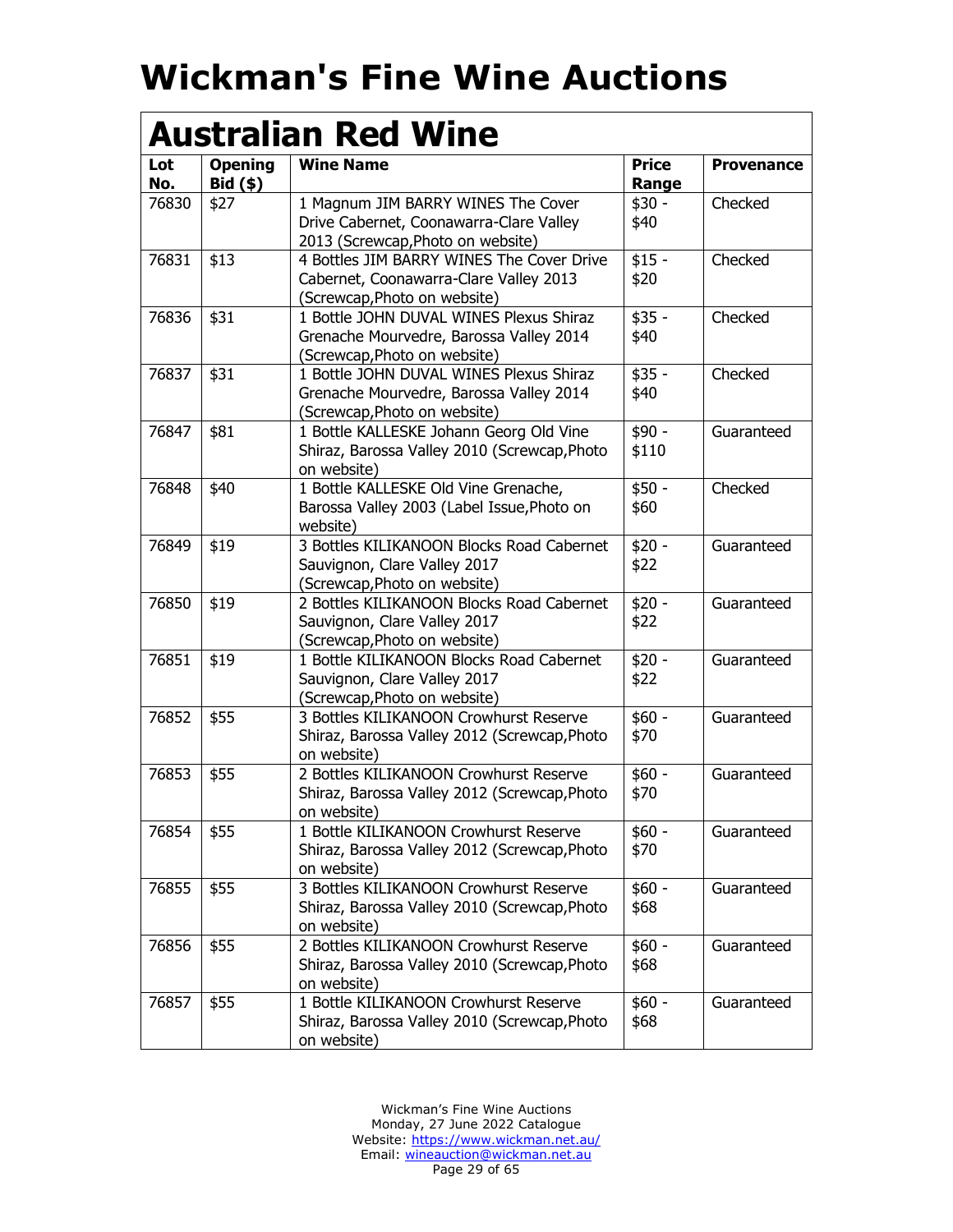| <b>Australian Red Wine</b> |                              |                                                                                                                                      |                       |                   |
|----------------------------|------------------------------|--------------------------------------------------------------------------------------------------------------------------------------|-----------------------|-------------------|
| Lot<br>No.                 | <b>Opening</b><br>$Bid($ \$) | <b>Wine Name</b>                                                                                                                     | <b>Price</b><br>Range | <b>Provenance</b> |
| 76858                      | \$49                         | 3 Bottles KILIKANOON Green's Vineyard<br>Shiraz, Barossa Valley 2006 (Photo on<br>website)                                           | $$55 -$<br>\$70       | Guaranteed        |
| 76859                      | \$49                         | 2 Bottles KILIKANOON Green's Vineyard<br>Shiraz, Barossa Valley 2006 (Photo on<br>website)                                           | $$55 -$<br>\$70       | Guaranteed        |
| 76860                      | \$49                         | 1 Bottle KILIKANOON Green's Vineyard<br>Shiraz, Barossa Valley 2006 (Photo on<br>website)                                            | $$55 -$<br>\$70       | Guaranteed        |
| 76861                      | \$36                         | 3 Bottles KILIKANOON M Reserve Shiraz,<br>McLaren Vale 2008 (Photo on website)                                                       | $$40 -$<br>\$50       | Guaranteed        |
| 76862                      | \$36                         | 2 Bottles KILIKANOON M Reserve Shiraz,<br>McLaren Vale 2008 (Photo on website)                                                       | $$40 -$<br>\$50       | Guaranteed        |
| 76863                      | \$36                         | 1 Bottle KILIKANOON M Reserve Shiraz,<br>McLaren Vale 2008 (Photo on website)                                                        | $$40 -$<br>\$50       | Guaranteed        |
| 76864                      | \$58                         | 1 Bottle KILIKANOON Oracle Shiraz, Clare<br>Valley 2012 (Screwcap, Photo on website)                                                 | $$65 -$<br>\$70       | Checked           |
| 76865                      | \$58                         | 1 Bottle KILIKANOON Oracle Shiraz, Clare<br>Valley 2010 (Screwcap, Photo on website)                                                 | $$65 -$<br>\$70       | Checked           |
| 76866                      | \$270                        | 1 Bottle KILIKANOON Revelation Shiraz, Clare<br>Valley 2010 (Presentation<br>Box, Screwcap, Photo on website)                        | $$330 -$<br>\$375     | Guaranteed        |
| 76869                      | \$14                         | 1 Bottle KIMBOLTON House Block Shiraz,<br>Langhorne Creek 2013 (Screwcap, Photo on<br>website)                                       | $$15 -$<br>\$17       | Checked           |
| 76875                      | \$9                          | 1 Bottle LA LA LAND WINES Tempranillo,<br>Victoria 2013 (Screwcap, Photo on website)                                                 | $$9 - $11$            | Checked           |
| 76880                      | \$13                         | 1 Bottle LEASINGHAM Bin 61 Shiraz, Clare<br>Valley 2012 (Screwcap, Photo on website)                                                 | $$15 -$<br>\$20       | Checked           |
| 76881                      | \$34                         | 1 Bottle LEASINGHAM Classic Clare Cabernet<br>Sauvignon, Clare Valley 1998 (VHS, Photo on<br>website)                                | $$45 -$<br>\$60       | Checked           |
| 76883                      | \$44                         | 1 Bottle LEASINGHAM Classic Clare Shiraz,<br>Clare Valley 1998 (VVHS, Photo on website)                                              | $$55 -$<br>\$70       | Checked           |
| 76890                      | \$32                         | 2 Bottles LINDEMANS Limestone Ridge<br>Vineyard Shiraz Cabernet, Coonawarra 2013<br>(Wine Show Label, Screwcap, Photo on<br>website) | \$40 -<br>\$45        | Checked           |
| 76891                      | \$32                         | 1 Bottle LINDEMANS Limestone Ridge<br>Vineyard Shiraz Cabernet, Coonawarra 2013<br>(Wine Show Label, Screwcap, Photo on<br>website)  | $$40 -$<br>\$45       | Checked           |
| 76898                      | \$7                          | 1 Bottle LOU MIRANDA ESTATE Leone Shiraz,<br>Barossa Valley 2012 (Screwcap, Photo on<br>website)                                     | $$8 - $12$            | Checked           |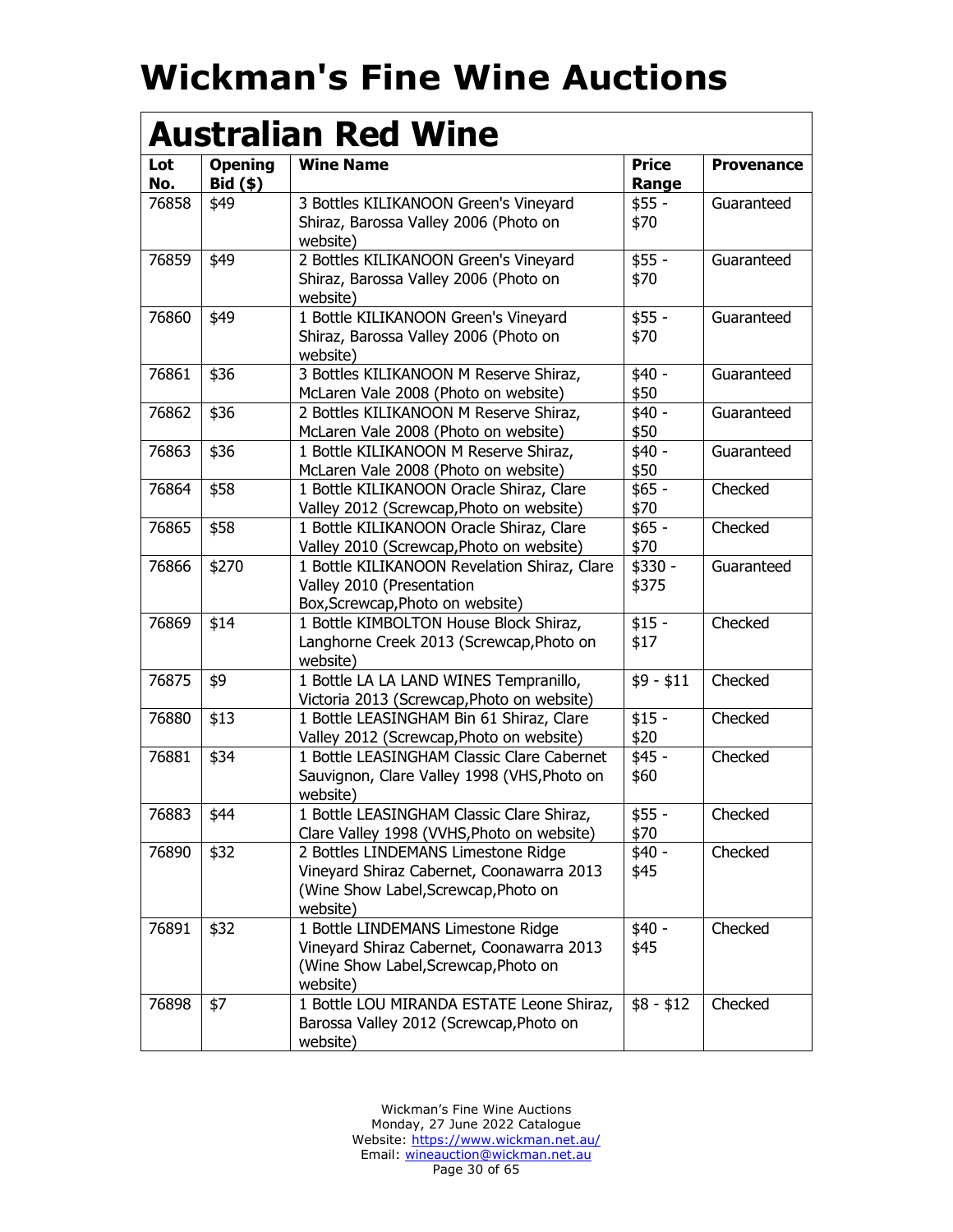| <b>Australian Red Wine</b> |                              |                                                                                                                          |                       |                   |
|----------------------------|------------------------------|--------------------------------------------------------------------------------------------------------------------------|-----------------------|-------------------|
| Lot<br>No.                 | <b>Opening</b><br>$Bid($ \$) | <b>Wine Name</b>                                                                                                         | <b>Price</b><br>Range | <b>Provenance</b> |
| 76902                      | \$22                         | 1 Bottle M. CHAPOUTIER Tournon Shays Flat<br>Vineyard Shiraz, Pyrenees 2010 (Label<br>Issue, Screwcap, Photo on website) | $$25 -$<br>\$30       | Guaranteed        |
| 76903                      | \$22                         | 1 Bottle M. CHAPOUTIER Tournon Shays Flat<br>Vineyard Shiraz, Pyrenees 2010<br>(Screwcap, Photo on website)              | $$25 -$<br>\$30       | Guaranteed        |
| 76906                      | \$8                          | 6 Bottles MAIN AND CHERRY Shiraz<br>Blackwood Rotary Club Bottling, Adelaide Hills<br>2018 (Photo on website)            | $$8 - $8$             | <b>Unknown</b>    |
| 76907                      | \$8                          | 6 Bottles MAIN AND CHERRY Shiraz<br>Blackwood Rotary Club Bottling, Adelaide Hills<br>2018 (Photo on website)            | $$8 - $8$             | Unknown           |
| 76908                      | \$8                          | 6 Bottles MAIN AND CHERRY Shiraz<br>Blackwood Rotary Club Bottling, Adelaide Hills<br>2018 (Photo on website)            | $$8 - $8$             | Unknown           |
| 76909                      | \$26                         | 1 Bottle MAJELLA Cabernet Sauvignon,<br>Coonawarra 2018 (Screwcap)                                                       | $$28 -$<br>\$32       | Guaranteed        |
| 76910                      | \$26                         | 1 Bottle MAJELLA Cabernet Sauvignon,<br>Coonawarra 2018 (Screwcap)                                                       | $$28 -$<br>\$32       | Guaranteed        |
| 76911                      | \$26                         | 1 Bottle MAJELLA Cabernet Sauvignon,<br>Coonawarra 2018 (Screwcap)                                                       | $$28 -$<br>\$32       | Guaranteed        |
| 76912                      | \$26                         | 1 Bottle MAJELLA Cabernet Sauvignon,<br>Coonawarra 2018 (Screwcap)                                                       | $$28 -$<br>\$32       | Guaranteed        |
| 76913                      | \$24                         | 6 Bottles MAJELLA Cabernet Sauvignon,<br>Coonawarra 2018 (Screwcap, Photo on<br>website)                                 | $$26 -$<br>\$30       | Guaranteed        |
| 76914                      | \$24                         | 6 Bottles MAJELLA Cabernet Sauvignon,<br>Coonawarra 2018 (Screwcap, Photo on<br>website)                                 | $$26 -$<br>\$30       | Guaranteed        |
| 76915                      | \$27                         | 6 Bottles MAJELLA Cabernet Sauvignon,<br>Coonawarra 2018 (Screwcap, Photo on<br>website)                                 | $$29 -$<br>\$33       | Guaranteed        |
| 76916                      | \$27                         | 6 Bottles MAJELLA Cabernet Sauvignon,<br>Coonawarra 2018 (Screwcap, Photo on<br>website)                                 | $$29 -$<br>\$33       | Guaranteed        |
| 76917                      | \$22                         | 3 Bottles MAJELLA Cabernet Sauvignon,<br>Coonawarra 2017 (Screwcap, Photo on<br>website)                                 | $$25 -$<br>\$30       | Unknown           |
| 76918                      | \$22                         | 1 Bottle MAJELLA Shiraz, Coonawarra 1996<br>(VVHS, Photo on website)                                                     | $$25 -$<br>\$30       | Unknown           |
| 76919                      | \$81                         | 1 Bottle MAJELLA The Malleea Cabernet<br>Shiraz, Coonawarra 2009 (Photo on website)                                      | \$90 -<br>\$120       | Unknown           |
| 76921                      | \$22                         | 1 Bottle MAVERICK Paraview Shiraz, Barossa<br>Valley 2010 (Wax Seal, Photo on website)                                   | $$25 -$<br>\$30       | Checked           |
| 76923                      | \$5                          | 1 Bottle MCWILLIAM'S WINES Armchair Critic<br>Under and Over Shiraz, Heathcote 2010<br>(Screwcap, Photo on website)      | $$10 -$<br>\$15       | Checked           |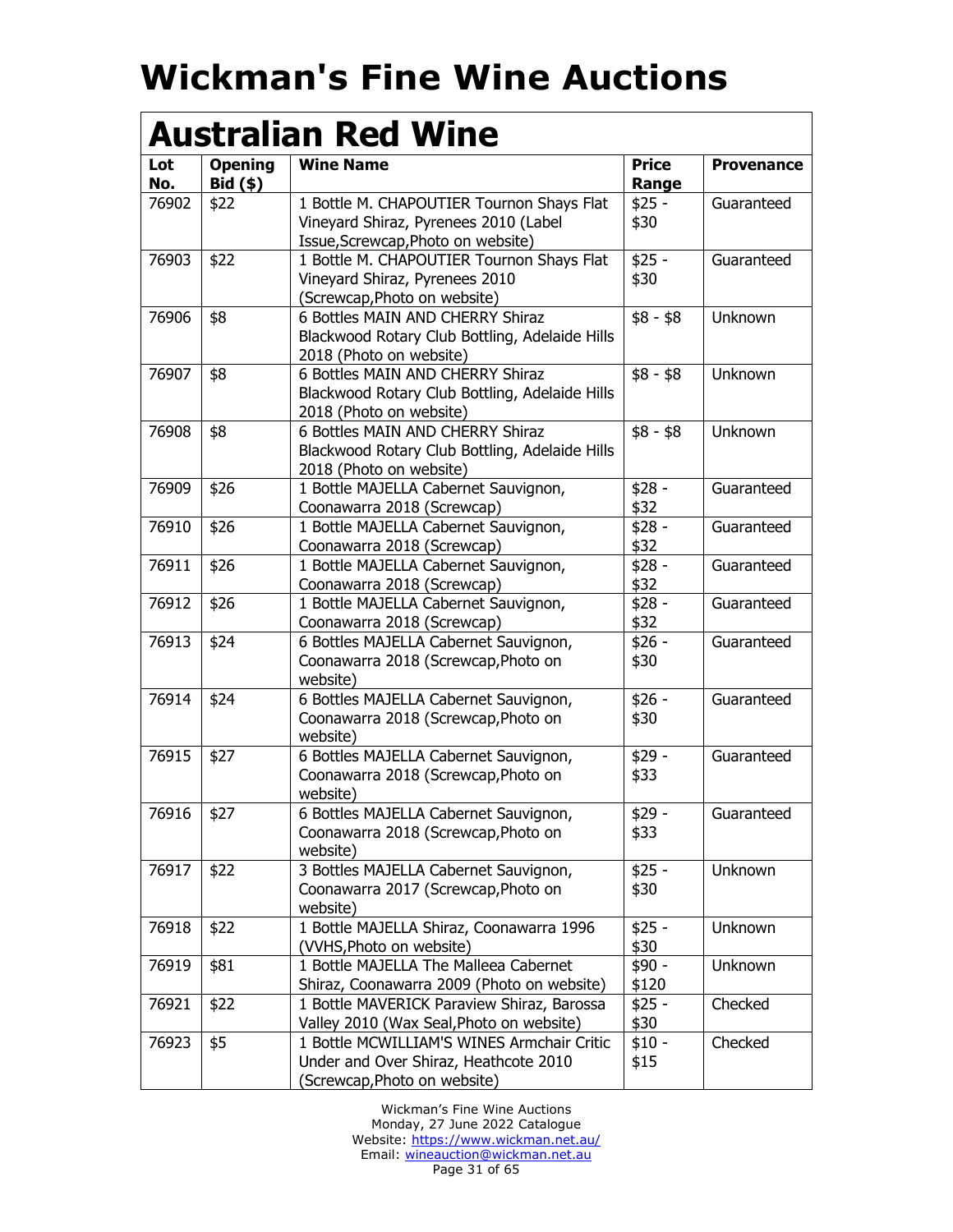| <b>Australian Red Wine</b> |                              |                                                                                                       |                       |                   |
|----------------------------|------------------------------|-------------------------------------------------------------------------------------------------------|-----------------------|-------------------|
| Lot<br>No.                 | <b>Opening</b><br>$Bid($ \$) | <b>Wine Name</b>                                                                                      | <b>Price</b><br>Range | <b>Provenance</b> |
| 76931                      | \$40                         | 1 Bottle MINISTRY OF CLOUDS Kintsugi,<br>McLaren Vale 2018 (Screwcap, Photo on<br>website)            | \$49 -<br>\$56        | Checked           |
| 76932                      | \$40                         | 1 Bottle MINISTRY OF CLOUDS Kintsugi,<br>McLaren Vale 2018 (Screwcap, Photo on<br>website)            | \$49 -<br>\$56        | Checked           |
| 76933                      | \$18                         | 1 Bottle MISTLETOE WINES Shiraz Viognier,<br>Hilltops 2015 (Screwcap, Photo on website)               | $$19 -$<br>\$21       | Checked           |
| 76935                      | \$22                         | 3 Bottles MITCHELTON WINES Shiraz,<br>Heathcote 2014 (Wine Show<br>Label, Screwcap, Photo on website) | $$24 -$<br>\$28       | Checked           |
| 76936                      | \$10                         | 2 Bottles MITOLO WINES The Nessus Malbec,<br>McLaren Vale 2014 (Screwcap, Photo on<br>website)        | $$11 -$<br>\$12       | Checked           |
| 76939                      | \$12                         | 1 Bottle MONTERRA WINES Shiraz, McLaren<br>Vale 2014 (Screwcap, Photo on website)                     | $$13 -$<br>\$15       | Checked           |
| 76945                      | \$51                         | 1 Bottle MOUNT LANGI GHIRAN VINEYARDS<br>Langi Shiraz, Grampians 2000                                 | \$70 -<br>\$80        | Unknown           |
| 76946                      | \$51                         | 1 Bottle MOUNT LANGI GHIRAN VINEYARDS<br>Langi Shiraz, Grampians 2000                                 | $$70 -$<br>\$80       | Unknown           |
| 76947                      | \$51                         | 3 Bottles MOUNT LANGI GHIRAN VINEYARDS<br>Langi Shiraz, Grampians 2000                                | $$70 -$<br>\$80       | Unknown           |
| 76948                      | \$51                         | 2 Bottles MOUNT LANGI GHIRAN VINEYARDS<br>Langi Shiraz, Grampians 2000                                | $$70 -$<br>\$80       | Unknown           |
| 76949                      | \$51                         | 1 Bottle MOUNT LANGI GHIRAN VINEYARDS<br>Langi Shiraz, Grampians 2000                                 | \$70 -<br>\$80        | Unknown           |
| 76951                      | \$54                         | 2 Bottles NOON Reserve Cabernet Sauvignon,<br>Langhorne Creek 2015 (Screwcap, Photo on<br>website)    | $$60 -$<br>\$70       | Guaranteed        |
| 76952                      | \$54                         | 3 Bottles NOON Reserve Shiraz, Langhorne<br>Creek 2017 (Screwcap, Photo on website)                   | $$60 -$<br>\$70       | Guaranteed        |
| 76953                      | \$54                         | 2 Bottles NOON Reserve Shiraz, Langhorne<br>Creek 2017 (Screwcap, Photo on website)                   | \$60 -<br>\$70        | Guaranteed        |
| 76954                      | \$54                         | 1 Bottle NOON Reserve Shiraz, Langhorne<br>Creek 2017 (Screwcap, Photo on website)                    | $$60 -$<br>\$70       | Guaranteed        |
| 76955                      | \$54                         | 3 Bottles NOON Reserve Shiraz, Langhorne<br>Creek 2016 (Screwcap, Photo on website)                   | \$60 -<br>\$70        | Guaranteed        |
| 76956                      | \$54                         | 2 Bottles NOON Reserve Shiraz, Langhorne<br>Creek 2016 (Screwcap, Photo on website)                   | \$60 -<br>\$70        | Guaranteed        |
| 76957                      | \$54                         | 1 Bottle NOON Reserve Shiraz, Langhorne<br>Creek 2016 (Screwcap, Photo on website)                    | $$60 -$<br>\$70       | Guaranteed        |
| 76958                      | \$45                         | 1 Bottle NOON Reserve Shiraz, Langhorne<br>Creek 2013 (Screwcap, Photo on website)                    | $$50 -$<br>\$60       | Guaranteed        |
| 76959                      | \$72                         | 1 Bottle NOON Reserve Shiraz, Langhorne<br>Creek 2005 (Capsule Issue, Photo on website)               | $$80 -$<br>\$100      | Guaranteed        |
| 76960                      | \$72                         | 1 Bottle NOON Reserve Shiraz, Langhorne<br>Creek 2005 (Capsule Issue, Photo on website)               | $$80 -$<br>\$100      | Guaranteed        |

Wickman's Fine Wine Auctions Monday, 27 June 2022 Catalogue Website:<https://www.wickman.net.au/> Email: [wineauction@wickman.net.au](mailto:wineauction@wickman.net.au) Page 32 of 65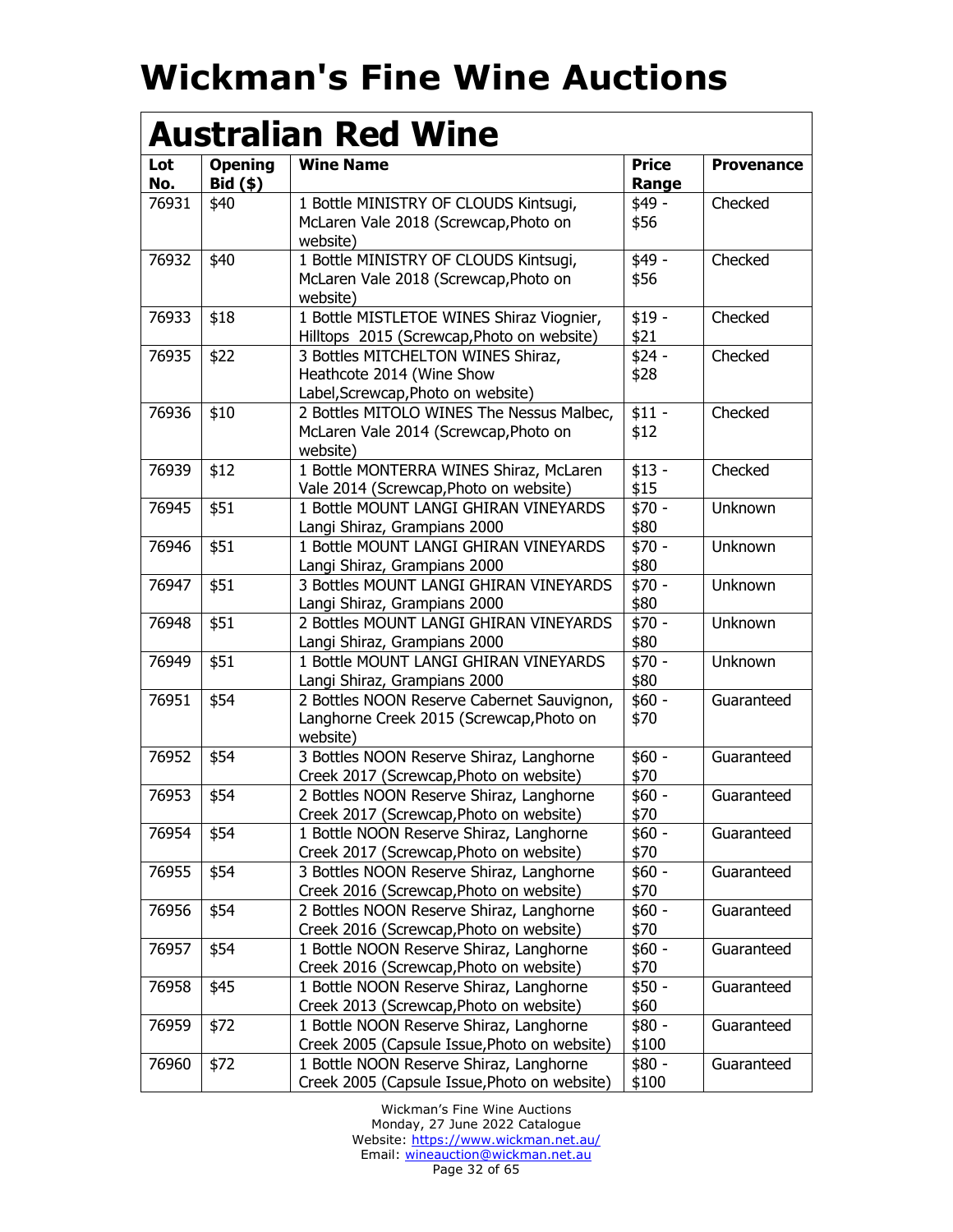| <b>Australian Red Wine</b> |                              |                                                                                                                                                  |                       |                   |
|----------------------------|------------------------------|--------------------------------------------------------------------------------------------------------------------------------------------------|-----------------------|-------------------|
| Lot<br>No.                 | <b>Opening</b><br>$Bid($ \$) | <b>Wine Name</b>                                                                                                                                 | <b>Price</b><br>Range | <b>Provenance</b> |
| 76961                      | \$72                         | 1 Bottle NOON Reserve Shiraz, Langhorne<br>Creek 2005 (Capsule Issue, Photo on website)                                                          | \$80 -<br>\$100       | Guaranteed        |
| 76962                      | \$49                         | 1 Bottle NOON WINERY Eclipse Grenache<br>Shiraz, McLaren Vale 2014 (Screwcap, Photo<br>on website)                                               | $$55 -$<br>\$65       | Guaranteed        |
| 76963                      | \$16                         | 1 Bottle NOON WINERY Twelve Bells<br>Grenache Blend, McLaren Vale 2020<br>(Screwcap, Photo on website)                                           | $$17 -$<br>\$19       | Checked           |
| 76964                      | \$13                         | 1 Bottle NOON WINERY Twelve Bells<br>Grenache Blend, McLaren Vale 2012<br>(Screwcap, Photo on website)                                           | $$15 -$<br>\$20       | Guaranteed        |
| 76965                      | \$18                         | 1 Bottle OAKRIDGE ESTATE Local Vineyard<br>Series Whitsend Vineyard Cabernet, Yarra<br>Valley 2012 (Label Issue, Screwcap, Photo on<br>website)  | $$20 -$<br>\$25       | Checked           |
| 76966                      | \$13                         | 2 Bottles OATLEY WINES Robert Oatley<br>Shiraz, McLaren Vale 2017 (Screwcap, Photo<br>on website)                                                | $$15 -$<br>\$20       | Checked           |
| 76968                      | \$40                         | 1 Bottle PARINGA ESTATE Estate Pinot Noir,<br>Mornington Peninsula 2015 (Wine Show<br>Label, Screwcap, Photo on website)                         | $$50 -$<br>\$60       | Checked           |
| 76969                      | \$40                         | 1 Bottle PARINGA ESTATE Estate Pinot Noir,<br>Mornington Peninsula 2015 (Wine Show<br>Label, Screwcap, Photo on website)                         | $$50 -$<br>\$60       | Checked           |
| 76970                      | \$40                         | 1 Bottle PARINGA ESTATE Estate Pinot Noir,<br>Mornington Peninsula 2014 (Wine Show<br>Label, Screwcap, Photo on website)                         | $$50 -$<br>\$60       | Checked           |
| 76971                      | \$40                         | 1 Bottle PARINGA ESTATE Estate Pinot Noir,<br>Mornington Peninsula 2013 (Wine Show<br>Label, Screwcap, Photo on website)                         | $$50 -$<br>\$60       | Checked           |
| 76972                      | \$36                         | 1 Bottle PARINGA ESTATE Robinson Vineyard<br>Pinot Noir, Mornington Peninsula 2016 (Wine<br>Show Label, Screwcap, Photo on website)              | $$44 -$<br>\$50       | Checked           |
| 76973                      | \$36                         | 3 Bottles PARINGA ESTATE Robinson<br>Vineyard Pinot Noir, Mornington Peninsula<br>2015 (Wine Show Label, Screwcap, Photo on<br>website)          | $$39 -$<br>\$45       | Checked           |
| 76974                      | \$65                         | 1 Bottle PARINGA ESTATE The Paringa Single<br>Vineyard Pinot Noir, Mornington Peninsula<br>2013 (Wine Show Label, Screwcap, Photo on<br>website) | $$80 -$<br>\$90       | Checked           |
| 76975                      | \$65                         | 1 Bottle PARINGA ESTATE The Paringa Single<br>Vineyard Pinot Noir, Mornington Peninsula<br>2013 (Wine Show Label, Screwcap, Photo on<br>website) | $$80 -$<br>\$90       | Checked           |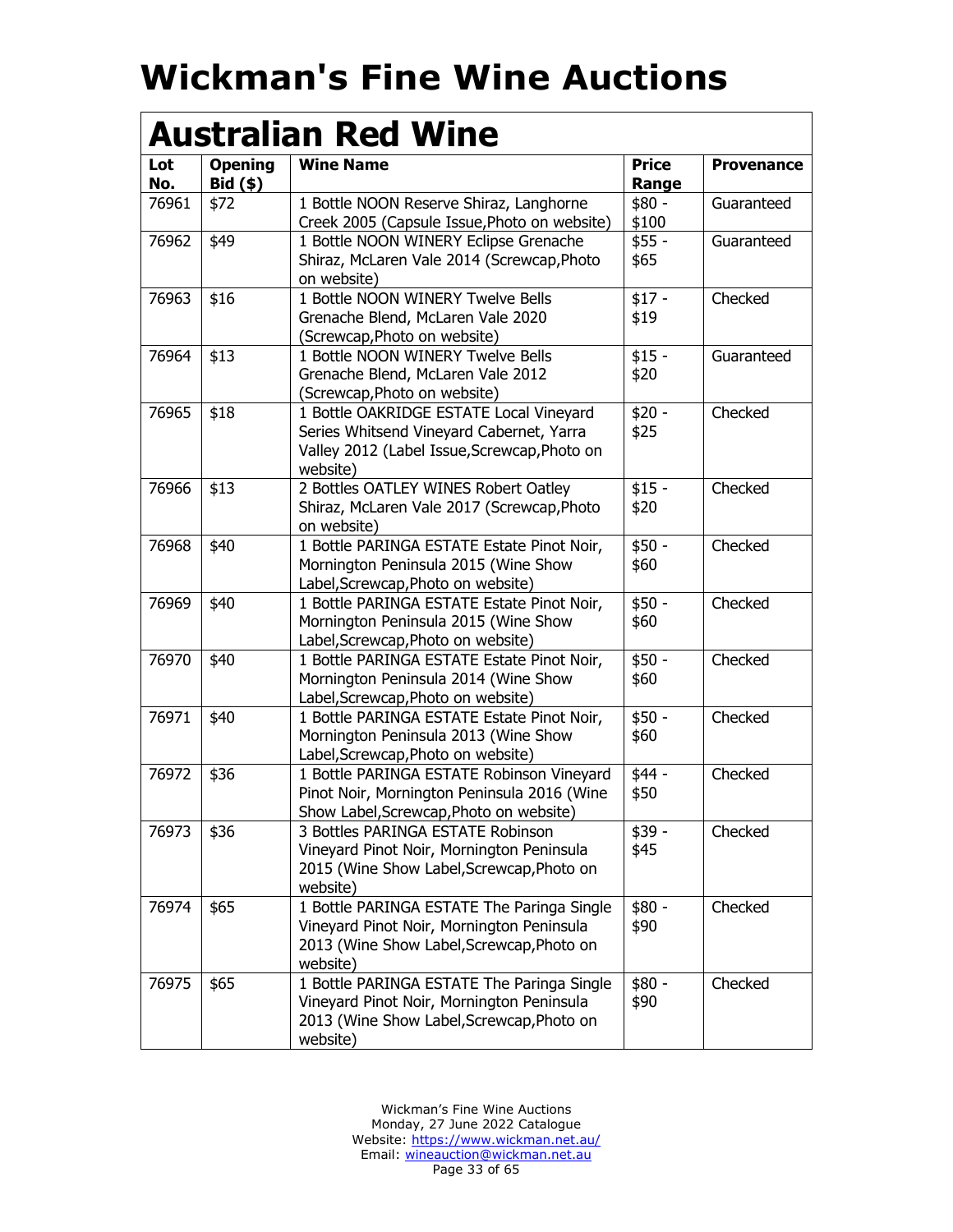| <b>Australian Red Wine</b> |                              |                                                                                                                                               |                       |                   |
|----------------------------|------------------------------|-----------------------------------------------------------------------------------------------------------------------------------------------|-----------------------|-------------------|
| Lot<br>No.                 | <b>Opening</b><br>$Bid($ \$) | <b>Wine Name</b>                                                                                                                              | <b>Price</b><br>Range | <b>Provenance</b> |
| 76976                      | \$49                         | 2 Bottles PARINGA ESTATE The Paringa<br>Single Vineyard Shiraz, Mornington Peninsula<br>2014 (Wine Show Label, Screwcap, Photo on<br>website) | $$60 -$<br>\$70       | Checked           |
| 76977                      | \$49                         | 1 Bottle PARINGA ESTATE The Paringa Single<br>Vineyard Shiraz, Mornington Peninsula 2014<br>(Wine Show Label, Screwcap, Photo on<br>website)  | $$60 -$<br>\$70       | Checked           |
| 76978                      | \$57                         | 1 Bottle PARKER COONAWARRA ESTATE<br>Terra Rossa First Growth, Coonawarra 2000<br>(Stickers, Photo on website)                                | $$70 -$<br>\$90       | Checked           |
| 76979                      | \$57                         | 1 Bottle PARKER COONAWARRA ESTATE<br>Terra Rossa First Growth, Coonawarra 1999<br>(BON, Photo on website)                                     | $$70 -$<br>\$100      | Checked           |
| 76981                      | \$25                         | 3 Bottles PENFOLDS Bin 128 Shiraz,<br>Coonawarra 2013 (Screwcap, Photo on<br>website)                                                         | $$28 -$<br>\$35       | Checked           |
| 76982                      | \$25                         | 2 Bottles PENFOLDS Bin 128 Shiraz,<br>Coonawarra 2013 (Screwcap, Photo on<br>website)                                                         | $$28 -$<br>\$35       | Checked           |
| 76983                      | \$25                         | 1 Bottle PENFOLDS Bin 128 Shiraz,<br>Coonawarra 2013 (Screwcap, Photo on<br>website)                                                          | $$28 -$<br>\$35       | Checked           |
| 76984                      | \$18                         | 1 Bottle PENFOLDS Bin 2 Shiraz Mourvedre,<br>South Australia 2010 (Screwcap, Photo on<br>website)                                             | $$20 -$<br>\$25       | Checked           |
| 76985                      | \$60                         | 1 Bottle PENFOLDS Bin 389 Cabernet Shiraz,<br>South Australia 2019 (Screwcap, Photo on<br>website)                                            | $$66 -$<br>\$78       | Checked           |
| 76986                      | \$60                         | 1 Bottle PENFOLDS Bin 389 Cabernet Shiraz,<br>South Australia 2019 (Screwcap, Photo on<br>website)                                            | $$66 -$<br>\$78       | Checked           |
| 76987                      | \$67                         | 1 Bottle PENFOLDS Bin 389 Cabernet Shiraz,<br>South Australia 2018 (Screwcap, Photo on<br>website)                                            | $$75 -$<br>\$85       | Checked           |
| 76988                      | \$130                        | 1 Bottle PENFOLDS Bin 389 Cabernet Shiraz,<br>South Australia 2012 (Presentation<br>Box, Screwcap, Photo on website)                          | $$160 -$<br>\$180     | Guaranteed        |
| 76989                      | \$130                        | 2 Bottles PENFOLDS Bin 389 Cabernet Shiraz,<br>South Australia 2012 (Screwcap, Photo on<br>website)                                           | $$160 -$<br>\$180     | Checked           |
| 76990                      | \$130                        | 1 Bottle PENFOLDS Bin 389 Cabernet Shiraz,<br>South Australia 2012 (Screwcap, Photo on<br>website)                                            | $$160 -$<br>\$180     | Checked           |
| 76991                      | \$144                        | 1 Bottle PENFOLDS Bin 389 Cabernet Shiraz,<br>South Australia 2012 (Photo on website)                                                         | $$160 -$<br>\$180     | Checked           |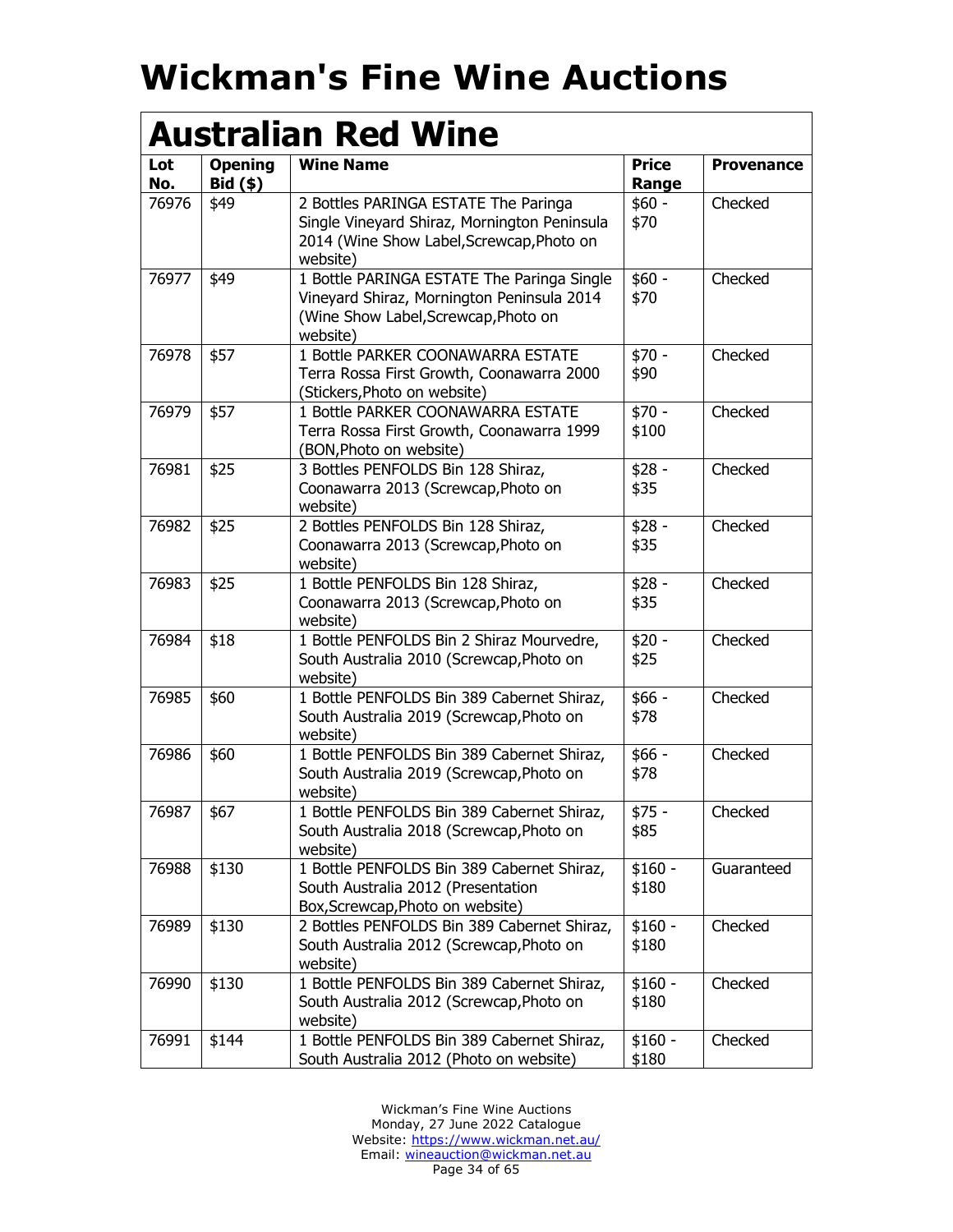| <b>Australian Red Wine</b> |                              |                                                                                                                    |                       |                   |
|----------------------------|------------------------------|--------------------------------------------------------------------------------------------------------------------|-----------------------|-------------------|
| Lot<br>No.                 | <b>Opening</b><br>$Bid($ \$) | <b>Wine Name</b>                                                                                                   | <b>Price</b><br>Range | <b>Provenance</b> |
| 76992                      | \$97                         | 1 Bottle PENFOLDS Bin 389 Cabernet Shiraz,<br>South Australia 2005 (Photo on website)                              | $$120 -$<br>\$150     | Checked           |
| 76993                      | \$97                         | 1 Bottle PENFOLDS Bin 389 Cabernet Shiraz,<br>South Australia 2005 (Photo on website)                              | $$120 -$<br>\$150     | Checked           |
| 76994                      | \$108                        | 3 Bottles PENFOLDS Bin 389 Cabernet Shiraz,<br>South Australia 2005 (Screwcap, Photo on<br>website)                | $$120 -$<br>\$150     | Unknown           |
| 76995                      | \$108                        | 2 Bottles PENFOLDS Bin 389 Cabernet Shiraz,<br>South Australia 2005 (Screwcap, Photo on<br>website)                | $$120 -$<br>\$150     | Unknown           |
| 76996                      | \$108                        | 1 Bottle PENFOLDS Bin 389 Cabernet Shiraz,<br>South Australia 2005 (Screwcap, Photo on<br>website)                 | $$120 -$<br>\$150     | Unknown           |
| 76997                      | \$118                        | 3 Bottles PENFOLDS Bin 389 Cabernet Shiraz,<br>South Australia 1998 (Photo on website)                             | $$190 -$<br>\$195     | Checked           |
| 76998                      | \$118                        | 2 Bottles PENFOLDS Bin 389 Cabernet Shiraz,<br>South Australia 1998 (Photo on website)                             | $$190 -$<br>\$195     | Checked           |
| 76999                      | \$118                        | 1 Bottle PENFOLDS Bin 389 Cabernet Shiraz,<br>South Australia 1998 (Photo on website)                              | $$190 -$<br>\$195     | Checked           |
| 77000                      | \$139                        | 1 Bottle PENFOLDS Bin 389 Cabernet Shiraz,<br>South Australia 1998 (Photo on website)                              | $$190 -$<br>\$195     | Checked           |
| 77001                      | \$112                        | 1 Bottle PENFOLDS Bin 389 Cabernet Shiraz,<br>South Australia 1996 (VVHS, Photo on<br>website)                     | $$190 -$<br>\$210     | Unknown           |
| 77002                      | \$106                        | 1 Bottle PENFOLDS Bin 389 Cabernet Shiraz,<br>South Australia 1996 (VHS, Photo on website)                         | $$190 -$<br>\$210     | Unknown           |
| 77003                      | \$343                        | 1 Bottle PENFOLDS Bin 707 Cabernet<br>Sauvignon, South Australia 2018<br>(Presentation Box, Tag, Photo on website) | $$550 -$<br>\$650     | Checked           |
| 77004                      | \$343                        | 1 Bottle PENFOLDS Bin 707 Cabernet<br>Sauvignon, South Australia 2018<br>(Presentation Box, Tag, Photo on website) | $$550 -$<br>\$650     | Checked           |
| 77005                      | \$311                        | 3 Bottles PENFOLDS Bin 707 Cabernet<br>Sauvignon, South Australia 2012 (Photo on<br>website)                       | \$500 -<br>\$550      | Checked           |
| 77006                      | \$311                        | 2 Bottles PENFOLDS Bin 707 Cabernet<br>Sauvignon, South Australia 2012 (Photo on<br>website)                       | $$500 -$<br>\$550     | Checked           |
| 77007                      | \$311                        | 1 Bottle PENFOLDS Bin 707 Cabernet<br>Sauvignon, South Australia 2012 (Photo on<br>website)                        | $$500 -$<br>\$550     | Checked           |
| 77008                      | \$693                        | 1 Magnum PENFOLDS Bin 707 Cabernet<br>Sauvignon, South Australia 2009 (Timber<br>Box, Photo on website)            | $$800 -$<br>\$1,000   | Checked           |
| 77009                      | \$693                        | 1 Magnum PENFOLDS Bin 707 Cabernet<br>Sauvignon, South Australia 2009 (Timber<br>Box, Photo on website)            | $$800 -$<br>\$1,000   | Checked           |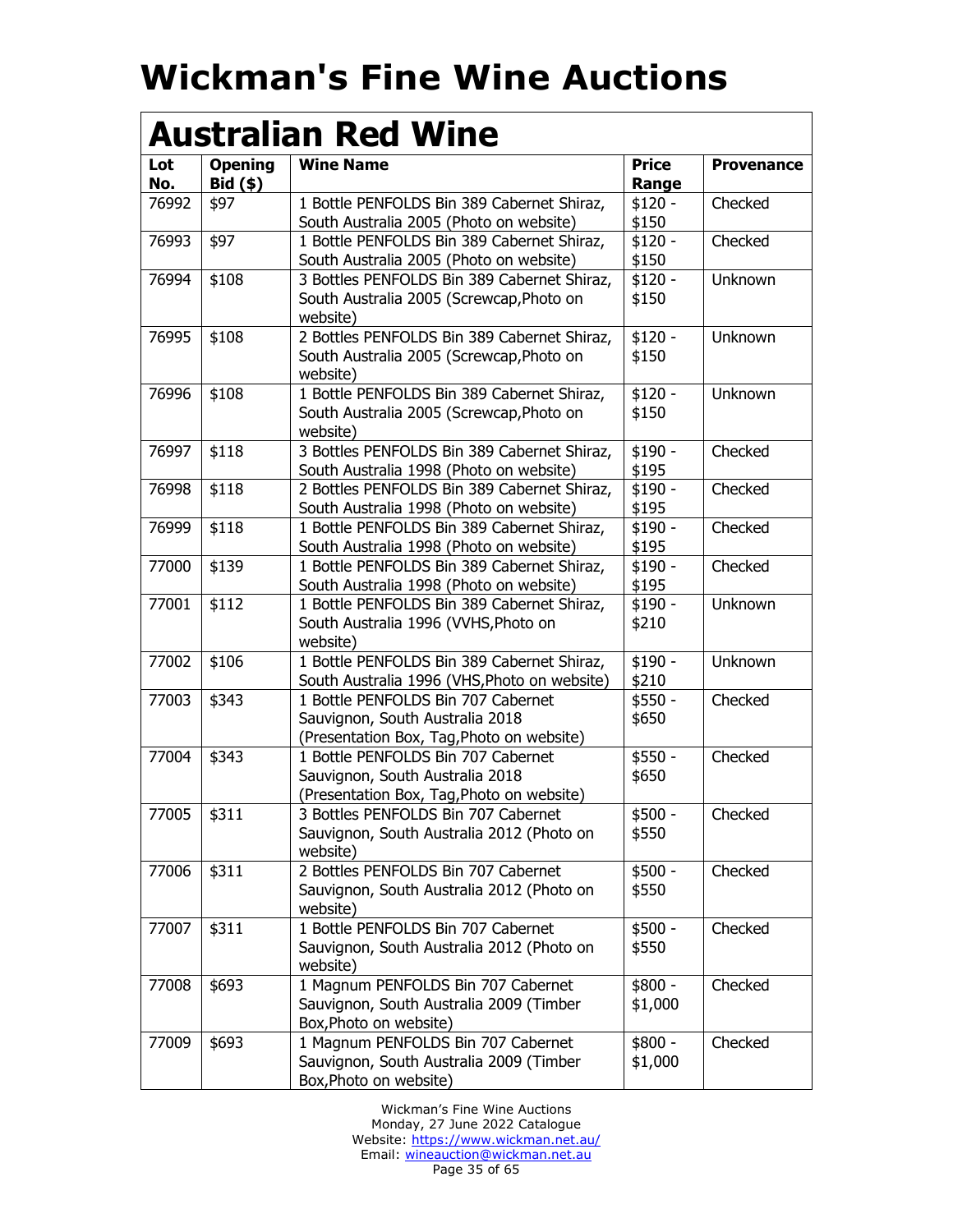| <b>Australian Red Wine</b> |                              |                                                                                                         |                       |                   |
|----------------------------|------------------------------|---------------------------------------------------------------------------------------------------------|-----------------------|-------------------|
| Lot<br>No.                 | <b>Opening</b><br>$Bid($ \$) | <b>Wine Name</b>                                                                                        | <b>Price</b><br>Range | <b>Provenance</b> |
| 77010                      | \$693                        | 1 Magnum PENFOLDS Bin 707 Cabernet<br>Sauvignon, South Australia 2009 (Timber<br>Box, Photo on website) | \$800 -<br>\$1,000    | Checked           |
| 77011                      | \$361                        | 6 Bottles PENFOLDS Bin 707 Cabernet<br>Sauvignon, South Australia 2008<br>(Screwcap, Photo on website)  | $$550 -$<br>\$600     | Checked           |
| 77012                      | \$361                        | 2 Bottles PENFOLDS Bin 707 Cabernet<br>Sauvignon, South Australia 2008<br>(Screwcap, Photo on website)  | $$550 -$<br>\$600     | Checked           |
| 77013                      | \$361                        | 1 Bottle PENFOLDS Bin 707 Cabernet<br>Sauvignon, South Australia 2008<br>(Screwcap, Photo on website)   | \$550 -<br>\$600      | Checked           |
| 77014                      | \$361                        | 1 Bottle PENFOLDS Bin 707 Cabernet<br>Sauvignon, South Australia 2008<br>(Screwcap, Photo on website)   | $$550 -$<br>\$600     | Checked           |
| 77015                      | \$361                        | 6 Bottles PENFOLDS Bin 707 Cabernet<br>Sauvignon, South Australia 2008<br>(Screwcap, Photo on website)  | $$550 -$<br>\$600     | Checked           |
| 77016                      | \$361                        | 6 Bottles PENFOLDS Bin 707 Cabernet<br>Sauvignon, South Australia 2008<br>(Screwcap, Photo on website)  | $$550 -$<br>\$600     | Checked           |
| 77017                      | \$361                        | 6 Bottles PENFOLDS Bin 707 Cabernet<br>Sauvignon, South Australia 2008<br>(Screwcap, Photo on website)  | $$550 -$<br>\$600     | Checked           |
| 77018                      | \$361                        | 6 Bottles PENFOLDS Bin 707 Cabernet<br>Sauvignon, South Australia 2008<br>(Screwcap, Photo on website)  | $$550 -$<br>\$600     | Checked           |
| 77019                      | \$361                        | 1 Bottle PENFOLDS Bin 707 Cabernet<br>Sauvignon, South Australia 2008<br>(Screwcap, Photo on website)   | $$550 -$<br>\$600     | Checked           |
| 77020                      | \$361                        | 1 Bottle PENFOLDS Bin 707 Cabernet<br>Sauvignon, South Australia 2008<br>(Screwcap, Photo on website)   | $$550 -$<br>\$600     | Checked           |
| 77021                      | \$401                        | 3 Bottles PENFOLDS Bin 707 Cabernet<br>Sauvignon, South Australia 2008<br>(Screwcap, Photo on website)  | $$550 -$<br>\$600     | Checked           |
| 77022                      | \$401                        | 1 Bottle PENFOLDS Bin 707 Cabernet<br>Sauvignon, South Australia 2008<br>(Screwcap, Photo on website)   | \$550 -<br>\$600      | Checked           |
| 77023                      | \$401                        | 1 Bottle PENFOLDS Bin 707 Cabernet<br>Sauvignon, South Australia 2008<br>(Screwcap, Photo on website)   | \$550 -<br>\$600      | Checked           |
| 77024                      | \$401                        | 1 Bottle PENFOLDS Bin 707 Cabernet<br>Sauvignon, South Australia 2008<br>(Screwcap, Photo on website)   | $$550 -$<br>\$600     | Checked           |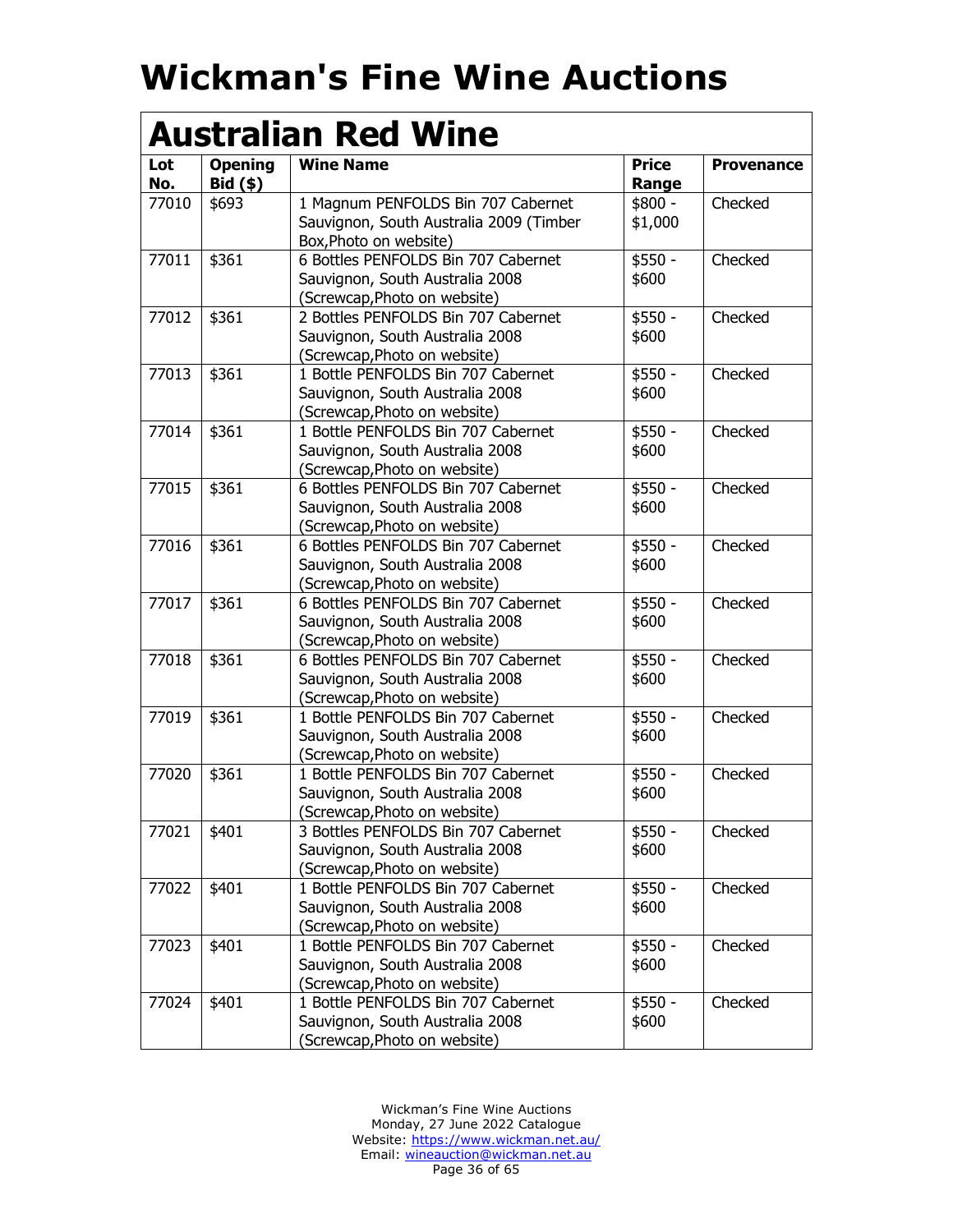| Lot<br>No. | <b>Opening</b><br>$Bid($ \$) | <b>Wine Name</b>                                                                                                                                                | <b>Price</b><br>Range | <b>Provenance</b> |
|------------|------------------------------|-----------------------------------------------------------------------------------------------------------------------------------------------------------------|-----------------------|-------------------|
| 77025      | \$495                        | 1 Bottle PENFOLDS Bin 707 Cabernet<br>Sauvignon, South Australia 2008<br>(Screwcap, Photo on website)                                                           | \$550 -<br>\$600      | Checked           |
| 77026      | \$405                        | 1 Bottle PENFOLDS Bin 707 Cabernet<br>Sauvignon, South Australia 2006<br>(Screwcap, Photo on website)                                                           | \$450 -<br>\$600      | Checked           |
| 77027      | \$356                        | 3 Bottles PENFOLDS Bin 707 Cabernet<br>Sauvignon, South Australia 2002 (Photo on<br>website)                                                                    | \$440 -<br>\$550      | Unknown           |
| 77028      | \$356                        | 2 Bottles PENFOLDS Bin 707 Cabernet<br>Sauvignon, South Australia 2002 (Photo on<br>website)                                                                    | \$440 -<br>\$550      | Unknown           |
| 77029      | \$356                        | 1 Bottle PENFOLDS Bin 707 Cabernet<br>Sauvignon, South Australia 2002 (Photo on<br>website)                                                                     | \$440 -<br>\$550      | Unknown           |
| 77030      | \$820                        | 1 Magnum PENFOLDS Bin 707 Cabernet<br>Sauvignon, South Australia 1999 (Timber<br>Box)                                                                           | $$1,250 -$<br>\$1,800 | Checked           |
| 77031      | \$351                        | 1 Bottle PENFOLDS Bin 707 Cabernet<br>Sauvignon, South Australia 1999 (Photo on<br>website)                                                                     | \$400 -<br>\$600      | Checked           |
| 77032      | \$761                        | 1 Magnum PENFOLDS Bin 707 Cabernet<br>Sauvignon, South Australia 1996 (BON,<br>Timber Box - Slightly Damaged, Cosmetic<br>Soiling, Photo on website)            | $$1,400 -$<br>\$1,600 | Checked           |
| 77033      | \$324                        | 1 Bottle PENFOLDS Bin 707 Cabernet<br>Sauvignon, South Australia 1996 (Photo on<br>website)                                                                     | $$400 -$<br>\$500     | Unknown           |
| 77034      | \$324                        | 1 Bottle PENFOLDS Bin 707 Cabernet<br>Sauvignon, South Australia 1996 (Photo on<br>website)                                                                     | $$400 -$<br>\$500     | Unknown           |
| 77035      | \$324                        | 1 Bottle PENFOLDS Bin 707 Cabernet<br>Sauvignon, South Australia 1996 (Photo on<br>website)                                                                     | \$400 -<br>\$500      | Guaranteed        |
| 77036      | \$324                        | 1 Bottle PENFOLDS Bin 707 Cabernet<br>Sauvignon, South Australia 1994 (Label<br>Issue, Cosmetic Soiling, Photo on website)                                      | $$400 -$<br>\$450     | Checked           |
| 77037      | \$324                        | 1 Bottle PENFOLDS Bin 707 Cabernet<br>Sauvignon, South Australia 1994 (Cosmetic<br>Soiling, Photo on website)                                                   | \$400 -<br>\$450      | Checked           |
| 77038      | \$405                        | 1 Bottle PENFOLDS Bin 707 Cabernet<br>Sauvignon, South Australia 1986 (BON,<br>Cosmetic Soiling, Photo on website)                                              | $$500 -$<br>\$700     | Checked           |
| 77039      | \$405                        | 1 Bottle PENFOLDS Bin 707 Cabernet<br>Sauvignon, South Australia 1986 (VVHS,<br>Label Issue, Cosmetic Soiling, Decanting<br>Notes, Swing Tag, Photo on website) | $$500 -$<br>\$700     | Checked           |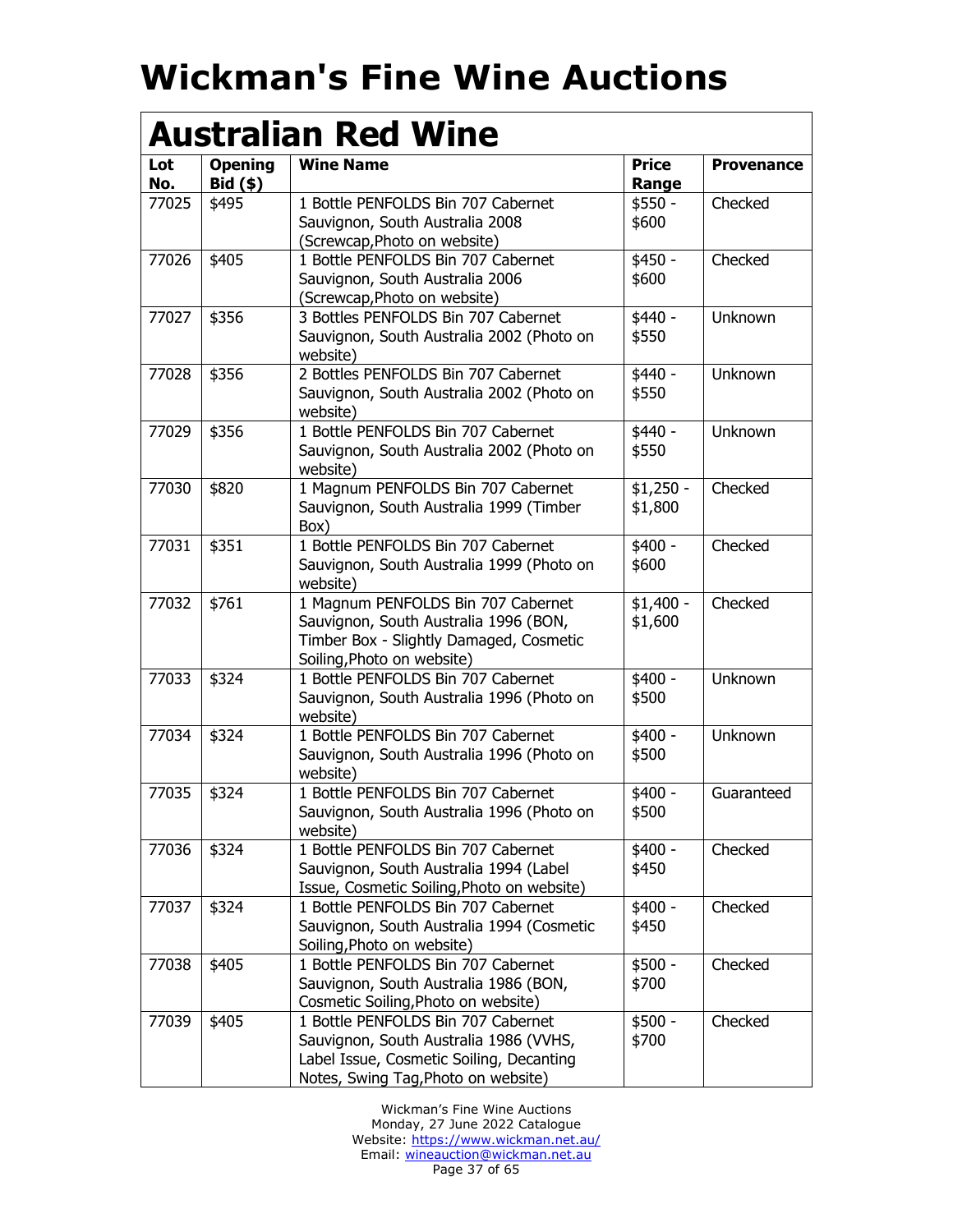| <b>Australian Red Wine</b> |                              |                                                                                         |                       |                   |
|----------------------------|------------------------------|-----------------------------------------------------------------------------------------|-----------------------|-------------------|
| Lot<br>No.                 | <b>Opening</b><br>$Bid($ \$) | <b>Wine Name</b>                                                                        | <b>Price</b><br>Range | <b>Provenance</b> |
| 77040                      | \$315                        | 1 Bottle PENFOLDS Bin 90A Cabernet Shiraz,                                              | $$350 -$              | Checked           |
|                            |                              | Coonawarra-Barossa Valley 1990 (Light Label                                             | \$450                 |                   |
|                            |                              | Issue, Photo on website)                                                                |                       |                   |
| 77041                      | \$585                        | 1 Bottle PENFOLDS Bin 95 Grange Shiraz,                                                 | $$650 -$              | Checked           |
|                            |                              | South Australia 2017 (Photo on website)                                                 | \$900                 |                   |
| 77042                      | \$585                        | 1 Bottle PENFOLDS Bin 95 Grange Shiraz,                                                 | $$650 -$              | Checked           |
|                            |                              | South Australia 2017 (Photo on website)                                                 | \$900                 |                   |
| 77043                      | \$495                        | 1 Bottle PENFOLDS Bin 95 Grange Shiraz,                                                 | \$550 -               | Checked           |
|                            |                              | South Australia 2004 (Photo on website)                                                 | \$650                 |                   |
| 77044                      | \$630                        | 1 Bottle PENFOLDS Bin 95 Grange Shiraz,                                                 | \$700 -               | Checked           |
|                            |                              | South Australia 2001 (Photo on website)                                                 | \$900                 |                   |
| 77045                      | \$630                        | 1 Bottle PENFOLDS Bin 95 Grange Shiraz,                                                 | \$700 -               | Unknown           |
|                            |                              | South Australia 2001 (Light Label Issue, Photo                                          | \$900                 |                   |
|                            |                              | on website)                                                                             |                       |                   |
| 77046                      | \$495                        | 1 Bottle PENFOLDS Bin 95 Grange Shiraz,                                                 | $$550 -$              | Unknown           |
|                            |                              | South Australia 1999 (VHS, Label                                                        | \$650                 |                   |
|                            |                              | Issue, Photo on website)                                                                |                       |                   |
| 77047                      | \$495                        | 1 Bottle PENFOLDS Bin 95 Grange Shiraz,                                                 | \$550 -               | Checked           |
|                            |                              | South Australia 1999 (Photo on website)                                                 | \$650                 |                   |
| 77048                      | \$495                        | 1 Bottle PENFOLDS Bin 95 Grange Shiraz,                                                 | \$550 -               | Checked           |
|                            |                              | South Australia 1999 (Photo on website)                                                 | \$650                 |                   |
| 77049                      | \$495                        | 1 Bottle PENFOLDS Bin 95 Grange Shiraz,                                                 | $$550 -$              | Checked           |
|                            |                              | South Australia 1997 (Photo on website)                                                 | \$650                 |                   |
| 77050                      | \$495                        | 1 Bottle PENFOLDS Bin 95 Grange Shiraz,                                                 | $$550 -$              | Checked           |
|                            |                              | South Australia 1997 (Photo on website)                                                 | \$650                 |                   |
| 77051                      | \$495                        | 1 Bottle PENFOLDS Bin 95 Grange Shiraz,                                                 | $$550 -$              | Checked           |
|                            |                              | South Australia 1997 (Photo on website)                                                 | \$650                 | Checked           |
| 77052                      | \$612                        | 1 Bottle PENFOLDS Bin 95 Grange Shiraz,                                                 | \$680 -               |                   |
|                            |                              | South Australia 1996 (Photo on website)                                                 | \$750<br>$$500 -$     | Checked           |
| 77053                      | \$450                        | 1 Bottle PENFOLDS Bin 95 Grange Shiraz,                                                 | \$600                 |                   |
| 77054                      | \$450                        | South Australia 1995 (BON, Photo on website)<br>1 Bottle PENFOLDS Bin 95 Grange Shiraz, | $$500 -$              | Checked           |
|                            |                              | South Australia 1995 (Photo on website)                                                 |                       |                   |
| 77055                      | \$450                        | 1 Bottle PENFOLDS Bin 95 Grange Shiraz,                                                 | \$600<br>\$500 -      | Checked           |
|                            |                              | South Australia 1995 (VVHS, Photo on                                                    | \$600                 |                   |
|                            |                              | website)                                                                                |                       |                   |
| 77056                      | \$450                        | 1 Bottle PENFOLDS Bin 95 Grange Shiraz,                                                 | $$500 -$              | Checked           |
|                            |                              | South Australia 1995 (Photo on website)                                                 | \$600                 |                   |
| 77057                      | \$450                        | 1 Bottle PENFOLDS Bin 95 Grange Shiraz,                                                 | $$500 -$              | Checked           |
|                            |                              | South Australia 1995 (Photo on website)                                                 | \$600                 |                   |
| 77058                      | \$450                        | 1 Bottle PENFOLDS Bin 95 Grange Shiraz,                                                 | $$500 -$              | Checked           |
|                            |                              | South Australia 1994 (Photo on website)                                                 | \$700                 |                   |
| 77059                      | \$504                        | 1 Bottle PENFOLDS Bin 95 Grange Shiraz,                                                 | $$560 -$              | Checked           |
|                            |                              | South Australia 1991 (Photo on website)                                                 | \$700                 |                   |
| 77060                      | \$585                        | 1 Bottle PENFOLDS Bin 95 Grange Shiraz,                                                 | $$650 -$              | Checked           |
|                            |                              | South Australia 1990 (Light Label Issue, Photo                                          | \$780                 |                   |
|                            |                              | on website)                                                                             |                       |                   |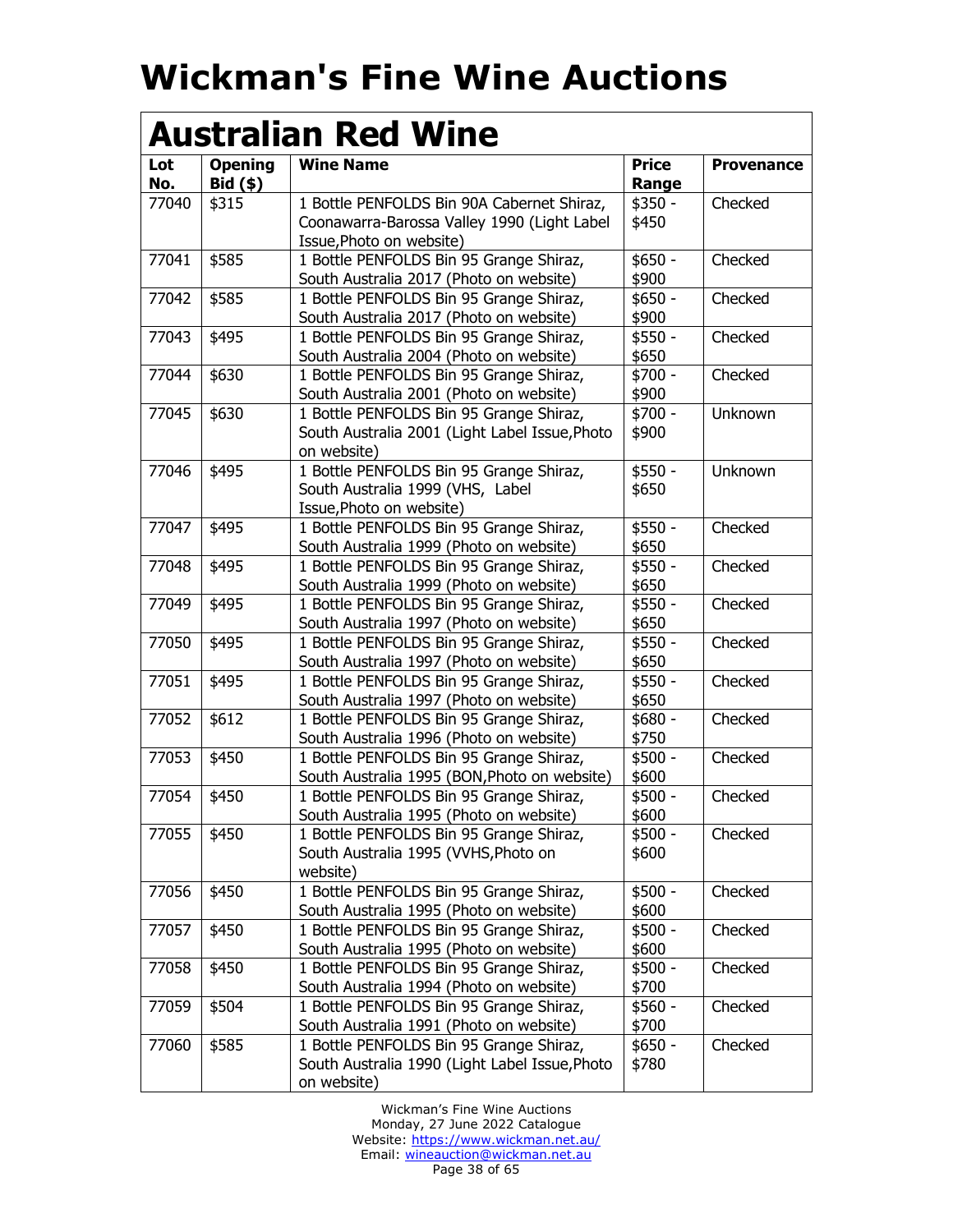| <b>Australian Red Wine</b> |                                   |                                                                                                                              |                       |                   |
|----------------------------|-----------------------------------|------------------------------------------------------------------------------------------------------------------------------|-----------------------|-------------------|
| Lot<br>No.                 | <b>Opening</b><br><b>Bid (\$)</b> | <b>Wine Name</b>                                                                                                             | <b>Price</b><br>Range | <b>Provenance</b> |
| 77061                      | \$526                             | 1 Bottle PENFOLDS Bin 95 Grange Shiraz,<br>South Australia 1990 (HS, Cosmetic<br>Soiling, Photo on website)                  | $$650 -$<br>\$780     | Checked           |
| 77062                      | \$630                             | 1 Bottle PENFOLDS Bin 95 Grange Shiraz,<br>South Australia 1989 (Photo on website)                                           | \$700 -<br>\$720      | Checked           |
| 77063                      | \$630                             | 1 Bottle PENFOLDS Bin 95 Grange Shiraz,<br>South Australia 1989 (VHS, Cosmetic<br>Soiling, Photo on website)                 | \$700 -<br>\$720      | Checked           |
| 77064                      | \$495                             | 1 Bottle PENFOLDS Bin 95 Grange Shiraz,<br>South Australia 1988 (VHS, Cosmetic<br>Soiling, Photo on website)                 | $$550 -$<br>\$650     | Unknown           |
| 77065                      | \$495                             | 1 Bottle PENFOLDS Bin 95 Grange Shiraz,<br>South Australia 1988 (BON, Photo on website)                                      | $$550 -$<br>\$650     | Checked           |
| 77066                      | \$495                             | 1 Bottle PENFOLDS Bin 95 Grange Shiraz,<br>South Australia 1988 (BON, Photo on website)                                      | $$550 -$<br>\$650     | Checked           |
| 77067                      | \$675                             | 1 Bottle PENFOLDS Bin 95 Grange Shiraz,<br>South Australia 1986 (BON, Light Label Issue,<br>Cliniced 2004, Photo on website) | $$750 -$<br>\$900     | <b>Unknown</b>    |
| 77068                      | \$675                             | 1 Bottle PENFOLDS Bin 95 Grange Shiraz,<br>South Australia 1986 (Label Issue, Cliniced<br>2004, Photo on website)            | \$750 -<br>\$900      | Unknown           |
| 77069                      | \$585                             | 1 Bottle PENFOLDS Bin 95 Grange Shiraz,<br>South Australia 1985 (BON, Label<br>Issue, Photo on website)                      | $$650 -$<br>\$700     | Checked           |
| 77070                      | \$585                             | 1 Bottle PENFOLDS Bin 95 Grange Shiraz,<br>South Australia 1985 (VVHS, Photo on<br>website)                                  | $$650 -$<br>\$700     | Checked           |
| 77071                      | \$585                             | 1 Bottle PENFOLDS Bin 95 Grange Shiraz,<br>South Australia 1985 (Label Issue, Cliniced<br>2004, Photo on website)            | $$650 -$<br>\$700     | Unknown           |
| 77072                      | \$585                             | 1 Bottle PENFOLDS Bin 95 Grange Shiraz,<br>South Australia 1985 (Label Issue, Cliniced<br>2004, Photo on website)            | $$650 -$<br>\$700     | Unknown           |
| 77073                      | \$585                             | 1 Bottle PENFOLDS Bin 95 Grange Shiraz,<br>South Australia 1985 (Label Issue, Cliniced<br>2004, Photo on website)            | $$650 -$<br>\$700     | Unknown           |
| 77074                      | \$585                             | 1 Bottle PENFOLDS Bin 95 Grange Shiraz,<br>South Australia 1985 (Label Issue, Cliniced<br>2004, Photo on website)            | $$650 -$<br>\$700     | Unknown           |
| 77075                      | \$371                             | 1 Bottle PENFOLDS Bin 95 Grange Shiraz,<br>South Australia 1984 (MHS, Label<br>Issue, Photo on website)                      | $$550 -$<br>\$650     | Checked           |
| 77076                      | \$495                             | 1 Bottle PENFOLDS Bin 95 Grange Shiraz,<br>South Australia 1984 (BON, Photo on website)                                      | $$550 -$<br>\$650     | Checked           |
| 77077                      | \$495                             | 1 Bottle PENFOLDS Bin 95 Grange Shiraz,<br>South Australia 1984 (VHS, Label Issue,<br>Cliniced 2004, Photo on website)       | $$550 -$<br>\$650     | Unknown           |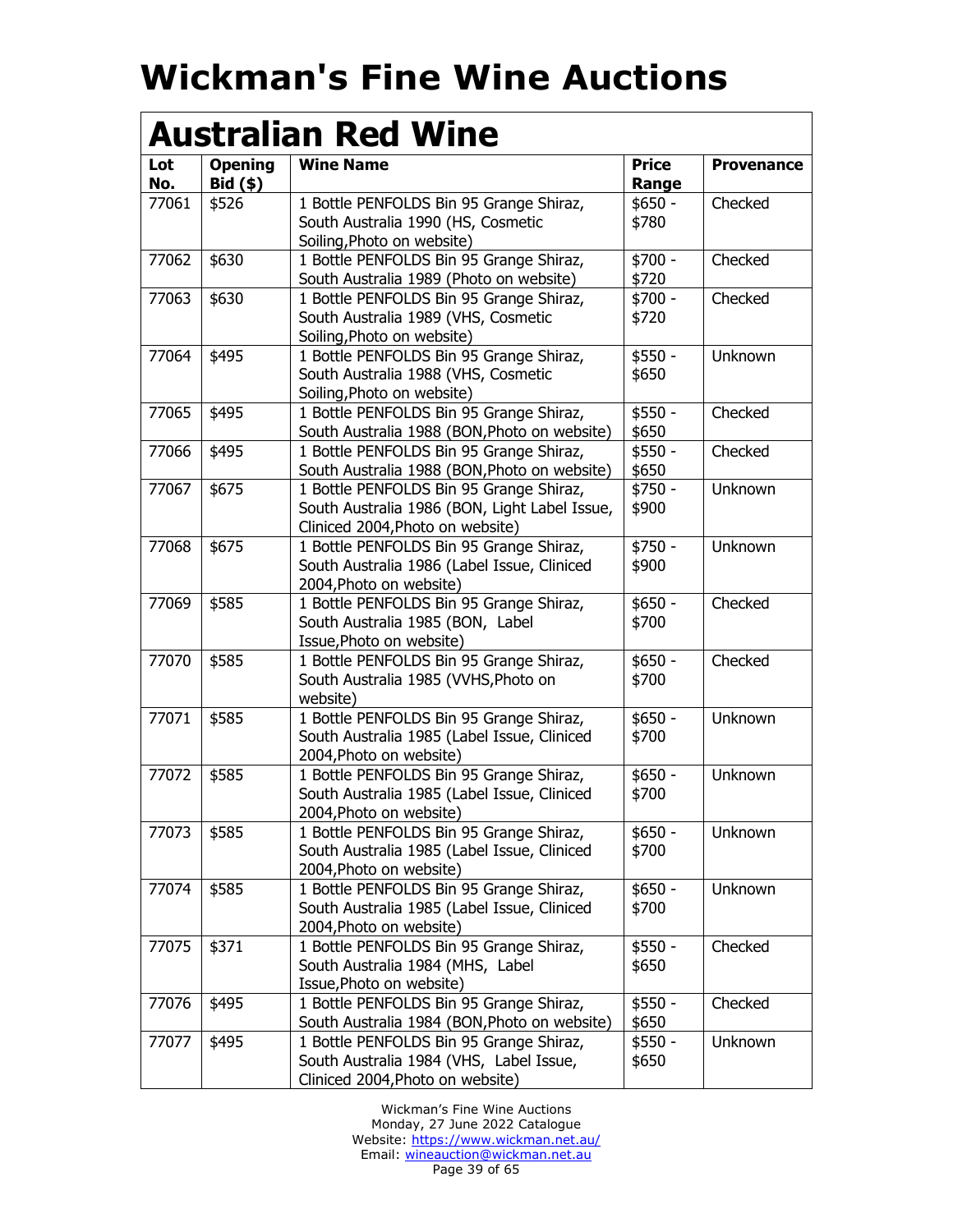| <b>Australian Red Wine</b> |                              |                                                                                                                                                                            |                       |                   |
|----------------------------|------------------------------|----------------------------------------------------------------------------------------------------------------------------------------------------------------------------|-----------------------|-------------------|
| Lot<br>No.                 | <b>Opening</b><br>$Bid($ \$) | <b>Wine Name</b>                                                                                                                                                           | <b>Price</b><br>Range | <b>Provenance</b> |
| 77078                      | \$495                        | 1 Bottle PENFOLDS Bin 95 Grange Shiraz,<br>South Australia 1983 (Label Issue, Cliniced<br>2004, Photo on website)                                                          | $$550 -$<br>\$650     | Unknown           |
| 77079                      | \$648                        | 1 Bottle PENFOLDS Bin 95 Grange Shiraz,<br>South Australia 1980 (Cliniced 1998, Photo on<br>website)                                                                       | \$800 -<br>\$900      | Unknown           |
| 77080                      | \$1,147                      | 1 Bottle PENFOLDS Bin 95 Grange Shiraz,<br>South Australia 1976 (HS, Heavy Label Issue,<br>Heavy Capsule Issue, Cosmetic Soiling, Photo<br>on website)                     | $$1,500 -$<br>\$2,000 | Unknown           |
| 77081                      | \$630                        | 1 Bottle PENFOLDS Bin 95 Grange Shiraz,<br>South Australia 1973 (Light Label Issue,<br>Cliniced 2004, Photo on website)                                                    | \$700 -<br>\$800      | Checked           |
| 77082                      | \$1,999                      | 1 Bottle PENFOLDS Bin 95 Grange Shiraz,<br>South Australia 1966 (HS, Label Issue, Photo<br>on website)                                                                     | $$3,000 -$<br>\$4,000 | Checked           |
| 77083                      | \$2,916                      | 1 Bottle PENFOLDS Bin 95 Grange Shiraz,<br>South Australia 1964 (HS, evidence of historic<br>weeping, label condition issue, capsule<br>condition issue, Photo on website) | $$3,500 -$<br>\$4,500 | Unknown           |
| 77084                      | \$1,964                      | 1 Bottle PENFOLDS Bin 95 Grange Shiraz,<br>South Australia 1964 (MHS, Label Issue,<br>Capsule Issue, Cosmetic Soiling, Photo on<br>website)                                | $$3,500 -$<br>\$4,500 | Unknown           |
| 77085                      | \$3,999                      | 1 Bottle PENFOLDS Bin 95 Grange Shiraz,<br>South Australia 1955 (HS, Heavy Capsule<br>Issue, Cork Damage, Cosmetic Soiling)                                                | \$7,000 -<br>\$13,000 | Checked           |
| 77086                      | \$3,500                      | 1 Bottle PENFOLDS g4 Shiraz, South Australia<br>MV (Special Shipping Applies, Wax Seal,<br>Timber & Cardboard Presentation Box, Signed<br>Letter, Photo on website)        | $$3,850 -$<br>\$4,375 | Checked           |
| 77087                      | \$4,500                      | 1 Bottle PENFOLDS g5 Shiraz, South Australia<br>MV (Special Shipping Applies, Wax Seal,<br>Timber & Cardboard Presentation Box, Signed<br>Letter, Photo on website)        | \$4,950 -<br>\$5,625  | Checked           |
| 77088                      | \$42                         | 6 Bottles PENFOLDS Kalimna Bin 28 Shiraz,<br>South Australia 2018 (Screwcap, Photo on<br>website)                                                                          | $$46 -$<br>\$54       | Guaranteed        |
| 77089                      | \$42                         | 3 Bottles PENFOLDS Kalimna Bin 28 Shiraz,<br>South Australia 2018 (Screwcap, Photo on<br>website)                                                                          | $$46 -$<br>\$54       | Guaranteed        |
| 77090                      | \$42                         | 2 Bottles PENFOLDS Kalimna Bin 28 Shiraz,<br>South Australia 2018 (Screwcap, Photo on<br>website)                                                                          | $$46 -$<br>\$54       | Guaranteed        |
| 77091                      | \$42                         | 1 Bottle PENFOLDS Kalimna Bin 28 Shiraz,<br>South Australia 2018 (Screwcap, Photo on<br>website)                                                                           | $$46 -$<br>\$54       | Guaranteed        |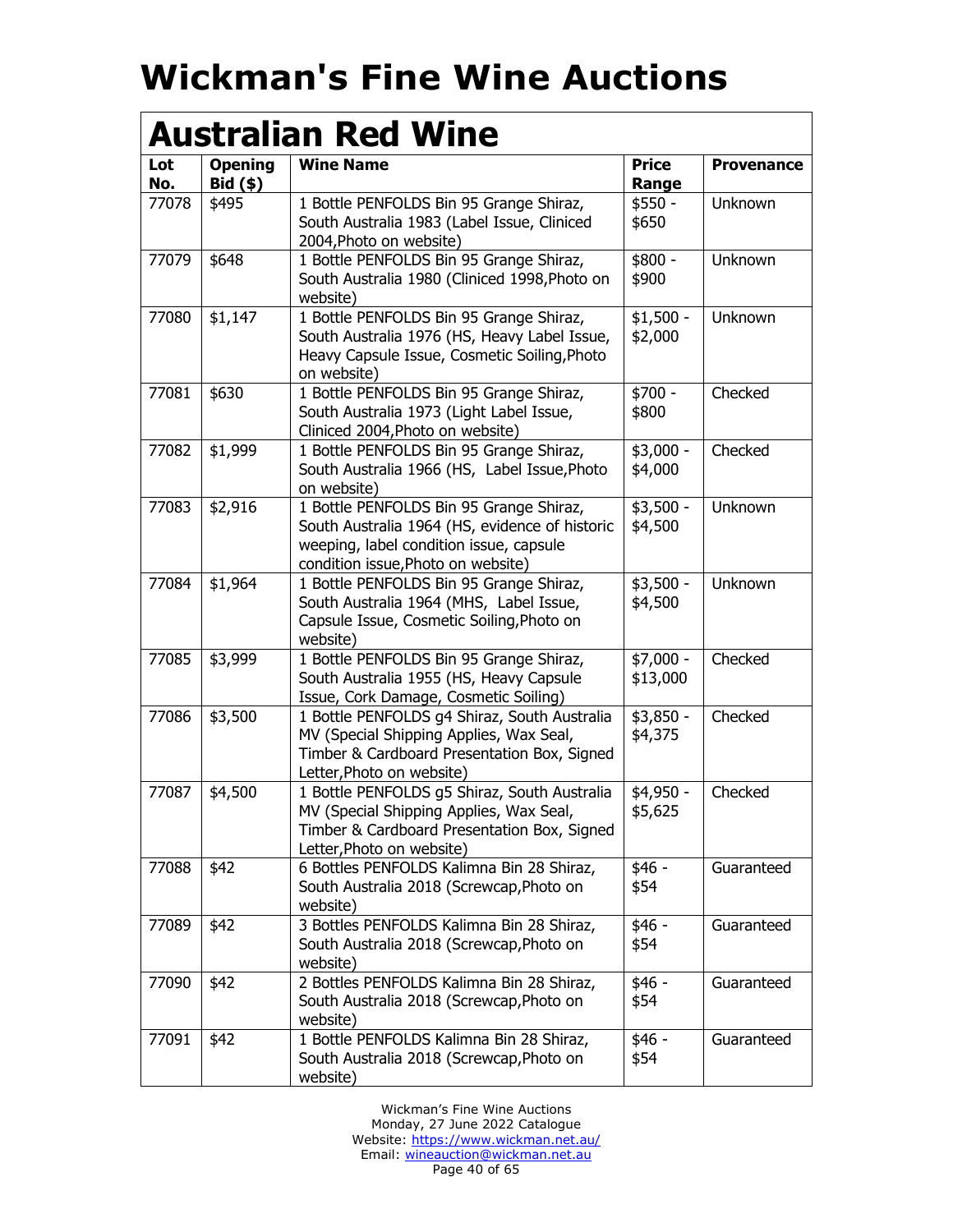| Lot<br>No. | <b>Opening</b><br>$Bid($ \$) | <b>Wine Name</b>                                                                                              | <b>Price</b><br>Range | <b>Provenance</b> |
|------------|------------------------------|---------------------------------------------------------------------------------------------------------------|-----------------------|-------------------|
| 77092      | \$42                         | 1 Bottle PENFOLDS Kalimna Bin 28 Shiraz,<br>South Australia 2018 (Label<br>Issue, Screwcap, Photo on website) | \$46 -<br>\$54        | Guaranteed        |
| 77093      | \$45                         | 6 Bottles PENFOLDS Kalimna Bin 28 Shiraz,<br>South Australia 2017 (Screwcap, Photo on<br>website)             | $$50 -$<br>\$60       | Guaranteed        |
| 77094      | \$45                         | 3 Bottles PENFOLDS Kalimna Bin 28 Shiraz,<br>South Australia 2017 (Screwcap, Photo on<br>website)             | $$50 -$<br>\$60       | Guaranteed        |
| 77095      | \$45                         | 2 Bottles PENFOLDS Kalimna Bin 28 Shiraz,<br>South Australia 2017 (Screwcap, Photo on<br>website)             | $$50 -$<br>\$60       | Guaranteed        |
| 77096      | \$45                         | 1 Bottle PENFOLDS Kalimna Bin 28 Shiraz,<br>South Australia 2017 (Screwcap, Photo on<br>website)              | $$50 -$<br>\$60       | Guaranteed        |
| 77097      | \$45                         | 2 Bottles PENFOLDS Kalimna Bin 28 Shiraz,<br>South Australia 2017 (Screwcap, Photo on<br>website)             | $$50 -$<br>\$60       | Guaranteed        |
| 77098      | \$45                         | 1 Bottle PENFOLDS Kalimna Bin 28 Shiraz,<br>South Australia 2017 (Screwcap, Photo on<br>website)              | $$50 -$<br>\$60       | Guaranteed        |
| 77099      | \$45                         | 1 Bottle PENFOLDS Kalimna Bin 28 Shiraz,<br>South Australia 2017 (Screwcap, Photo on<br>website)              | $$50 -$<br>\$60       | Guaranteed        |
| 77100      | \$45                         | 1 Bottle PENFOLDS Kalimna Bin 28 Shiraz,<br>South Australia 2017 (Screwcap, Photo on<br>website)              | $$50 -$<br>\$60       | Checked           |
| 77101      | \$27                         | 1 Bottle PENFOLDS Kalimna Bin 28 Shiraz,<br>South Australia 2013 (Screwcap, Photo on<br>website)              | $$30 -$<br>\$40       | Checked           |
| 77102      | \$27                         | 3 Bottles PENFOLDS Kalimna Bin 28 Shiraz,<br>South Australia 2013 (Screwcap, Photo on<br>website)             | $$30 -$<br>\$40       | Checked           |
| 77103      | \$27                         | 1 Bottle PENFOLDS Kalimna Bin 28 Shiraz,<br>South Australia 2013 (Screwcap, Photo on<br>website)              | $$30 -$<br>\$40       | Checked           |
| 77104      | \$27                         | 1 Bottle PENFOLDS Kalimna Bin 28 Shiraz,<br>South Australia 2013 (Screwcap, Photo on<br>website)              | $$30 -$<br>\$40       | Checked           |
| 77105      | \$31                         | 1 Bottle PENFOLDS Kalimna Bin 28 Shiraz,<br>South Australia 2009 (Screwcap, Photo on<br>website)              | $$35 -$<br>\$45       | Checked           |
| 77106      | \$51                         | 1 Bottle PENFOLDS Kalimna Bin 28 Shiraz,<br>South Australia 1998 (BON, Photo on website)                      | $$70 -$<br>\$100      | Checked           |
| 77107      | \$63                         | 1 Bottle PENFOLDS Magill Estate Shiraz,<br>Adelaide 1990 (Photo on website)                                   | \$70 -<br>\$80        | Checked           |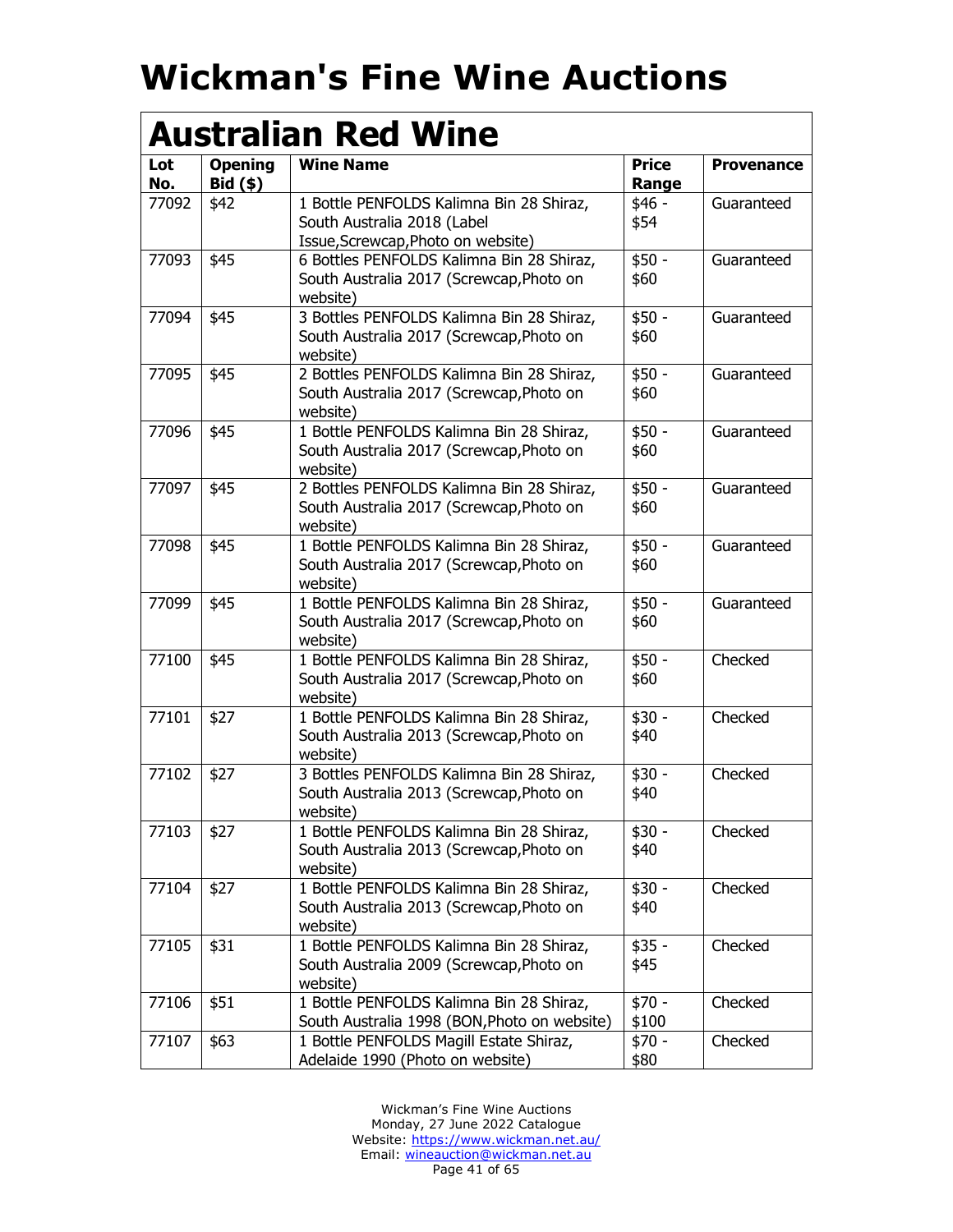| Lot   | <b>Opening</b> | <b>Australian Red Wine</b><br><b>Wine Name</b> | <b>Price</b> | <b>Provenance</b> |
|-------|----------------|------------------------------------------------|--------------|-------------------|
| No.   | $Bid($ \$)     |                                                | Range        |                   |
| 77108 | \$63           | 1 Bottle PENFOLDS Magill Estate Shiraz,        | $$70 -$      | Checked           |
|       |                | Adelaide 1990 (Photo on website)               | \$80         |                   |
| 77109 | \$63           | 1 Bottle PENFOLDS Magill Estate Shiraz,        | $$70 -$      | Checked           |
|       |                | Adelaide 1990 (Photo on website)               | \$80         |                   |
| 77110 | \$22           | 1 Bottle PENFOLDS Max's Cabernet               | $$25 -$      | Checked           |
|       |                | Sauvignon, South Australia 2014 (Plastic       | \$35         |                   |
|       |                | Wrapping, Screwcap, Photo on website)          |              |                   |
| 77111 | \$18           | 1 Bottle PENFOLDS Max's Shiraz, South          | $$20 -$      | Checked           |
|       |                | Australia 2015 (Screwcap, Photo on website)    | \$25         |                   |
| 77112 | \$90           | 1 Bottle PENFOLDS RWT Shiraz, Barossa          | $$100 -$     | Checked           |
|       |                | Valley 2007 (Screwcap, Photo on website)       | \$120        |                   |
| 77113 | \$113          | 1 Bottle PENFOLDS RWT Shiraz, Barossa          | $$140 -$     | Checked           |
|       |                | Valley 2004 (Photo on website)                 | \$150        |                   |
| 77114 | \$162          | 1 Bottle PENFOLDS RWT Shiraz, Barossa          | $$200 -$     | Checked           |
|       |                | Valley 1998 (BON, Photo on website)            | \$300        |                   |
| 77115 | \$162          | 1 Bottle PENFOLDS RWT Shiraz, Barossa          | $$200 -$     | Checked           |
|       |                | Valley 1998 (BON, Photo on website)            | \$300        |                   |
| 77116 | \$81           | 1 Bottle PENFOLDS St. Henri Shiraz, South      | \$90 -       | Checked           |
|       |                | Australia 2018 (Screwcap, Photo on website)    | \$100        |                   |
| 77117 | \$81           | 3 Bottles PENFOLDS St. Henri Shiraz, South     | $$90 -$      | Checked           |
|       |                | Australia 2018 (Screwcap, Photo on website)    | \$100        |                   |
| 77118 | \$81           | 1 Bottle PENFOLDS St. Henri Shiraz, South      | \$90 -       | Checked           |
|       |                | Australia 2018 (Screwcap, Photo on website)    | \$100        |                   |
| 77119 | \$81           | 1 Bottle PENFOLDS St. Henri Shiraz, South      | \$90 -       | Checked           |
|       |                | Australia 2018 (Screwcap, Photo on website)    | \$100        |                   |
| 77120 | \$81           | 1 Bottle PENFOLDS St. Henri Shiraz, South      | $$90 -$      | Checked           |
|       |                | Australia 2018 (Presentation Box, Neck         | \$100        |                   |
|       |                | Tag, Screwcap, Photo on website)               |              |                   |
| 77121 | \$94           | 1 Bottle PENFOLDS St. Henri Shiraz, South      | $$130 -$     | Checked           |
|       |                | Australia 2003 (Photo on website)              | \$160        |                   |
| 77122 | \$102          | 1 Bottle PENFOLDS St. Henri Shiraz, South      | $$140 -$     | Checked           |
|       |                | Australia 2001 (BON, Photo on website)         | \$150        |                   |
| 77123 | \$122          | 1 Bottle PENFOLDS St. Henri Shiraz, South      | $$150 -$     | Checked           |
|       |                | Australia 1999 (Photo on website)              | \$180        |                   |
| 77125 | \$11           | 1 Bottle PEPPERJACK Certified Shiraz           | $$12 -$      | Checked           |
|       |                | Cabernet, Barossa Valley 2013 (Label           | \$13         |                   |
|       |                | Issue, Screwcap, Photo on website)             |              |                   |
| 77126 | \$11           | 1 Bottle PEPPERJACK Certified Shiraz           | $$12 -$      | Checked           |
|       |                | Cabernet, Barossa Valley 2013                  | \$13         |                   |
|       |                | (Screwcap, Photo on website)                   |              |                   |
| 77130 | \$18           | 3 Bottles PETER LEHMANN Layers Shiraz          | $$19 -$      | Checked           |
|       |                | Tempranillo Carignan Mourvedre Grenache,       | \$21         |                   |
|       |                | Barossa Valley 2013 (Screwcap, Photo on        |              |                   |
|       |                | website)                                       |              |                   |
| 77131 | \$18           | 1 Bottle PETER LEHMANN Light Pass Shiraz,      | $$20 -$      | Checked           |
|       |                | Barossa 2013 (Screwcap, Photo on website)      | \$25         |                   |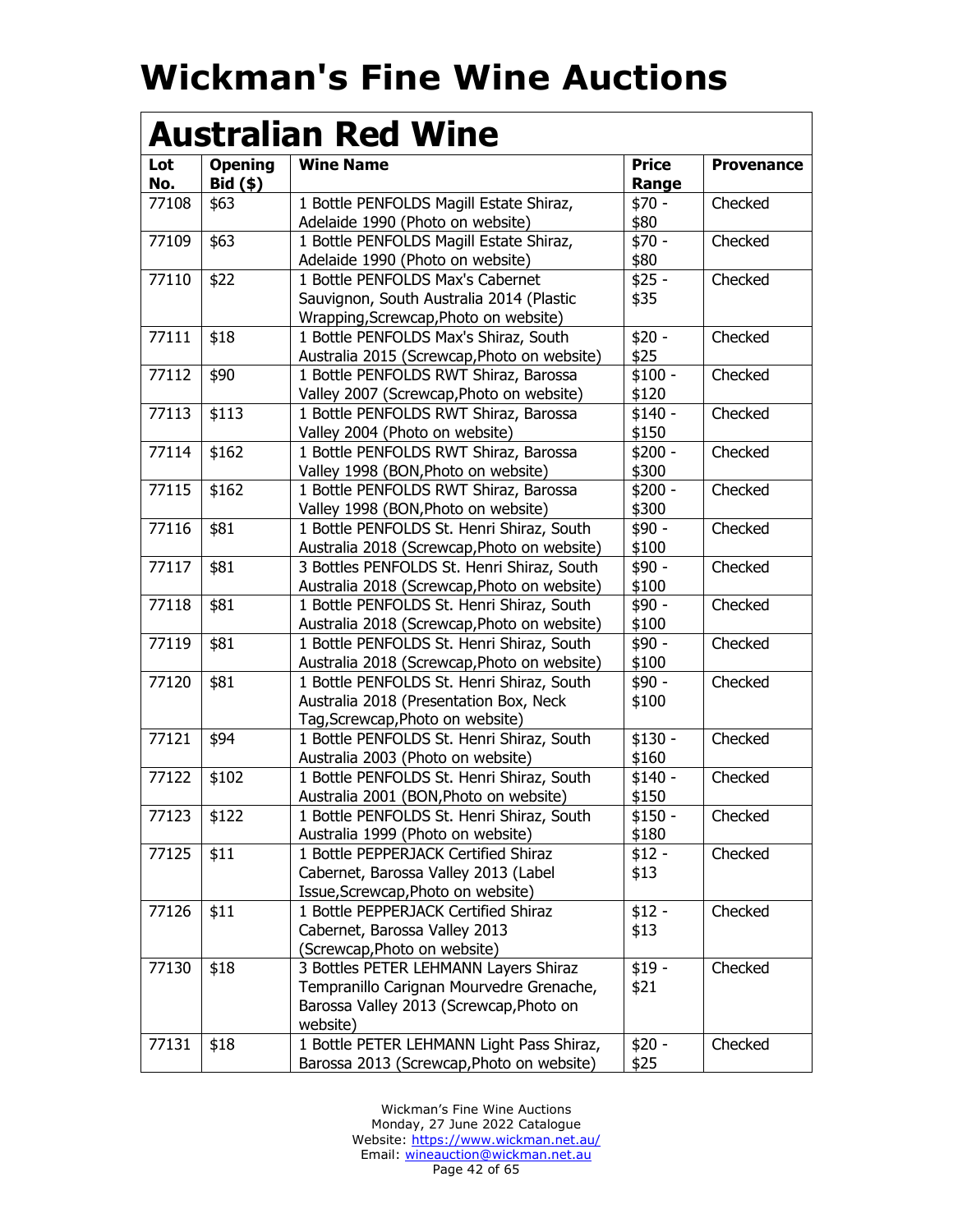| <b>Australian Red Wine</b> |                              |                                                                                                                                  |                       |                   |
|----------------------------|------------------------------|----------------------------------------------------------------------------------------------------------------------------------|-----------------------|-------------------|
| Lot<br>No.                 | <b>Opening</b><br>$Bid($ \$) | <b>Wine Name</b>                                                                                                                 | <b>Price</b><br>Range | <b>Provenance</b> |
| 77132                      | \$21                         | 1 Bottle PETER LEHMANN Lot #2 Stonewell<br>Road Shiraz, Barossa Valley 2013<br>(Screwcap, Photo on website)                      | $$23 -$<br>\$27       | Checked           |
| 77133                      | \$22                         | 4 Bottles PETER LEHMANN Lot #2 Stonewell<br>Road Shiraz, Barossa Valley 2011<br>(Screwcap, Photo on website)                     | $$25 -$<br>\$35       | Checked           |
| 77134                      | \$31                         | 1 Bottle PETER LEHMANN Mentor Cabernet<br>Blend, Barossa Valley 1996 (VVHS,<br>Sticker, Photo on website)                        | $$35 -$<br>\$45       | Checked           |
| 77135                      | \$13                         | 1 Bottle PETER LEHMANN Shiraz, Adelaide<br>Hills 2012 (Screwcap, Photo on website)                                               | $$15 -$<br>\$20       | Checked           |
| 77136                      | \$13                         | 1 Bottle PETER LEHMANN Shiraz, Eden Valley<br>2012 (Screwcap, Photo on website)                                                  | $$15 -$<br>\$20       | Checked           |
| 77137                      | \$135                        | 1 Magnum PETER LEHMANN Stonewell<br>Shiraz, Barossa 1989 (HS, Presentation Box -<br>Timber, Photo on website)                    | $$150 -$<br>\$200     | Checked           |
| 77139                      | \$27                         | 1 Bottle PIERRO L.T.Cf. Cabernet Merlot,<br>Margaret River 2011 (Screwcap, Photo on<br>website)                                  | $$29 -$<br>\$33       | Checked           |
| 77140                      | \$54                         | 1 Bottle PIERRO Reserve Cabernet Merlot,<br>Margaret River 2010 (Screwcap, Photo on<br>website)                                  | $$60 -$<br>\$70       | Checked           |
| 77142                      | \$40                         | 1 Bottle PIKES The EWP Reserve Shiraz,<br>Clare Valley 2014 (Wine Show<br>Label, Screwcap, Photo on website)                     | $$50 -$<br>\$60       | Checked           |
| 77143                      | \$40                         | 1 Bottle PIKES The EWP Reserve Shiraz,<br>Clare Valley 2014 (Wine Show<br>Label, Screwcap, Photo on website)                     | $$50 -$<br>\$60       | Checked           |
| 77144                      | \$5                          | 2 Bottles PINNACLE DRINKS GR10 Shiraz,<br>Heathcote 2014 (Screwcap, Photo on website)                                            | $$5 - $6$             | Checked           |
| 77145                      | \$4                          | 3 Bottles PINNACLE DRINKS GR10 Shiraz,<br>Heathcote 2014 (Screwcap, Photo on website)                                            | $$5 - $6$             | Checked           |
| 77147                      | \$3                          | 12 Bottles PORTIA VALLEY WINES<br>Imagination Shiraz, South Australia 2019<br>(Export Label, Screwcap, Photo on website)         | $\frac{1}{53} - $3$   | Checked           |
| 77148                      | \$17                         | 2 Bottles PRECIPICE Hyde Park Vineyard<br>Syrah, Yarra Valley 2014 (Label Issue, Wine<br>Show Label, Screwcap, Photo on website) | $$20 -$<br>\$23       | Checked           |
| 77149                      | \$65                         | 1 Bottle R. WINES 'The Wine' Shiraz, Barossa<br>Valley 2010 (Photo on website)                                                   | $$79 -$<br>\$90       | Checked           |
| 77150                      | \$65                         | 1 Bottle R. WINES 'The Wine' Shiraz, Barossa<br>Valley 2010 (Photo on website)                                                   | $$79 -$<br>\$90       | Checked           |
| 77151                      | \$29                         | 1 Bottle REDHEADS STUDIO Return of the<br>Living Red, McLaren Vale NV (Wax Seal, Photo<br>on website)                            | $$31 -$<br>\$35       | Guaranteed        |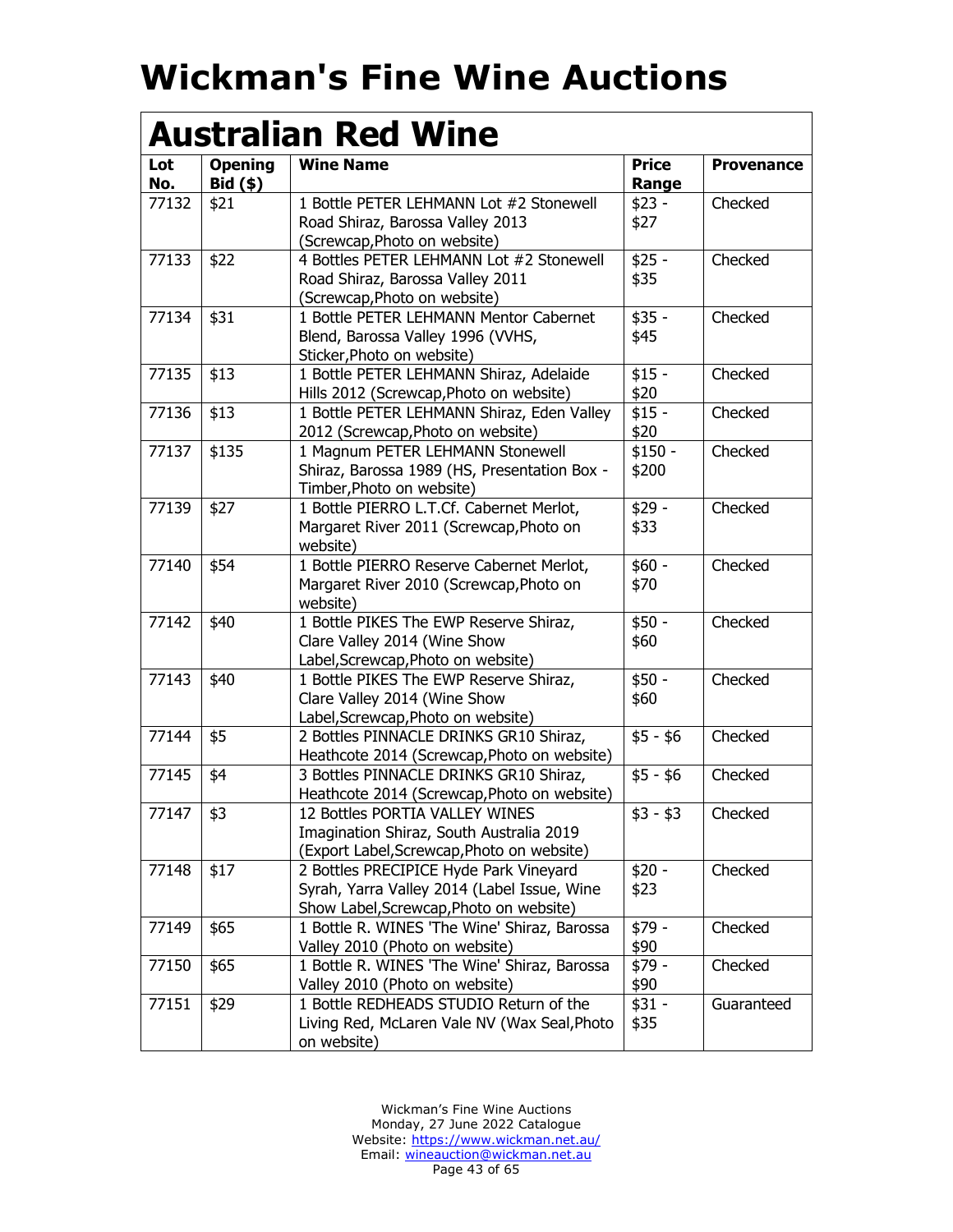| <b>Australian Red Wine</b> |                              |                                                                                                       |                       |                   |
|----------------------------|------------------------------|-------------------------------------------------------------------------------------------------------|-----------------------|-------------------|
| Lot<br>No.                 | <b>Opening</b><br>$Bid($ \$) | <b>Wine Name</b>                                                                                      | <b>Price</b><br>Range | <b>Provenance</b> |
| 77152                      | \$29                         | 1 Bottle REDHEADS STUDIO Return of the<br>Living Red, McLaren Vale NV (Wax Seal, Photo<br>on website) | $$31 -$<br>\$35       | Guaranteed        |
| 77153                      | \$32                         | 1 Bottle REDMAN Cabernet Sauvignon,<br>Coonawarra 2014 (Wine Show Label, Photo on<br>website)         | $$40 -$<br>\$50       | Checked           |
| 77154                      | \$18                         | 6 Bottles RESCHKE Vitulus Cabernet<br>Sauvignon, Coonawarra 2014<br>(Screwcap, Photo on website)      | $$19 -$<br>\$21       | Guaranteed        |
| 77155                      | \$18                         | 6 Bottles RESCHKE Vitulus Cabernet<br>Sauvignon, Coonawarra 2014<br>(Screwcap, Photo on website)      | $$19 -$<br>\$21       | Guaranteed        |
| 77156                      | \$18                         | 6 Bottles RESCHKE Vitulus Cabernet<br>Sauvignon, Coonawarra 2014<br>(Screwcap, Photo on website)      | $$19 -$<br>\$21       | Guaranteed        |
| 77157                      | \$17                         | 6 Bottles RESCHKE Vitulus Cabernet<br>Sauvignon, Coonawarra 2005 (Photo on<br>website)                | $$18 -$<br>\$20       | Guaranteed        |
| 77158                      | \$17                         | 6 Bottles RESCHKE Vitulus Cabernet<br>Sauvignon, Coonawarra 2005 (Photo on<br>website)                | $$18 -$<br>\$20       | Guaranteed        |
| 77160                      | \$9                          | 2 Bottles RIDDOCH WINES Cabernet<br>Sauvignon, Coonawarra 2015<br>(Screwcap, Photo on website)        | $$10 -$<br>\$15       | Checked           |
| 77163                      | \$79                         | 2 Half-Bottles ROCKFORD Basket Press<br>Shiraz, Barossa Valley 2018                                   | $$86 -$<br>\$100      | Guaranteed        |
| 77164                      | \$79                         | 1 Half-Bottle ROCKFORD Basket Press Shiraz,<br>Barossa Valley 2018                                    | $$86 -$<br>\$100      | Guaranteed        |
| 77165                      | \$153                        | 6 Bottles ROCKFORD Basket Press Shiraz,<br>Barossa Valley 2018 (Photo on website)                     | $$170 -$<br>\$220     | Guaranteed        |
| 77166                      | \$153                        | 6 Bottles ROCKFORD Basket Press Shiraz,<br>Barossa Valley 2018 (Photo on website)                     | $$170 -$<br>\$220     | Guaranteed        |
| 77167                      | \$146                        | 1 Bottle ROCKFORD Basket Press Shiraz,<br>Barossa Valley 2011 (Photo on website)                      | \$180 -<br>\$200      | Guaranteed        |
| 77168                      | \$126                        | 1 Bottle ROCKFORD Basket Press Shiraz,<br>Barossa Valley 2009 (Photo on website)                      | $$140 -$<br>\$180     | Guaranteed        |
| 77169                      | \$171                        | 1 Bottle ROCKFORD Basket Press Shiraz,<br>Barossa Valley 2008 (Photo on website)                      | $$190 -$<br>\$260     | Guaranteed        |
| 77170                      | \$153                        | 1 Bottle ROCKFORD Basket Press Shiraz,<br>Barossa Valley 2005 (Photo on website)                      | $$170 -$<br>\$250     | Guaranteed        |
| 77171                      | \$162                        | 1 Bottle ROCKFORD Basket Press Shiraz,<br>Barossa Valley 2004 (Photo on website)                      | $$180 -$<br>\$220     | Guaranteed        |
| 77172                      | \$135                        | 1 Bottle ROCKFORD Basket Press Shiraz,<br>Barossa Valley 2003 (Photo on website)                      | $$150 -$<br>\$180     | Guaranteed        |
| 77173                      | \$135                        | 1 Bottle ROCKFORD Basket Press Shiraz,<br>Barossa Valley 2001 (Photo on website)                      | $$150 -$<br>\$200     | Guaranteed        |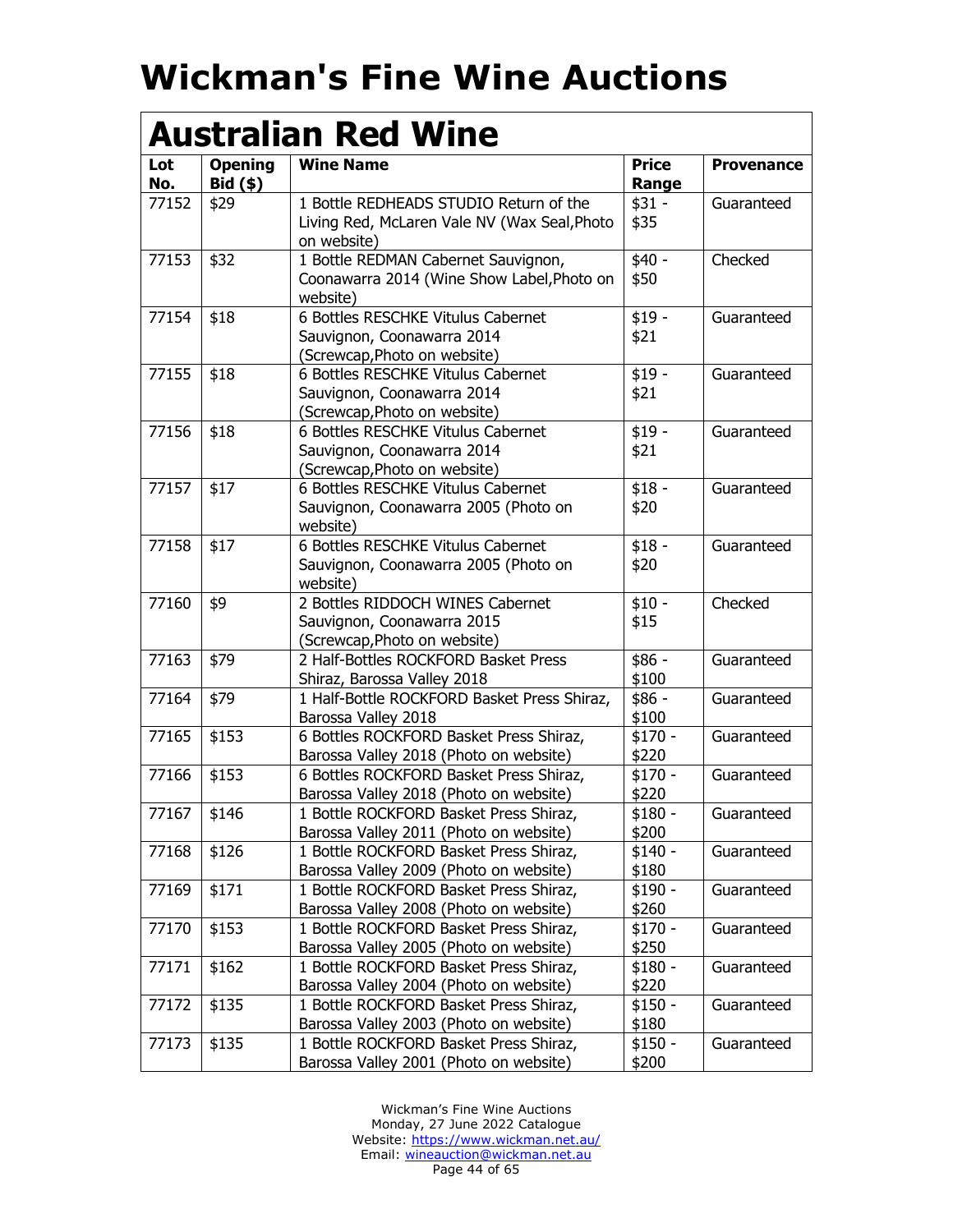| <b>Australian Red Wine</b> |                              |                                                                                                                                          |                       |                   |
|----------------------------|------------------------------|------------------------------------------------------------------------------------------------------------------------------------------|-----------------------|-------------------|
| Lot<br>No.                 | <b>Opening</b><br>$Bid($ \$) | <b>Wine Name</b>                                                                                                                         | <b>Price</b><br>Range | <b>Provenance</b> |
| 77178                      | \$81                         | 1 Bottle ROCKFORD Dry Country Grenache,<br>Barossa Valley 2016 (Photo on website)                                                        | $$100 -$<br>\$120     | Guaranteed        |
| 77179                      | \$90                         | 1 Bottle ROCKFORD Dry Country Grenache,                                                                                                  | $$100 -$<br>\$120     | Guaranteed        |
| 77180                      | \$90                         | Barossa Valley 2016 (Photo on website)<br>1 Bottle ROCKFORD Dry Country Grenache,                                                        | $$100 -$<br>\$120     | Guaranteed        |
| 77181                      | \$73                         | Barossa Valley 2016 (Photo on website)<br>1 Bottle ROCKFORD Rifle Range Cabernet<br>Sauvignon, Barossa Valley 2004 (Photo on<br>website) | $$90 -$<br>\$100      | Guaranteed        |
| 77182                      | \$28                         | 1 Bottle ROLF BINDER VERITAS WINERY<br>Heysen Vineyard Shiraz, Barossa Valley 2006<br>(Photo on website)                                 | $$35 -$<br>\$50       | Checked           |
| 77184                      | \$50                         | 1 Bottle S.C. PANNELL Grenache, McLaren<br>Vale 2015 (Screwcap, Photo on website)                                                        | $$55 -$<br>\$65       | Checked           |
| 77185                      | \$50                         | 1 Bottle S.C. PANNELL Grenache, McLaren<br>Vale 2015 (Screwcap, Photo on website)                                                        | \$55 -<br>\$65        | Checked           |
| 77186                      | \$65                         | 1 Bottle S.C. PANNELL Grenache, McLaren<br>Vale 2012 (Screwcap, Photo on website)                                                        | \$80 -<br>\$100       | Guaranteed        |
| 77187                      | \$65                         | 1 Bottle S.C. PANNELL Grenache, McLaren<br>Vale 2012 (Screwcap, Photo on website)                                                        | \$80 -<br>\$100       | Guaranteed        |
| 77188                      | \$50                         | 1 Bottle S.C. PANNELL Koomilya Shiraz,<br>McLaren Vale 2014 (Wine Show<br>Label, Screwcap, Photo on website)                             | $$55 -$<br>\$65       | Checked           |
| 77189                      | \$40                         | 1 Bottle S.C. PANNELL the Vale Shiraz<br>Grenache, McLaren Vale 2014 (Wine Show<br>Label, Screwcap, Photo on website)                    | $$50 -$<br>\$60       | Checked           |
| 77190                      | \$40                         | 1 Bottle S.C. PANNELL the Vale Shiraz<br>Grenache, McLaren Vale 2014 (Wine Show<br>Label, Screwcap, Photo on website)                    | $$50 -$<br>\$60       | Checked           |
| 77191                      | \$40                         | 1 Bottle S.C. PANNELL the Vale Shiraz<br>Grenache, McLaren Vale 2012 (Wine Show<br>Label, Sticker, Screwcap, Photo on website)           | $$50 -$<br>\$60       | Checked           |
| 77192 \$40                 |                              | 1 Bottle S.C. PANNELL the Vale Shiraz<br>Grenache, McLaren Vale 2012 (Wine Show<br>Label, Screwcap, Photo on website)                    | \$50 -<br>\$60        | Checked           |
| 77193                      | \$40                         | 1 Bottle S.C. PANNELL the Vale Shiraz<br>Grenache, McLaren Vale 2012<br>(Screwcap, Photo on website)                                     | $$50 -$<br>\$60       | Checked           |
| 77194                      | \$40                         | 1 Bottle S.C. PANNELL the Vale Shiraz<br>Grenache, McLaren Vale 2012<br>(Screwcap, Photo on website)                                     | $$50 -$<br>\$60       | Checked           |
| 77195                      | \$25                         | 1 Bottle SALTRAM Mamre Brook Cabernet<br>Sauvignon, Barossa Valley 2018<br>(Screwcap, Photo on website)                                  | $$27 -$<br>\$31       | Checked           |
| 77196                      | \$20                         | 1 Bottle SALTRAM Mamre Brook Shiraz,<br>Barossa Valley 2017 (Label<br>Issue, Screwcap, Photo on website)                                 | $$22 -$<br>\$26       | Checked           |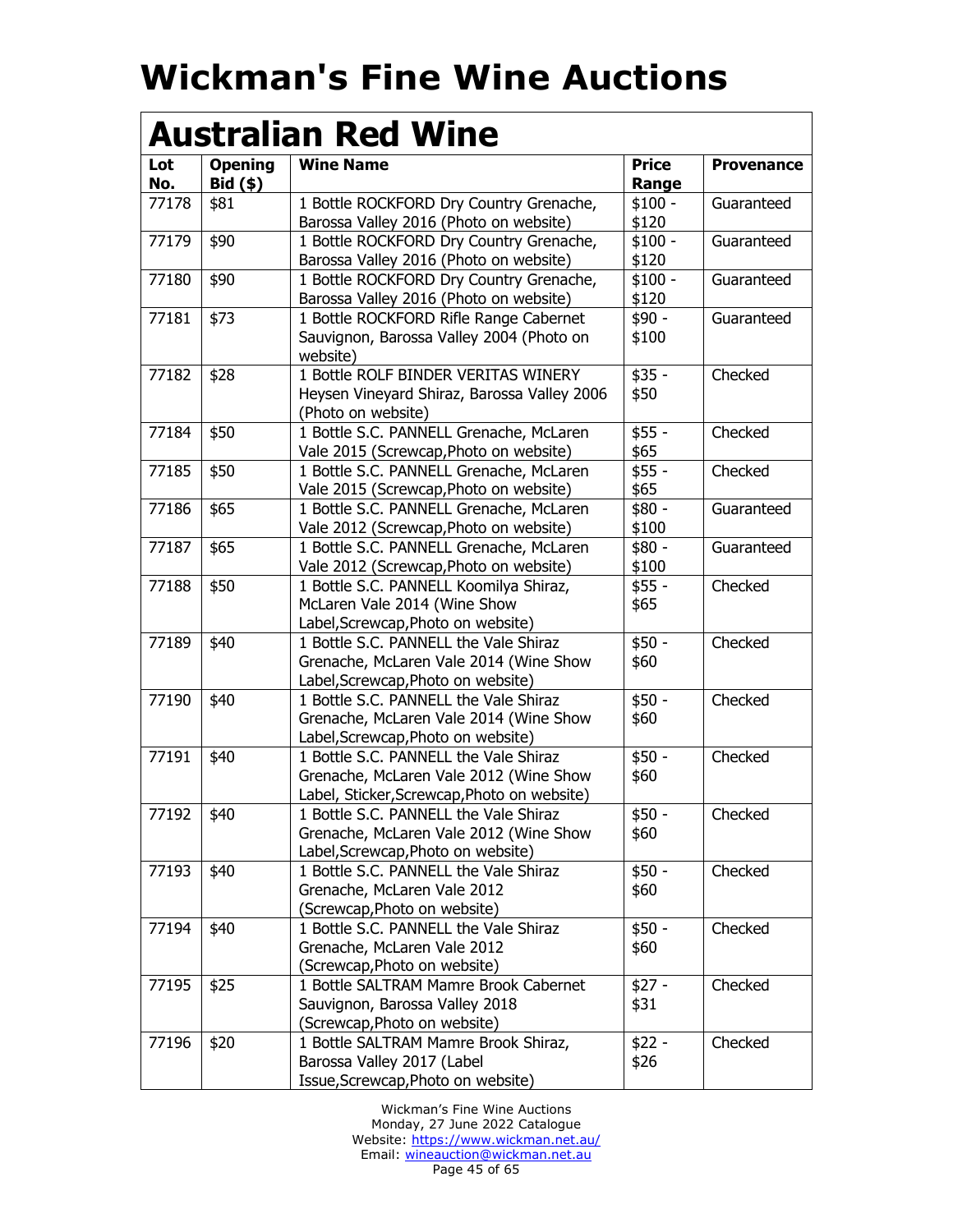| <b>Australian Red Wine</b> |                              |                                                                                                                                     |                       |                   |
|----------------------------|------------------------------|-------------------------------------------------------------------------------------------------------------------------------------|-----------------------|-------------------|
| Lot<br>No.                 | <b>Opening</b><br>$Bid($ \$) | <b>Wine Name</b>                                                                                                                    | <b>Price</b><br>Range | <b>Provenance</b> |
| 77197                      | \$30                         | 1 Bottle SALTRAM Metala Black Label Original<br>Plantings Shiraz, Langhorne Creek 2014<br>(Label Issue, Screwcap, Photo on website) | $$33 -$<br>\$37       | Checked           |
| 77198                      | \$49                         | 2 Bottles SALTRAM Moculta Rd. Vineyard<br>Shiraz, Barossa Valley 2010 (Screwcap, Photo<br>on website)                               | $$60 -$<br>\$70       | Checked           |
| 77199                      | \$60                         | 1 Bottle SALTRAM No.1 Shiraz, Barossa Valley<br>2012 (Label Issue, Wine Show<br>Label, Screwcap, Photo on website)                  | $$75 -$<br>\$85       | Checked           |
| 77200                      | \$45                         | 1 Bottle SALTRAM No.1 Shiraz, Barossa Valley<br>2010 (Screwcap, Photo on website)                                                   | $$50 -$<br>\$60       | Checked           |
| 77201                      | \$73                         | 2 Bottles SALTRAM No.1 Shiraz, Barossa<br>Valley 2006 (Screwcap, Photo on website)                                                  | $$90 -$<br>\$110      | Checked           |
| 77202                      | \$13                         | 2 Bottles SALTRAM Pepperjack Shiraz,<br>Barossa Valley 2014 (Label<br>Issue, Screwcap, Photo on website)                            | $$15 -$<br>\$20       | Checked           |
| 77203                      | \$13                         | 4 Bottles SALTRAM Pepperjack Shiraz,<br>Barossa Valley 2014 (Screwcap, Photo on<br>website)                                         | $$15 -$<br>\$20       | Checked           |
| 77205                      | \$5                          | 1 Bottle SANS PAREIL ESTATE King of Clubs<br>Cabernet Merlot, South Eastern Australia<br>2019 (Screwcap, Photo on website)          | $$5 - $6$             | Checked           |
| 77207                      | \$25                         | 1 Bottle SCHWARZ WINE COMPANY Thiele<br>Road Grenache, Barossa Valley 2012<br>(Screwcap, Photo on website)                          | $$27 -$<br>\$31       | Checked           |
| 77208                      | \$26                         | 1 Bottle SEPPELT Drumborg Pinot Noir, Henty<br>2014 (Sticker, Screwcap, Photo on website)                                           | $$40 -$<br>\$50       | Checked           |
| 77221                      | \$31                         | 3 Bottles SEPPELT Mount Ida Shiraz,<br>Heathcote 2012 (Screwcap, Photo on website)                                                  | $$35 -$<br>\$40       | Checked           |
| 77222                      | \$31                         | 1 Bottle SEPPELT Mount Ida Shiraz,<br>Heathcote 2012 (Screwcap, Photo on website)                                                   | $$35 -$<br>\$40       | Checked           |
| 77223                      | \$31                         | 1 Bottle SEPPELT Mount Ida Shiraz,<br>Heathcote 2012 (Screwcap, Photo on website)                                                   | $$35 -$<br>\$40       | Checked           |
| 77233                      | \$63                         | 1 Bottle SEPPELT St Peters Great Western<br>Vineyards Shiraz, Grampians 2013<br>(Screwcap, Photo on website)                        | \$70 -<br>\$90        | Checked           |
| 77238                      | \$12                         | 1 Bottle SHANAHANS WINES The Old Dog<br>Shiraz, Barossa Valley 2013 (Label<br>Issue, Screwcap, Photo on website)                    | $$13 -$<br>\$15       | Checked           |
| 77239                      | \$19                         | 1 Bottle SHAW FAMILY VINTNERS The Back-<br>up Plan Single Vineyard Petit Verdot,<br>Currency Creek 2010 (Photo on website)          | $$20 -$<br>\$23       | Checked           |
| 77249                      | \$27                         | 1 Bottle ST HALLETT Dawkins Shiraz, Eden<br>Valley 2010 (Screwcap, Photo on website)                                                | $$30 -$<br>\$35       | Checked           |
| 77250                      | \$10                         | 6 Bottles ST. HALLETT Western Front Shiraz,<br>Barossa Valley 2014 (Screwcap, Photo on<br>website)                                  | $$11 -$<br>\$13       | Checked           |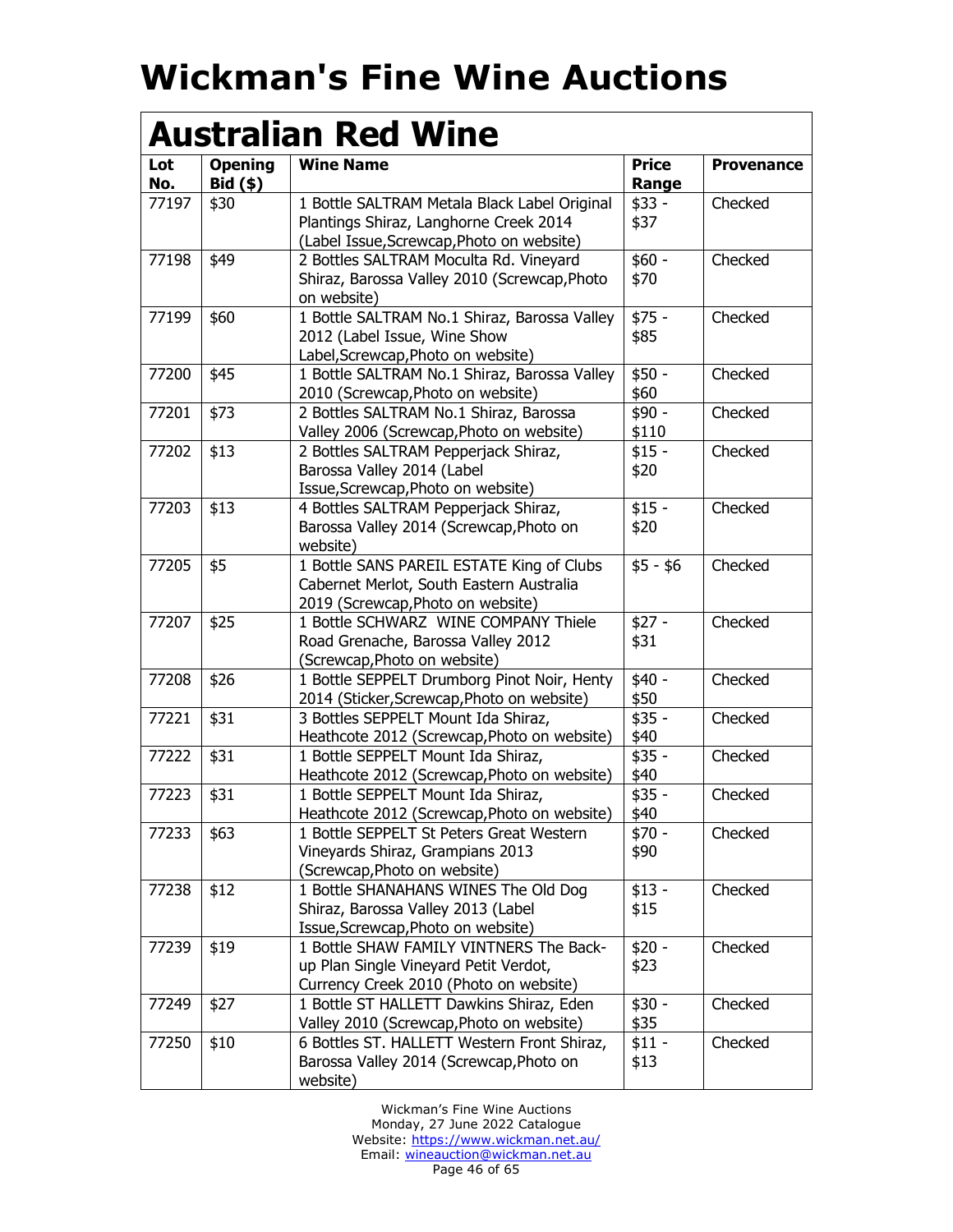| Lot          | <b>Opening</b>     | <b>Wine Name</b>                              | <b>Price</b>     | <b>Provenance</b> |
|--------------|--------------------|-----------------------------------------------|------------------|-------------------|
| No.<br>77251 | $Bid($ \$)<br>\$32 | 1 Bottle STAR LANE Black Label Shiraz,        | Range<br>$$40 -$ | Checked           |
|              |                    | Beechworth 2002 (Photo on website)            | \$50             |                   |
| 77261        | \$11               | 1 Bottle TAYLORS WINES Cabernet               | $$12 -$          | Checked           |
|              |                    | Sauvignon, Clare Valley 2013                  | \$16             |                   |
|              |                    | (Screwcap, Photo on website)                  |                  |                   |
| 77264        | \$8                | 1 Bottle TAYLORS WINES Tempranillo, Clare     | $$8 - $10$       | Checked           |
|              |                    | Valley 2012 (Screwcap, Photo on website)      |                  |                   |
| 77265        | \$7                | 1 Bottle TAYLORS WINES Tempranillo, Clare     | $$8 - $10$       | Checked           |
|              |                    | Valley 2012 (Screwcap, Photo on website)      |                  |                   |
| 77267        | \$22               | 1 Bottle TERLATO & CHAPOUTIER Malakoff        | $$24 -$          | Checked           |
|              |                    | Shiraz, Pyrenees 2007 (Photo on website)      | \$28             |                   |
| 77281        | \$32               | 1 Bottle THE LANE VINEYARD 19th Meeting       | $$40 -$          | Guaranteed        |
|              |                    | Cabernet Sauvignon, Adelaide Hills 2016       | \$45             |                   |
|              |                    | (Screwcap, Photo on website)                  |                  |                   |
| 77283        | \$12               | 1 Bottle THE LANE VINEYARD Rose, Adelaide     | $$13 -$          | Checked           |
|              |                    | Hills 2018 (Screwcap, Photo on website)       | \$15             |                   |
| 77287        | \$45               | 1 Bottle THE WILLOWS VINEYARD                 | $$50 -$          | Checked           |
|              |                    | Bonesetter Shiraz, Barossa Valley 2004        | \$60             |                   |
|              |                    | (Photo on website)                            |                  |                   |
| 77289        | \$13               | 1 Bottle THORN-CLARKE Shotfire Ridge          | $$15 -$          | Checked           |
|              |                    | Quartage Cabernet Blend, Barossa Valley       | \$20             |                   |
|              |                    | 2015 (Screwcap, Photo on website)             |                  |                   |
| 77290        | \$31               | 1 Bottle TIM ADAMS The Aberfeldy Shiraz,      | $$35 -$          | Checked           |
|              |                    | Clare Valley 2003 (Screwcap, Photo on         | \$45             |                   |
|              |                    | website)                                      |                  |                   |
| 77300        | \$20               | 1 Bottle TORBRECK Fish's Shiraz, Barossa      | $$22 -$          | Checked           |
|              |                    | Valley 2016 (Screwcap, Photo on website)      | \$26             |                   |
| 77301        | \$234              | 1 Magnum TORBRECK Les Amis Grenache,          | $$260 -$         | Checked           |
|              |                    | Barossa Valley 2002 (Wax Seal, Signed         | \$280            |                   |
|              |                    | Bottle, Bottle 120 Of 240, Presentation Box - |                  |                   |
|              |                    | Timber, Photo on website)                     |                  |                   |
| 77302        | \$288              | 3 Bottles TORBRECK RunRig Shiraz, Barossa     | $$320 -$         | Guaranteed        |
|              |                    | Valley 2001 (Wax Seal, Photo on website)      | \$400            |                   |
| 77303        | \$288              | 2 Bottles TORBRECK RunRig Shiraz, Barossa     | \$320 -          | Guaranteed        |
|              |                    | Valley 2001 (Wax Seal, Photo on website)      | \$400            |                   |
| 77304        | \$288              | 1 Bottle TORBRECK RunRig Shiraz, Barossa      | $$320 -$         | Guaranteed        |
|              |                    | Valley 2001 (Wax Seal, Photo on website)      | \$400            |                   |
| 77305        | \$18               | 1 Bottle TORBRECK The Loon Shiraz             | $$20 -$          | Checked           |
|              |                    | Roussanne, Barossa Valley 2016 (Label         | \$25             |                   |
|              |                    | Issue, Screwcap, Photo on website)            |                  |                   |
| 77306        | \$36               | 3 Bottles TORBRECK The Struie Shiraz,         | $$40 -$          | Guaranteed        |
|              |                    | Barossa 2009 (Wax Seal, Photo on website)     | \$50             |                   |
| 77307        | \$36               | 2 Bottles TORBRECK The Struie Shiraz,         | $$40 -$          | Guaranteed        |
|              |                    | Barossa 2009 (Wax Seal, Photo on website)     | \$50             |                   |
| 77308        | \$36               | 1 Bottle TORBRECK The Struie Shiraz,          | $$40 -$          | Guaranteed        |
|              |                    | Barossa 2009 (Wax Seal, Photo on website)     | \$50             |                   |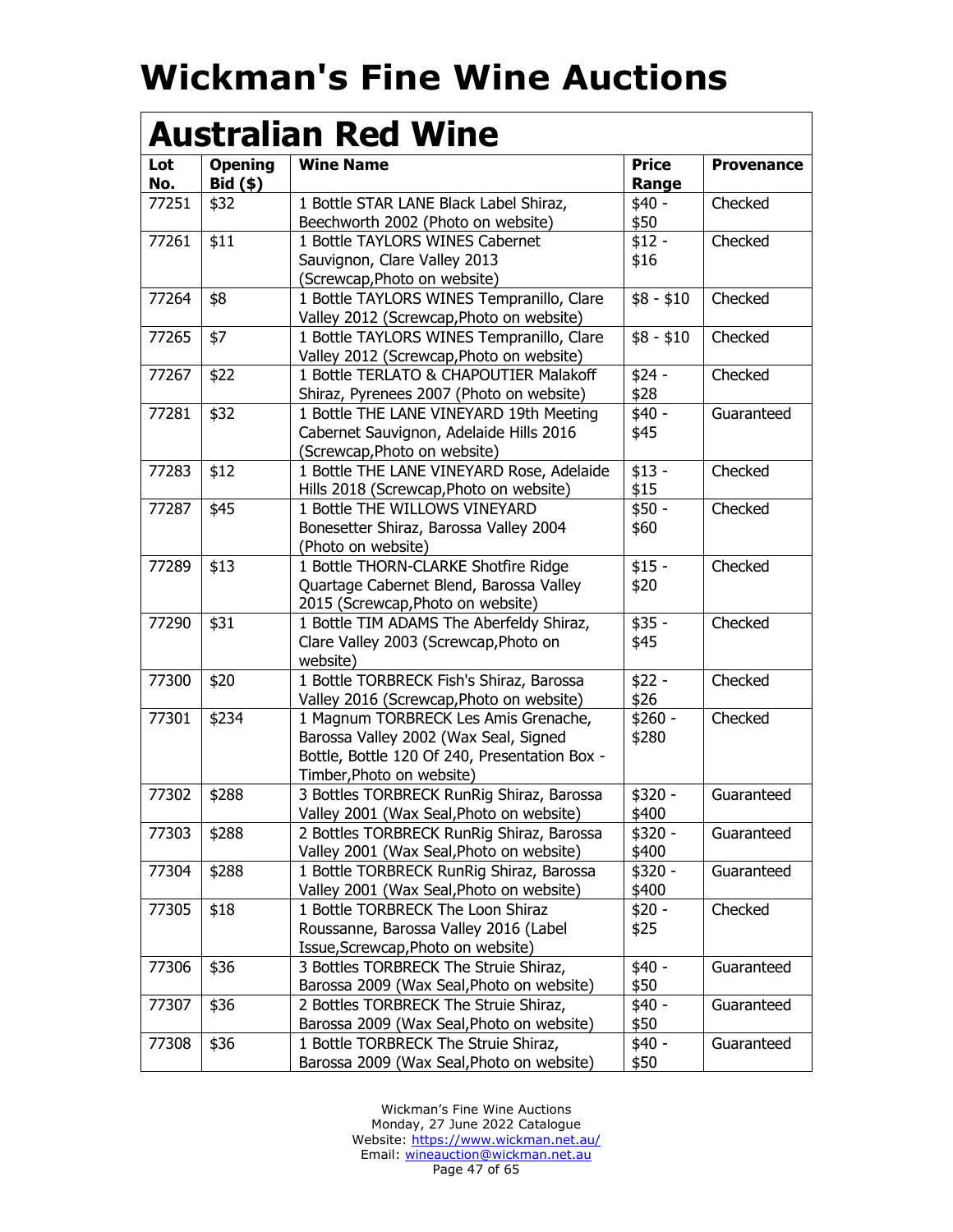|            | <b>Australian Red Wine</b>   |                                                                                                                           |                       |                   |  |
|------------|------------------------------|---------------------------------------------------------------------------------------------------------------------------|-----------------------|-------------------|--|
| Lot<br>No. | <b>Opening</b><br>$Bid($ \$) | <b>Wine Name</b>                                                                                                          | <b>Price</b><br>Range | <b>Provenance</b> |  |
| 77309      | \$31                         | 1 Bottle TURKEY FLAT Shiraz, Barossa Valley<br>2015 (Screwcap, Photo on website)                                          | $$35 -$<br>\$45       | Checked           |  |
| 77310      | \$36                         | 1 Bottle TYRRELL'S Lunatiq Shiraz, Heathcote<br>2016 (Screwcap, Photo on website)                                         | $$40 -$<br>\$70       | Checked           |  |
| 77316      | \$46                         | 2 Bottles TYRRELL'S Vat 9 Shiraz, Hunter<br>Valley 1997 (BON, Label Issue)                                                | \$70 -<br>\$85        | Checked           |  |
| 77317      | \$46                         | 1 Bottle TYRRELL'S Vat 9 Shiraz, Hunter<br>Valley 1997 (BON, Label Issue)                                                 | \$70 -<br>\$85        | Checked           |  |
| 77318      | \$46                         | 1 Bottle TYRRELL'S Vat 9 Shiraz, Hunter<br>Valley 1997 (BON, Label Issue)                                                 | $$70 -$<br>\$85       | Checked           |  |
| 77319      | \$32                         | 2 Bottles TYRRELL'S Vat 9 Shiraz, Hunter<br>Valley 1995 (BON, Label Issue, Cosmetic<br>Soiling)                           | $$50 -$<br>\$70       | Checked           |  |
| 77320      | \$32                         | 1 Bottle TYRRELL'S Vat 9 Shiraz, Hunter<br>Valley 1995 (BON, Label Issue, Cosmetic<br>Soiling)                            | $$50 -$<br>\$70       | Checked           |  |
| 77321      | \$32                         | 1 Bottle TYRRELL'S Vat 9 Shiraz, Hunter<br>Valley 1995 (BON, Label Issue, Cosmetic<br>Soiling)                            | $$50 -$<br>\$70       | Checked           |  |
| 77358      | \$27                         | 1 Bottle VASSE FELIX Cabernet Sauvignon,<br>Margaret River 2012 (Label<br>Issue, Screwcap, Photo on website)              | $$30 -$<br>\$40       | Checked           |  |
| 77359      | \$63                         | 1 Bottle VASSE FELIX Heytesbury Cabernet<br>Blend, Margaret River 2011 (Screwcap, Photo<br>on website)                    | $$70 -$<br>\$100      | Checked           |  |
| 77360      | \$40                         | 1 Bottle VOYAGER ESTATE Cabernet<br>Sauvignon Merlot, Margaret River 2012<br>(Screwcap, Photo on website)                 | $$50 -$<br>\$60       | Guaranteed        |  |
| 77361      | \$27                         | 1 Bottle VOYAGER ESTATE Shiraz, Margaret<br>River 2011 (Label Issue, Screwcap, Photo on<br>website)                       | $$30 -$<br>\$40       | Checked           |  |
| 77362      | \$44                         | 1 Bottle WATERSHED WINERY Awakening<br>Cabernet Sauvignon, Margaret River 2014<br>(Screwcap, Photo on website)            | $$60 -$<br>\$70       | Checked           |  |
| 77363      | \$12                         | 6 Bottles WEDGEWOOD Durif, Barossa Valley<br>2015 (Screwcap, Photo on website)                                            | $$13 -$<br>\$15       | Checked           |  |
| 77364      | \$12                         | 2 Bottles WEDGEWOOD Durif, Barossa Valley<br>2015 (Screwcap, Photo on website)                                            | $$13 -$<br>\$15       | Checked           |  |
| 77365      | \$12                         | 1 Bottle WEDGEWOOD Durif, Barossa Valley<br>2015 (Screwcap, Photo on website)                                             | $$13 -$<br>\$15       | Checked           |  |
| 77366      | \$12                         | 1 Bottle WEDGEWOOD Durif, Barossa Valley<br>2015 (Screwcap, Photo on website)                                             | $$13 -$<br>\$15       | Checked           |  |
| 77367      | \$13                         | 1 Bottle WEST CAPE HOWE Book Ends<br>Cabernet Sauvignon, Great Southern 2013<br>(Label Issue, Screwcap, Photo on website) | $$15 -$<br>\$20       | Checked           |  |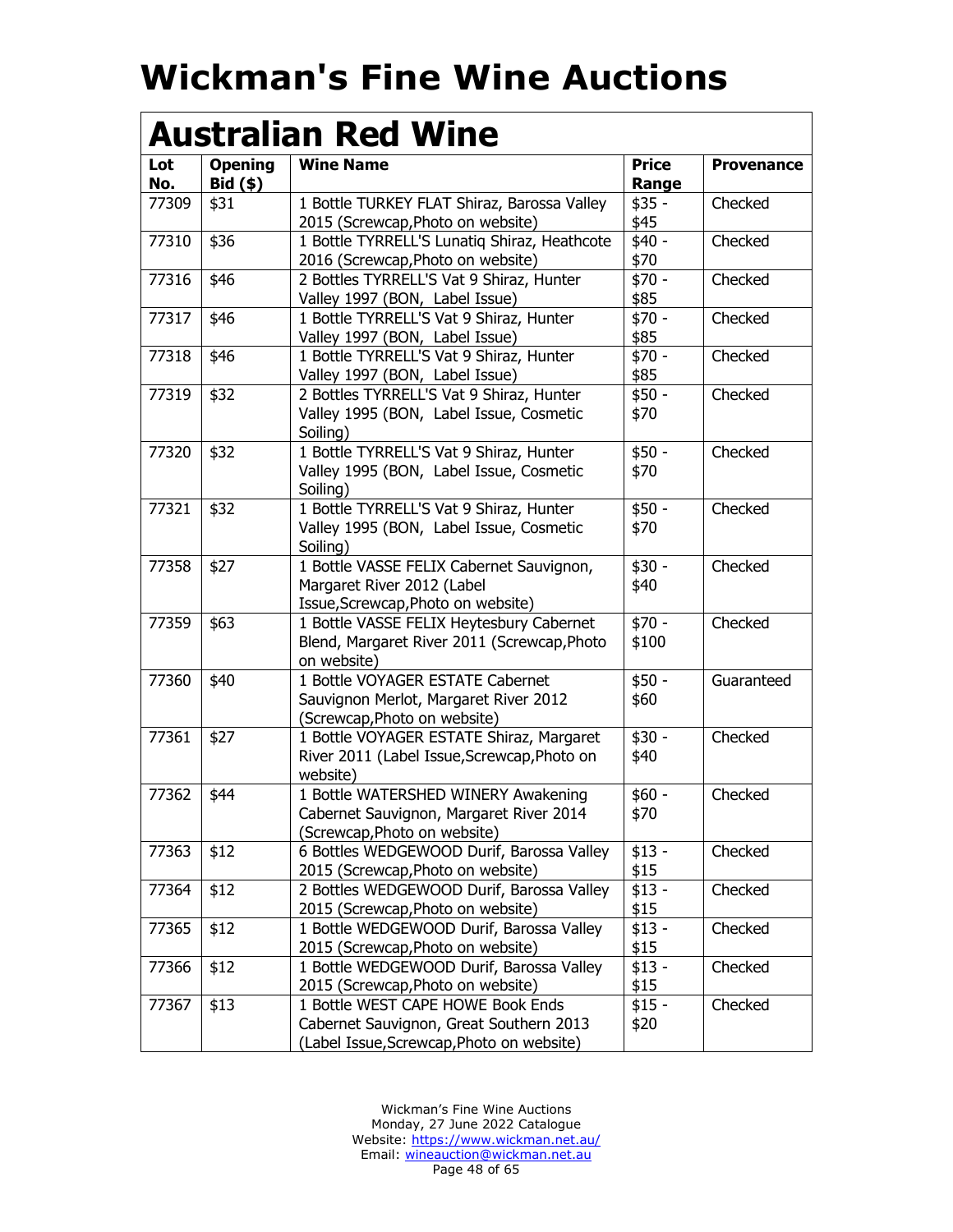| Lot<br>No. | <b>Opening</b><br>$Bid($ \$) | <b>Wine Name</b>                                                                                                                        | <b>Price</b><br>Range | <b>Provenance</b> |
|------------|------------------------------|-----------------------------------------------------------------------------------------------------------------------------------------|-----------------------|-------------------|
| 77369      | \$36                         | 2 Bottles WILD DUCK CREEK ESTATE<br>Springflat Shiraz, Heathcote 2007                                                                   | $$40 -$<br>\$50       | Guaranteed        |
|            |                              | (Screwcap, Photo on website)                                                                                                            |                       |                   |
| 77370      | \$36                         | 1 Bottle WILD DUCK CREEK ESTATE<br>Springflat Shiraz, Heathcote 2007<br>(Screwcap, Photo on website)                                    | $$40 -$<br>\$50       | Guaranteed        |
| 77372      | \$26                         | 1 Bottle WILLUNGA 100 The Tithing<br>Grenache, McLaren Vale 2013 (Ex-Wine Show<br>Submission, Cellotape, Screwcap, Photo on<br>website) | $$28 -$<br>\$32       | Checked           |
| 77373      | \$26                         | 1 Bottle WILLUNGA 100 The Tithing<br>Grenache, McLaren Vale 2013 (Ex-Wine Show<br>Submission, Cellotape, Screwcap, Photo on<br>website) | $$28 -$<br>\$32       | Checked           |
| 77374      | \$26                         | 1 Bottle WILLUNGA 100 The Tithing<br>Grenache, McLaren Vale 2010 (Light Label<br>Issue, Screwcap Issue, Screwcap, Photo on<br>website)  | $$28 -$<br>\$32       | Checked           |
| 77375      | \$40                         | 3 Bottles WIRRA WIRRA RSW Shiraz,<br>McLaren Vale 2014 (Screwcap, Photo on<br>website)                                                  | $$45 -$<br>\$55       | Guaranteed        |
| 77376      | \$40                         | 2 Bottles WIRRA WIRRA RSW Shiraz,<br>McLaren Vale 2014 (Screwcap, Photo on<br>website)                                                  | $$45 -$<br>\$55       | Guaranteed        |
| 77377      | \$40                         | 1 Bottle WIRRA WIRRA RSW Shiraz, McLaren<br>Vale 2014 (Screwcap, Photo on website)                                                      | \$45 -<br>\$55        | Guaranteed        |
| 77378      | \$36                         | 3 Bottles WIRRA WIRRA RSW Shiraz,<br>McLaren Vale 2012 (Screwcap, Photo on<br>website)                                                  | \$40 -<br>\$50        | Guaranteed        |
| 77379      | \$36                         | 2 Bottles WIRRA WIRRA RSW Shiraz,<br>McLaren Vale 2012 (Screwcap, Photo on<br>website)                                                  | $$40 -$<br>\$50       | Guaranteed        |
| 77380      | \$36                         | 1 Bottle WIRRA WIRRA RSW Shiraz, McLaren<br>Vale 2012 (Screwcap, Photo on website)                                                      | $$40 -$<br>\$50       | Guaranteed        |
| 77381      | \$40                         | 3 Bottles WIRRA WIRRA RSW Shiraz,<br>McLaren Vale 2010 (Screwcap, Photo on<br>website)                                                  | $$45 -$<br>\$50       | Guaranteed        |
| 77382      | \$40                         | 2 Bottles WIRRA WIRRA RSW Shiraz,<br>McLaren Vale 2010 (Screwcap, Photo on<br>website)                                                  | $$45 -$<br>\$50       | Guaranteed        |
| 77383      | \$40                         | 1 Bottle WIRRA WIRRA RSW Shiraz, McLaren<br>Vale 2010 (Screwcap, Photo on website)                                                      | $$45 -$<br>\$50       | Guaranteed        |
| 77384      | \$24                         | 2 Bottles WITCHMOUNT ESTATE Shiraz,<br>Victoria 2004 (Label Issue, Screwcap, Photo on<br>website)                                       | $$30 -$<br>\$45       | Checked           |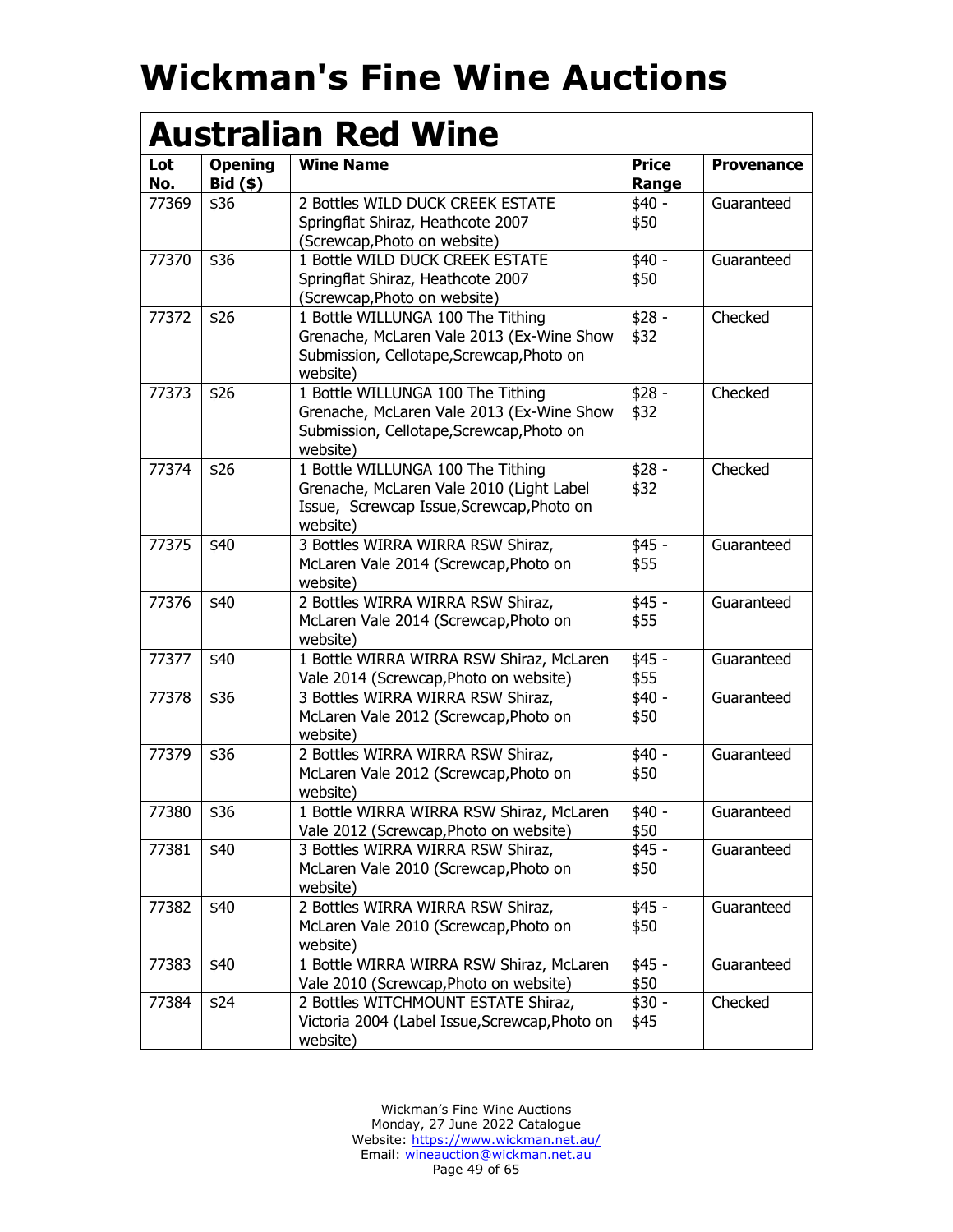| Lot<br>No. | <b>Opening</b><br>$Bid($ \$) | <b>Wine Name</b>                                                                                                                                                                                        | <b>Price</b><br>Range | <b>Provenance</b> |
|------------|------------------------------|---------------------------------------------------------------------------------------------------------------------------------------------------------------------------------------------------------|-----------------------|-------------------|
| 77385      | \$14                         | 1 Bottle WOLF BLASS WINES Black Cassis<br>Cabernet Sauvignon, Langhorne Creek 2015<br>(Screwcap, Photo on website)                                                                                      | $$15 -$<br>\$17       | Checked           |
| 77386      | \$72                         | 1 Bottle WOLF BLASS WINES Black Label,<br>South Australia 2010 (Screwcap, Photo on<br>website)                                                                                                          | \$80 -<br>\$100       | Checked           |
| 77387      | \$489                        | 1 Double Magnum WOLF BLASS WINES Black<br>Label, South Australia 1998 (BON, Cracked<br>Wax Seal, Writing, Photo on website)                                                                             | \$920 -<br>\$1,000    | Checked           |
| 77388      | \$139                        | 1 Bottle WOLF BLASS WINES Black Label,<br>South Australia 1974 (MS, evidence of<br>historic weeping, corroded capsule condition<br>issue, label condition issue, cosmetic<br>soiling, Photo on website) | $$190 -$<br>\$250     | Unknown           |
| 77389      | \$146                        | 1 Bottle WOLF BLASS WINES Black Label,<br>South Australia 1974 (MHS, evidence of<br>historic weeping, corroded capsule condition<br>issue, cosmetic soiling, Photo on website)                          | $$190 -$<br>\$250     | Unknown           |
| 77390      | \$146                        | 1 Bottle WOLF BLASS WINES Black Label,<br>South Australia 1974 (MHS, evidence of<br>historic weeping, cosmetic soiling, Photo on<br>website)                                                            | $$190 -$<br>\$250     | Unknown           |
| 77391      | \$184                        | 1 Bottle WOLF BLASS WINES Black Label,<br>South Australia 1973 (VHS, Label<br>Issue, Photo on website)                                                                                                  | $$240 -$<br>\$300     | Guaranteed        |
| 77392      | \$12                         | 1 Bottle WOLF BLASS WINES Blass Reserve<br>Release Shiraz, Langhorne Creek 2016<br>(Screwcap, Photo on website)                                                                                         | $$13 -$<br>\$15       | Checked           |
| 77393      | \$40                         | 1 Bottle WOLF BLASS WINES Grey Label<br>Cabernet Sauvignon, Langhorne Creek 2004<br>(Import Label, Screwcap, Photo on website)                                                                          | $$50 -$<br>\$70       | Checked           |
| 77394      | \$24                         | 2 Bottles WOLF BLASS WINES Grey Label<br>Cabernet-Shiraz, Langhorne Creek 2012<br>(Wine Show Label, Screwcap, Photo on<br>website)                                                                      | $$30 -$<br>\$35       | Checked           |
| 77395      | \$27                         | 1 Bottle WOLF BLASS WINES Grey Label<br>Cabernet-Shiraz, Langhorne Creek 2012<br>(Label Issue, Screwcap, Photo on website)                                                                              | $$30 -$<br>\$35       | Checked           |
| 77396      | \$27                         | 2 Bottles WOLF BLASS WINES Grey Label<br>Cabernet-Shiraz, Langhorne Creek 2012<br>(Screwcap, Photo on website)                                                                                          | $$30 -$<br>\$35       | Checked           |
| 77397      | \$18                         | 1 Bottle WOLF BLASS WINES Grey Label<br>Shiraz, McLaren Vale 2018 (Screwcap, Photo<br>on website)                                                                                                       | $$20 -$<br>\$30       | Checked           |
| 77398      | \$54                         | 1 Magnum WOLF BLASS WINES Grey Label<br>Shiraz, McLaren Vale 2014 (Screwcap<br>Issue, Screwcap, Photo on website)                                                                                       | $$60 -$<br>\$80       | Checked           |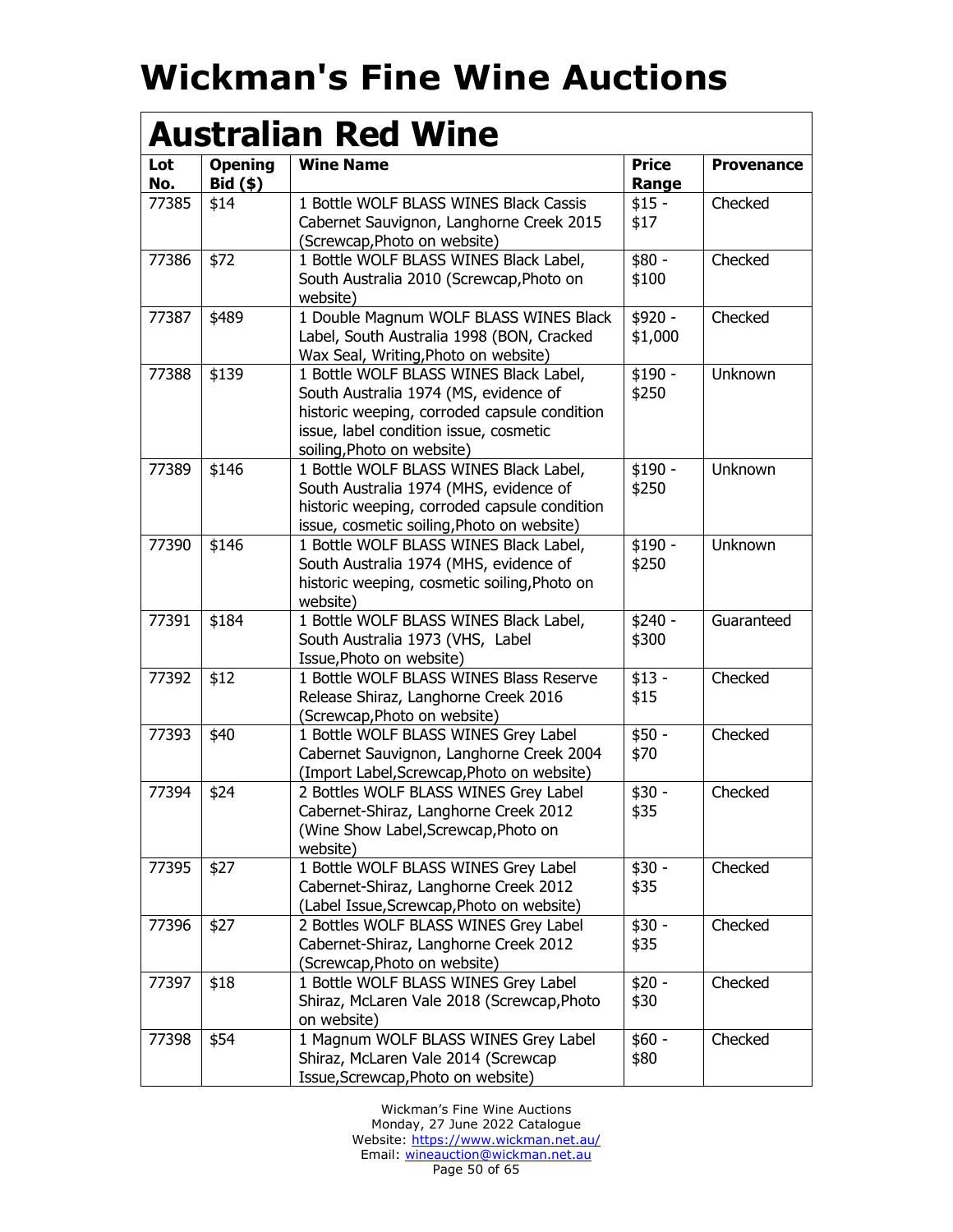| Lot   | <b>Opening</b> | <b>Australian Red Wine</b><br><b>Wine Name</b> | <b>Price</b> | <b>Provenance</b> |
|-------|----------------|------------------------------------------------|--------------|-------------------|
| No.   | $Bid($ \$)     |                                                | Range        |                   |
| 77399 | \$27           | 2 Bottles WYNNS COONAWARRA ESTATE              | $$30 -$      | Checked           |
|       |                | Black Label Shiraz, Coonawarra 2012            | \$40         |                   |
|       |                | (Screwcap, Photo on website)                   |              |                   |
| 77400 | \$27           | 2 Bottles WYNNS COONAWARRA ESTATE              | $$30 -$      | Checked           |
|       |                | Black Label Shiraz, Coonawarra 2012            | \$40         |                   |
|       |                | (Screwcap, Photo on website)                   |              |                   |
| 77401 | \$27           | 1 Bottle WYNNS COONAWARRA ESTATE               | $$30 -$      | Checked           |
|       |                | Black Label Shiraz, Coonawarra 2012            | \$40         |                   |
|       |                | (Screwcap, Photo on website)                   |              |                   |
| 77402 | \$27           | 1 Bottle WYNNS COONAWARRA ESTATE               | $$30 -$      | Checked           |
|       |                | Black Label Shiraz, Coonawarra 2012            | \$40         |                   |
|       |                | (Screwcap, Photo on website)                   |              |                   |
| 77403 | \$40           | 3 Bottles WYNNS COONAWARRA ESTATE              | $$45 -$      | Checked           |
|       |                | Cabernet Sauvignon, Coonawarra 2012            | \$55         |                   |
|       |                | (Screwcap, Photo on website)                   |              |                   |
| 77404 | \$40           | 2 Bottles WYNNS COONAWARRA ESTATE              | $$45 -$      | Checked           |
|       |                | Cabernet Sauvignon, Coonawarra 2012            | \$55         |                   |
|       |                | (Screwcap, Photo on website)                   |              |                   |
| 77405 | \$40           | 1 Bottle WYNNS COONAWARRA ESTATE               | $$45 -$      | Checked           |
|       |                | Cabernet Sauvignon, Coonawarra 2012            | \$55         |                   |
|       |                | (Screwcap, Photo on website)                   |              |                   |
| 77406 | \$82           | 1 Bottle WYNNS COONAWARRA ESTATE               | $$150 -$     | Checked           |
|       |                | Cabernet Sauvignon, Coonawarra 1986            | \$190        |                   |
|       |                | (VVHS, Photo on website)                       |              |                   |
| 77407 | \$82           | 1 Bottle WYNNS COONAWARRA ESTATE               | $$150 -$     | Checked           |
|       |                | Cabernet Sauvignon, Coonawarra 1986            | \$190        |                   |
|       |                | (VVHS, Photo on website)                       |              |                   |
| 77408 | \$117          | 1 Bottle WYNNS COONAWARRA ESTATE               | $$130 -$     | Unknown           |
|       |                | Cabernet Sauvignon, Coonawarra 1973 (HS,       | \$160        |                   |
|       |                | label condition issue, Photo on website)       |              |                   |
| 77409 | \$146          | 1 Bottle WYNNS COONAWARRA ESTATE               | $$200 -$     | Unknown           |
|       |                | Cabernet Sauvignon, Coonawarra 1970 (MHS,      | \$250        |                   |
|       |                | evidence of historic weeping, label condition  |              |                   |
|       |                | issue, Photo on website)                       |              |                   |
| 77410 | \$108          | 1 Bottle WYNNS COONAWARRA ESTATE John          | $$120 -$     | Checked           |
|       |                | Riddoch Cabernet Sauvignon, Coonawarra         | \$160        |                   |
|       |                | 1996 (Label Issue, Photo on website)           |              |                   |
| 77411 | \$108          | 3 Bottles WYNNS COONAWARRA ESTATE              | $$120 -$     | Checked           |
|       |                | John Riddoch Cabernet Sauvignon,               | \$150        |                   |
|       |                | Coonawarra 1991 (BON, Photo on website)        |              |                   |
| 77412 | \$108          | 1 Bottle WYNNS COONAWARRA ESTATE John          | $$120 -$     | Checked           |
|       |                | Riddoch Cabernet Sauvignon, Coonawarra         | \$150        |                   |
|       |                | 1991 (BON, Photo on website)                   |              |                   |
| 77413 | \$108          | 1 Bottle WYNNS COONAWARRA ESTATE John          | $$120 -$     | Checked           |
|       |                | Riddoch Cabernet Sauvignon, Coonawarra         | \$150        |                   |
|       |                | 1991 (BON, Photo on website)                   |              |                   |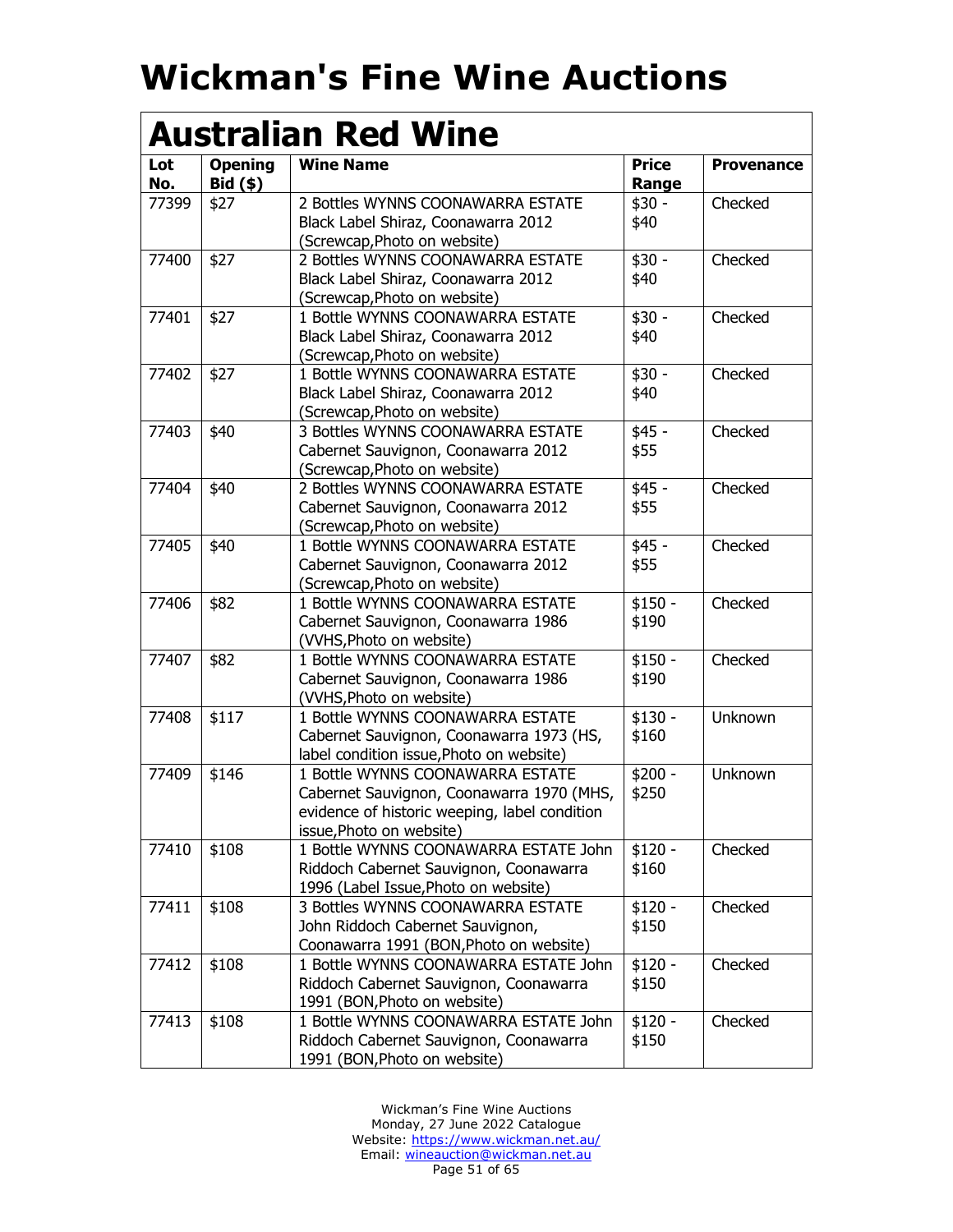|            | <b>Australian Red Wine</b>   |                                                                                                                                                                    |                       |                   |  |  |
|------------|------------------------------|--------------------------------------------------------------------------------------------------------------------------------------------------------------------|-----------------------|-------------------|--|--|
| Lot<br>No. | <b>Opening</b><br>$Bid($ \$) | <b>Wine Name</b>                                                                                                                                                   | <b>Price</b><br>Range | <b>Provenance</b> |  |  |
| 77414      | \$87                         | 1 Bottle WYNNS COONAWARRA ESTATE John<br>Riddoch Cabernet Sauvignon, Coonawarra<br>1985 (HS, Suspected Evidence of Weeping,<br>Cosmetic Soiling, Photo on website) | $$120 -$<br>\$150     | Unknown           |  |  |
| 77415      | \$63                         | 1 Bottle WYNNS COONAWARRA ESTATE<br>Michael Shiraz, Coonawarra 2003 (Photo on<br>website)                                                                          | $$70 -$<br>\$100      | Checked           |  |  |
| 77416      | \$117                        | 1 Bottle WYNNS COONAWARRA ESTATE<br>Michael Shiraz, Coonawarra 1998 (Photo on<br>website)                                                                          | $$130 -$<br>\$150     | Checked           |  |  |
| 77417      | \$81                         | 1 Bottle WYNNS COONAWARRA ESTATE<br>Michael Shiraz, Coonawarra 1994 (BON, Photo<br>on website)                                                                     | $$100 -$<br>\$140     | Checked           |  |  |
| 77418      | \$97                         | 1 Bottle WYNNS COONAWARRA ESTATE<br>Michael Shiraz, Coonawarra 1993 (BON, Photo<br>on website)                                                                     | $$120 -$<br>\$150     | Checked           |  |  |
| 77419      | \$97                         | 1 Bottle WYNNS COONAWARRA ESTATE<br>Michael Shiraz, Coonawarra 1993 (BON, Photo<br>on website)                                                                     | $$120 -$<br>\$150     | Checked           |  |  |
| 77420      | \$9                          | 4 Bottles WYNNS COONAWARRA ESTATE<br>Shiraz, Coonawarra 2013 (Screwcap, Photo on<br>website)                                                                       | $$10 -$<br>\$15       | Checked           |  |  |
| 77421      | \$9                          | 1 Bottle WYNNS COONAWARRA ESTATE<br>Shiraz, Coonawarra 2013 (Screwcap, Photo on<br>website)                                                                        | $$10 -$<br>\$15       | Checked           |  |  |
| 77422      | \$36                         | 1 Bottle WYNNS COONAWARRA ESTATE V &<br>A Lane Cabernet Shiraz, Coonawarra 2016<br>(Screwcap, Photo on website)                                                    | $$40 -$<br>\$50       | Checked           |  |  |
| 77423      | \$57                         | 1 Bottle XANADU Stevens Road Cabernet<br>Sauvignon, Margaret River 2013 (Wine Show<br>Label, Screwcap, Photo on website)                                           | $$70 -$<br>\$85       | Checked           |  |  |
| 77424      | \$57                         | 1 Bottle XANADU Stevens Road Cabernet<br>Sauvignon, Margaret River 2013 (Wine Show<br>Label, Screwcap, Photo on website)                                           | \$70 -<br>\$85        | Checked           |  |  |
| 77425      | \$81                         | 1 Bottle YARRA YERING Underhill Shiraz,<br>Yarra Valley 2015 (Label<br>Issue, Screwcap, Photo on website)                                                          | $$100 -$<br>\$120     | Checked           |  |  |
| 77426      | \$73                         | 1 Bottle YERING STATION Reserve Pinot<br>Noir, Yarra Valley 2015 (Wine Show<br>Label, Screwcap, Photo on website)                                                  | \$90 -<br>\$110       | Checked           |  |  |
| 77427      | \$73                         | 1 Bottle YERING STATION Reserve Pinot<br>Noir, Yarra Valley 2015 (Wine Show<br>Label, Screwcap, Photo on website)                                                  | $$90 -$<br>\$110      | Checked           |  |  |
| 77428      | \$57                         | 1 Bottle YERING STATION Reserve Shiraz<br>Viognier, Yarra Valley 2014 (Wine Show<br>Label, Screwcap, Photo on website)                                             | $$70 -$<br>\$80       | Checked           |  |  |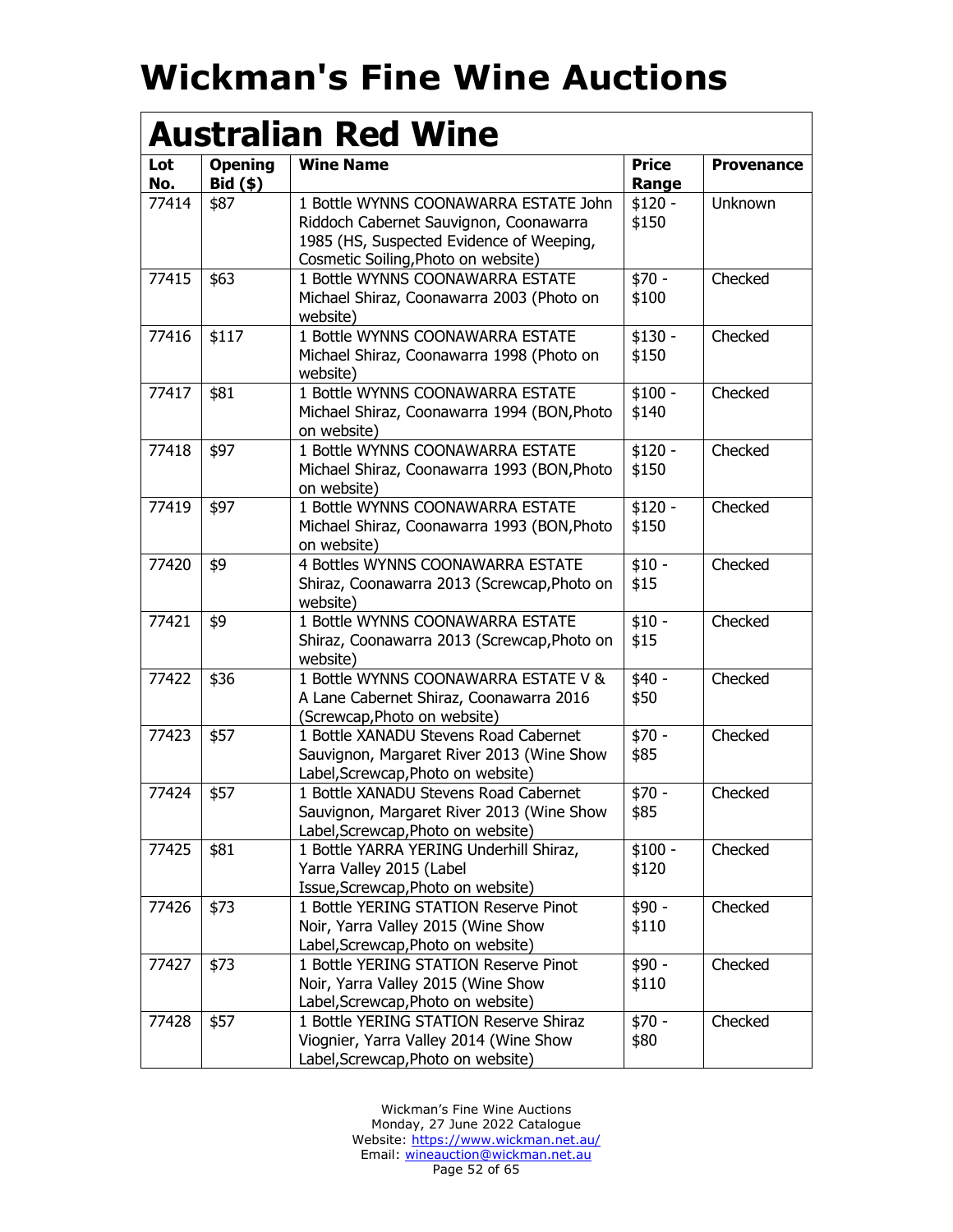| <b>Australian Red Wine</b> |                              |                                                                                                                         |                       |                   |  |
|----------------------------|------------------------------|-------------------------------------------------------------------------------------------------------------------------|-----------------------|-------------------|--|
| Lot<br>No.                 | <b>Opening</b><br>$Bid($ \$) | <b>Wine Name</b>                                                                                                        | <b>Price</b><br>Range | <b>Provenance</b> |  |
| 77429                      | \$52                         | 2 Bottles YERING STATION Reserve Shiraz<br>Viognier, Yarra Valley 2013 (Wine Show<br>Label, Screwcap, Photo on website) | $$65 -$<br>\$75       | Checked           |  |
| 77430                      | \$52                         | 1 Bottle YERING STATION Reserve Shiraz<br>Viognier, Yarra Valley 2013 (Wine Show<br>Label, Screwcap, Photo on website)  | $$65 -$<br>\$75       | Checked           |  |
| 77431                      | \$52                         | 1 Bottle YERING STATION Reserve Shiraz<br>Viognier, Yarra Valley 2013 (Screwcap, Photo<br>on website)                   | $$65 -$<br>\$75       | Checked           |  |
| 77432                      | \$11                         | 1 Bottle ZEMA ESTATE Cluny Cabernet Blend,<br>Coonawarra 1997 (HS, Cosmetic<br>Soiling, Photo on website)               | $$15 -$<br>\$20       | Unknown           |  |

|            | <b>Australian White Wine</b> |                                                                                                                                         |                       |                   |  |
|------------|------------------------------|-----------------------------------------------------------------------------------------------------------------------------------------|-----------------------|-------------------|--|
| Lot<br>No. | <b>Opening</b><br>$Bid($ \$) | <b>Wine Name</b>                                                                                                                        | <b>Price</b><br>Range | <b>Provenance</b> |  |
| 76508      | \$18                         | 2 Bottles BEST'S WINES Chardonnay, Great<br>Western 2018 (Screwcap, Photo on website)                                                   | $$19 -$<br>\$21       | Checked           |  |
| 76509      | \$18                         | 1 Bottle BEST'S WINES Chardonnay, Great<br>Western 2014 (Screwcap, Photo on website)                                                    | $$20 -$<br>\$25       | Checked           |  |
| 76510      | \$22                         | 2 Bottles BEST'S WINES Concongella Vineyard<br>Foudre Ferment Riesling, Great Western 2016<br>(Label Issue, Screwcap, Photo on website) | $$25 -$<br>\$35       | Checked           |  |
| 76511      | \$22                         | 1 Bottle BEST'S WINES Concongella Vineyard<br>Foudre Ferment Riesling, Great Western 2015<br>(Label Issue, Screwcap, Photo on website)  | $$25 -$<br>\$35       | Checked           |  |
| 76512      | \$12                         | 2 Bottles BEST'S WINES Gentle Blend, Great<br>Western 2018 (Screwcap, Photo on website)                                                 | $$13 -$<br>\$15       | Checked           |  |
| 76513      | \$12                         | 2 Bottles BEST'S WINES Gentle Blend, Great<br>Western 2017 (Screwcap, Photo on website)                                                 | $$13 -$<br>\$15       | Checked           |  |
| 76514      | \$12                         | 2 Bottles BEST'S WINES Gentle Blend, Great<br>Western 2016 (Label Issue, Screwcap, Photo<br>on website)                                 | $$13 -$<br>\$15       | Checked           |  |
| 76531      | \$22                         | 2 Bottles BEST'S WINES Great Western<br>Riesling, Grampians 2018 (Screwcap, Photo on<br>website)                                        | $$25 -$<br>\$30       | Checked           |  |
| 76532      | \$18                         | 2 Bottles BEST'S WINES Great Western<br>Riesling, Grampians 2017 (Screwcap, Photo on<br>website)                                        | $$20 -$<br>\$25       | Checked           |  |
| 76533      | \$16                         | 1 Bottle BEST'S WINES Great Western<br>Riesling, Grampians 2016 (Label<br>Issue, Screwcap, Photo on website)                            | $$18 -$<br>\$22       | Checked           |  |
| 76534      | \$22                         | 1 Bottle BEST'S WINES Great Western<br>Riesling, Grampians 2015 (Screwcap, Photo on<br>website)                                         | $$25 -$<br>\$30       | Checked           |  |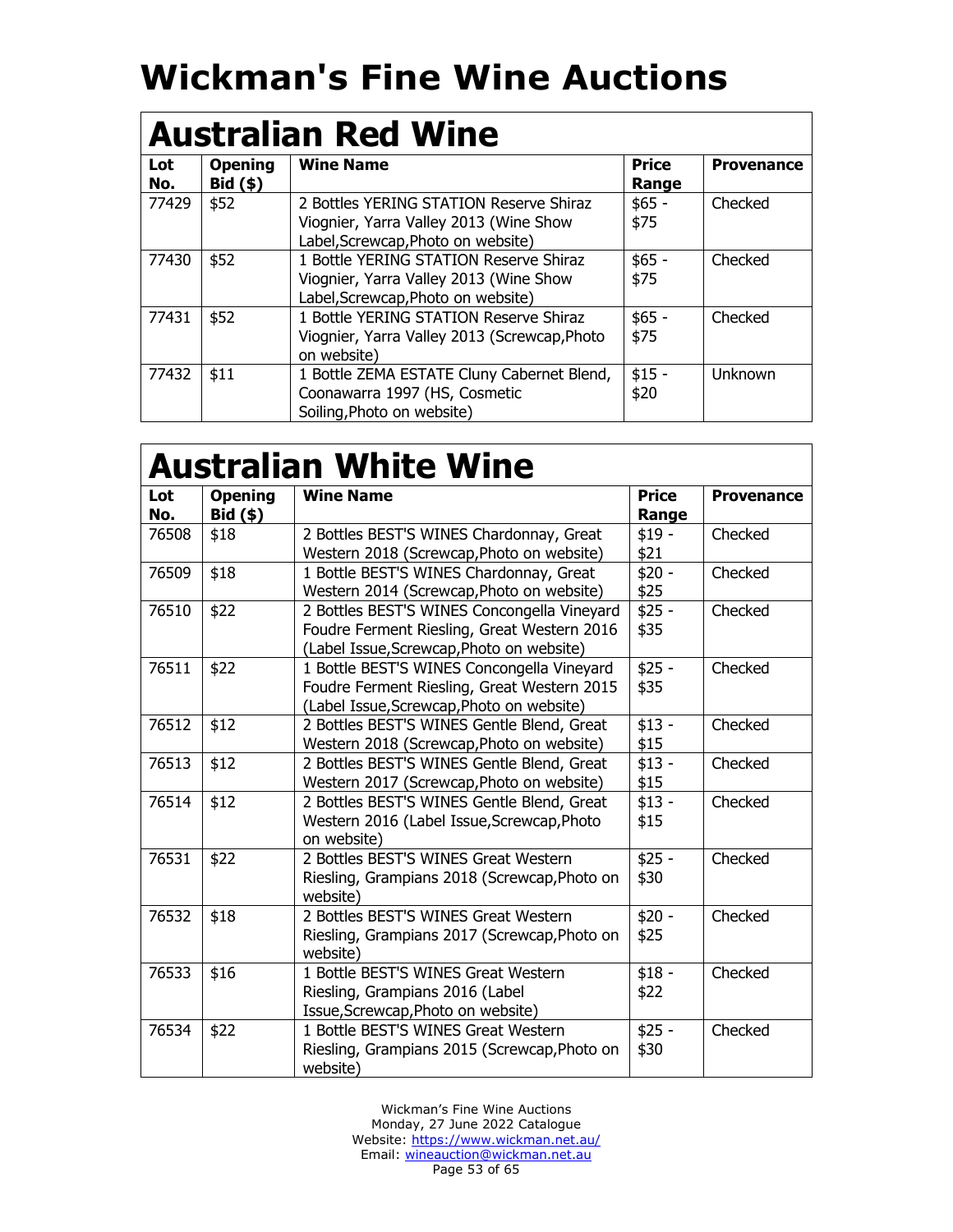|            |                              | <b>Wine Name</b>                                                                                                                    | <b>Price</b>    |                   |
|------------|------------------------------|-------------------------------------------------------------------------------------------------------------------------------------|-----------------|-------------------|
| Lot<br>No. | <b>Opening</b><br>$Bid($ \$) |                                                                                                                                     | Range           | <b>Provenance</b> |
| 76535      | \$11                         | 1 Bottle BEST'S WINES Great Western<br>Riesling, Grampians 2003 (Label Issue,<br>Missing Back Label, Screwcap, Photo on<br>website) | $$12 -$<br>\$16 | Checked           |
| 76554      | \$9                          | 1 Bottle BLEASDALE VINEYARD Chardonnay,<br>Adelaide Hills 2015 (Screwcap, Photo on<br>website)                                      | $$9 - $9$       | Checked           |
| 76562      | \$9                          | 2 Bottles BLEASDALE VINEYARD Pinot Gris,<br>Adelaide Hills 2016 (Screwcap, Photo on<br>website)                                     | $$9 - $9$       | Checked           |
| 76563      | \$9                          | 2 Bottles BLEASDALE VINEYARD Pinot Gris,<br>Adelaide Hills 2015 (Screwcap, Photo on<br>website)                                     | $$9 - $9$       | Checked           |
| 76574      | \$18                         | 1 Bottle BREMERTON WINES Batonnage<br>Chardonnay, Langhorne Creek 2014 (Label<br>Issue, Screwcap, Photo on website)                 | $$19 -$<br>\$22 | Checked           |
| 76655      | \$13                         | 1 Bottle DANDELION VINEYARDS Enchanted<br>Garden Riesling, Eden Valley 2014<br>(Screwcap, Photo on website)                         | $$15 -$<br>\$20 | Checked           |
| 76667      | \$12                         | 2 Half-Bottles d'ARENBERG WINES The Noble<br>Prankster Chardonnay Semillon, Adelaide Hills<br>2010 (Screwcap, Photo on website)     | $$13 -$<br>\$15 | Checked           |
| 76678      | \$20                         | 1 Bottle DOG POINT Section 94 Sauvignon<br>Blanc, Marlborough 2011 (Photo on website)                                               | $$25 -$<br>\$30 | Guaranteed        |
| 76679      | \$20                         | 1 Bottle DOG POINT Section 94 Sauvignon<br>Blanc, Marlborough 2011 (Photo on website)                                               | $$25 -$<br>\$30 | Guaranteed        |
| 76680      | \$8                          | 2 Bottles DOMAIN DAY Mt Crawford One<br>Serious Riesling, Barossa Valley 2014<br>(Screwcap, Photo on website)                       | $$8 - $8$       | Checked           |
| 76685      | \$15                         | 3 Bottles EDEN HALL Riesling, Eden Valley<br>2013 (Screwcap, Photo on website)                                                      | $$16 -$<br>\$18 | Checked           |
| 76812      | \$6                          | 1 Half-Bottle JACK'S CREEK Botrytis<br>Colombard, Australia NV (Screwcap, Photo on<br>website)                                      | $$6 - $6$       | Checked           |
| 76823      | \$22                         | 1 Bottle JASPER HILL Georgia's Paddock<br>Viognier, Heathcote 2009 (Photo on website)                                               | $$27 -$<br>\$31 | Checked           |
| 76825      | \$13                         | 1 Bottle JIM BARRY WINES Lodge Hill<br>Riesling, Clare Valley 2015 (Screwcap, Photo<br>on website)                                  | $$15 -$<br>\$20 | Checked           |
| 76826      | \$13                         | 1 Bottle JIM BARRY WINES Lodge Hill<br>Riesling, Clare Valley 2014 (Label<br>Issue, Screwcap, Photo on website)                     | $$15 -$<br>\$20 | Checked           |
| 76832      | \$13                         | 5 Bottles JIM BARRY WINES Watervale<br>Riesling, Clare Valley 2018 (Screwcap, Photo<br>on website)                                  | $$15 -$<br>\$20 | Checked           |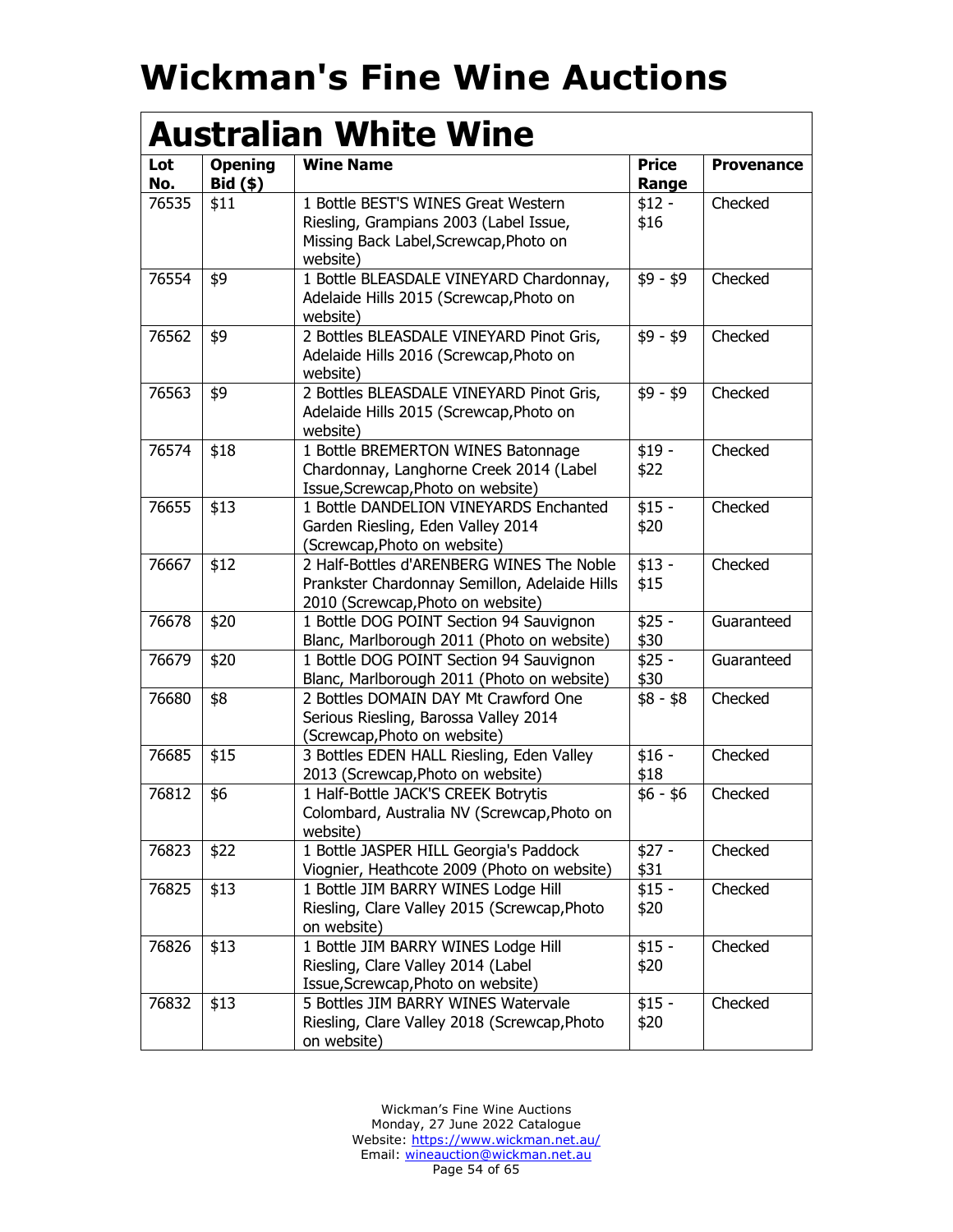| Lot<br>No. | <b>Opening</b><br><b>Bid (\$)</b> | <b>Wine Name</b>                                                                                                                | <b>Price</b><br>Range | <b>Provenance</b> |
|------------|-----------------------------------|---------------------------------------------------------------------------------------------------------------------------------|-----------------------|-------------------|
| 76833      | \$13                              | 2 Bottles JIM BARRY WINES Watervale<br>Riesling, Clare Valley 2014 (Screwcap, Photo<br>on website)                              | $$15 -$<br>\$20       | Checked           |
| 76842      | \$27                              | 1 Bottle JONES ROAD WINES Nepean<br>Chardonnay, Mornington Peninsula 2011<br>(Light Label Issue, Screwcap, Photo on<br>website) | $$29 -$<br>\$33       | Checked           |
| 76843      | \$27                              | 1 Bottle JONES ROAD WINES Nepean<br>Chardonnay, Mornington Peninsula 2011<br>(Sticker, Screwcap, Photo on website)              | $$29 -$<br>\$33       | Checked           |
| 76867      | \$14                              | 2 Bottles KILIKANOON Skilly Valley Pinot Gris,<br>Clare Valley 2013 (Screwcap, Photo on<br>website)                             | $$15 -$<br>\$17       | Checked           |
| 76870      | \$12                              | 6 Bottles KIRRIHILL Gleeson & Co Watervale<br>Riesling, Clare Valley 2019 (Screwcap, Photo<br>on website)                       | $$13 -$<br>\$15       | Checked           |
| 76871      | \$12                              | 4 Bottles KIRRIHILL Gleeson & Co Watervale<br>Riesling, Clare Valley 2019 (Screwcap, Photo<br>on website)                       | $$13 -$<br>\$15       | Checked           |
| 76872      | \$12                              | 1 Bottle KIRRIHILL Gleeson & Co Watervale<br>Riesling, Clare Valley 2019 (Screwcap, Photo<br>on website)                        | $$13 -$<br>\$15       | Checked           |
| 76873      | \$11                              | 1 Bottle KNIGHT GRANITE HILLS<br>Chardonnay, Macedon 2003 (Wine Show<br>Label, Screwcap, Photo on website)                      | $$12 -$<br>\$14       | Checked           |
| 76874      | \$16                              | 2 Bottles KNIGHT GRANITE HILLS Riesling,<br>Macedon 2013 (Screwcap, Photo on website)                                           | $$20 -$<br>\$30       | Checked           |
| 76882      | \$22                              | 1 Bottle LEASINGHAM Classic Clare Riesling,<br>Clare Valley 2009 (Screwcap, Photo on<br>website)                                | $$24 -$<br>\$28       | Checked           |
| 76884      | \$20                              | 3 Bottles LEO BURING Dry Riesling, Clare<br>Valley 2018 (Screwcap, Photo on website)                                            | $$22 -$<br>\$26       | Checked           |
| 76885      | \$20                              | 1 Bottle LEO BURING Dry Riesling, Clare<br>Valley 2018 (Screwcap, Photo on website)                                             | $$22 -$<br>\$26       | Checked           |
| 76886      | \$20                              | 1 Bottle LEO BURING Dry Riesling, Clare<br>Valley 2018 (Screwcap, Photo on website)                                             | \$22 -<br>\$26        | Checked           |
| 76887      | \$24                              | 2 Bottles LEO BURING DW M18 Leonay<br>Riesling, Eden Valley 2009 (Screwcap, Photo<br>on website)                                | $$30 -$<br>\$35       | Checked           |
| 76888      | \$24                              | 1 Bottle LEO BURING DW M18 Leonay<br>Riesling, Eden Valley 2009 (Screwcap, Photo<br>on website)                                 | $$30 -$<br>\$35       | Checked           |
| 76889      | \$24                              | 1 Bottle LEO BURING DW M18 Leonay<br>Riesling, Eden Valley 2009 (Screwcap, Photo<br>on website)                                 | $$30 -$<br>\$35       | Checked           |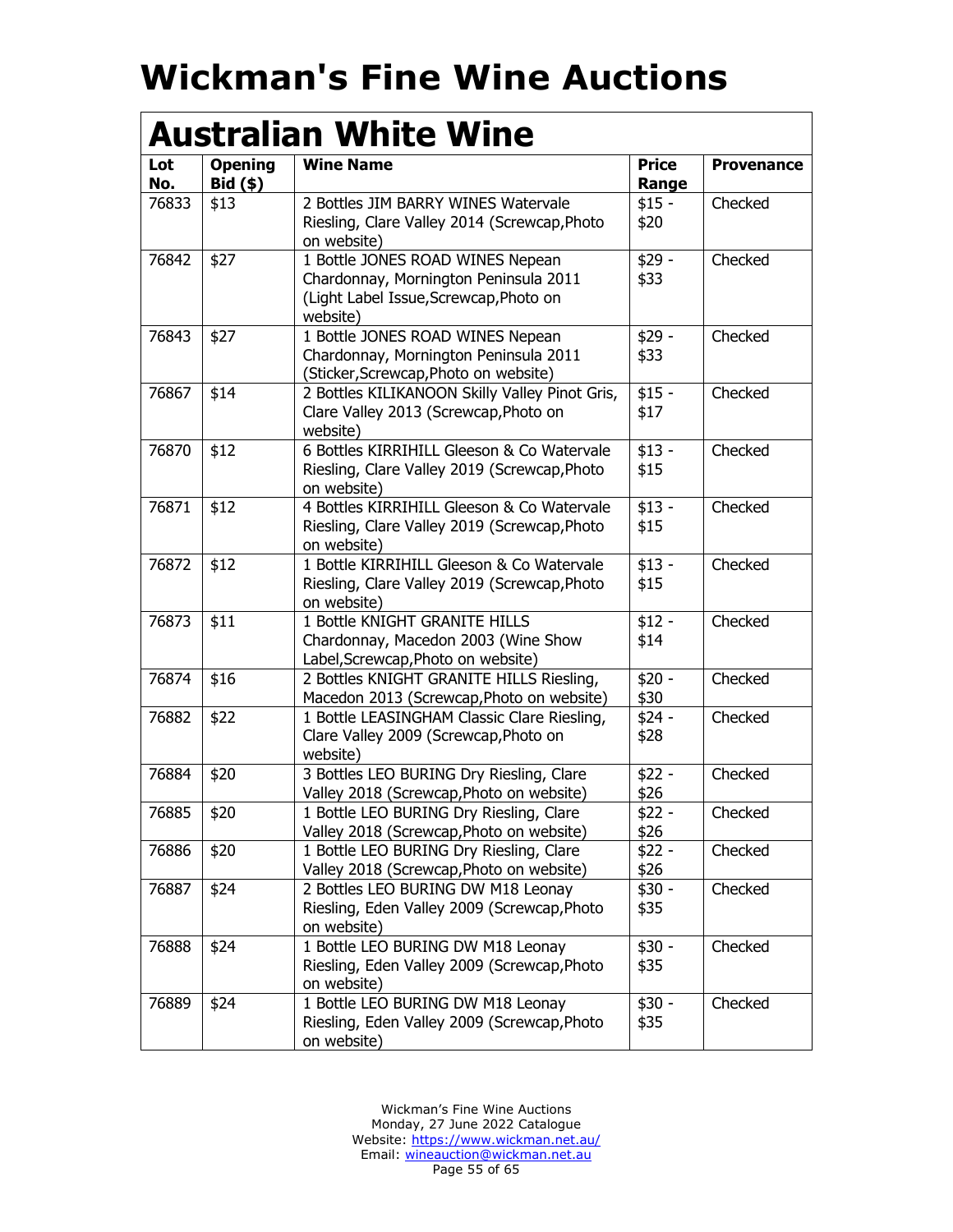| Lot<br>No. | <b>Opening</b><br>$Bid($ \$) | <b>Wine Name</b>                                                                                                                                         | <b>Price</b><br>Range | <b>Provenance</b> |
|------------|------------------------------|----------------------------------------------------------------------------------------------------------------------------------------------------------|-----------------------|-------------------|
| 76896      | \$11                         | 6 Bottles LOOM WINE Long Yarn Riesling,<br>Eden Valley 2015 (Screwcap, Photo on<br>website)                                                              | $$12 -$<br>\$13       | Checked           |
| 76897      | \$11                         | 4 Bottles LOOM WINE Long Yarn Riesling,<br>Eden Valley 2014 (Screwcap, Photo on<br>website)                                                              | $$12 -$<br>\$14       | Checked           |
| 76934      | \$9                          | 2 Bottles MITCHELL WINERY Semillon, Clare<br>Valley 2007 (Screwcap, Photo on website)                                                                    | $$9 - $9$             | Checked           |
| 76937      | \$22                         | 1 Bottle MONTALTO Single Vineyard Hawkins<br>Hill Chardonnay, Mornington Peninsula 2010<br>(Screwcap, Photo on website)                                  | $$24 -$<br>\$28       | Checked           |
| 76938      | \$27                         | 1 Bottle MONTALTO The Eleven Chardonnay,<br>Mornington Peninsula 2010 (Screwcap, Photo<br>on website)                                                    | $$29 -$<br>\$33       | Checked           |
| 76967      | \$14                         | 1 Bottle O'LEARY WALKER Wyebo Fully<br>Worked Sauvignon Blanc, Adelaide Hills 2009<br>(Screwcap, Photo on website)                                       | $$17 -$<br>\$20       | Guaranteed        |
| 77124      | \$9                          | 1 Bottle PENFOLDS Thomas Hyland<br>Chardonnay, South Australia 2011<br>(Screwcap, Photo on website)                                                      | $$10 -$<br>\$15       | Checked           |
| 77128      | \$11                         | 1 Bottle PETALUMA White Label Sauvignon<br>Blanc, Adelaide Hills 2020 (Screwcap, Photo<br>on website)                                                    | $$12 -$<br>\$14       | Unknown           |
| 77138      | \$54                         | 1 Bottle PIERRO Chardonnay, Margaret River<br>2016 (Label Issue, Screwcap, Photo on<br>website)                                                          | $$60 -$<br>\$70       | Checked           |
| 77146      | \$4                          | 3 Bottles PINNACLE DRINKS Riesling, Clare<br>Valley 2017 (Screwcap, Photo on website)                                                                    | $$4 - $5$             | Checked           |
| 77159      | \$12                         | 1 Bottle RICHMOND GROVE Watervale<br>Riesling, Clare Valley 1998 (Historic Evidence<br>of Weeping, Capsule Issue, Cosmetic<br>Soiling, Photo on website) | $$25 -$<br>\$30       | Checked           |
| 77161      | \$27                         | 1 Bottle RIESLINGFREAK No. 4 Riesling, Eden<br>Valley 2016 (Label Issue, Screwcap, Photo on<br>website)                                                  | \$29 -<br>\$33        | Checked           |
| 77162      | \$27                         | 1 Bottle RIESLINGFREAK No. 4 Riesling, Eden<br>Valley 2016 (Screwcap, Photo on website)                                                                  | $$29 -$<br>\$33       | Checked           |
| 77209      | \$24                         | 2 Bottles SEPPELT Drumborg Riesling, Henty<br>2016 (Wine Show Label, Screwcap, Photo on<br>website)                                                      | $$30 -$<br>\$35       | Checked           |
| 77210      | \$24                         | 2 Bottles SEPPELT Drumborg Riesling, Henty<br>2013 (Screwcap, Photo on website)                                                                          | \$30 -<br>\$40        | Checked           |
| 77211      | \$24                         | 1 Bottle SEPPELT Drumborg Riesling, Henty<br>2013 (Screwcap, Photo on website)                                                                           | $$30 -$<br>\$40       | Checked           |
| 77212      | \$24                         | 3 Bottles SEPPELT Drumborg Riesling, Henty<br>2009 (Screwcap, Photo on website)                                                                          | $$30 -$<br>\$40       | Checked           |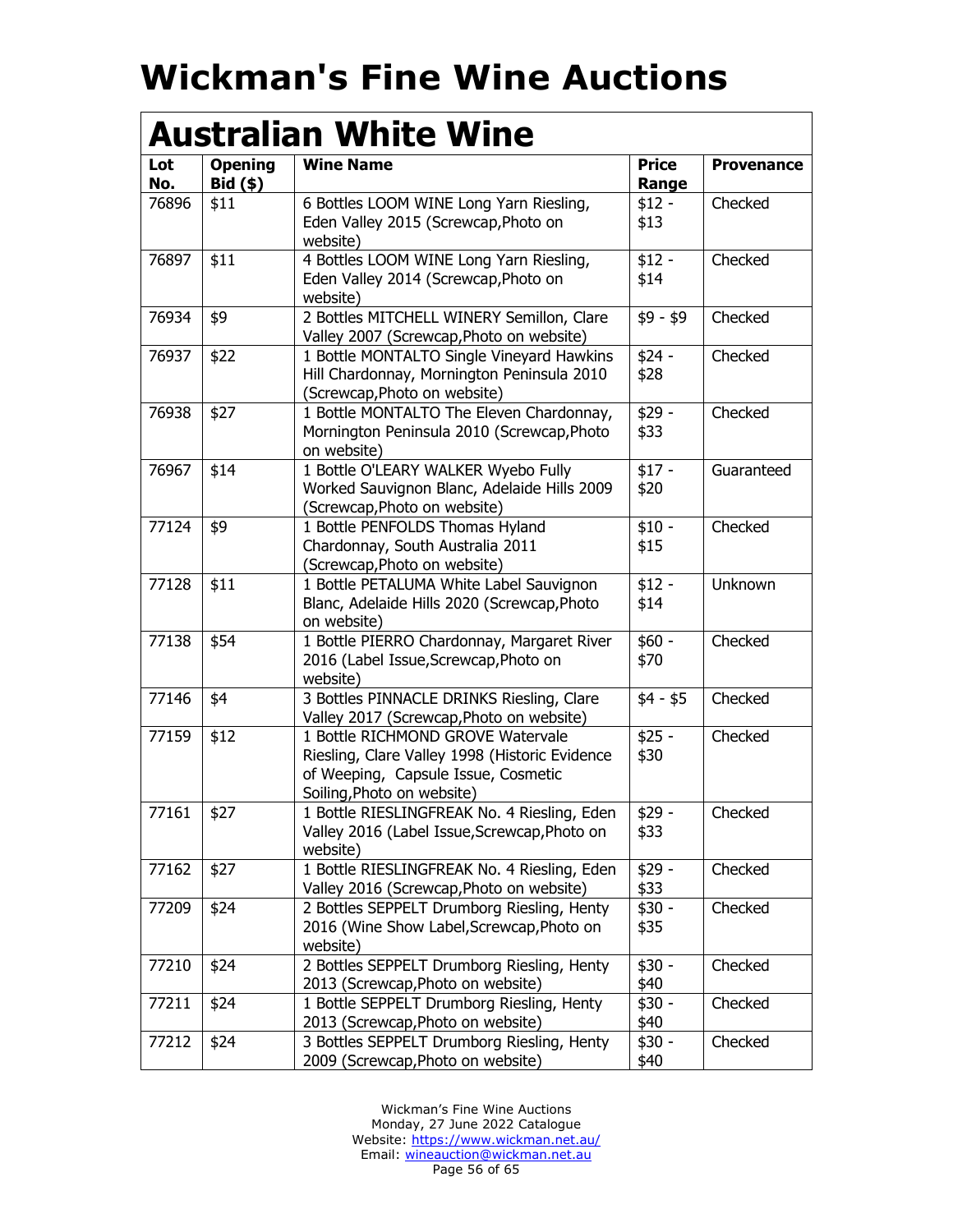#### **Australian White Wine Lot No. Opening Bid (\$) Wine Name** Price **Price Range Provenance** 77213 | \$24 | 2 Bottles SEPPELT Drumborg Riesling, Henty 2009 (Screwcap,Photo on website) \$30 - \$40 Checked 77214 \$24 1 Bottle SEPPELT Drumborg Riesling, Henty 2009 (Screwcap,Photo on website) \$30 - \$40 **Checked** 77215 | \$24 | 1 Bottle SEPPELT Drumborg Riesling, Henty 2009 (Wine Show Label,Screwcap,Photo on website) \$30 - \$40 Checked 77216 | \$24 | 1 Bottle SEPPELT Drumborg Riesling, Henty 2008 (Screwcap,Photo on website)  $$30 -$ \$35 Checked 77217 | \$28 | 2 Bottles SEPPELT Drumborg Riesling, Henty 2005 (Label Issue, Light Screwcap Issue, Wine Show Label,Screwcap,Photo on website) \$35 - \$45 Checked 77218 | \$28 | 1 Bottle SEPPELT Drumborg Riesling, Henty 2005 (Wine Show Label,Screwcap,Photo on website)  $$35 -$ \$45 Checked 77219 \$24 2 Bottles SEPPELT Drumborg Riesling, Henty 2000 (Label Issue, Cosmetic Soiling,Photo on website)  $$30 -$ \$40 **Checked** 77220 | \$24 | 1 Bottle SEPPELT Drumborg Riesling, Henty 2000 (Cosmetic Soiling,Photo on website) \$30 - \$40 Checked 77234 | \$24 | 1 Bottle SEVILLE ESTATE Chardonnay, Yarra Valley 2013 (Label Issue, Wine Show Label,Screwcap,Photo on website) \$30 - \$40 Checked 77235 | \$24 | 1 Bottle SEVILLE ESTATE Chardonnay, Yarra Valley 2013 (Label Issue,Screwcap,Photo on website) \$30 - \$40 Checked 77236 | \$24 | 1 Bottle SEVILLE ESTATE Chardonnay, Yarra Valley 2008 (Wine Show Label,Screwcap,Photo on website)  $\sqrt{$30-}$ \$40 Checked 77237 \$29 1 Bottle SEVILLE ESTATE Reserve Chardonnay, Yarra Valley 2011 (Screwcap,Photo on website)  $\sqrt{$40}$  -\$45 Checked 77241 | \$15 | 2 Bottles SKILLOGALEE Riesling, Clare Valley 2017 (Screwcap,Photo on website) \$16 - \$18 Checked 77258 | \$32 | 1 Bottle TARRAWARRA ESTATE Reserve Chardonnay, Yarra Valley 2014 (Wine Show Label,Screwcap,Photo on website) \$40 - \$45 Checked 77259 | \$32 | 1 Bottle TARRAWARRA ESTATE Reserve Chardonnay, Yarra Valley 2014 (Wine Show Label,Screwcap,Photo on website) \$40 - \$45 Checked 77260 | \$32 | 1 Bottle TARRAWARRA ESTATE Reserve \$40 - Checked

Chardonnay, Yarra Valley 2014 (Screwcap,Photo on website) \$45 77262 | \$8 | 4 Bottles TAYLORS WINES Riesling, Clare Valley 2018 (Screwcap,Photo on website) \$8 - \$10 Checked 77263 | \$8 | 1 Bottle TAYLORS WINES Riesling, Clare Valley 2015 (Screwcap,Photo on website) \$8 - \$8 Checked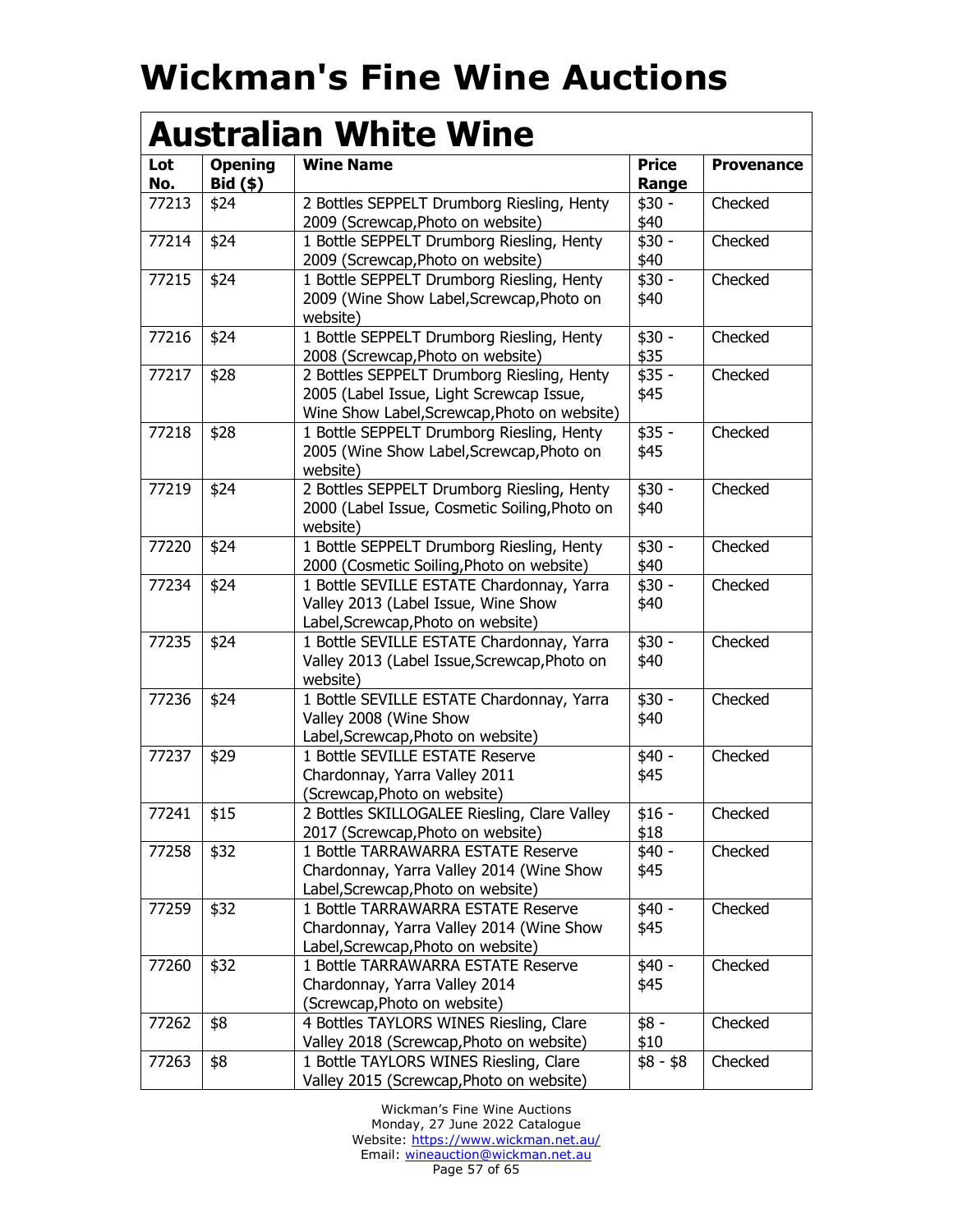| Lot<br>No. | <b>Opening</b><br>$Bid($ \$) | <b>Wine Name</b>                                                                                                                               | <b>Price</b><br>Range      | <b>Provenance</b> |
|------------|------------------------------|------------------------------------------------------------------------------------------------------------------------------------------------|----------------------------|-------------------|
| 77273      | \$7                          | 6 Bottles THE CRAFTY PUNTER Riesling, Clare<br>Valley 2016 (Screwcap, Photo on website)                                                        | $$7 - $8$                  | Checked           |
| 77274      | \$7                          | 1 Bottle THE CRAFTY PUNTER Riesling, Clare<br>Valley 2016 (Screwcap, Photo on website)                                                         | $$7 - $8$                  | Checked           |
| 77275      | \$7                          | 1 Bottle THE CRAFTY PUNTER Riesling, Clare<br>Valley 2016 (Screwcap, Photo on website)                                                         | $$7 - $8$                  | Checked           |
| 77276      | \$6                          | 1 Bottle THE CRAFTY PUNTER Riesling, Clare<br>Valley 2016 (Screwcap, Photo on website)                                                         | $$7 - $8$                  | Checked           |
| 77277      | \$7                          | 1 Bottle THE CRAFTY PUNTER Riesling, Clare<br>Valley 2015 (Screwcap, Photo on website)                                                         | $$7 - $7$                  | Checked           |
| 77278      | \$7                          | 4 Bottles THE CRAFTY PUNTER Riesling, Clare<br>Valley 2015 (Screwcap, Photo on website)                                                        | $$7 - $7$                  | Checked           |
| 77282      | \$18                         | 1 Bottle THE LANE VINEYARD Block 1A<br>Chardonnay, Adelaide Hills 2018<br>(Screwcap, Photo on website)                                         | $$20 -$<br>\$30            | Checked           |
| 77288      | \$13                         | 1 Bottle THORN-CLARKE Eden Trail Riesling,<br>Eden Valley 2017 (Screwcap, Photo on<br>website)                                                 | $$14 -$<br>\$16            | Checked           |
| 77311      | \$18                         | 1 Bottle TYRRELL'S Pokolbin Hills Semillon,<br>Hunter Valley 2017 (Screwcap, Photo on<br>website)                                              | $$20 -$<br>\$30            | Checked           |
| 77312      | \$49                         | 2 Bottles TYRRELL'S Vat 1 Semillon, Hunter<br>Valley 2009 (Wine Show<br>Label, Screwcap, Photo on website)                                     | $\overline{$}60 -$<br>\$75 | Checked           |
| 77313      | \$49                         | 1 Bottle TYRRELL'S Vat 1 Semillon, Hunter<br>Valley 2009 (Wine Show<br>Label, Screwcap, Photo on website)                                      | $$60 -$<br>\$75            | Checked           |
| 77314      | \$40                         | 1 Bottle TYRRELL'S Vat 1 Semillon, Hunter<br>Valley 2001 (Historic Evidence of Weeping,<br>Cosmetic Soiling)                                   | $$65 -$<br>\$80            | Checked           |
| 77315      | \$50                         | 1 Bottle TYRRELL'S Vat 1 Semillon, Hunter<br>Valley 1999 (3.5 CMs Ullage, Historic<br>Evidence of Weeping, Capsule Issue,<br>Cosmetic Soiling) | \$95 -<br>\$110            | Checked           |

| <b>Portugal</b> |                              |                                                                                                             |                       |                   |  |
|-----------------|------------------------------|-------------------------------------------------------------------------------------------------------------|-----------------------|-------------------|--|
| Lot<br>No.      | <b>Opening</b><br>$Bid($ \$) | <b>Wine Name</b>                                                                                            | <b>Price</b><br>Range | <b>Provenance</b> |  |
| 76569           | \$828                        | 1 Bottle BORGES Vintage Port, Oporto<br>1918 (Label Issue, Neck Tag, Cosmetic<br>Soiling, Photo on website) | $$910 -$<br>\$1,074   | <b>Unknown</b>    |  |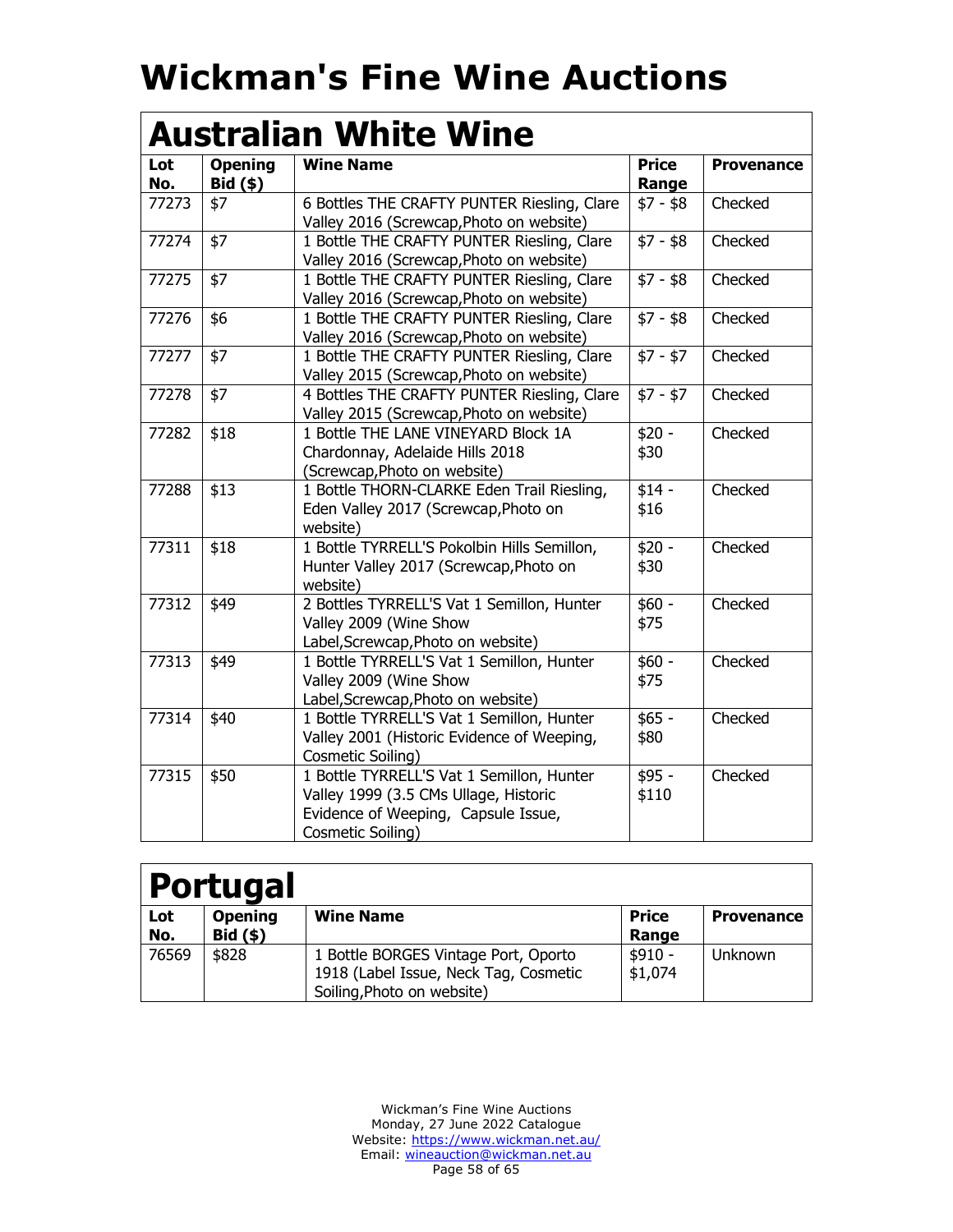| <b>Spirits</b> |                              |                                                                                                                                                                  |                       |                   |
|----------------|------------------------------|------------------------------------------------------------------------------------------------------------------------------------------------------------------|-----------------------|-------------------|
| Lot<br>No.     | <b>Opening</b><br>$Bid($ \$) | <b>Wine Name</b>                                                                                                                                                 | <b>Price</b><br>Range | <b>Provenance</b> |
| 76582          | \$146                        | 1 Bottle (1.125 Litre) BUNDABERG Distillers<br>No 3 Rum 43% ABV, Bundaberg NV (Photo<br>on website)                                                              | $$160 -$<br>\$188     | Checked           |
| 76583          | \$80                         | 1 Bottle BUNDABERG Master Distillers<br>Collection Small Batch 40% ABV, Bundaberg<br>NV (Photo on website)                                                       | \$88 -<br>\$104       | Checked           |
| 76584          | \$499                        | 1 50ml BUNDABERG MILLAQUIN White Rum,<br>Queensland NV (Extremely rare<br>collectable, Please note level, light marks to<br>label, rusted cap, Photo on website) | $$548 -$<br>\$646     | Unknown           |
| 76585          | \$89                         | 1 Bottle BUNDABERG Reserve 40% ABV,<br>Bundaberg NV (Screwcap Issue, Standard<br>Release Un-Numbered, Cardboard Box, Photo<br>on website)                        | $$97 -$<br>\$113      | Checked           |
| 76586          | \$89                         | 1 Bottle BUNDABERG Reserve 40% ABV,<br>Bundaberg NV (Standard Release Un-<br>Numbered, Cardboard Box, Photo on website)                                          | \$97 -<br>\$113       | Checked           |
| 76587          | \$144                        | 1 Bottle BUNDABERG Royal Liqueur Coffee<br>and Chocolate Queensland NV (Older<br>Bottling, Photo on website)                                                     | $$350 -$<br>\$450     | Checked           |
| 76716          | \$90                         | 1 Bottle (700ml) GLENMORANGIE The Nectar<br>D'or 46% ABV, The Highlands NV (Earlier<br>Version, Presentation Box, Photo on website)                              | \$99 -<br>\$117       | Unknown           |
| 76744          | \$850                        | 1 Bottle (700ml) HENNESSY Paradis Rare<br>40% ABV, Cognac NV (Presentation<br>Box, Photo on website)                                                             | $$935 -$<br>\$1,105   | Checked           |

#### **Red Bordeaux**

| Lot   | <b>Opening</b> | <b>Wine Name</b>                               | <b>Price</b> | <b>Provenance</b> |  |
|-------|----------------|------------------------------------------------|--------------|-------------------|--|
| No.   | $Bid($ \$)     |                                                | Range        |                   |  |
| 76620 | \$18           | 1 Bottle CHATEAU BRANDEAU, Bordeaux            | $$19 -$      | Unknown           |  |
|       |                | 2014 (Photo on website)                        | \$21         |                   |  |
| 76622 | \$3,463        | 1 Bottle CHATEAU LAFITE-ROTHSCHILD 1er         | $$4,500 -$   | <b>Unknown</b>    |  |
|       |                | cru classe, Pauillac 1953 (Possible signs of   | \$5,500      |                   |  |
|       |                | historic weeping, MS, lightly soiled & lifting |              |                   |  |
|       |                | label with small scuffs, soiled & damaged      |              |                   |  |
|       |                | capsule, Photo on website)                     |              |                   |  |

| <b>Rhone</b> |                              |                                                                                            |                       |                   |  |
|--------------|------------------------------|--------------------------------------------------------------------------------------------|-----------------------|-------------------|--|
| Lot<br>No.   | <b>Opening</b><br>$Bid($ \$) | <b>Wine Name</b>                                                                           | <b>Price</b><br>Range | <b>Provenance</b> |  |
| 76621        | \$36                         | 1 Bottle CHATEAU LA NERTHE,<br>Chateauneuf-du-Pape 2004 (Label<br>Issue, Photo on website) | $$40 -$<br>\$50       | <b>Unknown</b>    |  |

Wickman's Fine Wine Auctions Monday, 27 June 2022 Catalogue Website:<https://www.wickman.net.au/> Email: [wineauction@wickman.net.au](mailto:wineauction@wickman.net.au) Page 59 of 65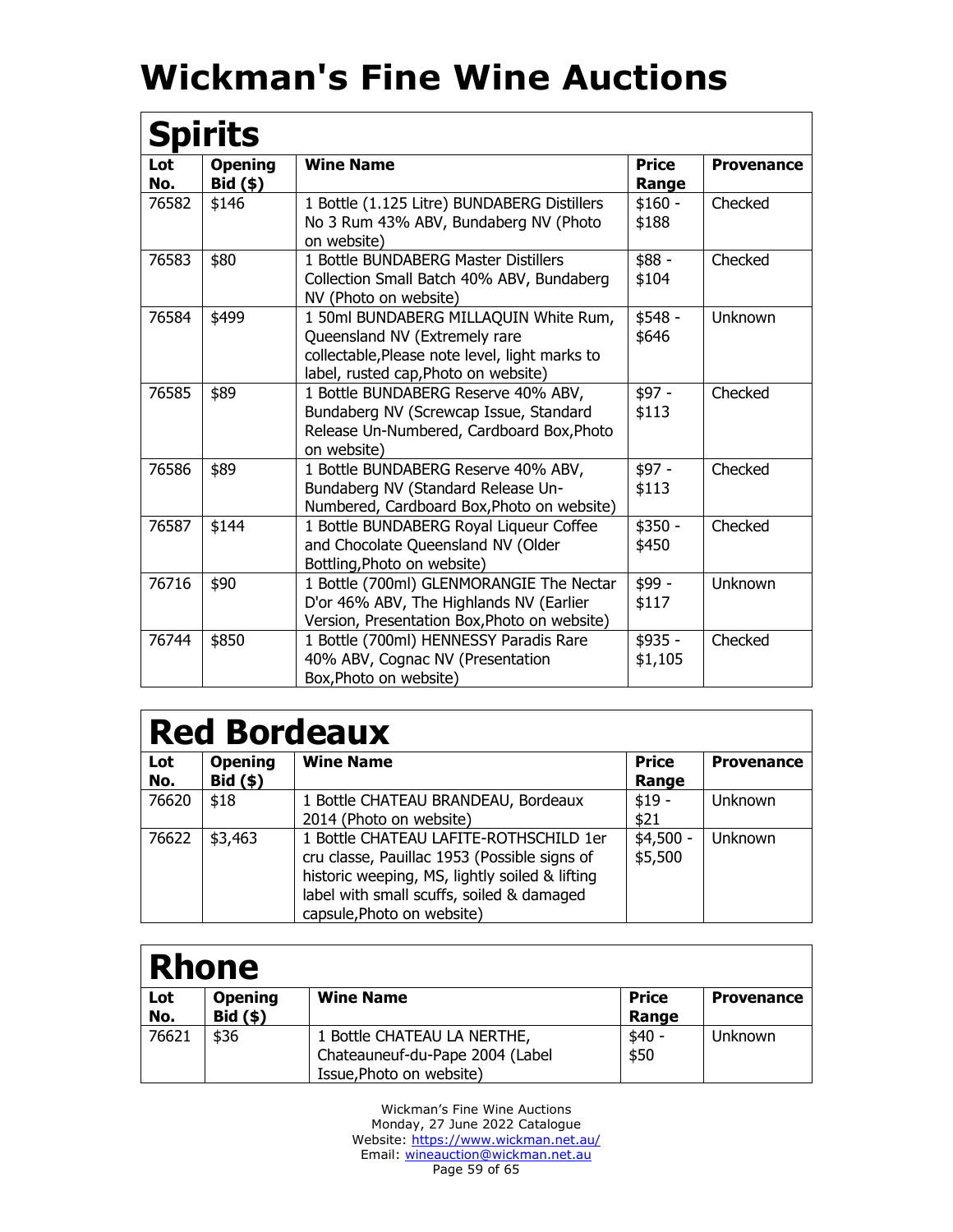|            | <b>New Zealand</b>           |                                                                                                                 |                       |                   |  |  |
|------------|------------------------------|-----------------------------------------------------------------------------------------------------------------|-----------------------|-------------------|--|--|
| Lot<br>No. | <b>Opening</b><br>$Bid($ \$) | <b>Wine Name</b>                                                                                                | <b>Price</b><br>Range | <b>Provenance</b> |  |  |
| 76646      | \$32                         | 1 Bottle CRAGGY RANGE WINERY<br>Bannockburn Sluicings Vineyard Pinot Noir,<br>Central Otago 2007                | $$50 -$<br>\$60       | Checked           |  |  |
| 76647      | \$40                         | 1 Bottle CRAGGY RANGE WINERY Calvert<br>Vineyard Pinot Noir, Central Otago 2007<br>(Screwcap, Photo on website) | $$45 -$<br>\$60       | Unknown           |  |  |
| 76648      | \$32                         | 1 Bottle CRAGGY RANGE WINERY Zebra<br>Vineyard Pinot Noir, Central Otago 2007                                   | $$50 -$<br>\$60       | Guaranteed        |  |  |
| 76950      | \$36                         | 1 Bottle NEWTON FORREST ESTATE<br>Cornerstone Cabernet Merlot Malbec,<br>Hawkes Bay 1997 (Photo on website)     | $$39 -$<br>\$45       | Unknown           |  |  |
| 77266      | \$13                         | 1 Bottle TE KAIRANGA Estate Pinot Noir,<br>Martinborough 2009 (Screwcap, Photo on<br>website)                   | $$15 -$<br>\$20       | Checked           |  |  |

| <b>USA</b> |                              |                                                                                                                   |                       |                   |  |
|------------|------------------------------|-------------------------------------------------------------------------------------------------------------------|-----------------------|-------------------|--|
| Lot<br>No. | <b>Opening</b><br>$Bid($ \$) | <b>Wine Name</b>                                                                                                  | <b>Price</b><br>Range | <b>Provenance</b> |  |
| 76682      | \$90                         | 1 Bottle DOMAINE SERENE Evenstad<br>Reserve Pinot Noir, Willamette Valley 2000<br>(Label Issue, Photo on website) | \$99 -<br>\$117       | Unknown           |  |

| <b>Miscellaneous</b> |                              |                                                                                                                                                            |                   |                   |
|----------------------|------------------------------|------------------------------------------------------------------------------------------------------------------------------------------------------------|-------------------|-------------------|
| Lot<br>No.           | <b>Opening</b><br>$Bid($ \$) | <b>Wine Name</b>                                                                                                                                           | Price<br>Range    | <b>Provenance</b> |
| 76684                | \$199                        | 1 Bottle (750ml) DON JULIO 1942 Tequila,<br>Mexico NV (38% ABV, Photo on website)                                                                          | $$218 -$<br>\$256 | <b>Unknown</b>    |
| 76876                | \$10                         | 1 Bottle LA MECHITA Malbec, Argentina 2014<br>(Label Issue, Screwcap, Photo on website)                                                                    | $$11 -$<br>\$12   | Checked           |
| 76922                | \$10                         | 3 Bottles MAXWELL Spiced Mead, South<br>Australia NV (Screwcap)                                                                                            | $$15 -$<br>\$20   | Checked           |
| 77127                | \$12                         | 1 Bottle PEPPERJACK Malbec, Mendoza 2019<br>(Screwcap, Photo on website)                                                                                   | $$13 -$<br>\$15   | Checked           |
| 77183                | \$36                         | 1 Bottle RUTINI WINES Red, Mendoza 1993<br>(VHS, Photo on website)                                                                                         | $$39 -$<br>\$45   | Unknown           |
| 77322                | \$22                         | 1 Bottle UNDETERMINED WINE, See Notes<br>2016 (Presumed To Be: Punt Road Chemin<br>Shiraz, Wine Show Label Only, Screwcap, Photo<br>on website)            | $$24 -$<br>\$28   | Checked           |
| 77323                | \$27                         | 2 Bottles UNDETERMINED WINE, See Notes<br>2016 (Presumed To Be: Brown Brother's<br>Patricia Cab Sauv, Wine Show Label<br>Only, Screwcap, Photo on website) | $$29 -$<br>\$33   | Checked           |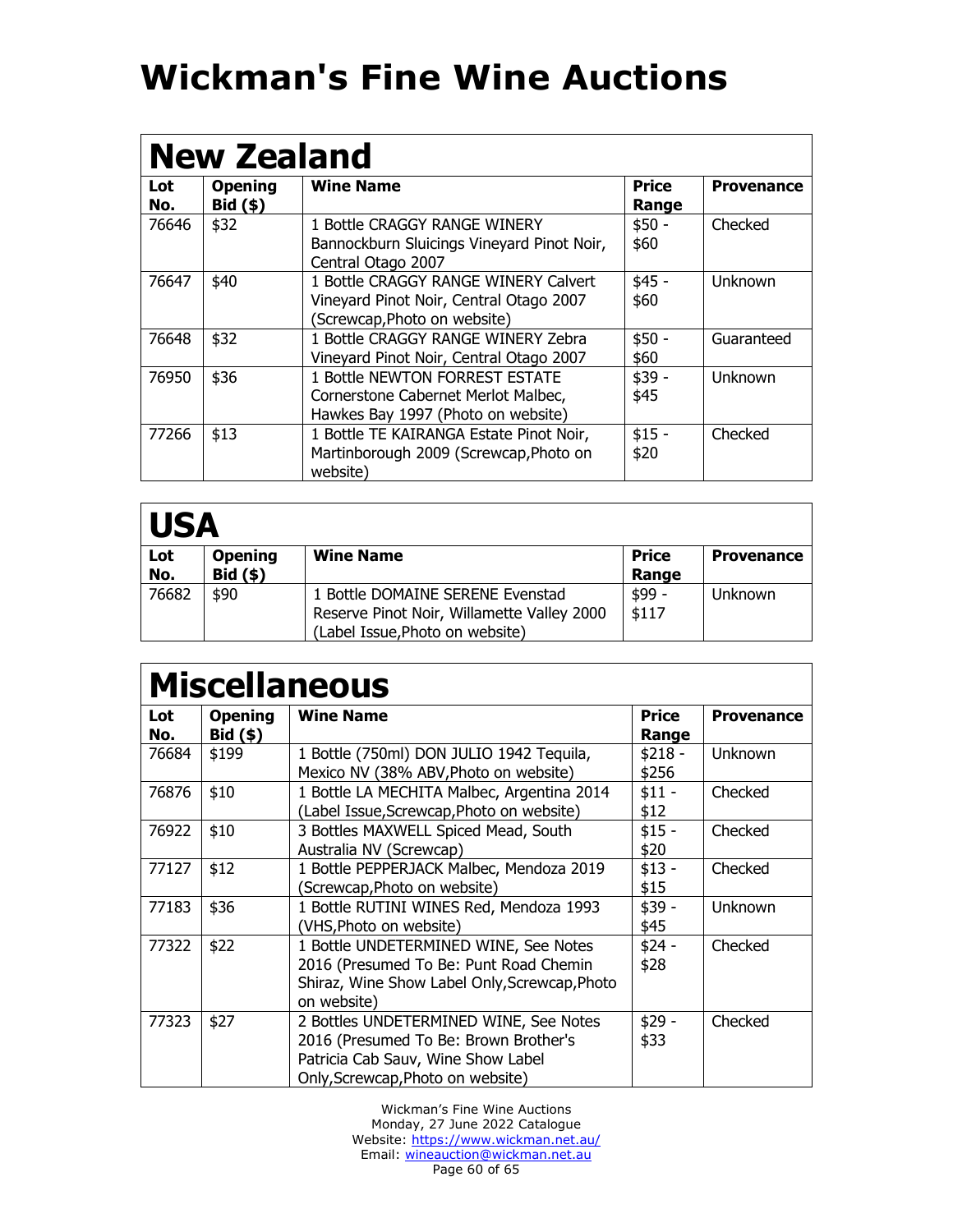| <b>Miscellaneous</b> |                              |                                                                                                                                                                                                            |                       |                   |
|----------------------|------------------------------|------------------------------------------------------------------------------------------------------------------------------------------------------------------------------------------------------------|-----------------------|-------------------|
| Lot<br>No.           | <b>Opening</b><br>$Bid($ \$) | <b>Wine Name</b>                                                                                                                                                                                           | <b>Price</b><br>Range | <b>Provenance</b> |
| 77324                | \$20                         | 1 Bottle UNDETERMINED WINE, See Notes<br>2014 (Presumed To Be: Pewsey Vale Vineyard<br>The Contours Riesling, Wine Show Label<br>Only, Screwcap, Photo on website)                                         | $$22 -$<br>\$26       | Checked           |
| 77325                | \$50                         | 1 Bottle UNDETERMINED WINE, See Notes<br>2014 (Presumed To Be: Saltram No.1 Shiraz,<br>Wine Show Label Only, Screwcap, Photo on<br>website)                                                                | $$55 -$<br>\$65       | Checked           |
| 77326                | \$50                         | 1 Bottle UNDETERMINED WINE, See Notes<br>2014 (Presumed To Be: Saltram No.1 Shiraz,<br>Wine Show Label Only, Screwcap, Photo on<br>website)                                                                | $$55 -$<br>\$65       | Checked           |
| 77327                | \$16                         | 2 Bottles UNDETERMINED WINE, See Notes<br>2014 (Presumed To Be: Xanadu Exmoor Cab<br>Sauv, Wine Show Label Only, Screwcap, Photo<br>on website)                                                            | $$17 -$<br>\$19       | Checked           |
| 77328                | \$37                         | 3 Bottles UNDETERMINED WINE, See Notes<br>2014 (Understood To Be D'arenberg WINES<br>The Coppermine Road Cabernet Sauvignon,<br>Non Commercial Label, Wine Show Label<br>Only, Screwcap, Photo on website) | $$40 -$<br>\$46       | Checked           |
| 77329                | \$18                         | 1 Bottle UNDETERMINED WINE, See Notes<br>2014 (Non Commercial Label: Thought To Be<br>JACOB's CREEK Bungalow Lane Cabernet<br>Sauvignon Barossa Valley, Screwcap, Photo on<br>website)                     | $$19 -$<br>\$21       | Checked           |
| 77330                | \$24                         | 2 Bottles UNDETERMINED WINE, See Notes<br>2014 (Presumed To Be: Brown Brother's<br>Patricia Shiraz, Wine Show Label<br>Only, Screwcap, Photo on website)                                                   | $$26 -$<br>\$30       | Checked           |
| 77331                | \$36                         | 1 Bottle UNDETERMINED WINE, See Notes<br>2013 (Understood To Be TAHBILK WINES Eric<br>Stevens Purbrick Shiraz, Wine Show Label, Non<br>Commercial Label, Screwcap)                                         | $$39 -$<br>\$45       | Checked           |
| 77332                | \$89                         | 1 Bottle UNDETERMINED WINE, See Notes<br>2013 (Presumed To Be: St Hugo Vetus Purum<br>Shiraz, Barossa Valley, Wine Show Label<br>Only, Photo on website)                                                   | \$97 -<br>\$113       | Checked           |
| 77333                | \$37                         | 1 Bottle UNDETERMINED WINE, See Notes<br>2013 (Presumed To Be: Brand's Laira One<br>Seven One Cab Sauv, Wine Show Label<br>Only, Screwcap, Photo on website)                                               | $$40 -$<br>\$46       | Checked           |
| 77334                | \$31                         | 1 Bottle UNDETERMINED WINE, See Notes<br>2013 (Presumed To Be: Brand's Laira One<br>Seven One Cab Sauv, Wine Show Label<br>Only, Screwcap, Photo on website)                                               | $$34 -$<br>\$40       | Checked           |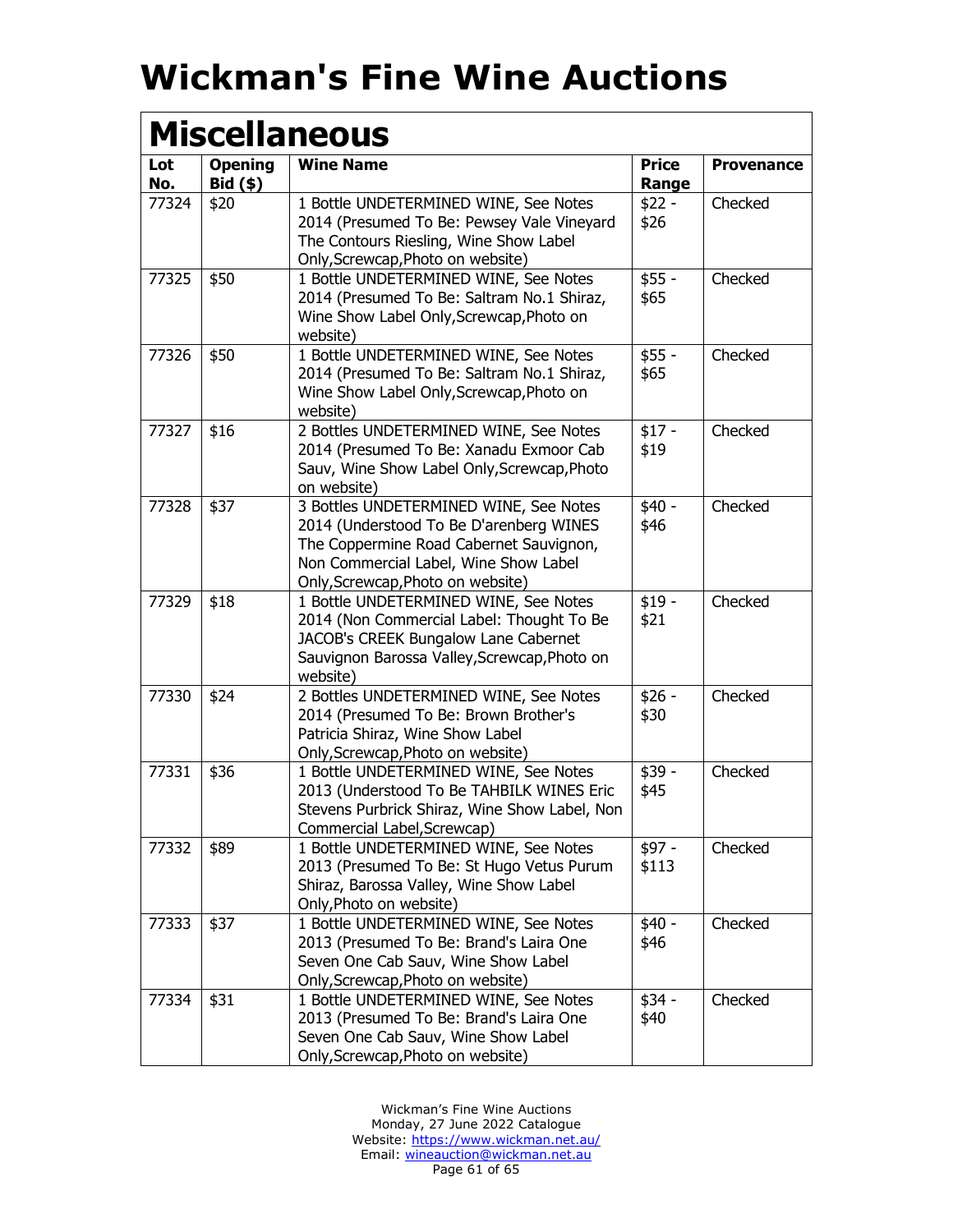|            | <b>Miscellaneous</b>         |                                                                                      |                       |                   |  |
|------------|------------------------------|--------------------------------------------------------------------------------------|-----------------------|-------------------|--|
| Lot<br>No. | <b>Opening</b><br>$Bid($ \$) | <b>Wine Name</b>                                                                     | <b>Price</b><br>Range | <b>Provenance</b> |  |
| 77335      | \$31                         | 1 Bottle UNDETERMINED WINE, See Notes                                                | $$34 -$               | Checked           |  |
|            |                              | 2013 (Presumed To Be: Brand's Laira One                                              | \$40                  |                   |  |
|            |                              | Seven One Cab Sauv, Wine Show Label                                                  |                       |                   |  |
|            |                              | Only, Screwcap, Photo on website)                                                    |                       |                   |  |
| 77336      | \$50                         | 1 Bottle UNDETERMINED WINE, See Notes                                                | $$55 -$               | Checked           |  |
|            |                              | 2013 (Presumed To Be: Saltram No. 1 Shiraz,                                          | \$65                  |                   |  |
|            |                              | Wine Show Label Only, Cosmetic                                                       |                       |                   |  |
|            |                              | Soiling, Screwcap, Photo on website)                                                 |                       |                   |  |
| 77337      | \$50                         | 1 Bottle UNDETERMINED WINE, See Notes                                                | $$55 -$               | Checked           |  |
|            |                              | 2013 (Presumed To Be: Saltram No. 1 Shiraz,                                          | \$65                  |                   |  |
|            |                              | Wine Show Label Only, Cosmetic                                                       |                       |                   |  |
|            |                              | Soiling, Screwcap, Photo on website)                                                 |                       |                   |  |
| 77338      | \$40                         | 2 Bottles UNDETERMINED WINE, See Notes                                               | $$44 -$               | Checked           |  |
|            |                              | 2013 (Presumed To Be: Pikes The E.W.P.                                               | \$52                  |                   |  |
|            |                              | Shiraz, Wine Show Label Only, Screwcap, Photo<br>on website)                         |                       |                   |  |
| 77339      | \$40                         | 1 Bottle UNDETERMINED WINE, See Notes                                                | $$44 -$               | Checked           |  |
|            |                              | 2013 (Presumed To Be: Pikes The E.W.P.                                               | \$52                  |                   |  |
|            |                              | Shiraz, Wine Show Label Only, Screwcap, Photo                                        |                       |                   |  |
|            |                              | on website)                                                                          |                       |                   |  |
| 77340      | \$22                         | 1 Bottle UNDETERMINED WINE, See Notes                                                | $$24 -$               | Checked           |  |
|            |                              | 2013 (Presumed To Be: Fowles Wine The                                                | \$28                  |                   |  |
|            |                              | Exception Cab Sauv, Wine Show Label                                                  |                       |                   |  |
|            |                              | Only, Screwcap, Photo on website)                                                    |                       |                   |  |
| 77341      | \$26                         | 1 Bottle UNDETERMINED WINE, See Notes                                                | $$28 -$               | Unknown           |  |
|            |                              | 2013 (Understood To Be Eden Rd Block 94                                              | \$32                  |                   |  |
|            |                              | Shiraz, Ex-Wine Show                                                                 |                       |                   |  |
|            |                              | Submission, Screwcap, Photo on website)                                              |                       |                   |  |
| 77342      | \$43                         | 1 Bottle UNDETERMINED WINE, See Notes                                                | $$47 -$               | Checked           |  |
|            |                              | 2012 (Presumed To Be: Yering Station Reserve                                         | \$55                  |                   |  |
|            |                              | Chard, Wine Show Label Only, Screwcap, Photo                                         |                       |                   |  |
|            |                              | on website)                                                                          |                       |                   |  |
| 77343      | \$32                         | 1 Bottle UNDETERMINED WINE, See Notes                                                | \$35.                 | Checked           |  |
|            |                              | 2012 (Presumed To Be: Summerfield R2                                                 | \$41                  |                   |  |
|            |                              | Shiraz, Wine Show Label Only, Missing                                                |                       |                   |  |
|            |                              | Capsule, Photo on website)                                                           |                       | Checked           |  |
| 77344      | \$50                         | 1 Bottle UNDETERMINED WINE, See Notes<br>2012 (Presumed To Be: Saltram Edward Salter | $$55 -$<br>\$65       |                   |  |
|            |                              | Cab Sauv, Wine Show Label                                                            |                       |                   |  |
|            |                              | Only, Screwcap, Photo on website)                                                    |                       |                   |  |
| 77345      | \$50                         | 1 Bottle UNDETERMINED WINE, See Notes                                                | $$55 -$               | Checked           |  |
|            |                              | 2012 (Presumed To Be: Saltram Edward Salter                                          | \$65                  |                   |  |
|            |                              | Cab Sauv, Wine Show Label                                                            |                       |                   |  |
|            |                              | Only, Screwcap, Photo on website)                                                    |                       |                   |  |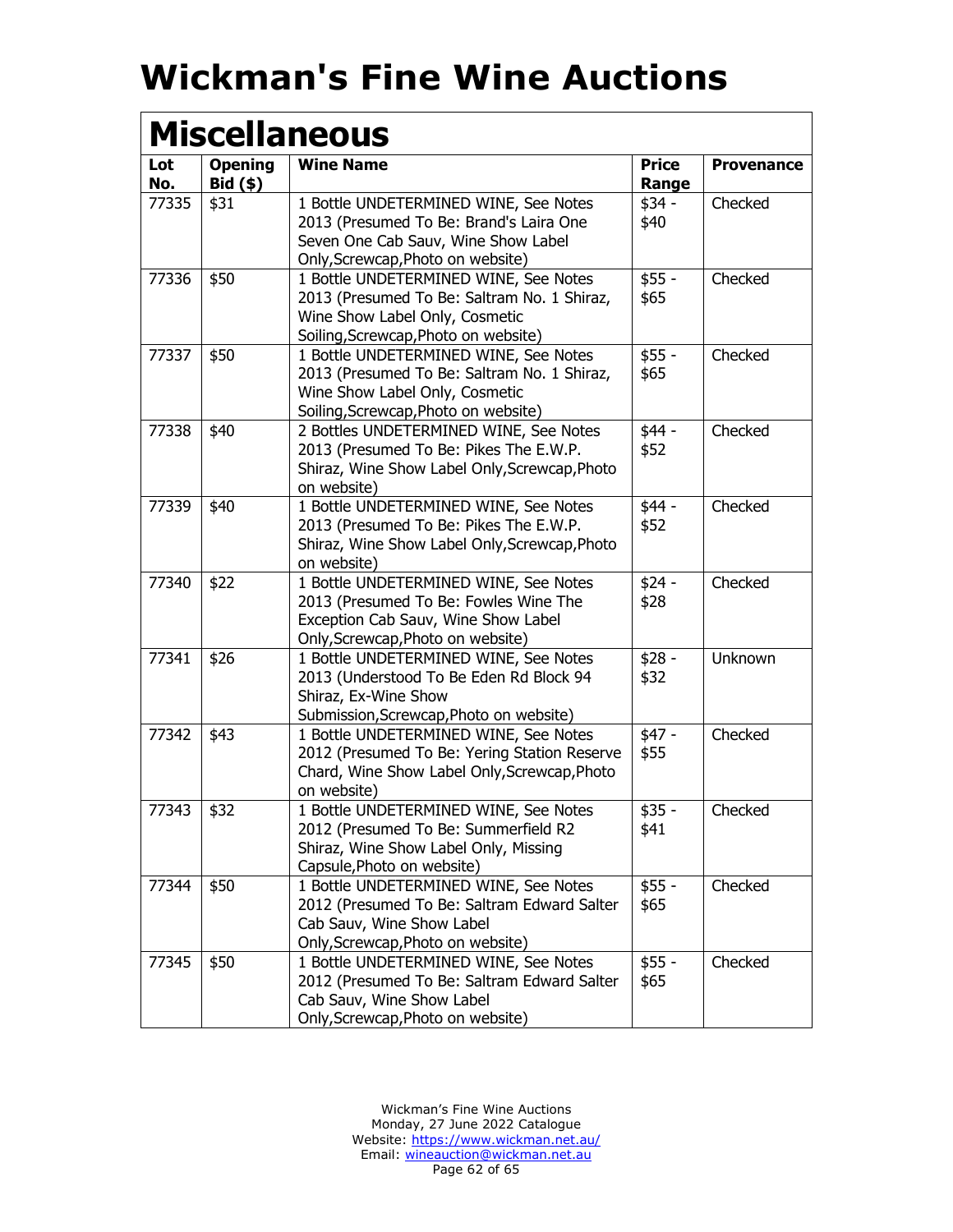| <b>Miscellaneous</b> |                              |                                                                                                                                                                                                      |                       |                   |
|----------------------|------------------------------|------------------------------------------------------------------------------------------------------------------------------------------------------------------------------------------------------|-----------------------|-------------------|
| Lot<br>No.           | <b>Opening</b><br>$Bid($ \$) | <b>Wine Name</b>                                                                                                                                                                                     | <b>Price</b><br>Range | <b>Provenance</b> |
| 77346                | \$50                         | 1 Bottle UNDETERMINED WINE, See Notes<br>2012 (Understood To Be GRANT BURGE<br>Shadrach Cabernet Sauvignon, Non<br>Commercial Label, Wine Show Label, Photo on<br>website)                           | $$55 -$<br>\$65       | Checked           |
| 77347                | \$20                         | 3 Bottles UNDETERMINED WINE, See Notes<br>2011 (Understood To Be Brown Brothers<br>Patricia Chardonnay, Non Commercial Label,<br>Trade Sample, Screwcap, Photo on website)                           | $$22 -$<br>\$26       | Checked           |
| 77348                | \$20                         | 2 Bottles UNDETERMINED WINE, See Notes<br>2011 (Understood To Be Brown Brothers<br>Patricia Chardonnay, Non Commercial Label,<br>Trade Sample, Screwcap, Photo on website)                           | $$22 -$<br>\$26       | Checked           |
| 77349                | \$20                         | 1 Bottle UNDETERMINED WINE, See Notes<br>2011 (Understood To Be Brown Brothers<br>Patricia Chardonnay, Non Commercial Label,<br>Trade Sample, Screwcap, Photo on website)                            | $$22 -$<br>\$26       | Checked           |
| 77350                | \$20                         | 1 Bottle UNDETERMINED WINE, See Notes<br>2010 (Presumed To Be: Brown Brothers<br>Patricia Chardonnay, Wine Show Label<br>Only, Screwcap, Photo on website)                                           | $$22 -$<br>\$26       | Checked           |
| 77351                | \$24                         | 2 Bottles UNDETERMINED WINE, See Notes<br>2010 (Presumed To Be: Brown Brother's<br>Patricia Shiraz, Wine Show Label<br>Only, Screwcap, Photo on website)                                             | $$26 -$<br>\$30       | Checked           |
| 77352                | \$37                         | 1 Bottle UNDETERMINED WINE, See Notes<br>2009 (Understood To Be D'arenberg WINES<br>The Coppermine Road Cabernet Sauvignon,<br>Non Commercial Label, Wine Show<br>Label, Screwcap, Photo on website) | $$40 -$<br>\$46       | Checked           |
| 77353                | \$9                          | 1 Half-Bottle UNDETERMINED WINE, See<br>Notes 2008 (Understood To Be BROWN<br><b>BROTHERS Patricia Late Harvested Noble</b><br>Riesling, Screwcap)                                                   | $$9 - $9$             | Checked           |
| 77354                | \$9                          | 1 Half-Bottle UNDETERMINED WINE, See<br>Notes 2008 (Understood To Be BROWN<br><b>BROTHERS Patricia Late Harvested Noble</b><br>Riesling, Screwcap)                                                   | $$9 - $9$             | Checked           |
| 77355                | \$9                          | 1 Half-Bottle UNDETERMINED WINE, See<br>Notes 2008 (Understood To Be BROWN<br><b>BROTHERS Patricia Late Harvested Noble</b><br>Riesling, Screwcap)                                                   | $$9 - $9$             | Checked           |
| 77356                | \$25                         | 2 Bottles UNDETERMINED WINE, See Notes<br>2008 (Presumed To Be: Jim Barry First Eleven<br>Cab Sauv, Missing Capsule, Photo on website)                                                               | $$27 -$<br>\$31       | Checked           |
| 77357                | \$65                         | 1 Bottle VASSALTIS Plethora Assyrtiko,<br>Santorini 2016 (Wax Seal, Photo on website)                                                                                                                | $$79 -$<br>\$90       | Checked           |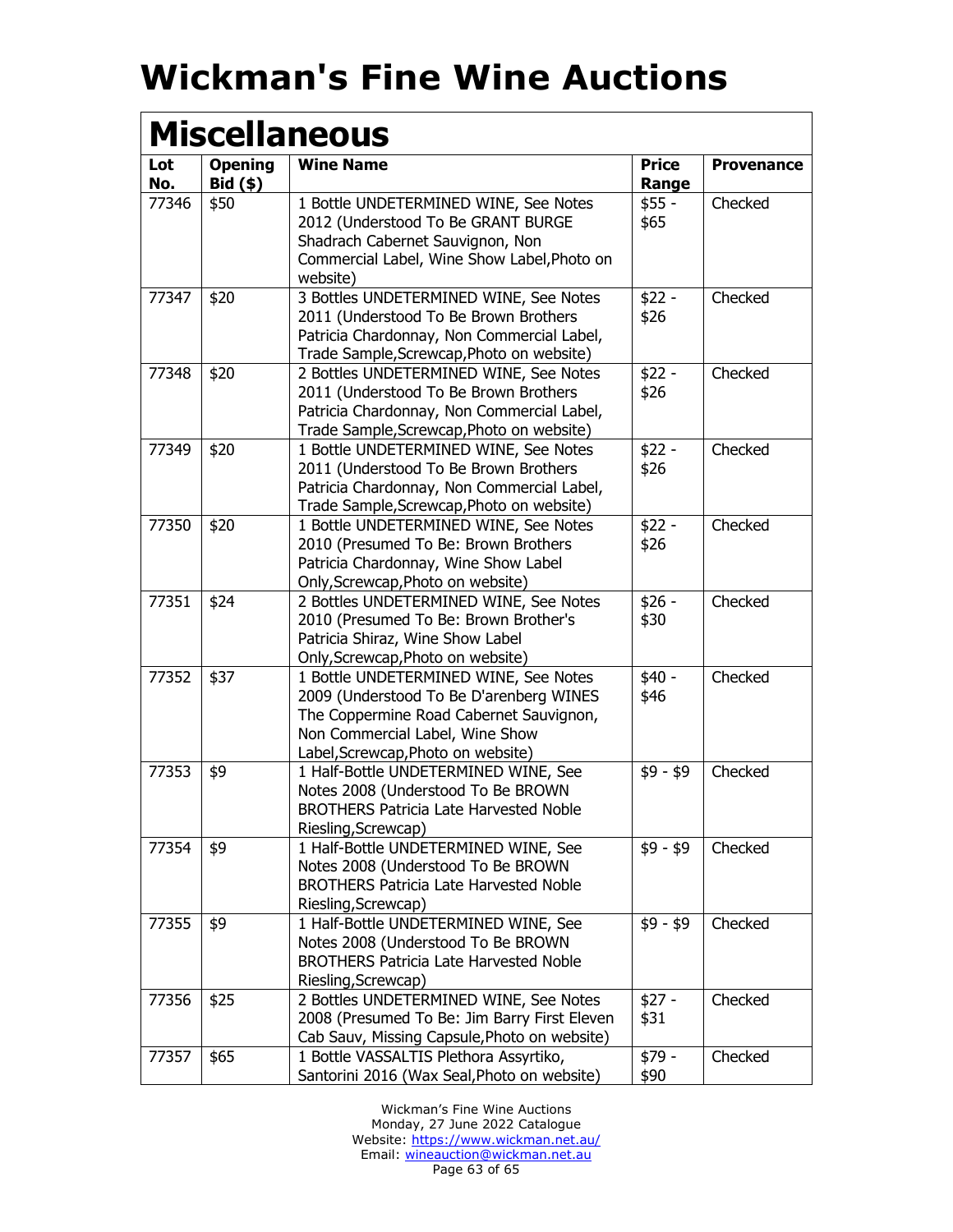| <b>Red Burgundy</b> |                              |                                                                                                                       |                   |                   |
|---------------------|------------------------------|-----------------------------------------------------------------------------------------------------------------------|-------------------|-------------------|
| Lot<br>No.          | <b>Opening</b><br>$Bid($ \$) | <b>Wine Name</b>                                                                                                      | Price<br>Range    | <b>Provenance</b> |
| 76686               | \$89                         | 3 Bottles EDOUARD DELAUNAY Chambolle<br>Musigny Le Village Vieilles Vignes, Cote de<br>Nuits 2018 (Photo on website)  | $$108 -$<br>\$123 | Checked           |
| 76687               | \$89                         | 1 Bottle EDOUARD DELAUNAY Chambolle<br>Musigny Le Village Vieilles Vignes, Cote de<br>Nuits 2018 (Photo on website)   | $$108 -$<br>\$123 | Checked           |
| 76688               | \$89                         | 1 Bottle EDOUARD DELAUNAY Chambolle<br>Musigny Le Village Vieilles Vignes, Cote de<br>Nuits 2018 (Photo on website)   | $$108 -$<br>\$123 | Checked           |
| 76689               | \$81                         | 3 Bottles EDOUARD DELAUNAY Gevrey-<br>Chambertin Le Village Vieilles Vignes, Cote<br>de Nuits 2018 (Photo on website) | \$99 -<br>\$112   | Checked           |
| 76690               | \$81                         | 2 Bottles EDOUARD DELAUNAY Gevrey-<br>Chambertin Le Village Vieilles Vignes, Cote<br>de Nuits 2018 (Photo on website) | \$99 -<br>\$112   | Checked           |
| 76691               | \$81                         | 1 Bottle EDOUARD DELAUNAY Gevrey-<br>Chambertin Le Village Vieilles Vignes, Cote<br>de Nuits 2018 (Photo on website)  | \$99 -<br>\$112   | Checked           |

| <b>Loire</b> |                              |                                                                         |                       |                   |  |
|--------------|------------------------------|-------------------------------------------------------------------------|-----------------------|-------------------|--|
| Lot<br>No.   | <b>Opening</b><br>$Bid($ \$) | <b>Wine Name</b>                                                        | <b>Price</b><br>Range | <b>Provenance</b> |  |
| 76868        | \$11                         | 2 Bottles KILIKANOON WINES Vouvray<br>Brut, Loire NV (Photo on website) | $$12 - $16$           | Checked           |  |

| <b>France (Other)</b> |                              |                                                                                                 |                       |                   |  |  |
|-----------------------|------------------------------|-------------------------------------------------------------------------------------------------|-----------------------|-------------------|--|--|
| Lot<br>No.            | <b>Opening</b><br>$Bid($ \$) | <b>Wine Name</b>                                                                                | <b>Price</b><br>Range | <b>Provenance</b> |  |  |
| 76899                 | \$32                         | 1 Bottle LOUIS JADOT Chateau des<br>Jacques, Morgon Cote du Py 2015 (Photo<br>on website)       | $$35 - $41$           | Unknown           |  |  |
| 76900                 | \$32                         | 1 Bottle LOUIS JADOT Chateau des<br>Jacques, Morgon Cote du Py 2015 (Photo<br>on website)       | $$35 - $41$           | Unknown           |  |  |
| 76901                 | \$32                         | 1 Bottle LOUIS JADOT Chateau des<br>Jacques, Morgon Cote du Py 2015 (Photo<br>on website)       | $$35 - $41$           | Unknown           |  |  |
| 76980                 | \$13                         | 2 Bottles PAUL MAS Domaine Astruc dA<br>Reserve Syrah, IGP Pays d'Oc 2014 (Photo<br>on website) | $$14 - $16$           | Checked           |  |  |